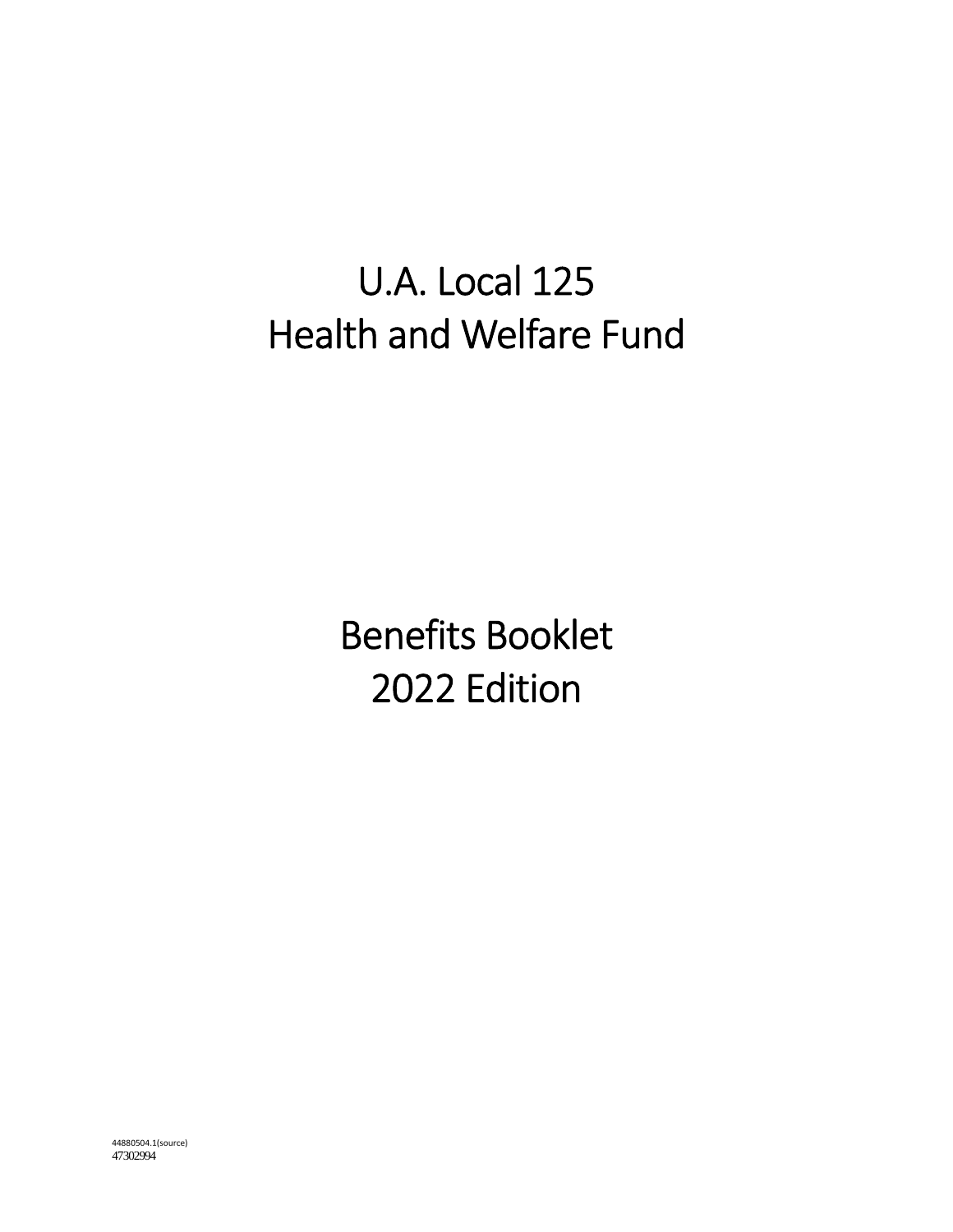# Contents

| 1. |    |                                                                                  |
|----|----|----------------------------------------------------------------------------------|
| 2. |    |                                                                                  |
| 3. |    |                                                                                  |
| 4. |    |                                                                                  |
| 5. |    |                                                                                  |
|    | А. |                                                                                  |
|    | В. |                                                                                  |
|    | C. |                                                                                  |
|    | D. |                                                                                  |
|    | Е. |                                                                                  |
|    | F. |                                                                                  |
|    | G. |                                                                                  |
|    | Η. |                                                                                  |
|    | ı. |                                                                                  |
|    | J. |                                                                                  |
|    | К. | Eligibility of Non-Collectively Bargained Employees and their Dependents 16      |
|    | L. |                                                                                  |
| 6. |    | PLAN DOCUMENT AND SUMMARY PLAN DESCRIPTION OF THE U.A. LOCAL 125 HEALTH PLAN 17  |
|    | А. |                                                                                  |
|    | В. |                                                                                  |
|    | C. |                                                                                  |
|    | D. |                                                                                  |
|    | Е. |                                                                                  |
|    | F. |                                                                                  |
| 7. |    | PLAN DOCUMENT AND SUMMARY PLAN DESCRIPTION OF THE U.A. LOCAL 125 DENTAL PLAN  37 |
|    | А. |                                                                                  |
|    | В. |                                                                                  |
|    | C. |                                                                                  |
|    | D. |                                                                                  |
|    | Е. |                                                                                  |
| 8. |    | PLAN DOCUMENT AND SUMMARY PLAN DESCRIPTION OF THE U.A. LOCAL 125 VISION PLAN  39 |
|    | А. |                                                                                  |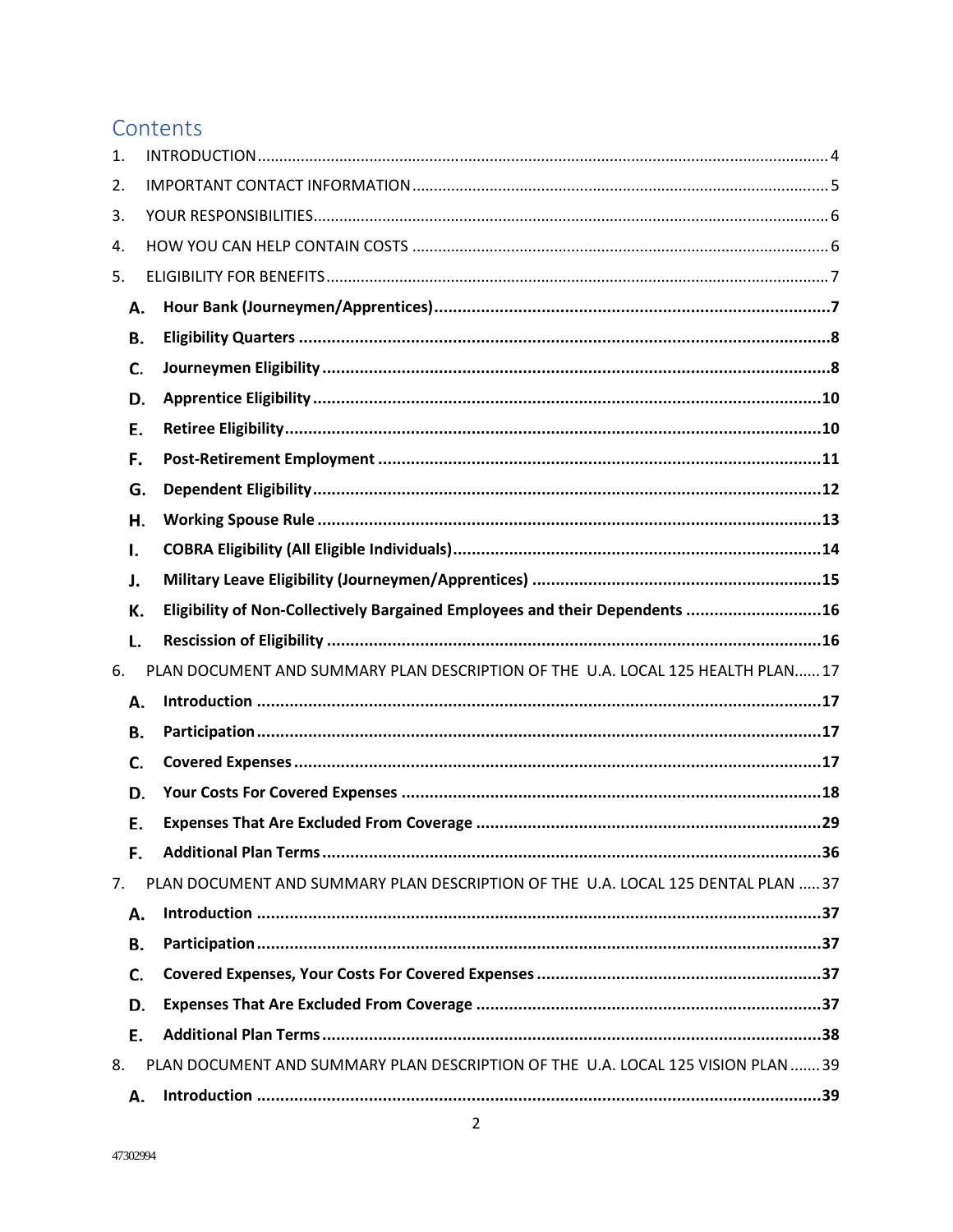| В. |                                                                                        |
|----|----------------------------------------------------------------------------------------|
| C. |                                                                                        |
| D. |                                                                                        |
| Е. |                                                                                        |
| 9. |                                                                                        |
| А. |                                                                                        |
| В. |                                                                                        |
| C. |                                                                                        |
| D. |                                                                                        |
| Е. |                                                                                        |
| F. |                                                                                        |
| G. |                                                                                        |
|    |                                                                                        |
|    | 11. PLAN DOCUMENT AND SUMMARY PLAN DESCRIPTION OF THE U.A. LOCAL 125 DEATH BENEFITS    |
|    | 12. UNIFORM TERMS FOR PLANS MAINTAINED BY THE U.A. LOCAL 125 HEALTH AND WELFARE FUND45 |
| А. |                                                                                        |
| В. |                                                                                        |
| C. |                                                                                        |
| D. | Continuation of Coverage, Family and Medical Leave, Military Leave 57                  |
| Е. |                                                                                        |
| F. |                                                                                        |
| G. |                                                                                        |
| н. |                                                                                        |
| ۱. |                                                                                        |
| J. |                                                                                        |
| К. |                                                                                        |
| L. |                                                                                        |
| M. |                                                                                        |
| N. |                                                                                        |
| Ο. |                                                                                        |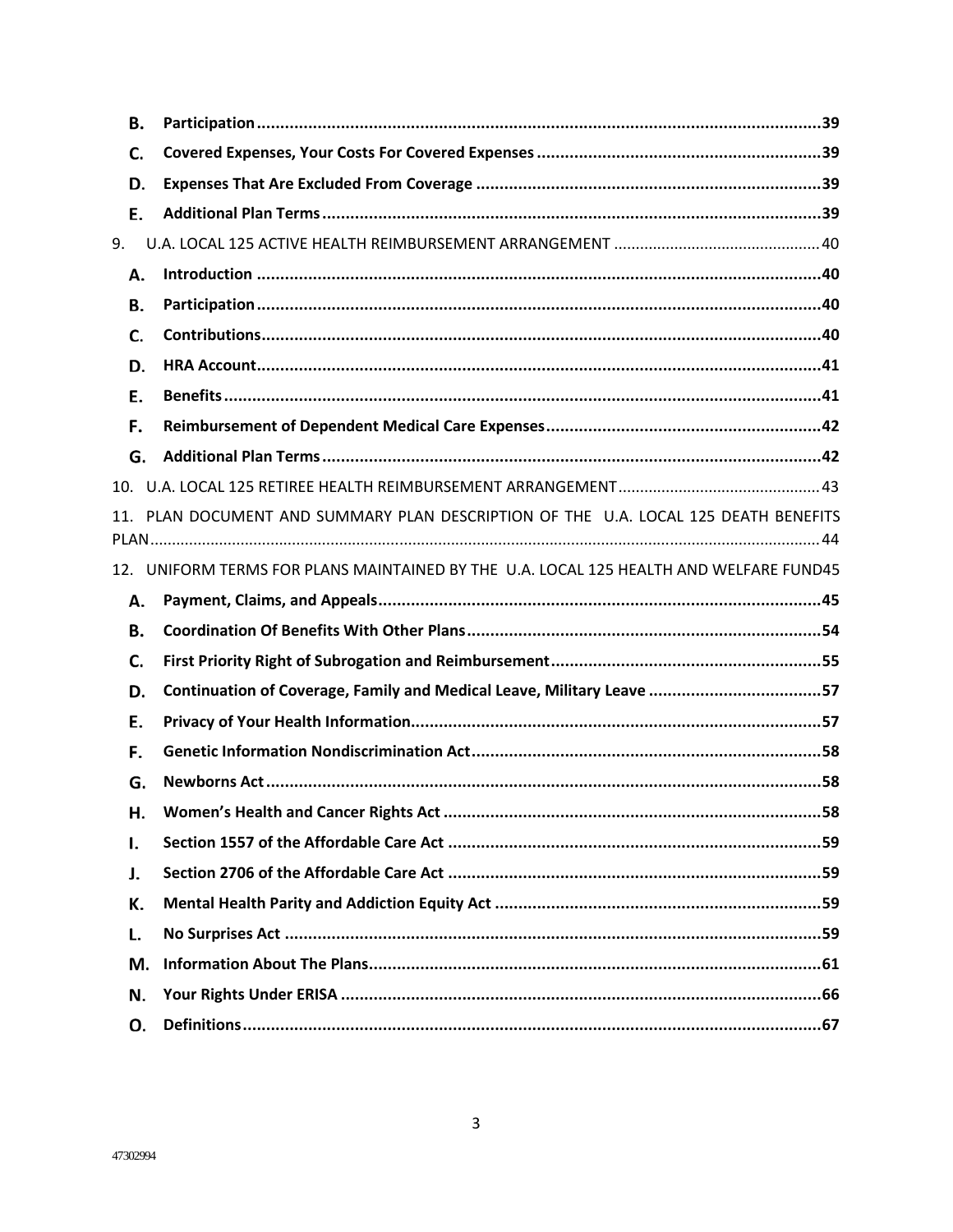# 1. INTRODUCTION

The U.A. Local 125 Health and Welfare Fund maintains several benefit Plans that together provide a comprehensive set of benefits. This Benefits Booklet is your guide to those benefits. It describes your rights and obligations under each Plan. This Booklet supersedes all plan documents and summary plan descriptions that have previously been issued by the U.A. Local 125 Health and Welfare Fund.

The Plans provide many benefits to help maintain your health and save you money. But you must understand your benefits to take advantage of them. There is a table of contents at the front of the Booklet. This will help you find information on particular benefits. Capitalized terms throughout this Booklet have the meanings given in the Definitions section of the Uniform Terms for Plans and Programs of the U.A. Local 125 Health and Welfare Fund, which is located at the end of this Booklet. We encourage you to review all the documents in this Benefits Booklet. Keep this book in a place where you will have access to it when you need to file a claim.

We have tried to describe all of your benefits as completely as possible in everyday language. However, if you have any questions, please call the Fund Office. The only people authorized to answer your questions are the Board of Trustees and the Fund Office.

Periodically, the Trustees may amend one or more of the documents in this Booklet. If that happens, you will receive a notice of the amendment called a "summary of material modification" ("SMM"). Be sure to keep any SMMs you receive with this Booklet, as the terms of the SMM will supersede this Booklet.

*The Board of Trustees has the sole discretion and authority to administer the Fund and its Plans and to make final determinations regarding an individual's eligibility, any application for benefits, and the interpretation and administration of the Fund's trust agreement, the Plans, and any associated administrative rules. The Trustees' decisions in such matters are final and binding on all persons dealing with the Fund or claiming a benefit under a Plan. The Board of Trustees is the sole and exclusive fact-finder with respect to the Fund and the Plans. The Board of Trustees may delegate any portion of its authority to another person or entity by written agreement, in which case a decision under delegated authority will have the same effect as a decision by the Board of Trustees. If the Fund makes inadvertent, mistaken, excessive, erroneous, or fraudulent payment of benefits, the Trustees or their representative will have the right to recover these types of payments. The Trustees reserve the right to change, modify, or discontinue all or part of the benefits in this Booklet at any time by action or amendment.*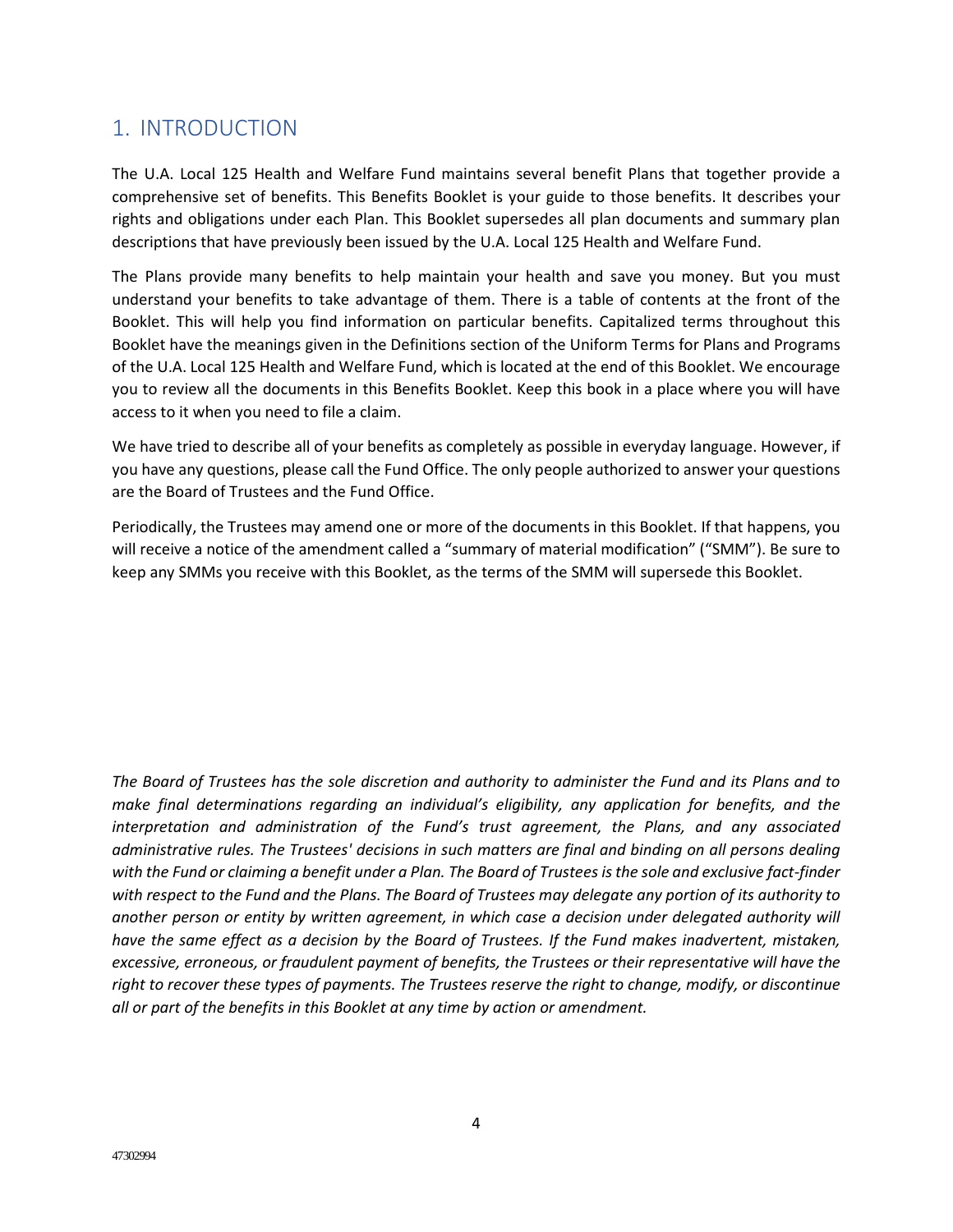# 2. IMPORTANT CONTACT INFORMATION

| For information about:                                                                                                                                                                                                                                                                                                                                                                  | Contact:               | At:                                                                                                                                                                                                                               |
|-----------------------------------------------------------------------------------------------------------------------------------------------------------------------------------------------------------------------------------------------------------------------------------------------------------------------------------------------------------------------------------------|------------------------|-----------------------------------------------------------------------------------------------------------------------------------------------------------------------------------------------------------------------------------|
| Eligibility<br>$\bullet$<br>Medical or prescription<br>drug benefit questions<br><b>Dental benefits</b><br>Vision benefits<br>Death benefits<br>Claims and appeals<br>regarding the above<br>Prior authorization for<br>$\bullet$<br>medical benefits<br>Finding an In-Network<br><b>Healthcare Provider</b><br>Obtaining the current list<br>of Specialty drugs and<br>Formulary drugs | Fund Office            | 800-929-8007 or<br>319-362-7977<br>Submit appeals to:<br>Eastern Iowa Fringe Benefit Funds, Inc.<br>1831 16th Avenue SW<br>Cedar Rapids, Iowa 52404<br>Provider locator:<br>aetna.com/individuals-families/find-a-<br>doctor.html |
| Finding medical clinical<br>$\bullet$<br>policies                                                                                                                                                                                                                                                                                                                                       | Aetna                  | aetna.com/health-care-<br>professionals/clinical-policy-<br>bulletins/medical-clinical-policy-<br>bulletins.html#                                                                                                                 |
| Locating an In-Network<br>$\bullet$<br>Pharmacy<br>Prior authorization for<br>prescription drugs<br>Finding prescription drug<br>$\bullet$<br>Prior Authorization, step-<br>therapy, and quantity<br>limit policies                                                                                                                                                                     | <b>Express Scripts</b> | Call the number on the back of your ID card<br>express-scripts.com/index.html<br>Pharmacy locator:<br>express-<br>scripts.com/NATPLSNOFORM/index.html                                                                             |
| <b>Obtaining Specialty</b><br>prescription drugs                                                                                                                                                                                                                                                                                                                                        | Accredo                | 800-803-2523<br>accredo.com/getting started                                                                                                                                                                                       |
| E-visit<br>$\bullet$                                                                                                                                                                                                                                                                                                                                                                    | Teladoc                | teladoc.com/Aetna<br>855-835-2362                                                                                                                                                                                                 |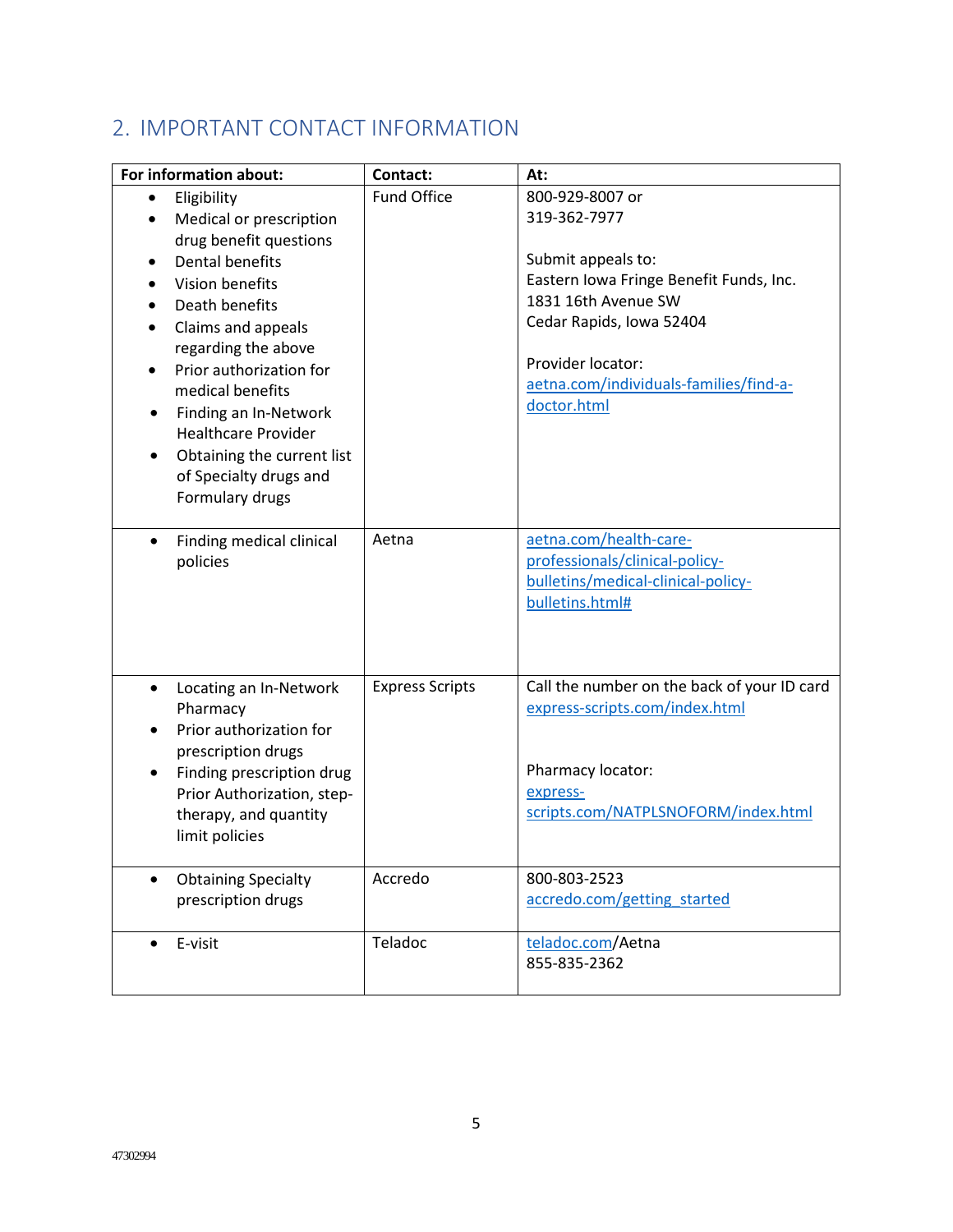# 3. YOUR RESPONSIBILITIES

You must notify the Fund Office of certain events or changes in your status which occur during the year. Notify the Fund Office when you:

- Become eligible for Medicare
- Get married or divorced
- Gain or lose a Dependent
- Change your address (including email address)
- Change your telephone number
- Gain or lose other insurance
- Want to change your designated beneficiary

Call the Fund Office when you:

- Receive workers' compensation benefits
- Receive benefits arising out of an automobile accident
- Enter or are discharged from the uniformed services of the United States
- Plan to retire

# 4. HOW YOU CAN HELP CONTAIN COSTS

There are a number of things you can do to help contain costs for your family and for everyone in the Fund.

- Go to Healthcare Providers who are In-Network The Fund has contracted with Aetna, which has negotiated discounted rates with providers for nearly all types of services.
- Fill your prescription at In-Network retail pharmacies—The Fund has contracted with Express Scripts to provide you with access to a network of retail pharmacies that have agreed to charge negotiated rates for prescription medications.
- Take generic medications instead of brand name medications whenever possible and approved by your doctor. Request generic drugs when your physician is writing you a prescription. You can also ask the pharmacist if a generic equivalent is available if your doctor prescribes a brand-name medication.
- Review receipts and explanations of benefits ("EOBs") carefully—if you ever receive an EOB or bill from a hospital that is incorrect, notify the provider, the applicable PPO, and the Fund Office.
- Whenever possible, use outpatient services (including outpatient surgery) rather than obtaining services on an inpatient basis.
- Only use the emergency room in an actual emergency. An emergency room is the most expensive place to obtain care and as a general rule should not be used for minor illness such as sore throats, ear infections, etc. Use urgent care facilities or your own physician whenever possible for these situations.
- Use an e-visit for diagnosis and prescriptions for common medical conditions such as the flu, colds, sinus infections, eczema, and rashes. An e-visit takes less time and costs less than visiting a clinic in person.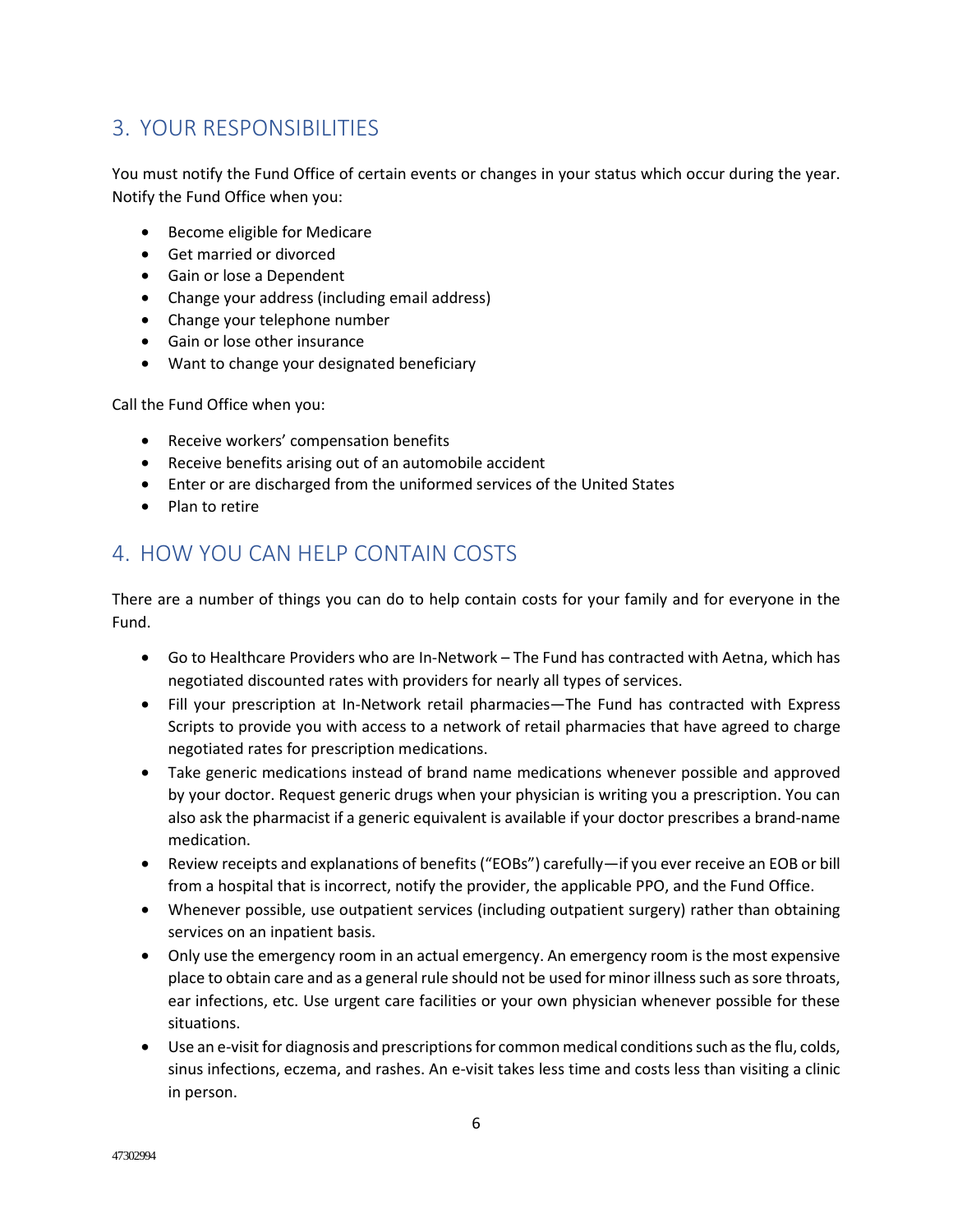# 5. ELIGIBILITY FOR BENEFITS

Employees and their Dependents who satisfy the Fund's Eligibility requirements participate in the following benefit plans:

| <b>Type of Participant</b>                 | <b>Benefit Plans</b>             |
|--------------------------------------------|----------------------------------|
| Journeymen and Apprentices                 | Health Plan (including Rx)       |
|                                            | Dental Plan                      |
|                                            | Vision Plan                      |
|                                            | Health Reimbursement Arrangement |
|                                            | Death Benefit Plan               |
| Retirees                                   | Health Plan (including Rx)       |
|                                            | Dental Plan                      |
|                                            | Vision Plan                      |
|                                            | Health Reimbursement Arrangement |
| Dependents of Journeymen, Apprentices, and | Health Plan (including Rx)       |
| <b>Retirees</b>                            | <b>Dental Plan</b>               |
|                                            | Vision Plan                      |
| Non-Collectively-Bargained Employees and   | Health Plan (including Rx)       |
| their Dependents                           | Dental Plan                      |
|                                            | Vision Plan                      |

## **Hour Bank (Journeymen/Apprentices)**

Your Eligibility generally depends on the number of hours for which your Employer is required to contribute to the Fund on your behalf. The Fund maintains a notional account of your work hours as reported by your Employer. This account is called your Hour Bank. When the Fund receives a contribution on your behalf, the Fund adds to your Hour Bank the number of hours your Employer reported to the Fund in connection with the contribution. The hours you work are generally reflected in your Hour Bank by the second calendar month following the month in which you worked. Once you become Eligible, hours are subtracted from your Hour Bank to maintain your Eligibility. If contributions on your behalf exceed the amount required to maintain Eligibility, you will accumulate excess hours in your Hour Bank up to a maximum of 8,600 hours. You may contact the Fund Office for your Hour Bank balance.

The balance of your Hour Bank will be automatically reduced to zero if your Eligibility is terminated because:

- You became Medicare-eligible; $<sup>1</sup>$ </sup>
- You voluntarily ceased working for a Contributing Employer;

 $<sup>1</sup>$  If you have a positive balance in your Hour Bank when you become Medicare-eligible (for any reason), the Fund</sup> will credit your account under the U.A. 125 Health Reimbursement arrangement with an amount that is equal in value to the balance of your Hour Bank immediately before termination of your Eligibility.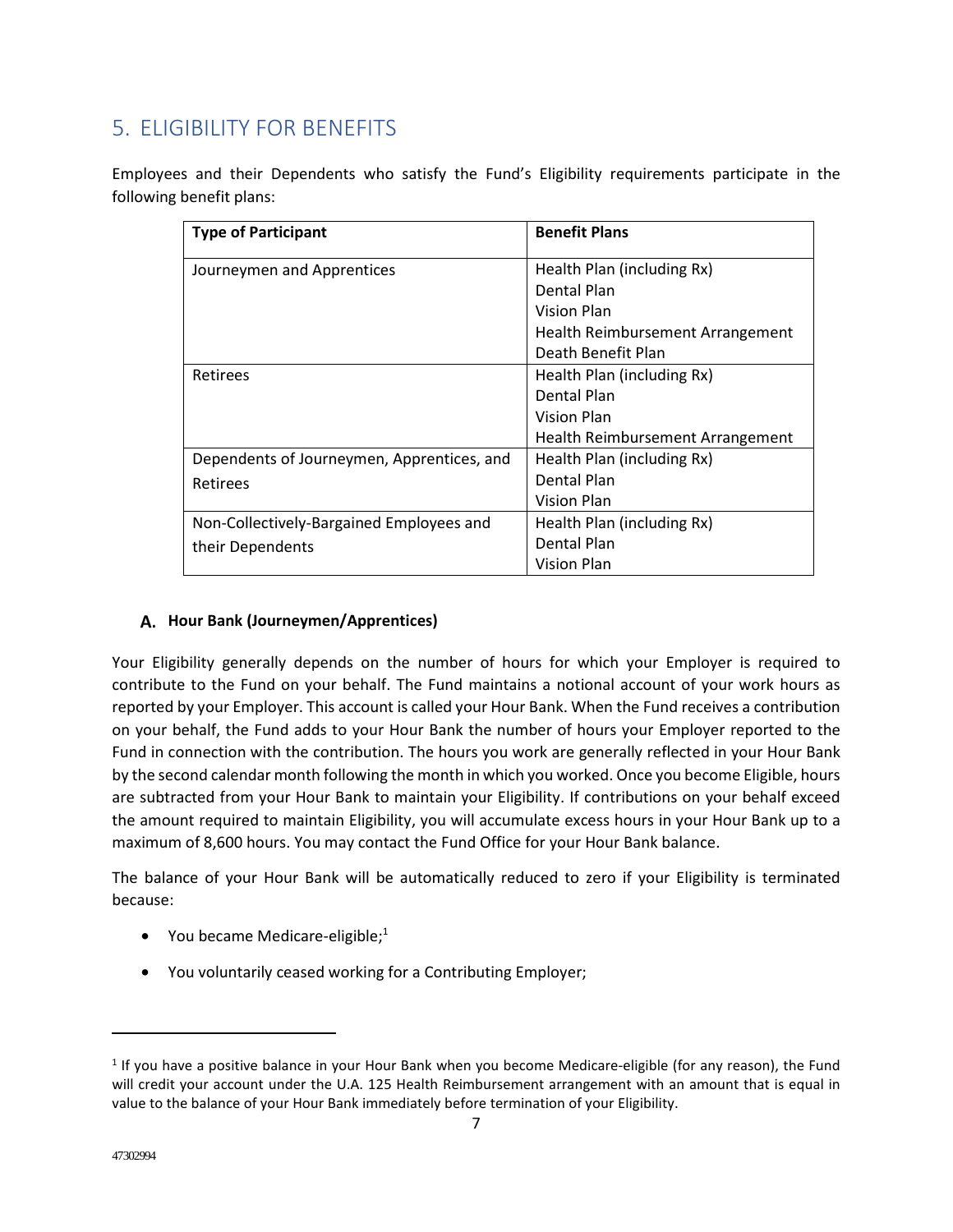- You began working for a non-contributing employer in the plumbing and pipefitting industry;
- You began working in a job classification for which your Employer is not required to contribute to the Fund; or,
- You continued working for an Employer that is delinquent in paying contributions or any other amounts due to the Fund after being notified of the Employer's delinquent status.

The Trustees may periodically adjust the number of hours in your Hour Bank to account for changes in the amount per hour that your Employer is required to contribute to the Fund on your behalf. The Hour Bank does not represent a vested benefit. The Fund's Plans may be amended at any time to modify or eliminate your Hour Bank.

#### **Eligibility Quarters**

Once you become Eligible, ongoing Eligibility is determined quarterly. Eligibility Quarters are defined as the following three-month periods:

- February 1 through April 30;
- May 1 through July 31;
- August 1 through October 31; and,
- November 1 through January 31.

Generally, Eligibility for Journeymen and Apprentices works as follows:

| <b>Hours Worked In</b>          | Provide Eligibility In        |
|---------------------------------|-------------------------------|
| January, February, March        | May 1 through July 31         |
| April, May, and June            | August 1 through October 31   |
| July, August, and September     | November 1 through January 31 |
| October, November, and December | February 1 through April 30   |

#### **Journeymen Eligibility**

You will become Eligible on the first day of the month following the month in which:

- You are an Employee of a Contributing Employer in a job classification for which your employer is required to contribute to the Fund, or of an employer who is party to a collective bargaining agreement with a local union of the United Associated of Journeymen and Apprentices of the Plumbing and Pipe Fitting Industry of the United States and Canada; and,
- You are a Journeymen; and,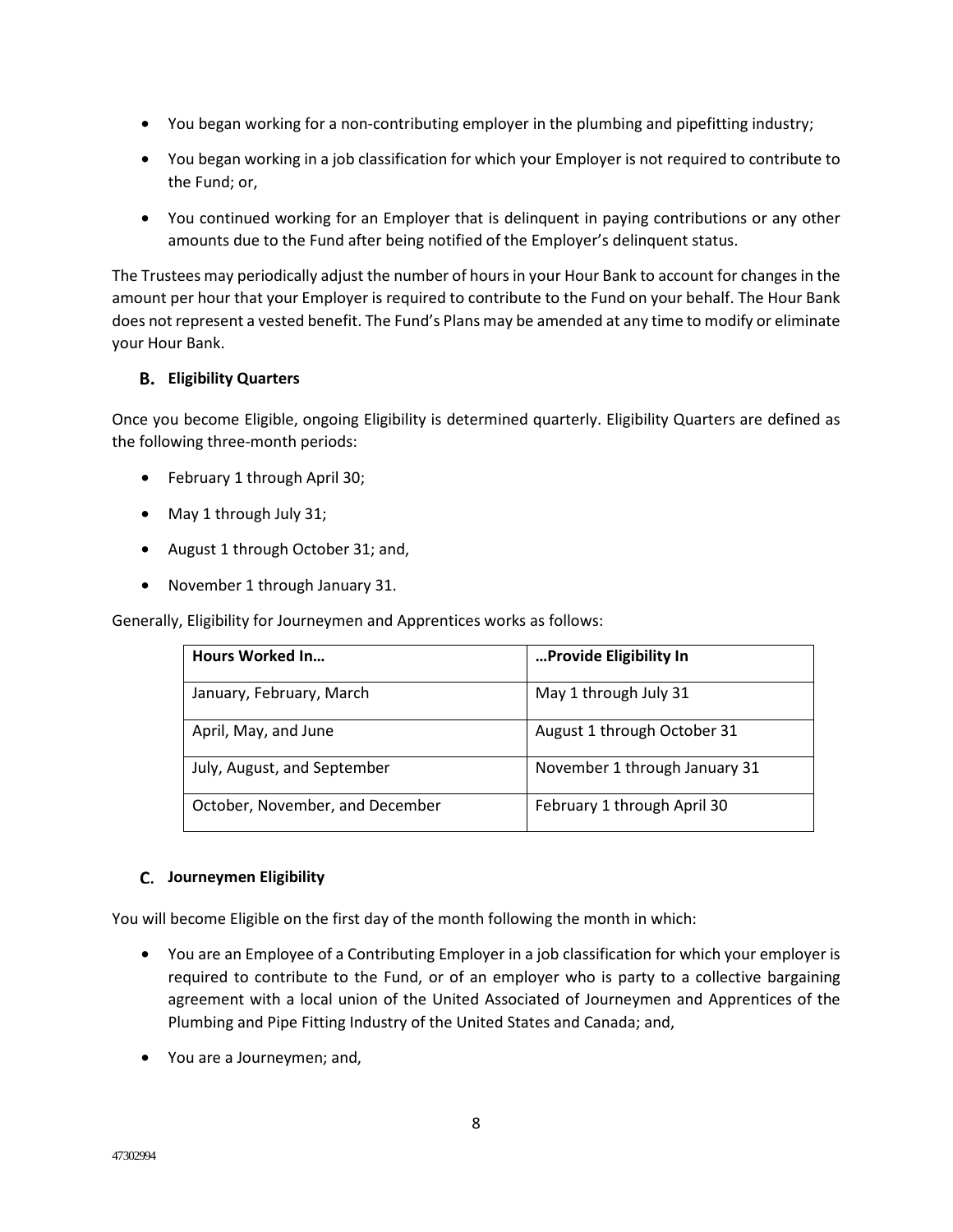- You have accumulated at least 430 hours in your Hour Bank within the immediately preceding 12 months; and,
- You have submitted complete and accurate enrollment forms to the Fund Office.

When you first become Eligible as a Journeymen, the Fund will subtract hours from your Hour Bank to maintain your Eligibility for the remainder of the current Eligibility Quarter. The Fund will subtract 430hours if Eligibility begins in the first month of an Eligibility Quarter, 287 hours if Eligibility begins in the second month, or 143 hours if Eligibility begins in the third month.

After the Eligibility Quarter in which you first become Eligible, you will be Eligible throughout every following Eligibility Quarter where:

- You were Eligible at the end of the immediately preceding Eligibility Quarter; and,
- You have at least 430 hours in your Hour Bank at the beginning of the Eligibility Quarter.

At the beginning of each Eligibility Quarter in which you maintain your Eligibility, the Fund will subtract 430 hours from your Hour Bank.

If, at the beginning of an Eligibility Quarter, you were Eligible at the end of the immediately preceding Eligibility Quarter but you have fewer than 430 hours in your Hour Bank, you may make a self-payment to maintain your Eligibility or you may elect COBRA Eligibility. The Fund Office will notify you of the amount of the required self-payment and COBRA premium. The amount of the required self-payment will be "affordable" as defined by 26 U.S.C. § 4980H. You must pay by check. You may self-pay for Eligibility (in part or in whole) for no more than five consecutive quarters. If you elect COBRA Eligibility, you waive your right to self-pay Eligibility. If the Fund Office does not receive your self-payment before the Eligibility Quarter to which the self-payment applies, you may no longer elect to self-pay and your only option to maintain Eligibility is COBRA Eligibility.

Your Eligibility will terminate at 11:59 PM Central on the earliest of the following dates:

- The date the Plan is terminated;
- The last day of the Eligibility Quarter in which you voluntarily stop working for a Contributing Employer<sup>2</sup>;
- The last day of the Eligibility Quarter containing the  $18<sup>th</sup>$  month in a period of 18 consecutive months during which no Employer contributions were made on your behalf<sup>3</sup>;
- The last day of the Eligibility Quarter in which you begin working for a non-contributing employer in the plumbing and pipefitting industry;
- The last day of the Eligibility Quarter in which you are no longer working in a job classification for which your Employer is required to contribute to the Fund;

 $2$  If you stop working involuntarily (e.g., because a project ended) and you subsequently fail to secure work for any contributing employer, you will be deemed to have voluntarily stopped working. 3

<sup>&</sup>lt;sup>3</sup> This clause (pertaining to 18 months without contributions) goes into effect on September 1, 2022.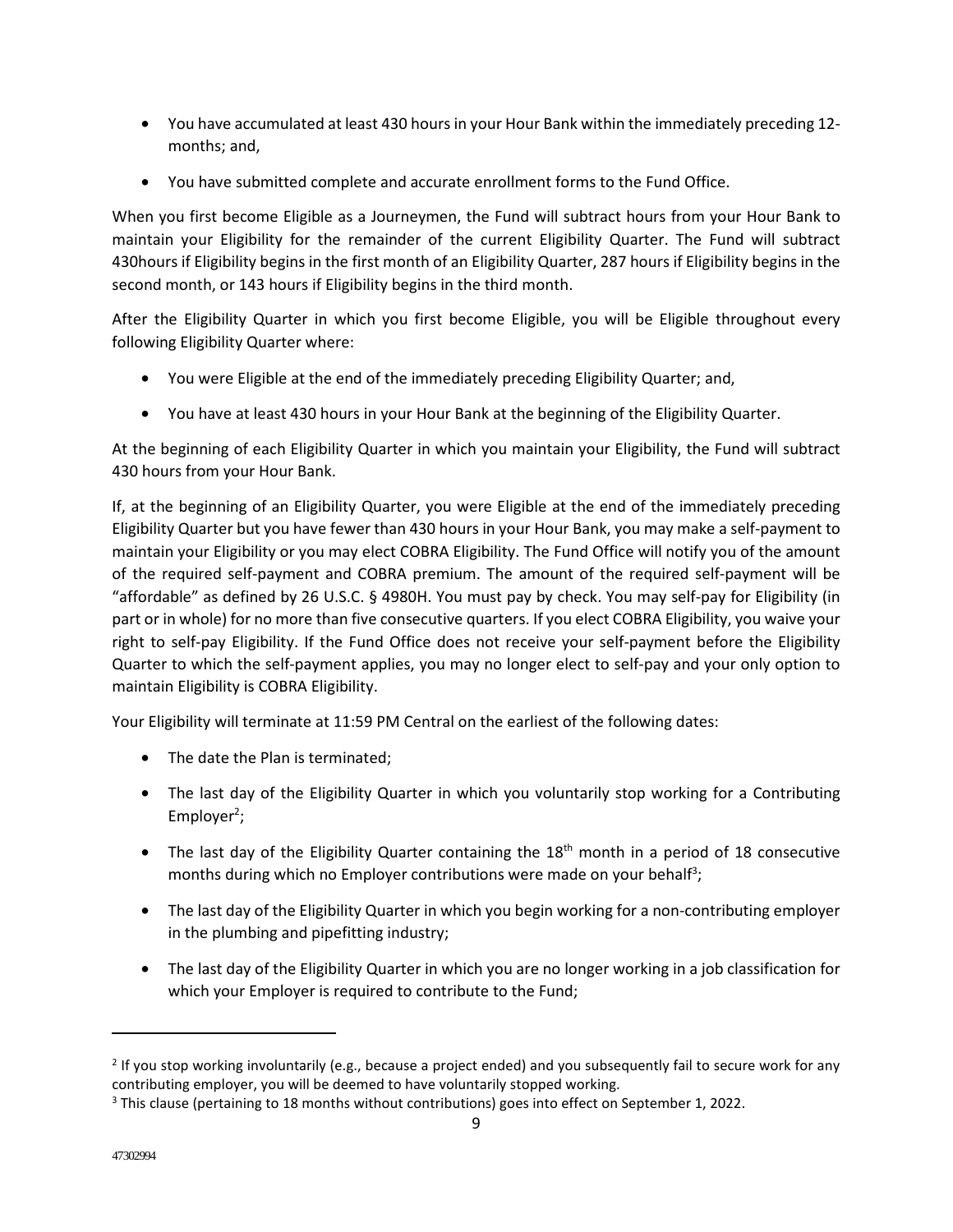- The last day of the Eligibility Quarter in which you continued working for an Employer that is delinquent in paying contributions or any other amounts due to the Fund after being notified of the Employer's delinquent status;
- The last day of the Eligibility Quarter that is immediately followed by a Eligibility Quarter for which you failed to maintain Eligibility by having 430 hours in your Hour Bank or making the appropriate self-payment<sup>4</sup>;
- The last day of the Eligibility Quarter that is the fifth consecutive Eligibility Quarter for which you made a self-payment to maintain Eligibility (unless you accumulated 430 hours in your Hour Bank within the Eligibility Quarter)<sup>5</sup>;
- The date of your death.

### **Apprentice Eligibility**

You will become Eligible on the first day that you are employed as an Apprentice by a Contributing Employer. When you first become Eligible, the Fund will add 525 hours to your Hour Bank. Thereafter, Apprentice Eligibility is maintained according to the same rules that apply to Journeymen Eligibility, with the following exceptions:

- You may make self-payments to maintain Eligibility for up to six consecutive Eligibility Quarters (as opposed to five Eligibility Quarters for Journeymen Eligibility).
- The Fund may loan 430 hours to your Hour Bank, which must be repaid after you commence Eligibility as a Journeymen. Contact the Fund Office for information on receiving a loan.

Apprentice Eligibility is terminated according to the same rules that apply to termination of Journeymen Eligibility.

#### **Retiree Eligibility**

When you retire from working for a Contributing Employer, you may qualify for Retiree benefits from the Fund. For information on when you will be considered "Retired", see the definition of Retired in the Uniform Terms For U.A. Local 125 Health And Welfare Benefit Plans.

You will become Eligible as a Retiree on the first day of the Eligibility Quarter following the Eligibility Quarter in which you satisfy all of the following criteria:

• You have at least 15 years of uninterrupted Eligibility as a member of, and working in the jurisdiction of, the United Association of Journeymen and Apprentices of the Plumbing and Pipefitting Industry of the United States and Canada;

<sup>&</sup>lt;sup>4</sup> You may extend Eligibility under COBRA if your Eligibility terminates for this reason. You may not extend Eligibility with COBRA (or self-pay) if your Eligibility terminates for any reason that does not have a footnote to the contrary. <sup>5</sup> You may extend Eligibility under COBRA if your Eligibility terminates for this reason.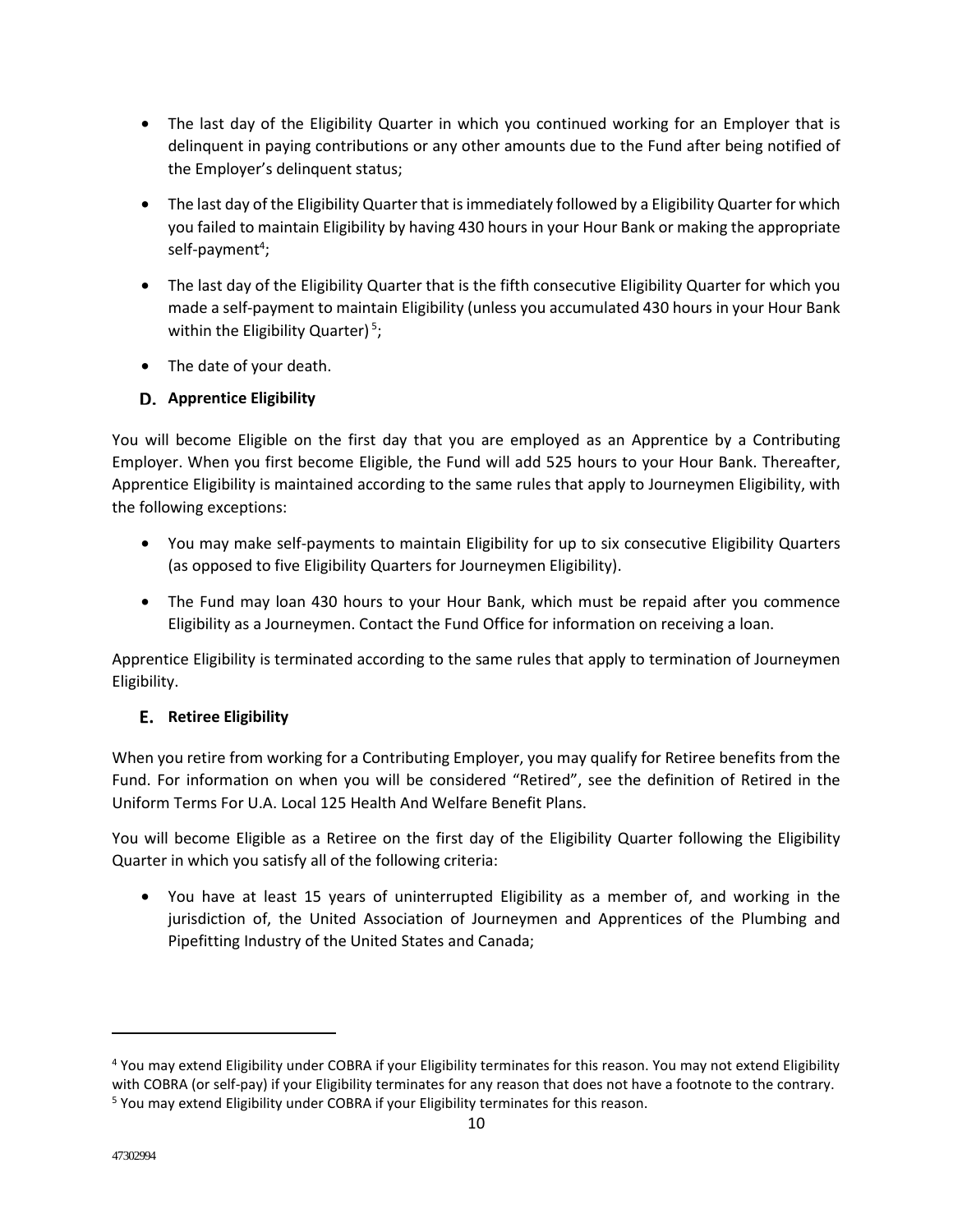- You have been Eligible (or covered by another plan associated with the United Association of Journeymen and Apprentices of the Plumbing and Pipefitting Industry of the United States and Canada) for the five immediately preceding years;
- You have attained at least age 55;
- You are not Eligible as a result of self-payments;
- You have Retired;
- You have submitted complete and accurate enrollment forms for Retiree Eligibility to the Fund Office; and,
- You have 430 hours in your Hour Bank or you have submitted the required self-payment for the first Eligibility Quarter of Retiree Eligibility.

If you have sufficient hours in your Hour Bank when you first become Eligible as a Retiree, the Fund will subtract 430 hours from your Hour Bank for your Eligibility Quarter as a Retiree.

Retiree Eligibility is maintained according to the same rules that apply to Journeymen Eligibility, with the exception that you may make self-payments to maintain Eligibility until you become eligible for Medicare.

Your Retiree Eligibility will terminate at 11:59 PM Central on the earliest of the following dates:

- The date the Plan is terminated;
- The last day of the Eligibility Quarter that is immediately followed by an Eligibility Quarter for which you failed to maintain Eligibility by having 430 hours in your Hour Bank or timely making the appropriate self-payment;
- The day immediately preceding the day you become eligible for Medicare;
- The date of your death.

#### **Post-Retirement Employment**

If you are receiving retiree benefits from the Fund, your decision to return to employment could affect your benefits.

- If you return to work after gaining Eligibility as a Retiree and you perform more than 39.5 hours of work in a month, your Eligibility will terminate at the end of that month.
- If you return to work for a Contributing Employer performing less than 39.5 hours of work per month, you may continue receiving Retiree benefits from the Fund (so long as you satisfy the other requirements for maintaining your retiree Eligibility). Contributions the Fund receives with respect to your work will not be credited to your Hour Bank or your HRA account.
- If you return to work for a non-union employer that performs services within the jurisdiction of the United Association of Journeymen and Apprentices of the Plumbing and Pipefitting Industry of the United States and Canada, your retiree Eligibility will terminate immediately. This rule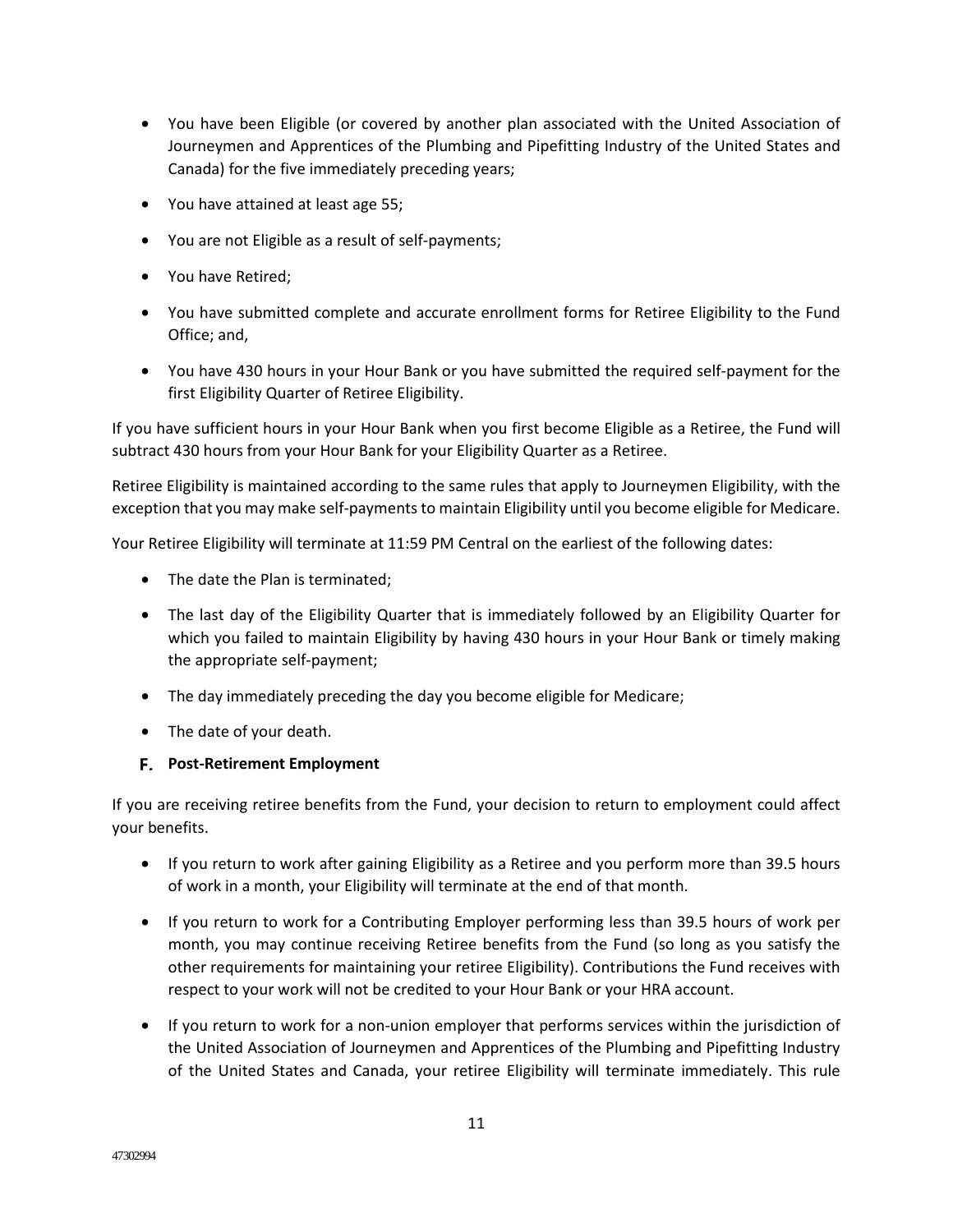applies regardless of whether you specifically are performing work within the jurisdiction of the U.A.

- Termination of your Eligibility for post-retirement employment will result in the loss of your remaining bank hours (if any).
- The Fund may inquire as to your current employment status. If you fail to timely respond to such an inquiry, the Fund will terminate your Eligibility. The loss of Eligibility will be irrevocable unless you demonstrate that the failure to respond was beyond your control (and that you were not working such that your Eligibility should have been terminated for post-retirement employment).
- If your Retiree Eligibility is terminated due to post-retirement employment, you may, at a later date, become Eligible as a journeyman by meeting the general requirements for journeyman Eligibility. If that occurs, Retiree Eligibility is not available. You may not transition from journeyman to Retiree Eligibility twice.

#### **Dependent Eligibility**

Your Dependent will become Eligible as follows:

- If your Dependent qualified as a Dependent before the first day of your Eligibility and you submitted enrollment forms to the Fund Office providing complete and accurate information regarding your Dependent, your Dependent becomes Eligible on the day you become Eligible.
- If you are Eligible on the day an individual becomes your Dependent (due to birth, adoption, marriage, etc.) the individual becomes Eligible on the day the individual qualifies as your Dependent if you submit to the Fund Office complete and accurate enrollment forms within 90 days of the event that results in the individual becoming a Dependent.
- If your Dependent meets all criteria for Eligibility as a Dependent except that you did not timely submit to the Fund Office complete and accurate enrollment information regarding your Dependent, your Dependent becomes Eligible on the date the Fund Office receives complete and accurate enrollment forms.

If you have more than one Dependent, each Dependent will become Eligible by separate application of the above rules.

Upon enrollment and any time thereafter, the Fund may require satisfactory proof that your Dependent qualifies for Dependent status. If you fail to respond or fail to provide proof within a reasonable period following the Fund's request, the Fund will presume that your Dependent does not qualify as a Dependent. Any denial of Eligibility based on this presumption is final. If you subsequently provide satisfactory proof of Dependent status, the Fund will not provide retroactive Eligibility. For information on qualifying as a Dependent, see the definition of Dependent in the Uniform Terms For U.A. Local 125 Health And Welfare Benefit Plans at the end of this Booklet.

Once your Dependent becomes Eligible, your Dependent remains Eligible until Eligibility is terminated. If you are a Journeymen or an Apprentice, your Dependent's Eligibility will terminate at 11:59 PM Central on the earliest of the following dates: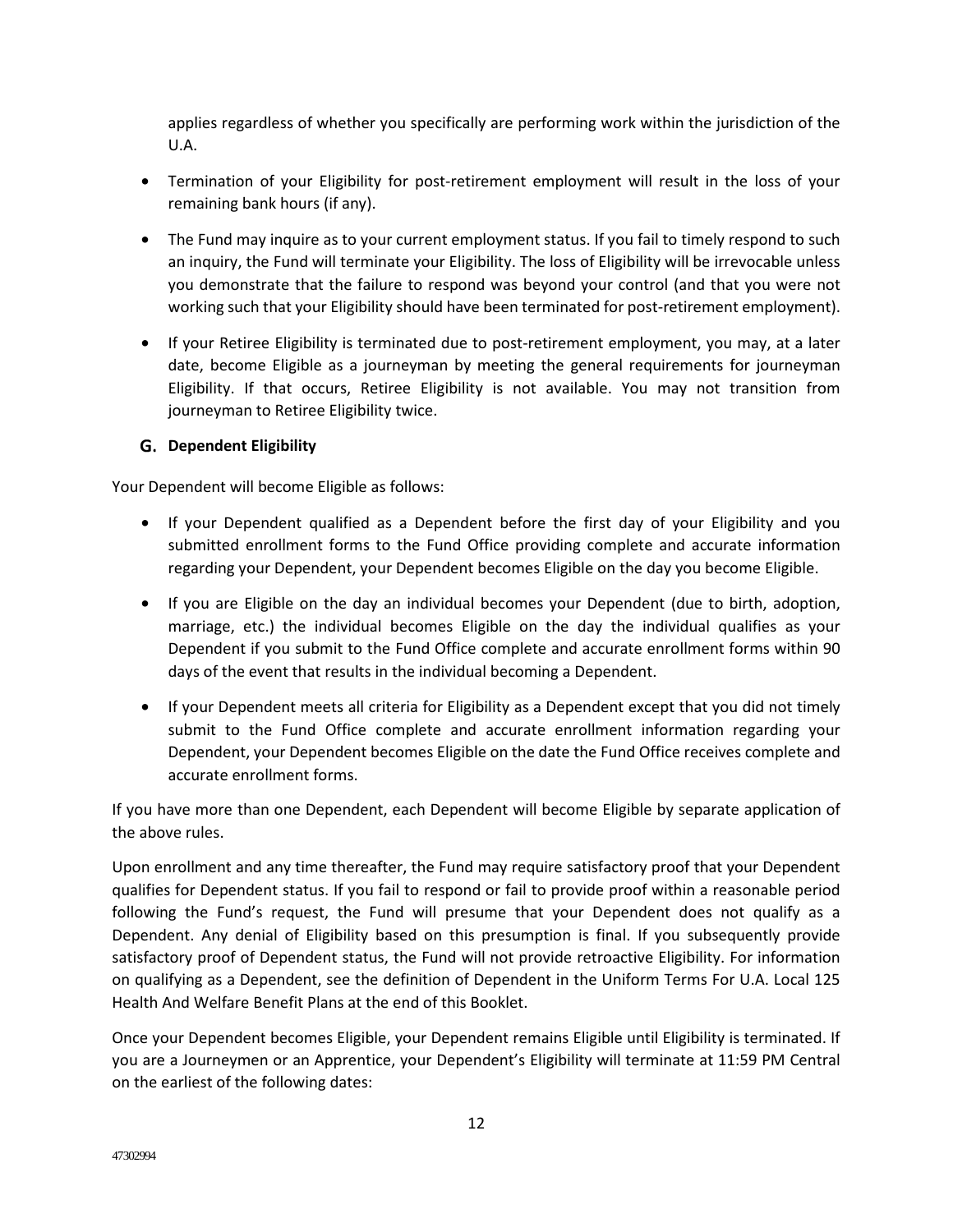- The date that your Eligibility is terminated (unless otherwise provided in this section);
- The last day of the month in which your Dependent ceases to be a Dependent.

If your Eligibility terminates due to your death, your Dependents as of the date of your death may maintain their Eligibility with your Hour Bank. If you have fewer than 430 hours in your Hour Bank, your Dependents may make a self-payment to maintain eligibility or may elect COBRA Eligibility. Your Dependents may selfpay for Eligibility for no more than five consecutive quarters. Making a self-payment is a waiver of COBRA Eligibility.

If you are a Retiree, your Dependent's Eligibility will be terminated according to the above rules with the exception that, if your Eligibility is terminated due to Medicare eligibility, your Dependent's Eligibility will not terminate on account of your loss of Eligibility so long as you make self-payments for your Dependent's Eligibility. You may maintain your Dependent's Eligibility under this exception until the earlier of the date your Dependent qualifies for Medicare, or the date that is five years from the date your Eligibility was terminated. When you have exhausted your right to use this exception, Eligibility terminates for your Dependent.

To the extent that this section on Dependent Eligibility pertains to Spouses, it is modified by the Working Spouse Rule. In any case where a Spouse is Eligible under this section but is not Eligible under the Working Spouse Rule, the Spouse is not Eligible.

You must contact the Fund Office within 30 days if an event occurs that causes your Dependent's Eligibility to terminate (e.g., a divorce). If you fail to notify the Fund Office within 30 days and the Fund makes payments for charges incurred after your Dependents' Eligibility should have been terminated, you or your Dependent must repay the Fund within 10 days of receiving a request for repayment. If you or your Dependent do not timely repay the Fund, the Fund may offset the amount you owe against any unpaid benefits to which you would otherwise be entitled, take legal action to collect the repayment from you, or take any other action authorized by law.

#### **Working Spouse Rule**

Under the "Working Spouse Rule", if your Spouse has health coverage available through his or her employer at a cost of \$125 per month or less, then your Spouse must enroll in his or her employer's health plan. If the Working Spouse Rule applies to your Spouse, he or she will not be Eligible to receive benefits from the Fund at any time that your Spouse is not covered by his or her employer's health plan. Employersponsored coverage costs \$125 or less if your Spouse's required contribution toward the monthly cost of coverage is \$125 or less, regardless of whether the contribution is made with taxable income, by pre-tax wage deduction, or through a health reimbursement arrangement, health savings account, or flexible spending account. If your Spouse has coverage available for \$125 or less, your Spouse will remain Eligible so long as he or she enrolls in some employer-sponsored coverage. For instance, if your Spouse's employer offers single-only coverage for \$100 per month or family coverage for \$200 per month, your Spouse satisfies the working spouse rule if she enrolls in either coverage option.

When your Spouse is covered by his or her employer's health plan, the Fund's Plans will coordinate benefits with the other plan. The other plan will be primary. After the other plan has paid a claim, submit the expenses that the other plan did not reimburse to the Fund Office for reimbursement in accordance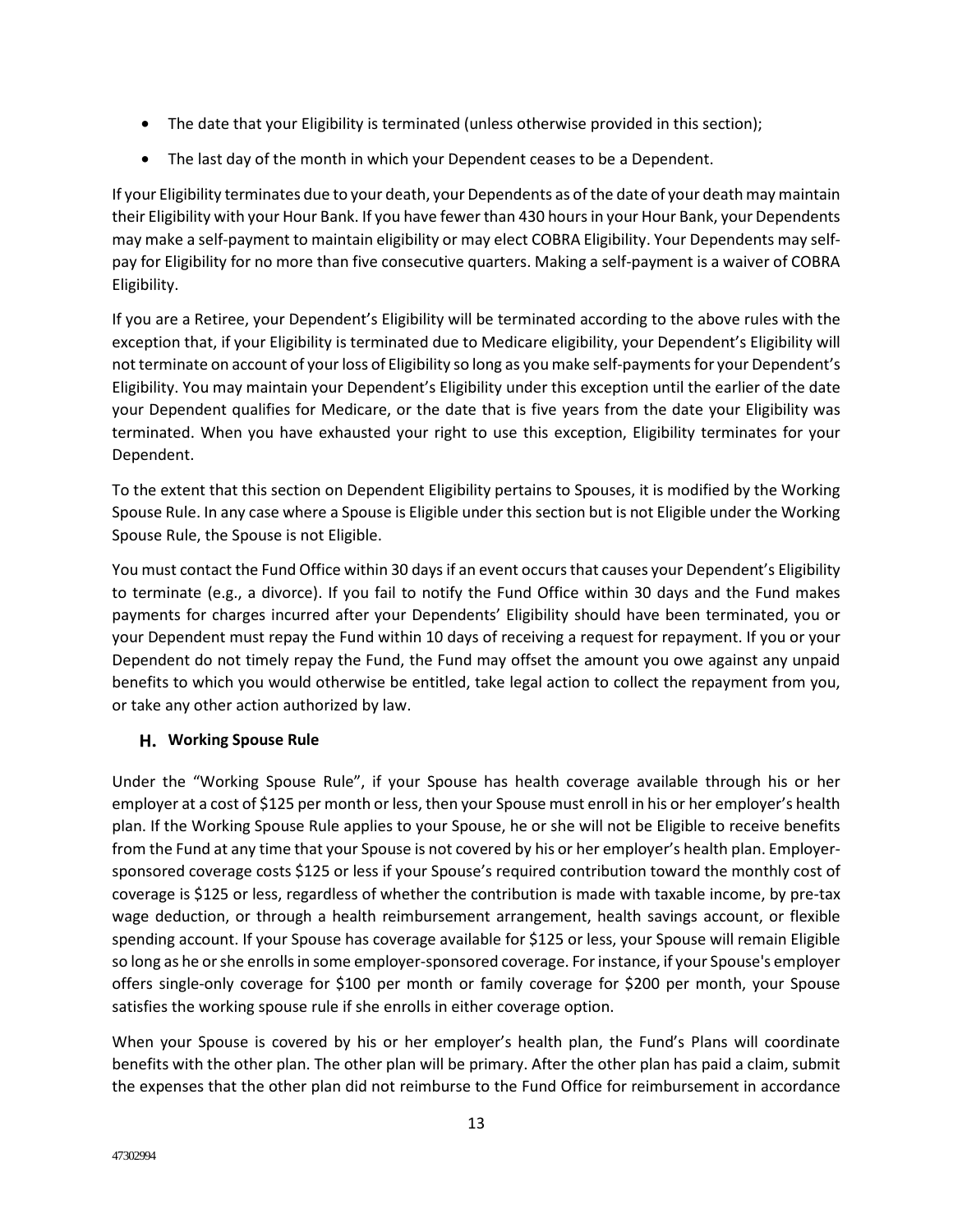with the Fund's Plans. For more information on how benefits coordinate between plans, see the subsection of the Benefits Booklet entitled "Coordination of Benefits with Other Plans".

You must provide any information that the Fund requests to determine whether the Working Spouse Rule applies to your Spouse. If you fail to respond within a reasonable period following the Fund's request, the Fund will terminate your Spouse's Eligibility until you provide the requested information. Your Spouse's Eligibility will not be retroactively reinstated if you subsequently provide the requested information. If employer-sponsored coverage becomes available to your Spouse such that this rule applies, you must notify the Fund Office within 30 days. If you fail to timely notify the Fund Office and the Fund makes payments in excess of the amount that would have been paid under the Working Spouse Rule, you must repay the Fund within 10 days of receiving a request for repayment. If you do not timely repay the Fund, the Fund may offset the amount you owe against any unpaid benefits to which you would otherwise be entitled, take legal action to collect the repayment from you, or take any other action authorized by law. The Working Spouse Rule does not apply to Non-Collectively Bargained Employees.

#### **COBRA Eligibility (All Eligible Individuals)**

If your Eligibility terminatesdue to COBRA qualifying event, you may elect to pay for COBRA Eligibility. COBRA Eligibility will begin on the day immediately following the day that your previous Eligibility under the Plan terminated. Under COBRA Eligibility, your benefits will generally be the same as under your previous Eligibility. Death benefits do not continue under COBRA Eligibility. You must pay a monthly premium for COBRA Eligibility. For information about COBRA Eligibility premiums, contact the Fund Office. This section of this Booklet is intended to fulfill the initial notice requirements under 26 U.S.C. § 4980B(f)(6).

A COBRA qualifying event occurs for you or your Dependents when you or your Dependents cease to be Eligible because:

- Your hours were reduced; or,
- Your employment was terminated (for any reason other than gross misconduct).

A COBRA qualifying event occurs for your Dependent(s) (and not you) when your Dependent(s) lose Eligibility because:

- You died;
- You were divorced or legally separated;
- Your Child ceased qualifying as a Dependent; or,
- You became eligible for Medicare.

The Fund will determine whether a reduction of hours or termination occurred. If you get divorced or your Child ceased qualifying as a Dependent, you must notify the Fund Office within 60 days. If you do not provide timely notice, you and your Dependents will lose your right to COBRA. The Fund will notify you within 30 days of becoming aware that a qualifying event occurred. To elect COBRA, you must notify the Fund Office within 60 days of the date you receive notice of your right to elect COBRA.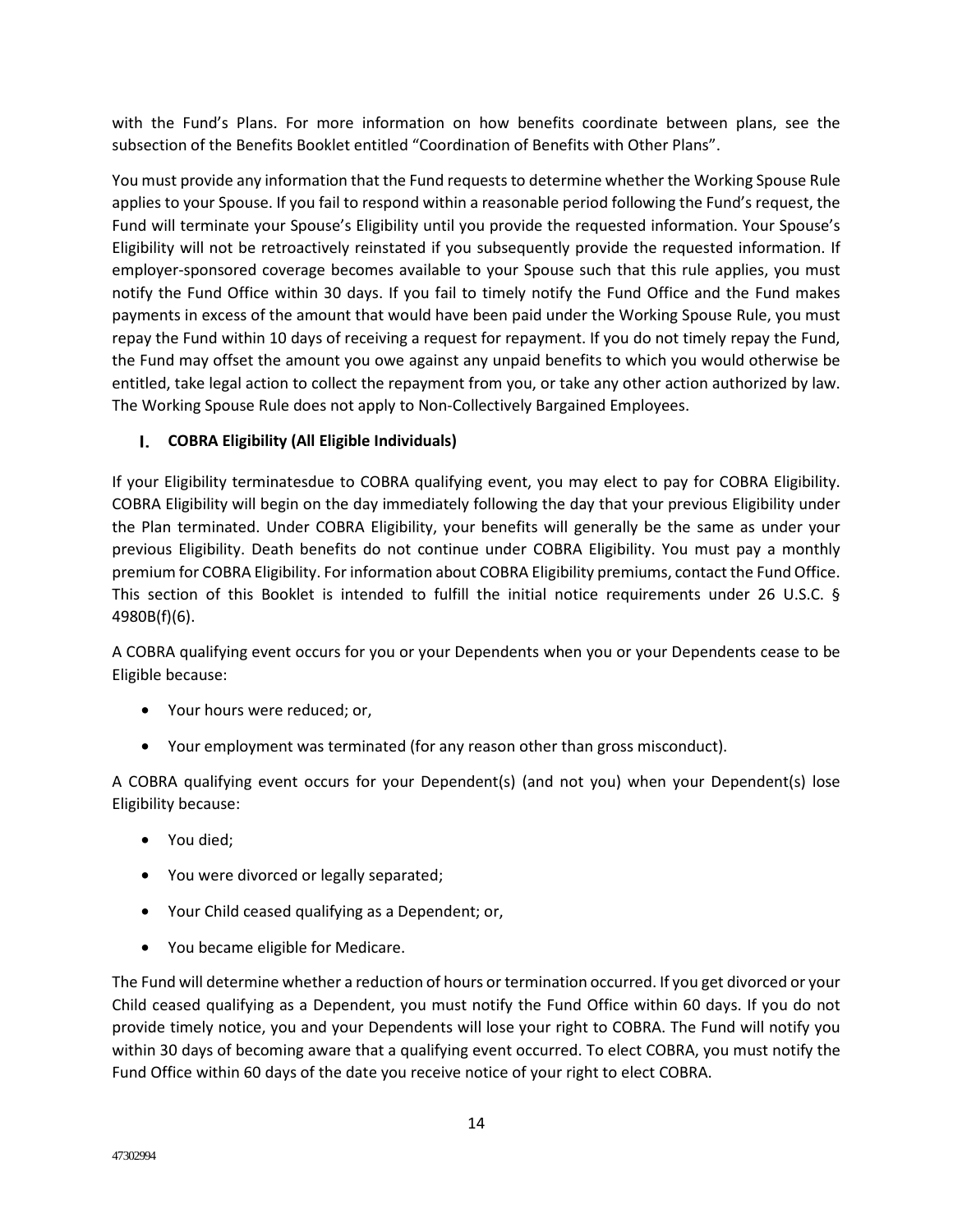If the COBRA qualifying event is a reduction in hours or termination of employment, the maximum period of COBRA Eligibility for you and your Dependents is 18 months beginning on the day of the qualifying event. However, if a second qualifying event occurs during this 18-month period, the maximum period of COBRA Eligibility extends to 36 months from the date of the first qualifying event (for the individuals for whom the second event is a qualifying event). If the qualifying event is divorce, separation, failure to continue qualifying as a Dependent, or Medicare eligibility, the maximum period of COBRA Eligibility is 36 months.

If you or one of your Dependents is totally disabled at the time of an initial qualifying event (or within 60 days of the initial qualifying event) as determined by the Social Security Administration, the maximum period of COBRA Eligibility for the disabled individual is 29 months. You must notify the Fund Office within 60 days of the date that Social Security determines that you or your Dependent is totally disabled.

If you have a qualifying event due to termination or reduction of hours within 18 months of becoming eligible for Medicare and your Medicare eligibility was not a qualifying event for your Dependents (because they did not lose Eligibility), the Maximum period of COBRA Eligibility for your Dependents due to the termination qualifying event is 36 months from the date of your Medicare eligibility.

Your COBRA Eligibility will end on the earliest of the following dates:

- The date you fail to timely pay the COBRA premium;
- The date on which the applicable maximum period of COBRA Eligibility ends;
- The date on which the Fund or a Plan terminates;
- The date you become covered under another group health plan;
- The date you become entitled to Medicare benefits; or
- The date you engage in conduct that would justify terminating Eligibility of a similarly situated individual with non-COBRA Eligibility (such as fraud).

#### **Military Leave Eligibility (Journeymen/Apprentices)**

If you are Eligible and you leave work with a Contributing Employer for military service that lasts more than 30 days, your Hour Bank will be frozen and you will have the option to elect military leave Eligibility. During the time you are on military leave, you should be covered under a health insurance program provided through the military. However, you may elect to continue Eligibility under the Plan for yourself and your Dependents by notifying the Fund Office within 60 days of the start of your military leave. If you elect to continue Eligibility, you will be required to make payments for Eligibility according to the rules for COBRA Eligibility. The maximum period of military leave Eligibility is the lesser of:

- The 24-month period beginning on the date on which your military leave began; or
- The period beginning on the date on which the military leave began, and ending on the day you fail to timely apply for or return to a position of covered employment with a Contributing Employer.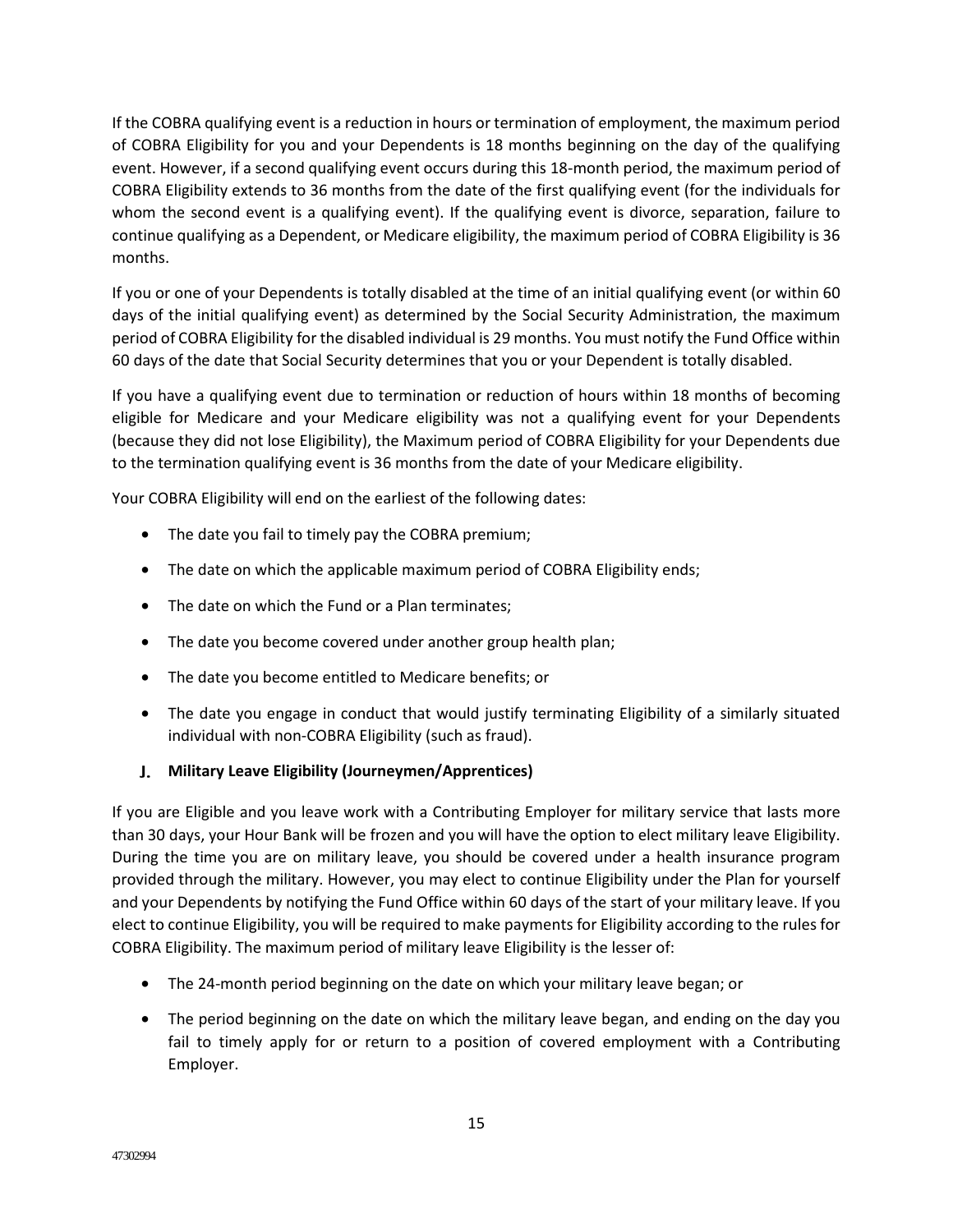If you return from a military leave and resume employment with a Contributing Employer before the end of the maximum period of Eligibility, your Hour Bank will be unfrozen and the Eligibility you had before your military service leave will resume.

#### **Eligibility of Non-Collectively Bargained Employees and their Dependents**

Non-collectively bargained employees and their Dependents may become Eligible if their employer enters into a written Participation Agreement with the Fund. Enrollment and Eligibility rules for such individuals will be as specified in the Participation Agreement. Notwithstanding anything to the contrary: a noncollectively bargained employee or his or her Dependent who would otherwise become Eligible under a Participation Agreement will not become Eligible if such Eligibility would cause a Plan or the Fund to fail to satisfy the non-bargained participation limits under 29 C.F.R. § 2510.3-40 or 26 C.F.R. § 1.419A-2T; and, the working spouse rule does not apply to non-collectively bargained employees.

#### **Rescission of Eligibility**

The Fund will rescind – or retroactively void – Eligibility as permitted by applicable law, including, without limitation, 29 C.F.R. § 2590.715-2712. The Fund will rescind your Eligibility (and your Dependent(s)') if, by act or omission, you (or your Dependent(s)) intentionally misrepresent a material fact or commit fraud in obtaining or maintaining Eligibility. If the Fund determines to rescind Eligibility in part or in whole, the Fund will notify you 30 days in advance of the rescission. You may appeal the decision. See "How to Appeal" under the Uniform Terms for U.A. Local 125 Health And Welfare Benefit Plans for more information. If the Fund rescinds your Eligibility, you and your Dependents are jointly and severally liable to the Fund in an amount equal to any payments the Fund made to or for you or your Dependents on account of the Eligibility that was rescinded. For more information, see "Right to Recover" under the Uniform Terms for U.A. Local 125 Health And Welfare Benefit Plans.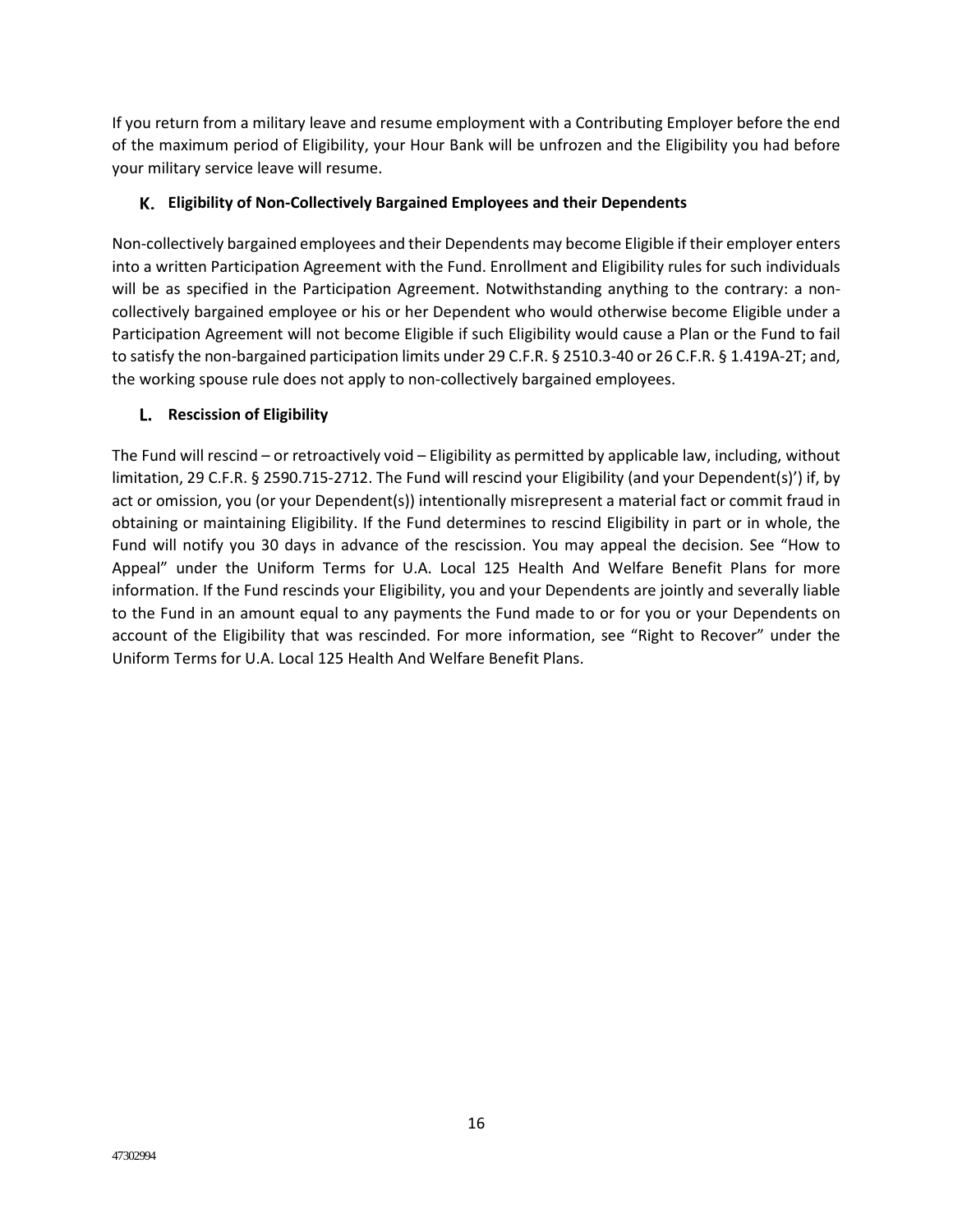# 6. PLAN DOCUMENT AND SUMMARY PLAN DESCRIPTION OF THE U.A. LOCAL 125 HEALTH PLAN

#### **Introduction**

This Plan is generally designed to mitigate and limit the financial harm that you experience as a result of an unexpected Injury or Illness. It is not designed to cover every healthcare expense, nor is it designed to make healthcare decisions for you. The decisions about how and when you receive care are up to you, not the Plan. The Plan merely determines whether and how much it will reimburse for healthcare expenses. You must decide what care is best for you.

#### **Participation**

You become a Participant in this Plan when you become Eligible for benefits from the Fund (see the section of this Benefits Booklet entitled "Eligibility For Benefits" for information on when you become Eligible for benefits from the Fund). You cease to be a Participant in this Plan when your Eligibility for benefits is terminated. The same rule applies separately to each of you and your Dependents.

#### **C.** Covered Expenses

1. In General

The Plan provides benefits for Covered Expenses, which generally include physician, hospital, skilled nursing facility, prescription drug, and Preventive Care expenses. Specifically, an expense is a Covered Expense if:

- a. The expense is for Medically Necessary items or services for treatment of a nonoccupational Illness or Injury<sup>6</sup> or for Preventive Care, and,
- b. The expense is not expressly excluded by this Plan.

#### 2. Limitations

Coverage of certain expenses is limited and conditioned as described below. To the extent that an expense exceeds a limitation or fails to meet a condition, it is excluded and is not a Covered Expense.

- a. The portion of an expense that exceeds the Allowed Amount is not a Covered Expense.
- b. All Covered Expenses are limited as described in the applicable PPO's coverage criteria to the extent that such criteria are not inconsistent with this Plan. To review coverage criteria, see the website that is identified under the applicable PPO in the Important Contact Information section at the beginning of this Booklet or contact the Fund Office.
- c. Covered Expenses for durable medical equipment are limited to rental unless the cost of rental equals or exceeds the purchase price.

<sup>&</sup>lt;sup>6</sup> An expense for sterilization need not be for treatment of a non-occupational Illness or Injury to satisfy the condition of coverage described in this clause.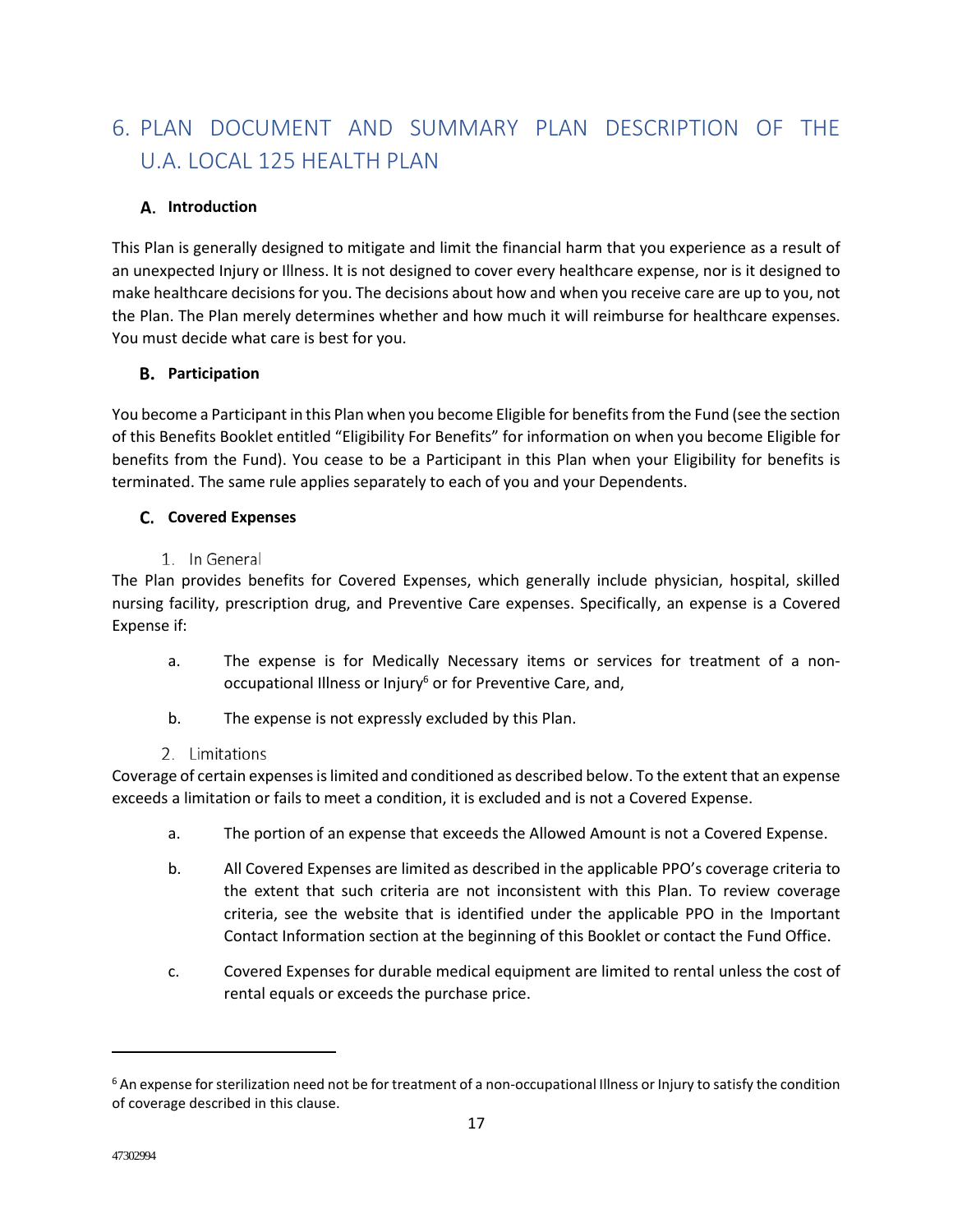- d. Covered Expenses for room and board during inpatient treatment are limited to the semiprivate room rate.
- e. Prior Authorization is required: for certain Prescription Drugs; for organ transplants; for non-emergency inpatient services; for outpatient surgery; and when required by the applicable PPO's coverage criteria. To review coverage criteria, see the website that is identified under the applicable PPO in the Important Contact Information section at the beginning of this Booklet or contact the Fund Office. See the section of this Booklet entitled Important Contact Information for information about who to contact for Prior Authorization.
- f. Covered Expenses for prescription drugs do not include expenses for drugs that are not included in the Plan's Formulary at the time that the expense is incurred.
- g. Step therapy is a prerequisite to coverage for certain prescription drugs.

#### **Your Costs For Covered Expenses**

This Plan will reimburse you a portion of your Covered Expenses up to the limits and under the conditions established by the Plan. How a Covered Expense is divided between you and the Plan depends on the Deductible, Copayment, Coinsurance, Maximum Out-Of-Pocket, the Allowed Amount, and whether you incurred the Covered Expense In-Network or Out-Of-Network. These rules apply differently to different types of Covered Expenses – for specific information on how they apply, see the reimbursement schedule below. Note that what you pay and what the Plan reimburses are determined only for Covered Expenses. Expenses you incur for healthcare that are not Covered Expenses<sup>7</sup> are solely your responsibility. Such expenses do not count toward any Deductible or Maximum Out-Of-Pocket and are not subject to a Copayment or Coinsurance.

1. Deductible

A Deductible is a total amount of Covered Expenses for Essential Health Benefits that you must pay before the Plan will reimburse any part of any expense.<sup>8</sup> Expenses for items and services that are not Essential Health Benefits do not count toward any Deductible. Deductibles apply on an individual basis and a family basis. If you incur Covered Expenses exceeding the individual Deductible within a calendar year, you have met the individual Deductible and any further Covered Expenses you incur will be reimbursed by the Plan according to the applicable Copayment, Coinsurance, and Maximum Out-Of-Pocket.<sup>9</sup> If your family incurs Covered Expenses exceeding the family Deductible within a calendar year, you have met the family Deductible and any further Covered Expenses you or your Dependents incur will be reimbursed by the Plan according to the applicable Copayment, Coinsurance, and Maximum Out-Of-Pocket. At the beginning

<sup>&</sup>lt;sup>7</sup> For instance, expenses for items or services that are expressly excluded by the Plan, or the portion of an expense that exceeds the Allowed Amount.

<sup>&</sup>lt;sup>8</sup> Note, however, that some Covered Expenses (e.g., Preventive Care and prescription drugs) are not subject to a Deductible.

<sup>9</sup> This rule applies separately to each individual in your Family.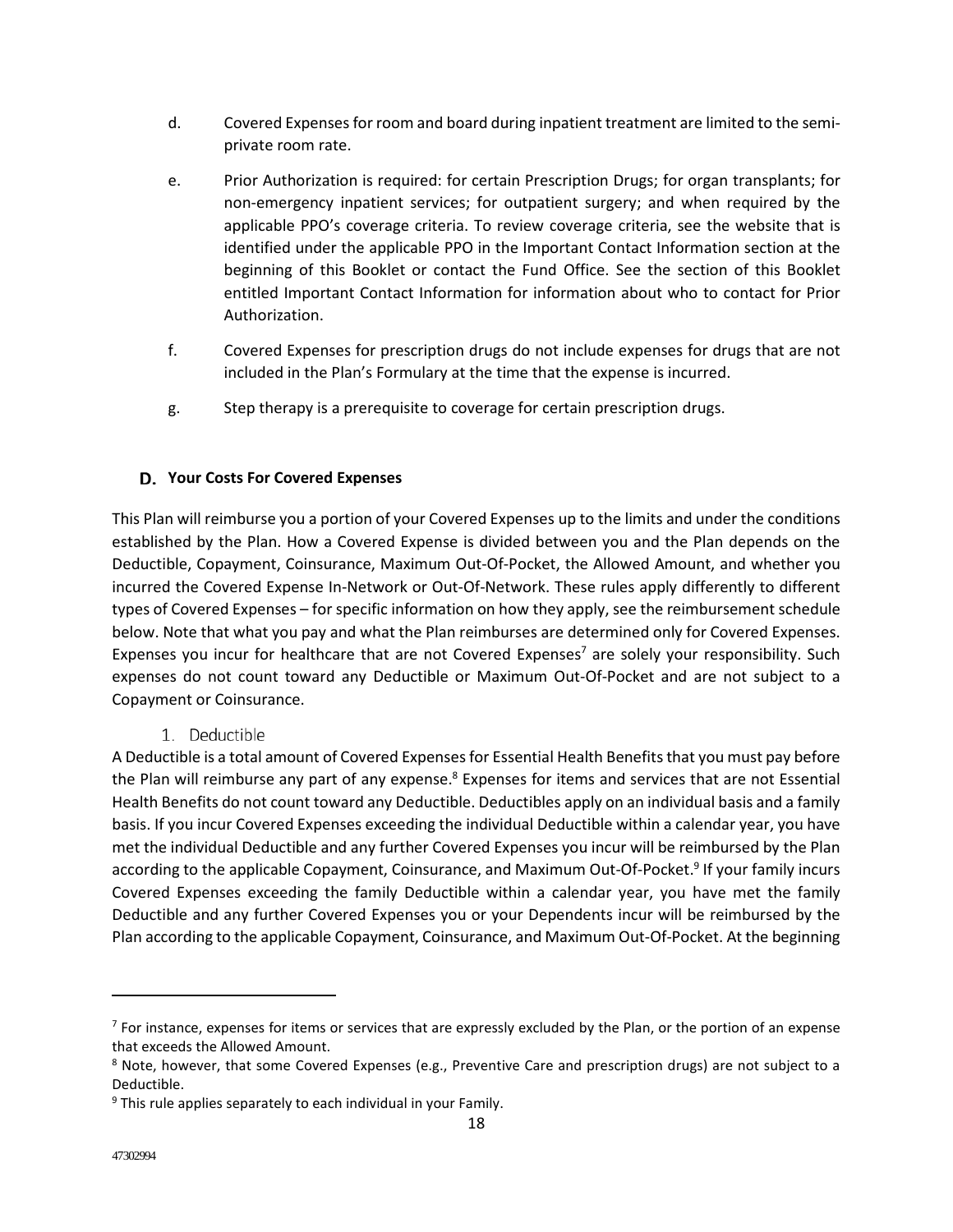of each calendar year, all Deductibles reset. See the section of this Plan entitled "Reimbursement Schedule" for Deductible amounts.

## 2. Copayment

A Copayment is a fixed dollar amount (e.g., \$25) that you pay for a Covered Expense. The Plan covers the portion of a Covered Expense that exceeds the Copayment. If a Covered Expense is less than the applicable Copayment, you pay the actual Covered Expense. Copayments do not count toward any Deductible or Maximum Out-Of-Pocket (In-Network Copayments do count toward the cost-sharing limit).

# 3. Coinsurance

Coinsurance is a percentage of a Covered Expense for which the Plan will not reimburse you. The Plan will reimburse the remainder of the expense. Coinsurance applies only after you have met the applicable Deductible. Coinsurance payments do not count toward any Deductible, but do count toward your Maximum Out-Of-Pocket. See the section of this Plan entitled "Reimbursement Schedule" for coinsurance percentages for specific items and services.

# 4. Maximum Out-Of-Pocket

The Maximum Out-Of-Pocket is the most you will pay in Coinsurance in any calendar year for Covered Expenses. Amounts you pay that count toward a deductible do not count toward any Maximum Out-Of-Pocket. There are Maximum Out-Of-Pocket amounts for each individual and family, and separate Maximum Out-Of-Pocket amounts for In-Network and Out-Of-Network expenses. Expenses accumulate toward the individual and family Maximum Out-Of-Pocket concurrently, but expenses accumulate toward the In-Network and Out-Of-Network Maximum Out-Of-Pockets separately. For instance, if you pay coinsurance for an In-Network Covered Expense, the amount paid will count toward your In-Network individual and family Maximum Out-Of-Pocket but it will not count toward your Out-of-Network individual and family Maximum Out-Of-Pocket. If you, your Dependent, or your Family reaches an applicable Maximum Out-Of-Pocket, the Plan will pay 100% of the applicable Covered Expenses for the remainder of the calendar year. Each Maximum Out-Of-Pocket resets each calendar year. Expenses for items and services that are not Essential Health Benefits do not count toward any Maximum Out-Of-Pocket. See the section of this Plan entitled "Reimbursement Schedule" for Maximum Out-Of-Pocket amounts.

# 5. Limit on Cost-Sharing

The total amount you actually pay towards In-Network Deductibles, Coinsurance, and Copayments for Covered Expenses that are Essential Health Benefits will not exceed the annual individual and family costsharing limits under the Affordable Care Act (42 U.S.C. § 300gg–6(b)), as adjusted annually by U.S. Department of Health and Human Services regulations. Out-Of-Network expenses do not count toward the limits on cost-sharing. Amounts that you do not pay, or that are reimbursed by a third party (for instance, by a manufacturer's coupon or patient assistance program), do not count toward the limits on cost-sharing.

# 6. In-Network vs. Out-Of-Network

The Plan has contracted with Preferred Provider Organizations, through which the Plan receives significant discounts from healthcare providers within the PPO networks. In general, you may incur Covered Expenses with an Out-Of-Network provider and still receive benefits.<sup>10</sup> But you and the Plan will spend

<sup>&</sup>lt;sup>10</sup> Some items and services that are covered In-Network may not be covered Out-Of-Network.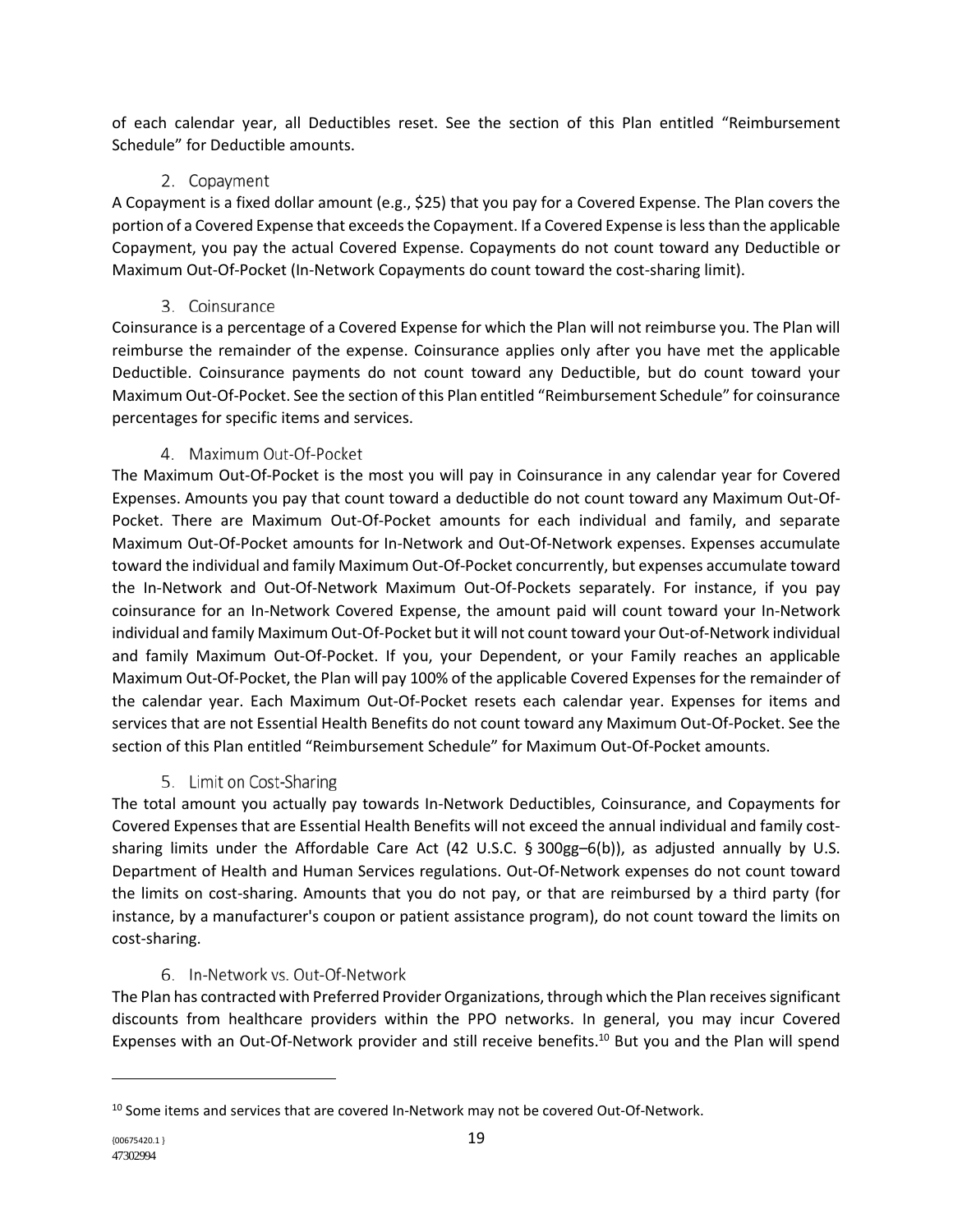less when you choose In-Network providers. For information on how to locate and contact In-Network healthcare providers, see the back of your ID card or the section entitled Important Contact Information at the beginning of this Benefits Booklet.

The Plan's rules for determining what you pay and what the Plan will reimburse often differ depending on whether a Covered Expense was incurred In-Network or Out-Of-Network. In cases where the rules are different, the Plan will usually reimburse a greater share of an In-Network Covered Expense than an Out-Of-Network Covered Expense. For information on how Deductibles, Coinsurance, Copayments, and Maximum Out-Of-Pockets apply In-Network and Out-Of-Network, see the section of this Plan entitled "Reimbursement Schedule".

When you incur Covered Expenses with an In-Network healthcare provider, the Plan deems the negotiated rates for the items and services you receive to be the Allowed Amount. The Plan has no negotiated rates with Out-Of-Network healthcare providers. Before applying any other payment rules, the Plan determines whether an Out-Of-Network expense exceeds the Allowed Amount. If an Out-of-Network expense exceeds the Allowed Amount, the excess is not a Covered Expense. The Plan will not pay anything toward that portion of the expense, and the healthcare provider will "balance bill" you for it. You will never be "balance billed" for an In-Network expense.

## 7. Billing

Deductibles, Coinsurance, Copayment, Maximum-Of-Pocket, and Network rules will generally be applied separately to each charge for which a Healthcare Provider bills you. Healthcare Providers typically bill a number of charges for one service event. As a result, a single service event may result in charges to which different rules apply.<sup>11</sup> A single service event may result in both In-Network and Out-Of-Network charges.12 A single service event may result in separate invoices that are received at different times. The Fund may determine benefits with respect to an item, service, or encounter based on modifications to your provider's invoices that correct inaccuracies, duplications, and attempts to inflate the value of the items or services provided beyond the intrinsic value.

## 8. Hidden Out-Of-Network Services

When you visit an In-Network facility, some of the expenses you incur may be from Out-Of-Network providers. We call these "Hidden Out-Of-Network Services". To the extent that the Plan can determine you incurred expenses for Out-Of-Network services during a visit to an In-Network facility, the Plan will apply the In-Network Deductible, Coinsurance, and Copayment (as applicable) and the charges will count toward the In-Network Maximum Out-Of-Pocket and the limits on cost-sharing.

The Plan will pay an amount toward Hidden Out-of-Network Services, or take other action, so as to prevent the provider from "balance billing" you – i.e., holding you liable for amounts that exceed your cost-sharing obligations under the Plan. If the Plan determines that a provider's payment demands for Hidden Out-of-Network Services are excessive, the Plan may refuse to pay a portion of the invoiced amount. In such a case, however, the Plan will indemnify and defend you against any claims the provider may make against you for the unpaid amount.

 $11$  For instance, some charges from a service event may be Preventive Care with the remainder being subject to the general rule for Covered Expenses.

 $12$  For example, an In-Network provider may order laboratory or radiology services from an Out-Of-Network provider.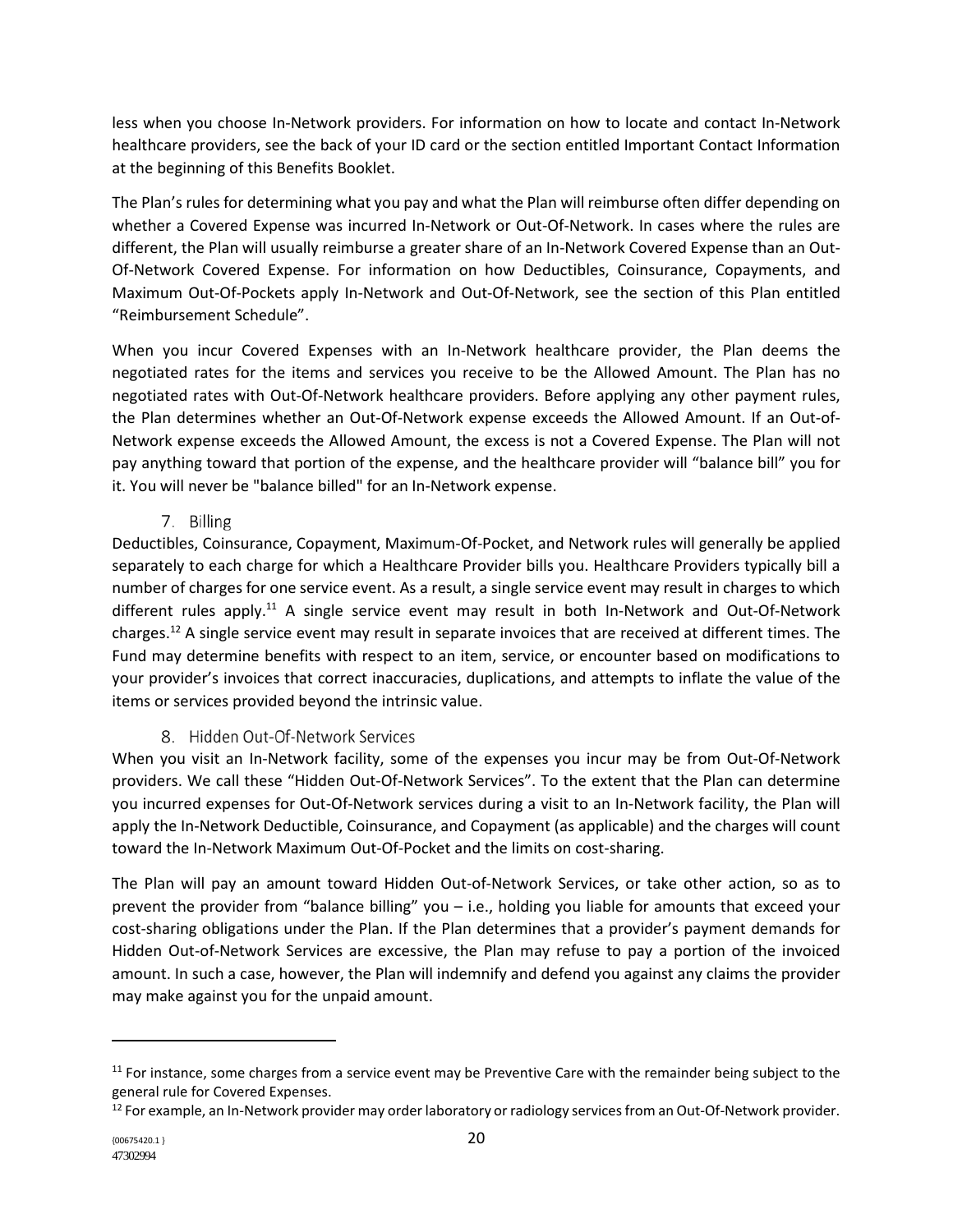Note that this rule is a very limited exception to the general rules for determining the Allowed Amount. You should not rely on this exception to apply when, by reasonable diligence, you can determine that a provider is out-of-network before incurring expenses. For instance, if your physician recommends an MRI and refers you to a clinic with a different name than your physician's clinic, you must determine whether the radiology clinic is in-network before incurring expenses – even if the radiology clinic happens to be in the same building or office complex.

# 9. Out-Of-Network Emergency Services

If you receive Emergency Services at an Out-Of-Network Hospital while you are experiencing an Emergency, the Plan will apply special reimbursement rules to the Covered Expenses for Emergency Services. The In-Network Deductibles and Maximum Out-Of-Pocket will apply. In-Network Coinsurance and Copayments will apply. To the extent that a visit to an Out-Of-Network Hospital results in services that are not Emergency Services, the rules in this section do not apply. If, for example, you are stabilized in an Emergency room and then admitted to the same Hospital for surgery, this rule ceases to apply once you are stabilized. The inpatient and surgery expenses would be subject to the Plan's general rules for Out-Of-Network expenses.

## 10. Medical vs. Prescription Drug Expenses

The Plan applies different reimbursement rules to expenses for prescription drugs and medical items and services. The prescription drug rules apply to expenses that are directly for the procurement of prescription drugs. The medical rules apply to all other expenses. Expenses associated with a prescription drug that are not for the drug itself, such as expenses for laboratory testing or infusion services, are reimbursed under the rules for medical expenses. The site of care does not change whether an expense is a medical or prescription drug expense. For instance, if you receive a drug at a healthcare provider's office instead of a pharmacy, the expense for the drug is still a prescription drug expense.

#### 11. Reimbursement Schedule

U.A. Local 125 Health Plan

Medical Deductible (per calendar year): \$500/individual and \$1000/family (In-Network) \$1,000/individual and \$2,000/family (Out-of-Network)

Medical Maximum Out-of-Pocket (per calendar year): \$1,000/individual and \$2,000/family (In-Network) \$2,000/individual and \$4,000/family (Out-of-Network)

Prescription Drug Deductible: None

Prescription Drug Maximum Out-of-Pocket: None

Cost-Sharing Limits (In-Network Medical and Prescription Drug Combined): \$8,550/individual and \$17,100/family per calendar year (for 2021, amounts adjusted annually in later years per regulations)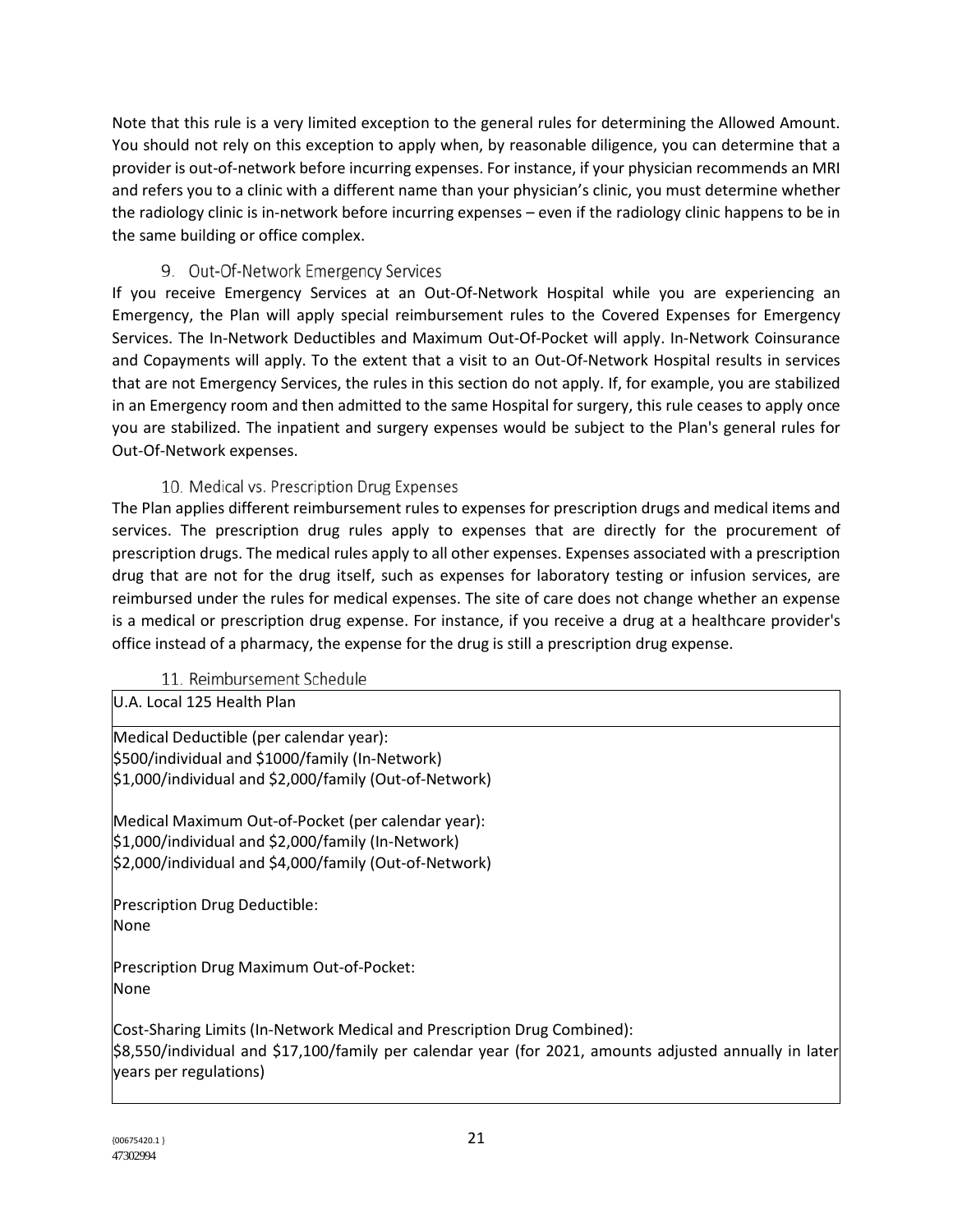| <b>Type of Benefit</b>                              | <b>In-Network</b> | <b>Out-of-Network</b> | <b>Notes</b>                                                                                                                                                                                                                                                               |
|-----------------------------------------------------|-------------------|-----------------------|----------------------------------------------------------------------------------------------------------------------------------------------------------------------------------------------------------------------------------------------------------------------------|
| All Covered Expenses not listed<br>in this schedule | 15% Coinsurance   | 35% Coinsurance       | None                                                                                                                                                                                                                                                                       |
| Ambulance                                           | 15% Coinsurance   | 35% Coinsurance       | Not Covered: Non-emergency<br>ambulance transportation; Air<br>ambulance.                                                                                                                                                                                                  |
| <b>Chemical Dependency</b>                          | 15% Coinsurance   | 35% Coinsurance       | None                                                                                                                                                                                                                                                                       |
| <b>Emergency COVID-19 Coverage</b>                  | 0%                | 0%                    | Includes test, administration of<br>test, and evaluation to<br>determine whether test is<br>necessary. Coverage excludes<br>testing for non-medical<br>purposes (e.g., travel, work).<br>Emergency COVID-19 coverage<br>ends when the COVID-19<br>national emergency ends. |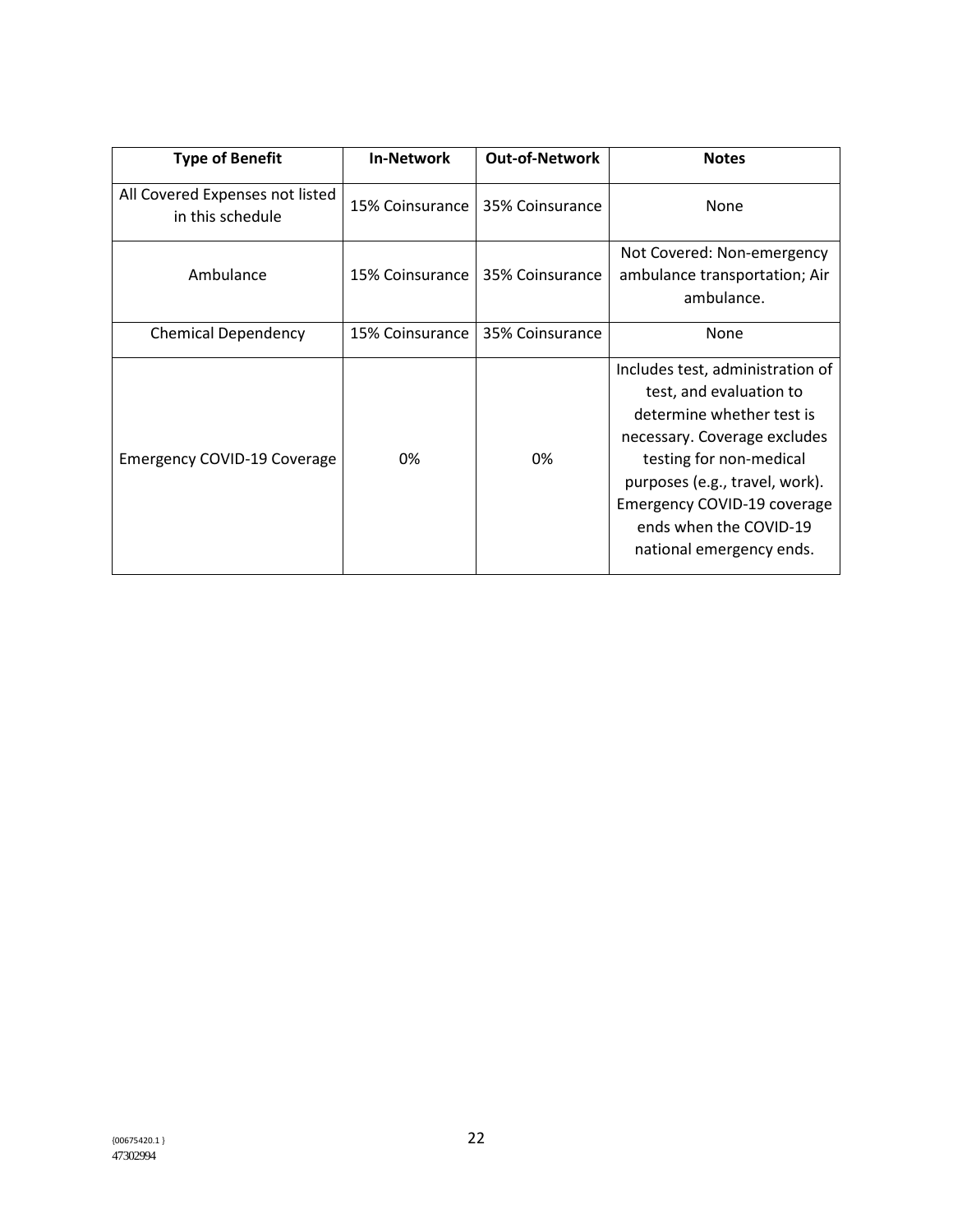| <b>Type of Benefit</b>                                                       | <b>In-Network</b> | <b>Out-of-Network</b> | <b>Notes</b>                                                                                                                                                                                                                                                                                                                                                                                                                                                                                                                                                                                                                                                                                                                                                                                                                                                                                                                                                                                                |
|------------------------------------------------------------------------------|-------------------|-----------------------|-------------------------------------------------------------------------------------------------------------------------------------------------------------------------------------------------------------------------------------------------------------------------------------------------------------------------------------------------------------------------------------------------------------------------------------------------------------------------------------------------------------------------------------------------------------------------------------------------------------------------------------------------------------------------------------------------------------------------------------------------------------------------------------------------------------------------------------------------------------------------------------------------------------------------------------------------------------------------------------------------------------|
| Dental Care As A Result Of Injury<br>To Or Care For Mouth, Teeth<br>and Gums | 15% Coinsurance   | 35% Coinsurance       | Charges will be covered under<br>the Health Plan only if for the<br>following: surgically impacted<br>wisdom teeth; fractured jaws,<br>within 6 months of the date of<br>injury; replacement of natural<br>teeth due to accidental injury,<br>within 6 months of the date of<br>injury; other incision or excision<br>procedures on the gums and<br>tissues of the mouth when not<br>performed in connection with<br>the extraction or repair of teeth<br>such as: alveolar abscesses,<br>alveolectomies, apicoectomies<br>(resection of root of tooth),<br>cysts of jaws, epulis (fibrous<br>tumor of the gum).<br>Charges for anesthesia will be<br>covered under medical benefits<br>for children age 18 and younger<br>and disabled dependents, on all<br>teeth, if medically necessary.<br>Not Covered:<br>Dental and oral surgical<br>procedures involving<br>orthodontic care of the teeth,<br>periodontal disease and<br>preparing the mouth for the<br>fitting of or continued use of<br>dentures. |
| <b>Durable Medical Equipment</b>                                             | 15% Coinsurance   | 35% Coinsurance       | None                                                                                                                                                                                                                                                                                                                                                                                                                                                                                                                                                                                                                                                                                                                                                                                                                                                                                                                                                                                                        |
| <b>Emergency Room Care</b>                                                   | 15% Coinsurance   | 15% Coinsurance       | Emergency room expenses are<br>not covered unless you are<br>experiencing an Emergency.                                                                                                                                                                                                                                                                                                                                                                                                                                                                                                                                                                                                                                                                                                                                                                                                                                                                                                                     |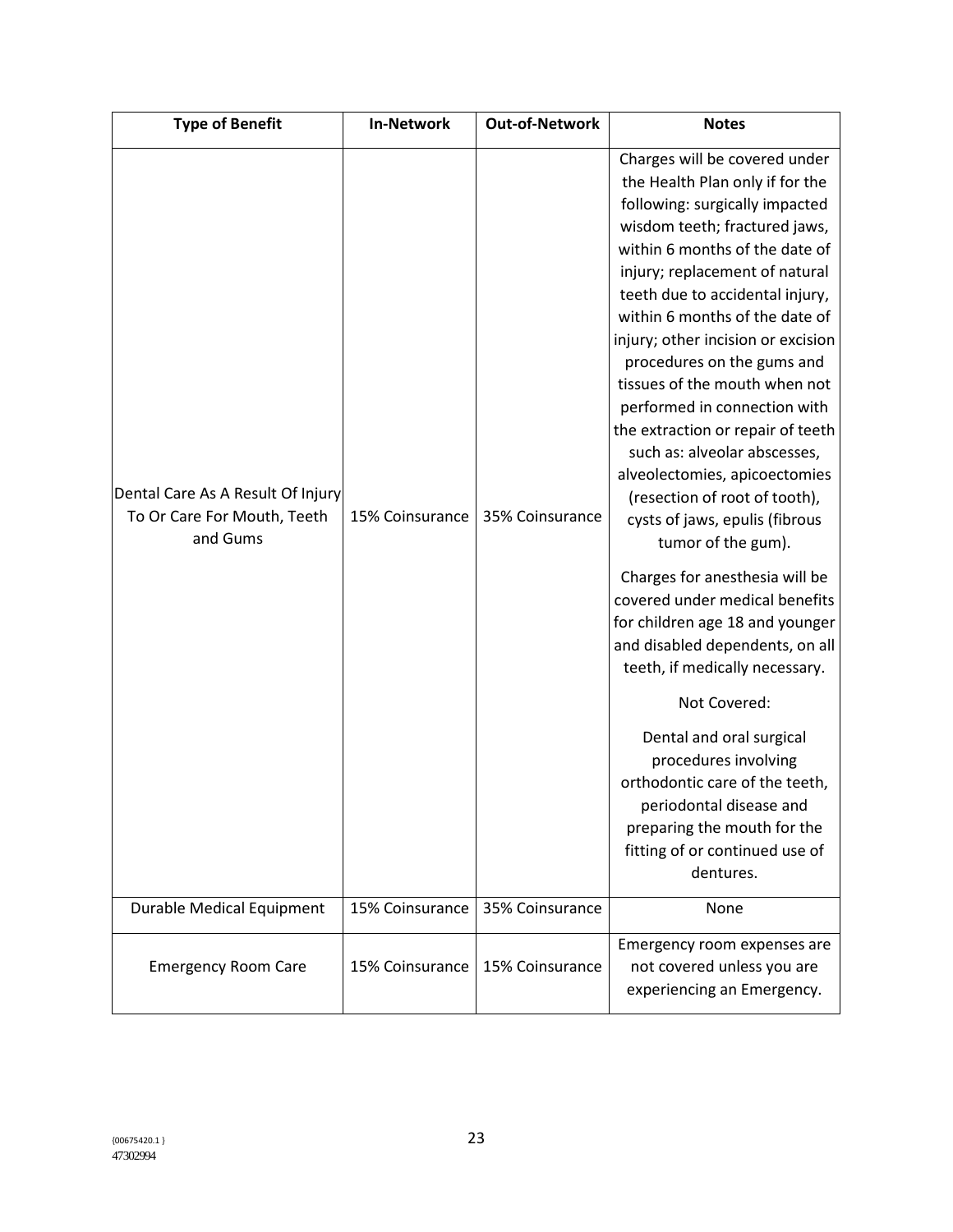| <b>Type of Benefit</b>                         | <b>In-Network</b> | <b>Out-of-Network</b> | <b>Notes</b>                                                                                                                                                                                                                                                                       |
|------------------------------------------------|-------------------|-----------------------|------------------------------------------------------------------------------------------------------------------------------------------------------------------------------------------------------------------------------------------------------------------------------------|
| <b>Home Health Care</b>                        | 15% Coinsurance   | 35% Coinsurance       | Covered only for care and<br>treatment when Hospital or<br><b>Skilled Nursing Facility</b><br>confinement would otherwise<br>be required.<br>Diagnosis, care and treatment<br>plan must be certified by the<br>attending physician and<br>contained in a Home Health<br>Care Plan. |
| <b>Inpatient Services</b>                      | 15% Coinsurance   | 35% Coinsurance       | Charges for room and board are<br>limited to the semi-private room<br>rate.<br>Room charges by a Hospital<br>having only private rooms will<br>be paid at the actual private<br>room rate.                                                                                         |
| <b>Mental Health</b>                           | 15% Coinsurance   | 35% Coinsurance       | Not covered: Charges for<br>marital, relationship, family or<br>other counseling or training<br>services, religious counseling, or<br>sex therapy.                                                                                                                                 |
| Oncological Care and Treatment 15% Coinsurance |                   | 35% Coinsurance       | None                                                                                                                                                                                                                                                                               |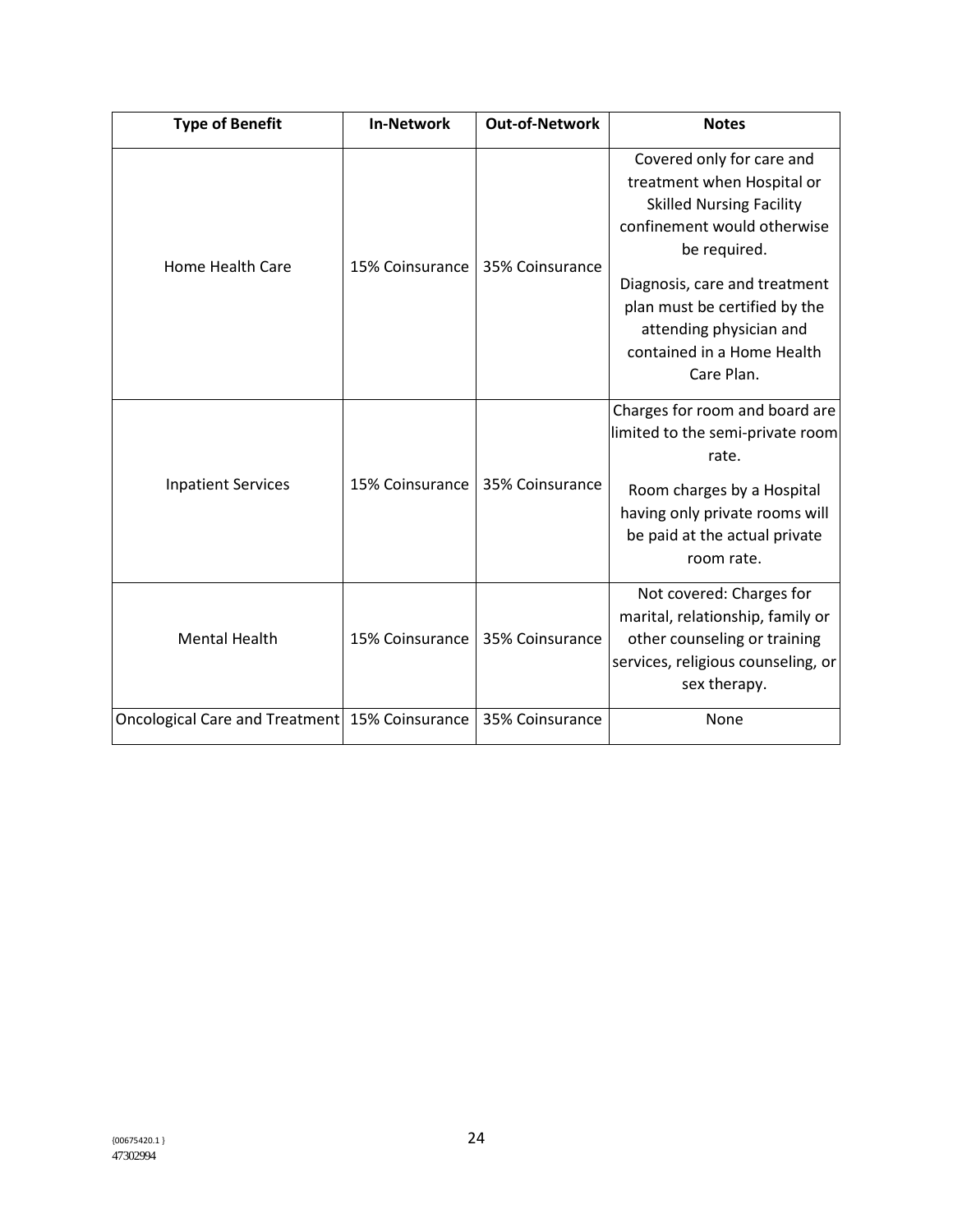| <b>Type of Benefit</b>           | <b>In-Network</b> | <b>Out-of-Network</b> | <b>Notes</b>                                                                                                                                                                                                                                                                                                                                                                                                                                                                                                       |
|----------------------------------|-------------------|-----------------------|--------------------------------------------------------------------------------------------------------------------------------------------------------------------------------------------------------------------------------------------------------------------------------------------------------------------------------------------------------------------------------------------------------------------------------------------------------------------------------------------------------------------|
| <b>Organ Transplant Services</b> | 15% Coinsurance   | 35% Coinsurance       | Prior Authorization is required.<br>Contact the Fund Office for Prior<br>Authorization.<br>Related expenses of the donor<br>are covered. Donor screening<br>tests for any full sibling potential<br>donors are covered.<br>Up to \$10,000 per transplant for<br>transportation and reasonable<br>living expenses for the recipient<br>and one other individual (or in<br>the case of a minor, two other<br>individuals), if the recipient lives<br>more than 100 miles from the<br>designated transplant facility. |
| <b>Outpatient Services</b>       | 15% Coinsurance   | 35% Coinsurance       | None                                                                                                                                                                                                                                                                                                                                                                                                                                                                                                               |
| <b>Physician Services</b>        | 15% Coinsurance   | 35% Coinsurance       | None                                                                                                                                                                                                                                                                                                                                                                                                                                                                                                               |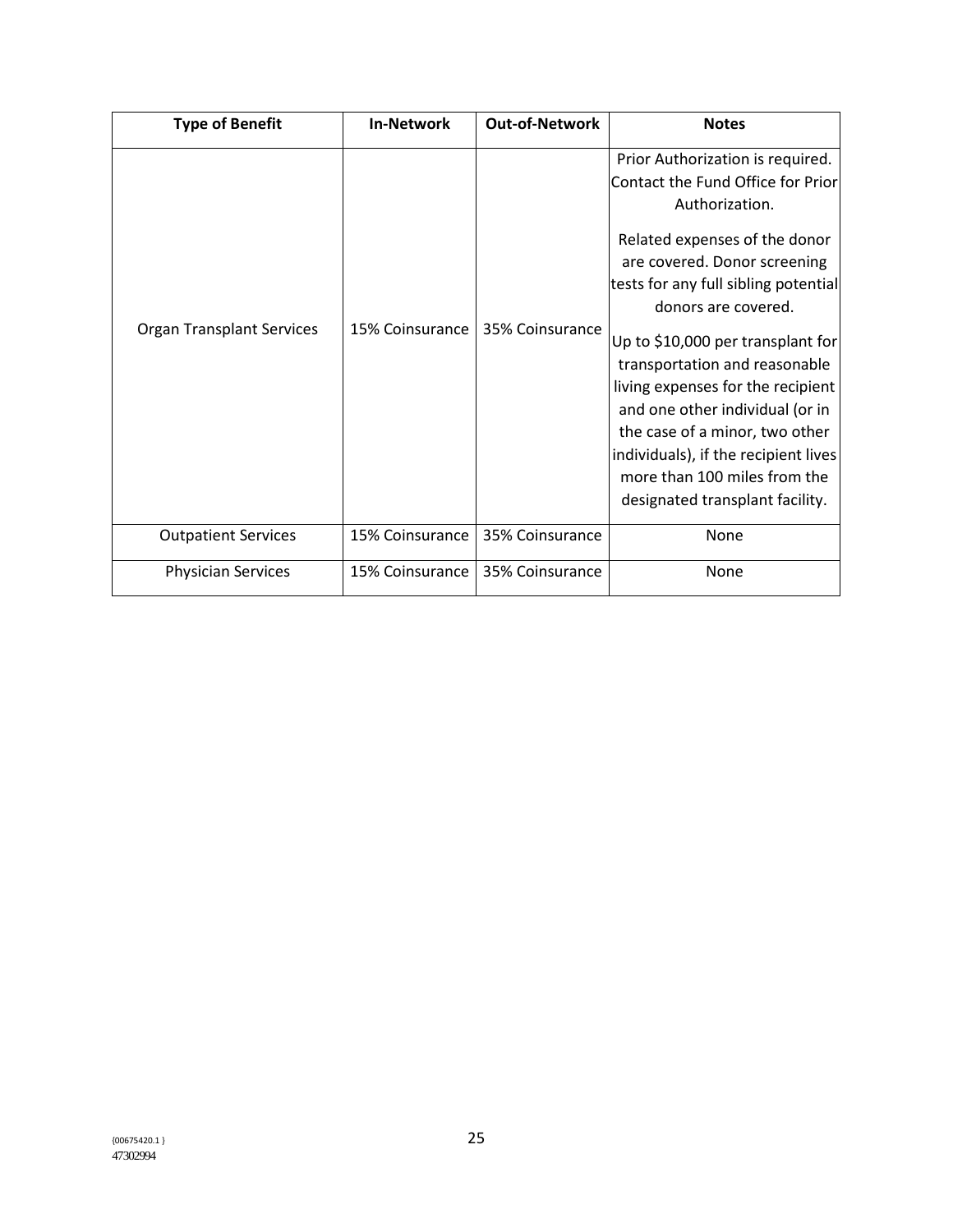| <b>Type of Benefit</b>                                | <b>In-Network</b>                                                         | <b>Out-of-Network</b>                                                                                                                                                                                                                                         | <b>Notes</b>                                                                                                                                                                                                                                                                                                                                                                                                                                                                                                                                                                                                                                   |
|-------------------------------------------------------|---------------------------------------------------------------------------|---------------------------------------------------------------------------------------------------------------------------------------------------------------------------------------------------------------------------------------------------------------|------------------------------------------------------------------------------------------------------------------------------------------------------------------------------------------------------------------------------------------------------------------------------------------------------------------------------------------------------------------------------------------------------------------------------------------------------------------------------------------------------------------------------------------------------------------------------------------------------------------------------------------------|
| <b>Prescription Drugs</b><br>(Non-Specialty - Retail) | Generic drugs<br>10% Coinsurance<br><b>Brand drugs</b><br>30% Coinsurance | Generic drugs<br>(retail): greater of $ $ (retail): greater of $ $<br>\$10 Copayment or \$10 Copayment or<br>10% Coinsurance<br><b>Brand drugs</b><br>(retail): greater of $ $ (retail): greater of<br>\$30 Copayment or \$30 Copayment or<br>30% Coinsurance | Retail covers up to a 90-day<br>supply with 3 Copayments.<br>Certain drugs are subject to<br>Prior Authorization, step-<br>therapy, or quantity limits.<br>If you choose a brand drug when<br>a generic equivalent is available<br>and the brand drug was not<br>specifically prescribed, you pay<br>the difference in cost between<br>the brand and generic in<br>addition to the brand drug<br>coinsurance/copayment (your<br>cost will not exceed the total<br>cost of the drug).<br>Any drug that is not on the<br>Formulary will not be covered<br>and you will pay 100% of the<br>cost.<br>Specialty drugs are not covered<br>at retail. |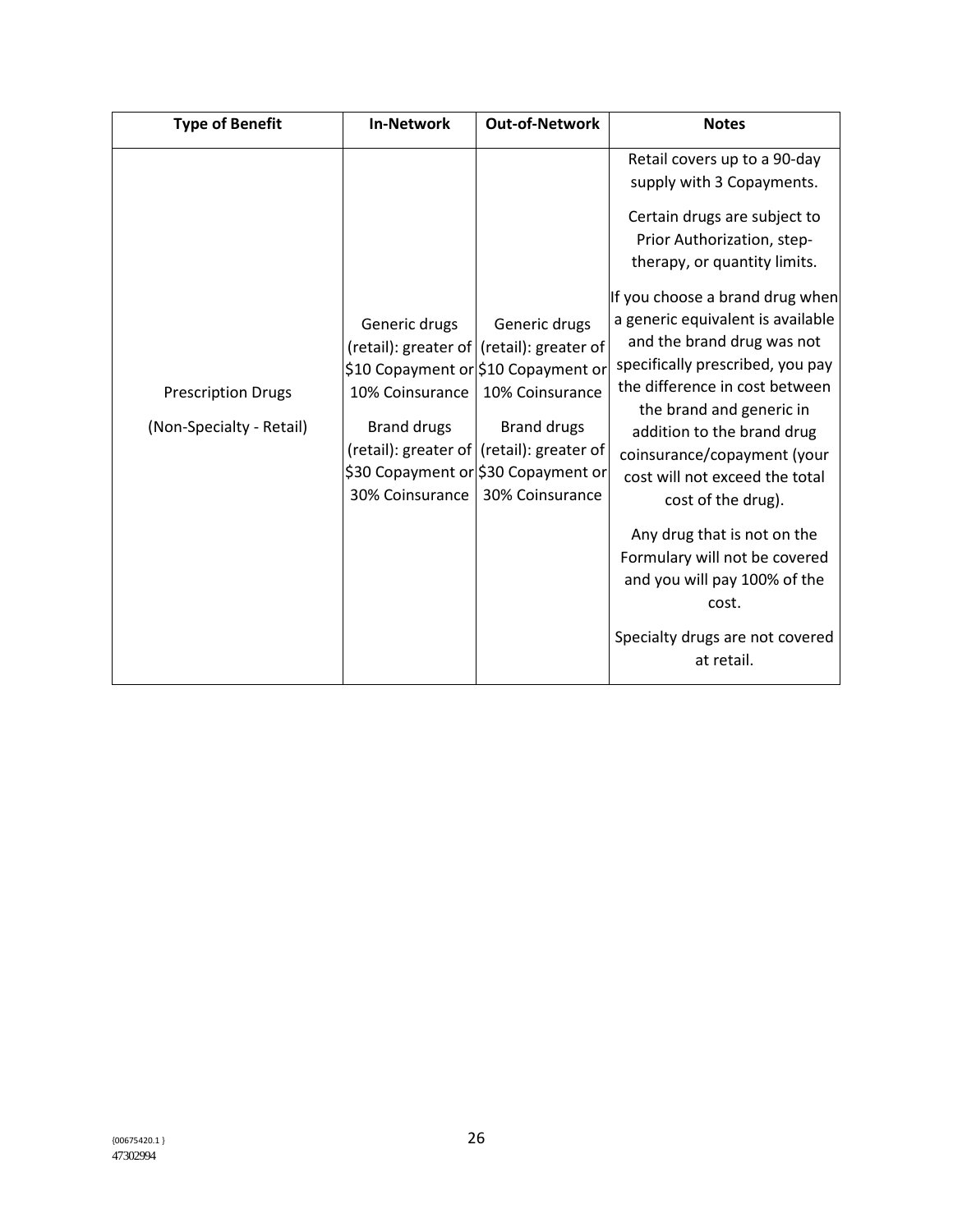| <b>Type of Benefit</b>                                    | <b>In-Network</b>                                                                                                                                                                                                                         | <b>Out-of-Network</b>                                                                                                                                                                                                                                                             | <b>Notes</b>                                                                                                                                                                                                                                                                                                                                                                                                                                                                                                                                                                                                                                |
|-----------------------------------------------------------|-------------------------------------------------------------------------------------------------------------------------------------------------------------------------------------------------------------------------------------------|-----------------------------------------------------------------------------------------------------------------------------------------------------------------------------------------------------------------------------------------------------------------------------------|---------------------------------------------------------------------------------------------------------------------------------------------------------------------------------------------------------------------------------------------------------------------------------------------------------------------------------------------------------------------------------------------------------------------------------------------------------------------------------------------------------------------------------------------------------------------------------------------------------------------------------------------|
| <b>Prescription Drugs</b><br>(Non-Specialty - Mail Order) | Generic drugs<br>(mail-<br>order/online):<br>greater of \$20<br>Copayment or<br>10% Coinsurance,<br>Deductible does<br>not apply<br>order/online):<br>greater of \$60<br>Copayment or<br>30% Coinsurance,<br>Deductible does<br>not apply | Generic drugs<br>(mail-<br>order/online):<br>greater of \$20<br>Copayment or<br>10% Coinsurance,<br>Deductible does<br>not apply<br>Brand drugs (mail-Brand drugs (mail-<br>order/online):<br>greater of \$60<br>Copayment or<br>30% Coinsurance,<br>Deductible does<br>not apply | Mail order and online cover up<br>to 90-day supply.<br>Certain drugs are subject to<br>Prior Authorization, step-<br>therapy, or quantity limits.<br>If you choose a brand drug when<br>a generic equivalent is available<br>and the brand drug was not<br>specifically prescribed, you pay<br>the difference in cost between<br>the brand and generic in<br>addition to the brand drug<br>coinsurance/copayment (your<br>cost will not exceed the total<br>cost of the drug).<br>Any drug that is not on the<br>Formulary will not be covered<br>and you will pay 100% of the<br>cost.<br>See below for information on<br>Specialty drugs. |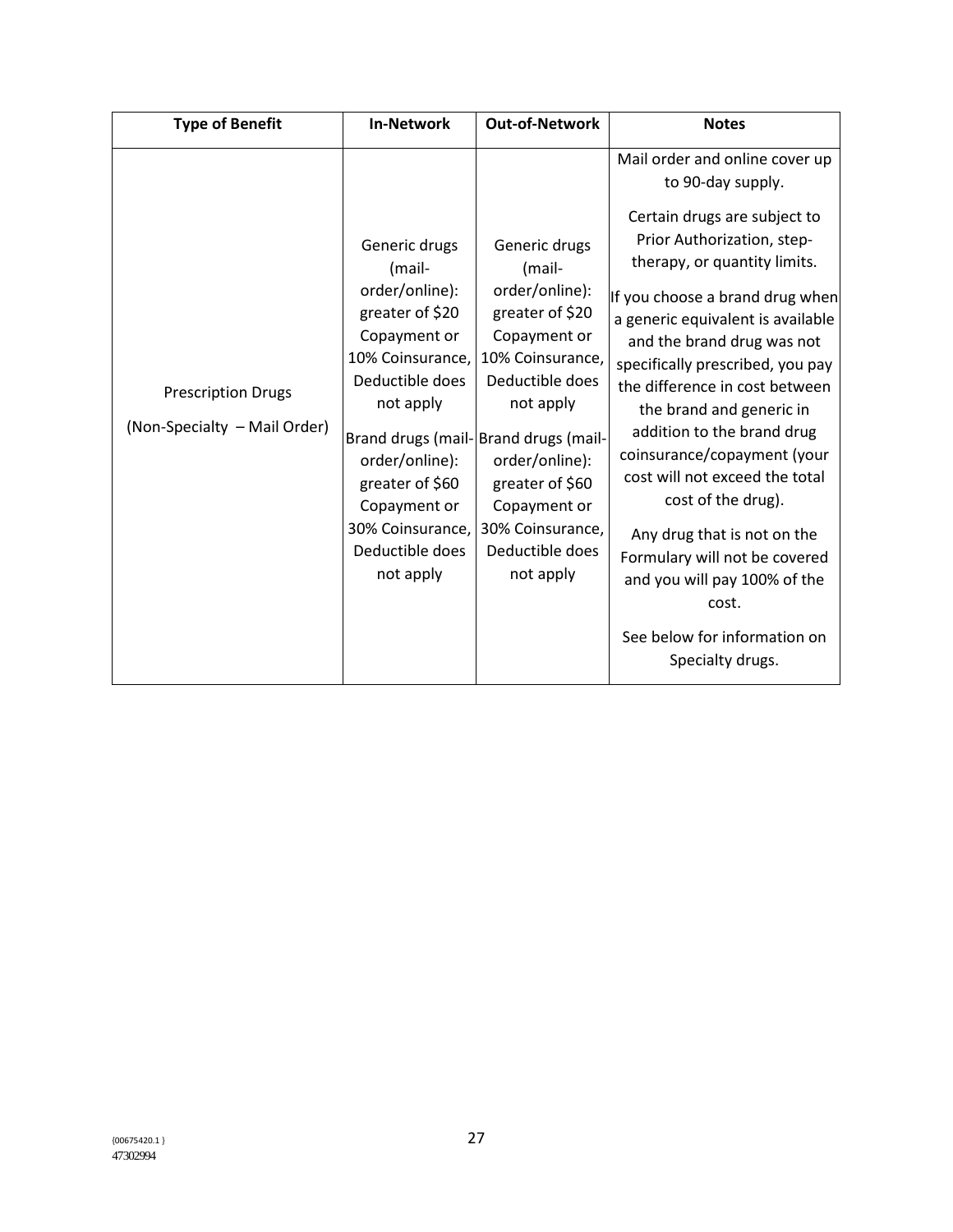| <b>Type of Benefit</b>                   | <b>In-Network</b>                                                                                                                        | <b>Out-of-Network</b> | <b>Notes</b>                                                                                                                                                                                                                                                                                                                                                                                                                                                                                                                                                                                                                             |
|------------------------------------------|------------------------------------------------------------------------------------------------------------------------------------------|-----------------------|------------------------------------------------------------------------------------------------------------------------------------------------------------------------------------------------------------------------------------------------------------------------------------------------------------------------------------------------------------------------------------------------------------------------------------------------------------------------------------------------------------------------------------------------------------------------------------------------------------------------------------------|
| <b>Prescription Drugs</b><br>(Specialty) | Greater of \$30<br>Copayment or<br>30% Coinsurance,<br>up to a maximum<br>of \$100 per<br>prescription or<br>refill per 30-day<br>supply | Not Covered           | Specialty drugs are not covered<br>unless obtained from the Plan's<br>designated specialty pharmacy.<br>Certain drugs are subject to<br>Prior Authorization, step-<br>therapy, or quantity limits.<br>If you choose a brand drug when<br>a generic equivalent is available<br>and the brand drug was not<br>specifically prescribed, you pay<br>the difference in cost between<br>the brand and generic in<br>addition to the brand drug<br>coinsurance/copayment (your<br>cost will not exceed the total<br>cost of the drug).<br>Any drug that is not on the<br>Formulary will not be covered<br>and you will pay 100% of the<br>cost. |
| <b>Preventive Care</b>                   | 0% Coinsurance                                                                                                                           | 0% Coinsurance        | For a current list of items and<br>services that are Preventive<br>Care, see<br>https://www.healthcare.gov/cov<br>erage/preventive-care-benefits/<br>Preventive care also includes<br>certain preventive screenings at<br>events organized by the Plan.<br>Not covered as preventive care:<br>Any expense that would<br>ordinarily be covered as a<br>diagnostic expense.                                                                                                                                                                                                                                                                |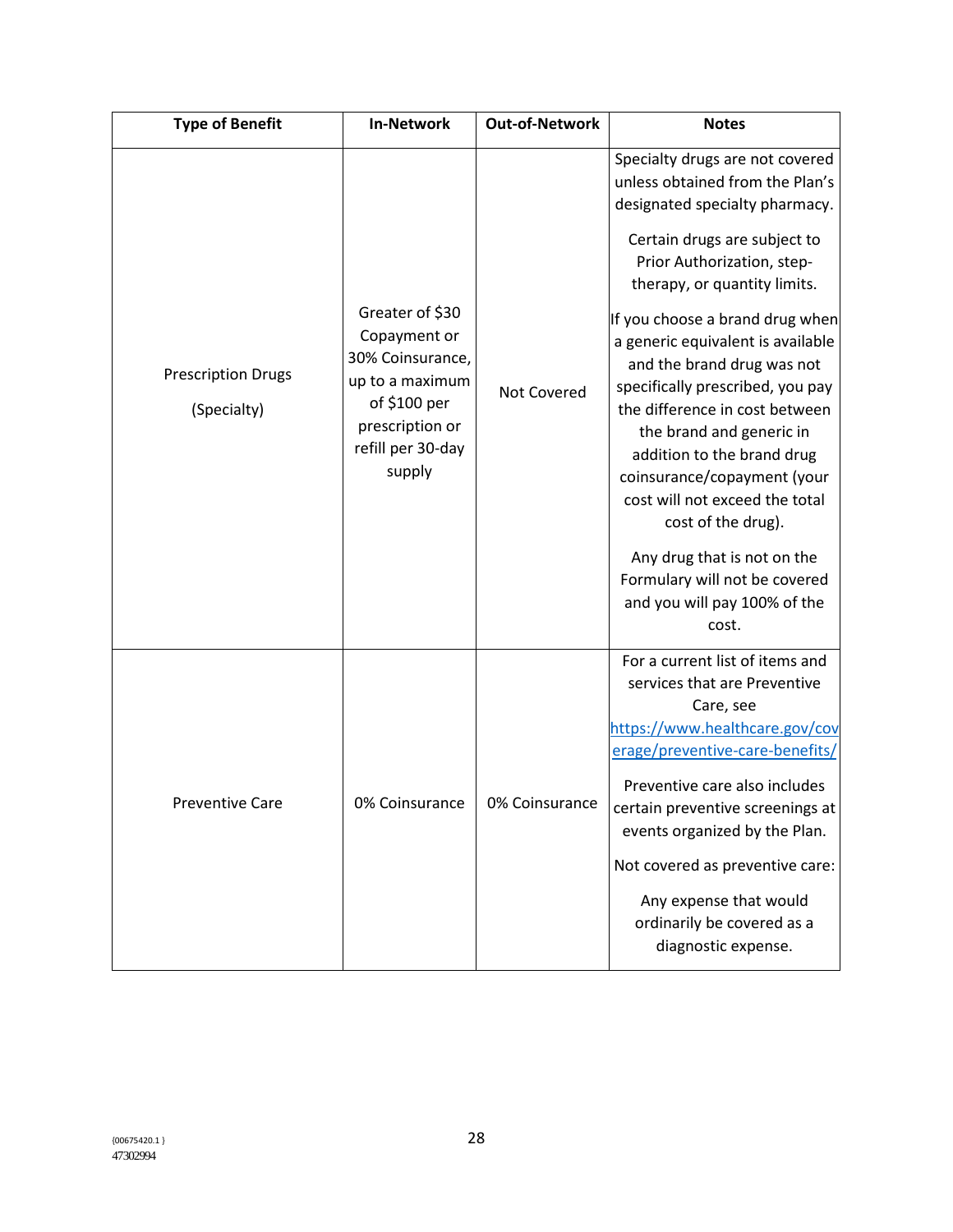| <b>Type of Benefit</b>          | <b>In-Network</b> | <b>Out-of-Network</b> | <b>Notes</b>                                                                                                                                                                                                                                                                                                                                                                                                                                                                                                                                                   |
|---------------------------------|-------------------|-----------------------|----------------------------------------------------------------------------------------------------------------------------------------------------------------------------------------------------------------------------------------------------------------------------------------------------------------------------------------------------------------------------------------------------------------------------------------------------------------------------------------------------------------------------------------------------------------|
| <b>Rehabilitative Services</b>  | 15% Coinsurance   | 35% Coinsurance       | Physical and occupational<br>therapy services are covered if<br>the rehabilitative care is to<br>correct the effects of Illness or<br>Injury. To be considered<br>rehabilitative, functional<br>improvement and measurable<br>progress must be made toward<br>achieving functional goals within<br>a predictable period of time<br>toward a Participant's maximum<br>potential ability.                                                                                                                                                                        |
| <b>Skilled Nursing Facility</b> | 15% Coinsurance   | 35% Coinsurance       | Confinement must begin within<br>14 days of hospitalization that<br>was 3 days or more in duration.<br>Successive periods of<br>confinement are considered one<br>period of confinement for<br>purposes of determining<br>maximum benefits payable<br>unless: the later confinement is<br>due to causes entirely unrelated<br>to the causes of the prior<br>confinement; or the periods of<br>confinement are separated by<br>180 calendar days during which<br>the eligible person is confined<br>neither to a Hospital nor to a<br>Skilled Nursing Facility. |
| <b>Urgent Care</b>              | 15% Coinsurance   | 35% Coinsurance       | None                                                                                                                                                                                                                                                                                                                                                                                                                                                                                                                                                           |

#### **Expenses That Are Excluded From Coverage**

Notwithstanding anything to the contrary, the following are not Covered Expenses and are excluded from coverage under this Plan:

- 1. An expense for an item or service that is not Medically Necessary.
- 2. An expense to the extent that it exceeds the Allowed Amount.
- 3. An expense for an item or service that is Experimental or Investigative.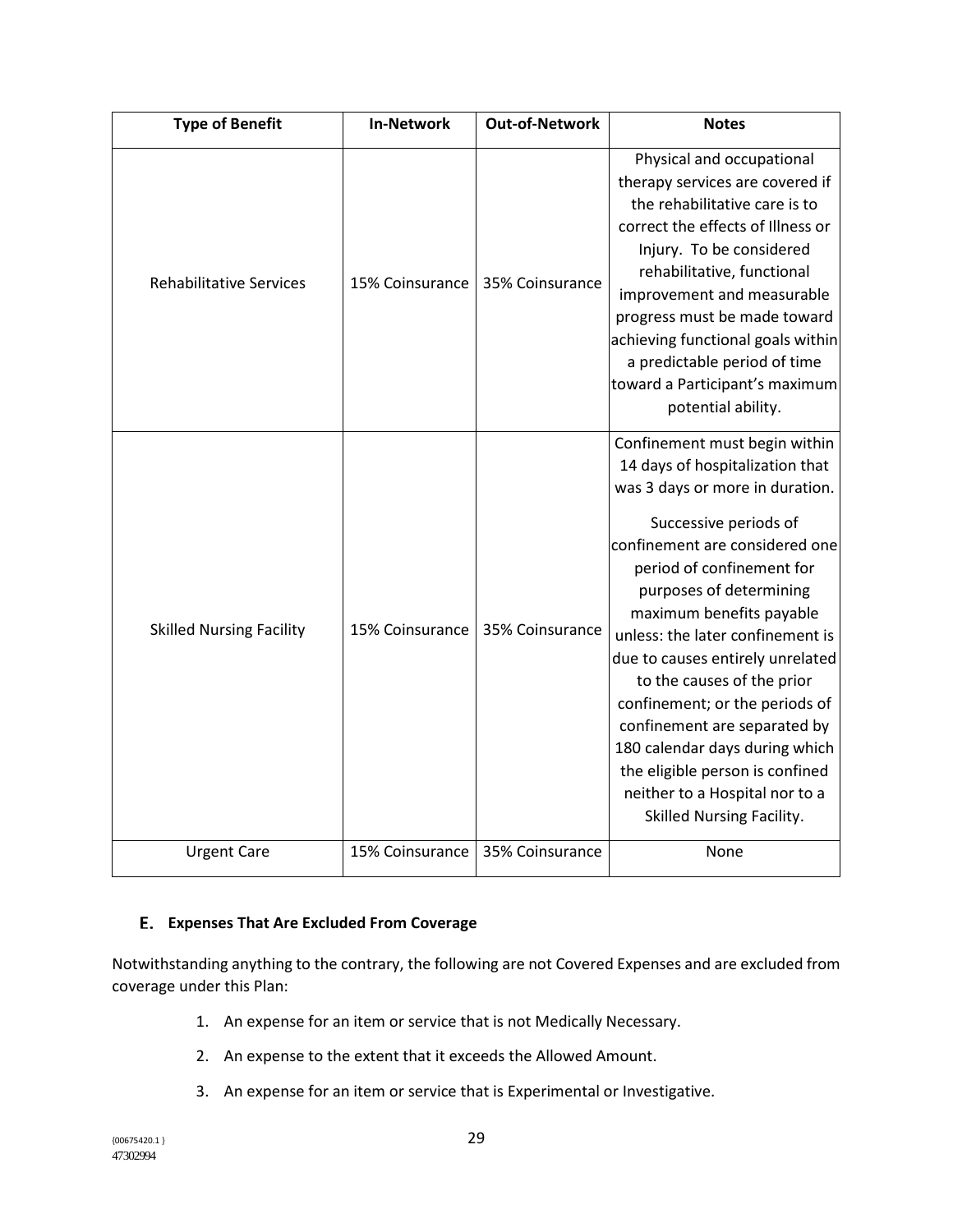- 4. An expense that is not a Covered Expense, or to the extent that the expense is not a Covered Expense.
- 5. An expense to the extent that coverage of the expense is contrary to any term of this Plan regardless of whether the relevant term is located in the section of this Plan entitled "Expenses That Are Excluded From Coverage".
- 6. An expense for an item or service for which Prior Authorization was required and either Prior Authorization was not sought or Prior Authorization was denied.
- 7. An expense excluded by the applicable PPO's coverage criteria to the extent that such criteria are not inconsistent with this Plan. To review coverage criteria, see the website that is identified under the applicable PPO in the Important Contact Information section at the beginning of this Booklet or contact the Fund Office.
- 8. An expense for an item or service that is not described in 26 U.S.C. § 213(d) (which defines tax-deductible medical care).
- 9. An expense for any item or service that is not furnished or rendered for the treatment of, or in connection with, an Illness or Injury, unless the item or service is for Preventive Care.
- 10. An expense you incurred more than one year before the date you (or another person on your behalf) submitted a Claim for coverage of the expense.
- 11. An expense for an item or service provided before you became a Participant or after your participation was terminated.
- 12. An expense you are not liable to pay, or with respect to which you have an arrangement or understanding that your liability will be reduced or eliminated if the Plan denies coverage.
- 13. An expense for which a person or entity other than you or the Plan is or may be liable to pay.13
- 14. An expense to the extent that a third-party (i.e., a person or entity other than you or the Plan) pays the expense, reimburses you for the expense, or otherwise acts to relieve you of the economic burden of paying the expense.
- 15. An expense for which a third party may be liable and for which you did not submit the required acknowledgement of the Fund's first priority right of subrogation and reimbursement to the Fund. The term "third party" means any individual, insurer, entity, or federal, state or local government agency, which is or may be in any way legally obligated to reimburse, compensate, or pay for a participant's loss, damages, injuries, or claims relating in any way to the injury, occurrence, condition, or circumstance giving rise to the Fund's provision of medical, or dental benefits, including but not limited to, insurers

<sup>&</sup>lt;sup>13</sup> See the section of this Plan entitled "First Priority Right of Subrogation and Reimbursement" for further information regarding expenses that may or may not be another party's responsibility.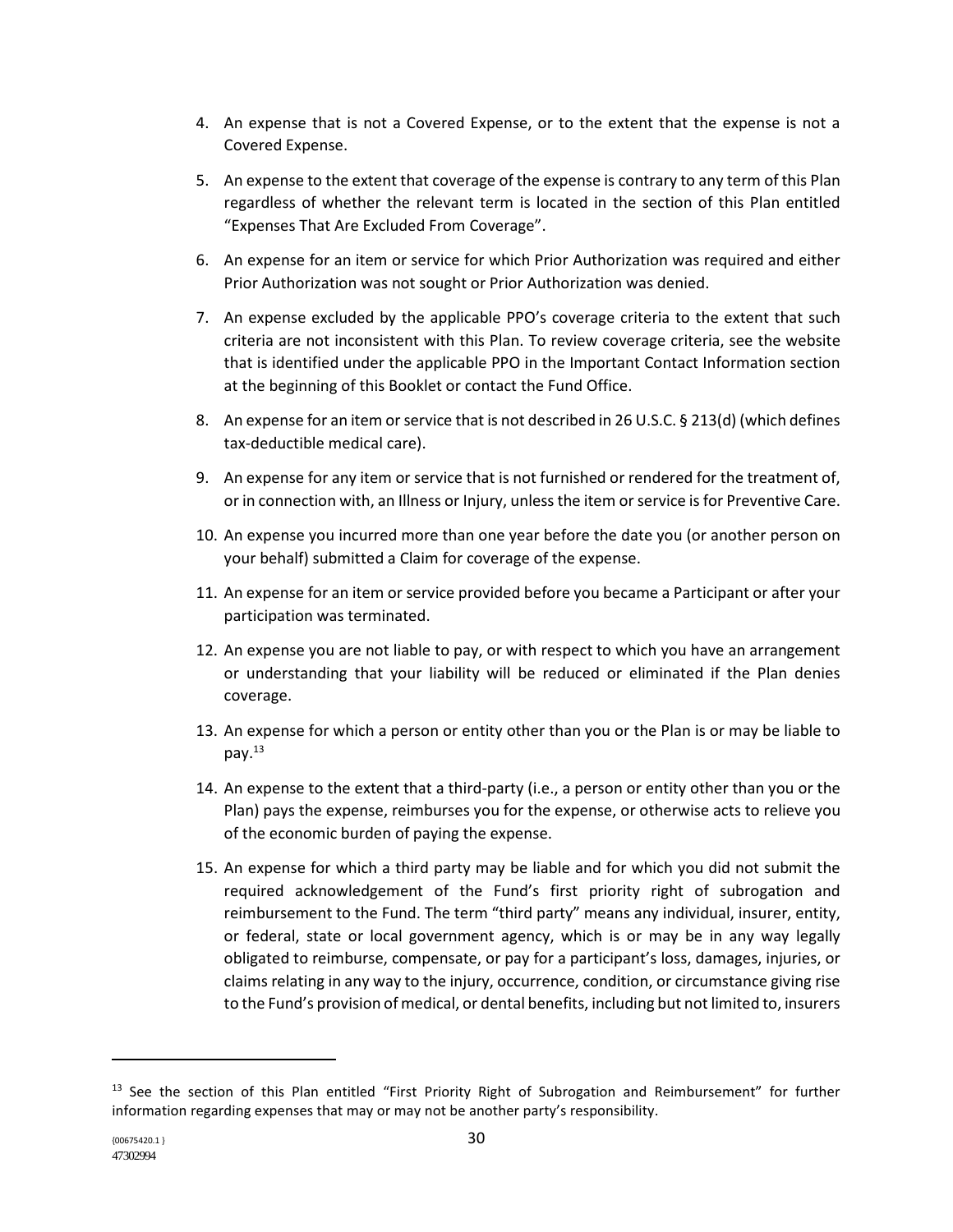providing liability, medical expense, wage loss, uninsured motorist or underinsured motorist coverages.

- 16. An expense arising out of or related to an injury, occurrence, condition or circumstance for which you have received a recovery or the Fund deems it likely a recovery will be received. This means that claims submitted after the participant receives a recovery that are related to the recovery will be excluded from coverage. The amount of future related claims that will be excluded from coverage is the full amount of the recovery. This exclusion applies to any recovery received by a participant regardless of how it is characterized, including, but not limited to any apportionment to a spouse for loss of consortium
- 17. An expense for treatment of an Illness or Injury that results from or is related to your employment or occupation or that is covered (or claimed to be covered) under workers' compensation or employer liability laws.
- 18. An expense for an item or service furnished or rendered by any federal or state governmental institution or facility, except to the extent that this exclusion is prohibited by law.
- 19. An expense for an item or service furnished to or rendered to a person who is not a Participant in this Plan, including, without limitation, an expense related to surrogate pregnancy.
- 20. An expense for an item or service furnished to or rendered to you by a person who is your relative.
- 21. An expense related to complications resulting from, or reversal of, any treatment, procedure, or surgery, the expenses of which do not qualify as Covered Expenses.
- 22. An expense for an item or service that is for personal comfort or convenience, including, without limitation: air conditioners, air purifiers, humidifiers, de-humidifiers, allergy-free pillows, blankets, mattress covers, orthopedic mattresses, articles of clothing, shoes, whirlpools, swimming pools, elevators, or stair lifts.
- 23. An expense for items or services rendered in an emergency room when you are not experiencing an Emergency.
- 24. An expense for non-durable medical equipment (e.g., blood pressure monitors).
- 25. An expense for treatment of an Injury or Illness that is connected to your commission, or attempted commission, of an act that the Board of Trustees determines in its sole discretion to be illegal.
- 26. An expense for educational, recreational, or milieu services, or other forms of nonmedical self-care or self-help training.
- 27. An expense for diagnostic, radiology, or laboratory services that are not applicable to your diagnosis, except as specifically provided by the Plan.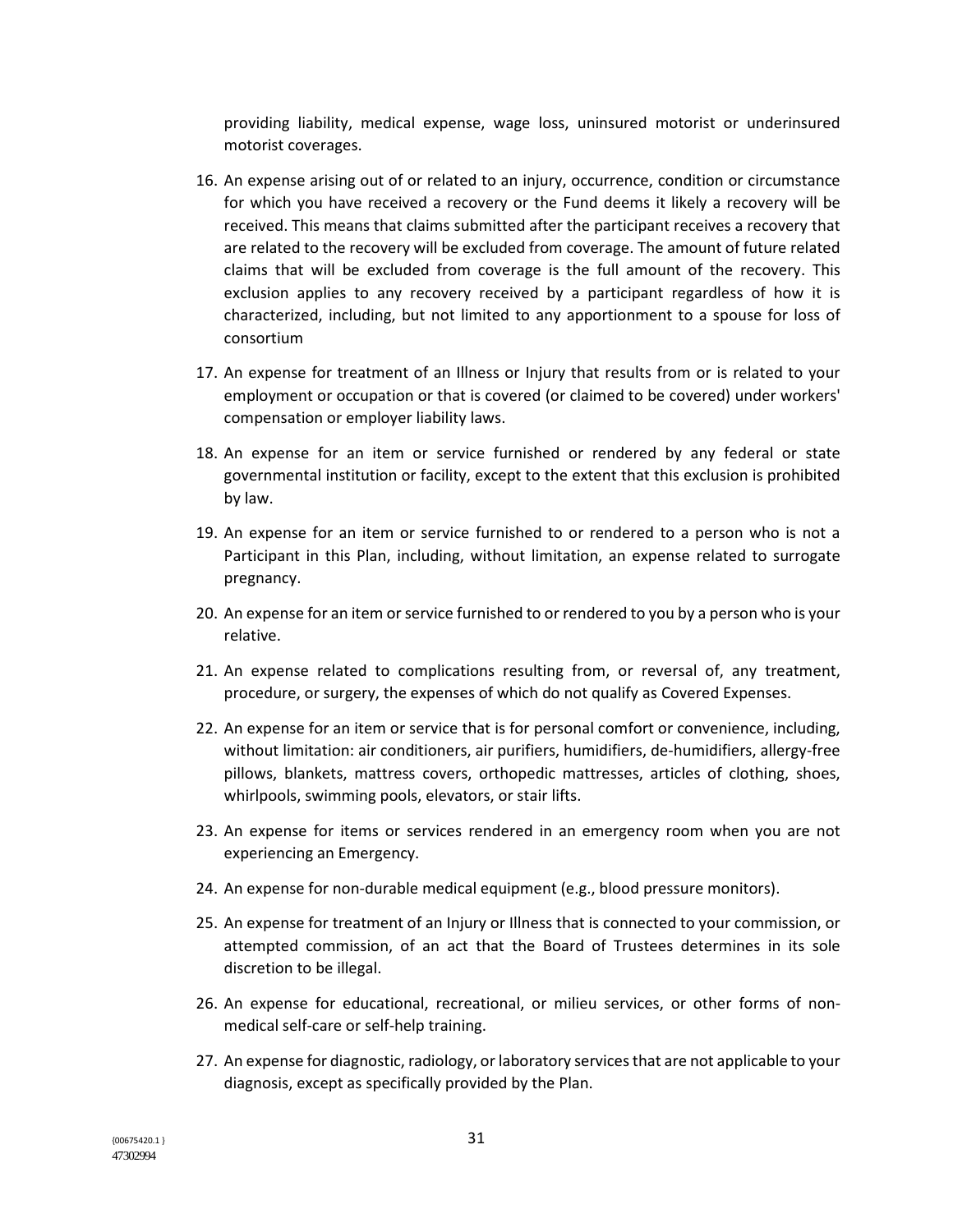- 28. An expense for nutritional support taken orally, except an expense for special medical foods for the treatment of phenylketonuria or maple syrup urine disease and except to the extent this exclusion is prohibited by law.
- 29. An expense for a regular food product, including, without limitation: a food thickener; a regular grocery product that can be used with an enteral system (whether taken orally or parenterally); a special infant formula; a food supplement; and, a vitamin or mineral taken orally.
- 30. An expense for biomedical feedback treatment.
- 31. An expense for Retin-A.
- 32. An expense for a prescription drug that is not on the Plan's Formulary.
- 33. An expense for a prescription drug where prior authorization, step therapy, or quantity limits apply and the requirements of prior authorization, step therapy, or quantity limits are not met.
- 34. An expense for an antiviral drug (e.g., Tamiflu (oseltamivir) and Relenza (anamivir)), except if the drug constitutes Preventive Care.
- 35. An expense for a drug that is available over-the-counter (i.e., a drug that may be legally obtained without a prescription).
- 36. An expense related to sexual dysfunction, including an expense for a drug that is prescribed for treatment of erectile dysfunction.
- 37. An expense for a drug that is prescribed for off-label use (i.e., use in a manner that is inconsistent with the drug's FDA-approved labeling, such as treatment of a disease that the FDA has not approved the drug to treat).
- 38. Expenses for repetitive drug testing.
- 39. An expense related to an abortion or complications from an abortion, except if the abortion was Medically Necessary to treat an Illness or Injury.
- 40. An expense related to treatment for obesity (or a comorbidity of obesity if there is also a diagnosis of obesity), except to the extent that the Plan is prohibited by law from excluding the expense from coverage. Examples of expenses excluded under this paragraph include gastric bypass surgery, bariatric surgery, weight loss clinics, appetite suppressants, etc.
- 41. An expense for an item or service that is primarily for cosmetic purposes such as an expense related to cosmetic surgery, except if the cosmetic surgery is: for the treatment of an Injury; incidental to surgery resulting from trauma, infection, or other disease of the involved part covered by the Plan; due to congenital disease or anomaly of a Dependent child covered by this Plan which has resulted in a functional defect; or required to be Covered by federal law.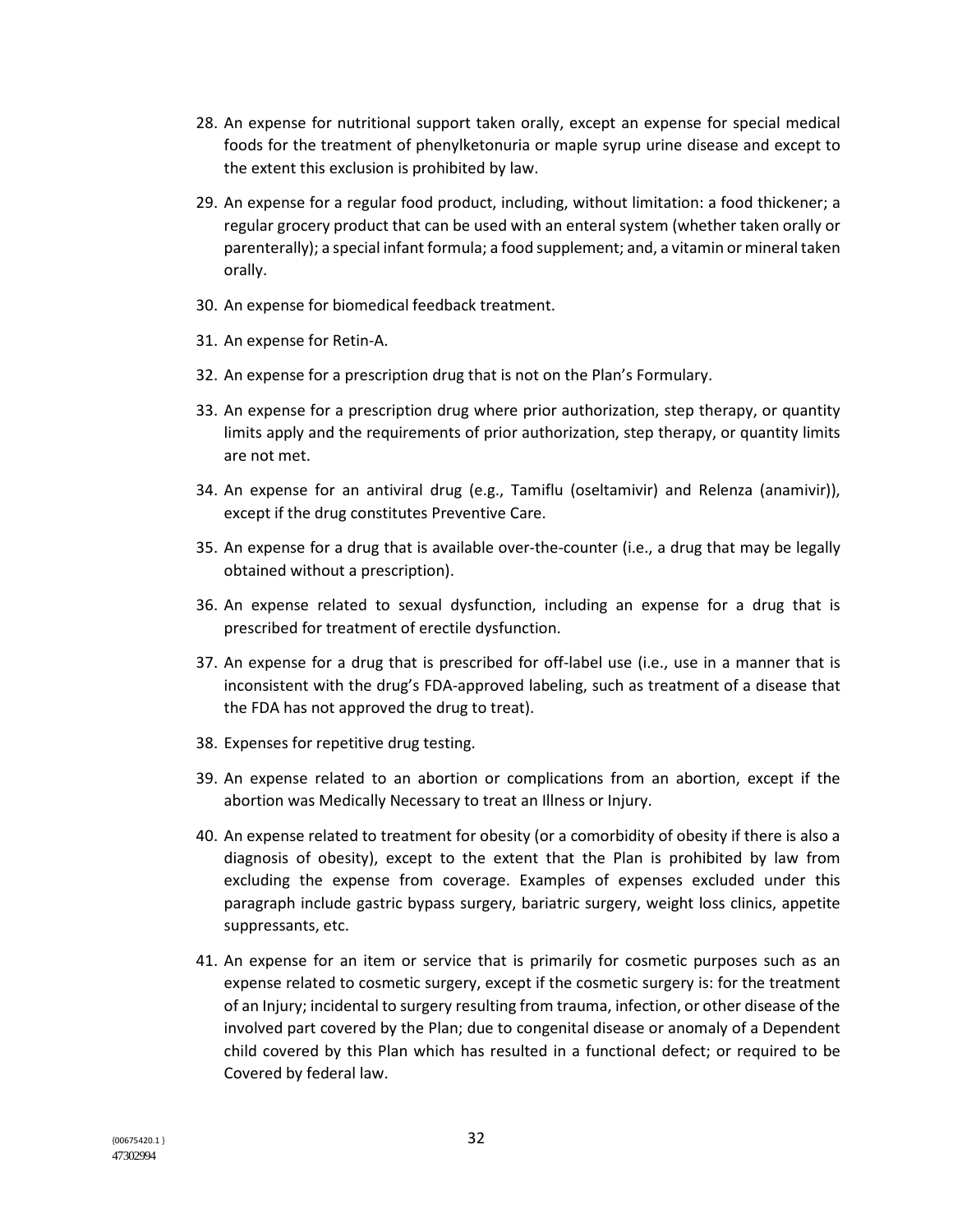- 42. An expense related to participation in a program specializing in the treatment of chronic pain.
- 43. An expense related to laboratory work performed by or ordered by a chiropractor.
- 44. An expense related to radial keratotomy surgery, eximer laser surgery, lasik, or any other refractive surgery.
- 45. Expenses for room and board, except if incurred during an inpatient stay at a Hospital.
- 46. An expense, to the extent that it is covered by no-fault auto insurance or, if you were required by law to have no-fault auto insurance and did not, to the extent that the expense would have been covered by no-fault auto insurance if you had carried the statutory minimum coverage.
- 47. An expense for treatment of an Injury that resulted from the use of a Motorized Vehicle to the extent that it is covered by Motorized Vehicle insurance.
- 48. An expense for treatment of an Injury that resulted from the use of your Motorized Vehicle when you did not have personal injury coverage, except to the extent that a portion of the expense, when aggregated with all other personal injury expenses you incurred as a result of Injury, exceeds \$5,000 or the maximum personal injury coverage available in your state, if less.
- 49. An expense for services rendered by a massage therapist, or an expense for massage therapy.
- 50. An expense for long-term care including, without limitation, an expense for treatment that is not expected to result in an improvement in diagnosis or prognosis.
- 51. An expense related to surgery for temporomandibular joint dysfunction or any related condition.
- 52. An expense related to or for a wig.
- 53. An expense for the treatment of any Injury sustained in a physical contest, such as boxing, wrestling, hard man, or stunt man contests.
- 54. An expense for items or services provided mainly as a rest cure, maintenance, or Custodial Care.
- 55. An expense for acupuncture.
- 56. An expense for marital, family or other counseling or training services, religious counseling, or sex therapy.
- 57. An expense for hearing aids and or exams related to their fitting.
- 58. An expense for or relating to a cochlear device.
- 59. An expense for services that are normally provided without charge, including services of the clergy.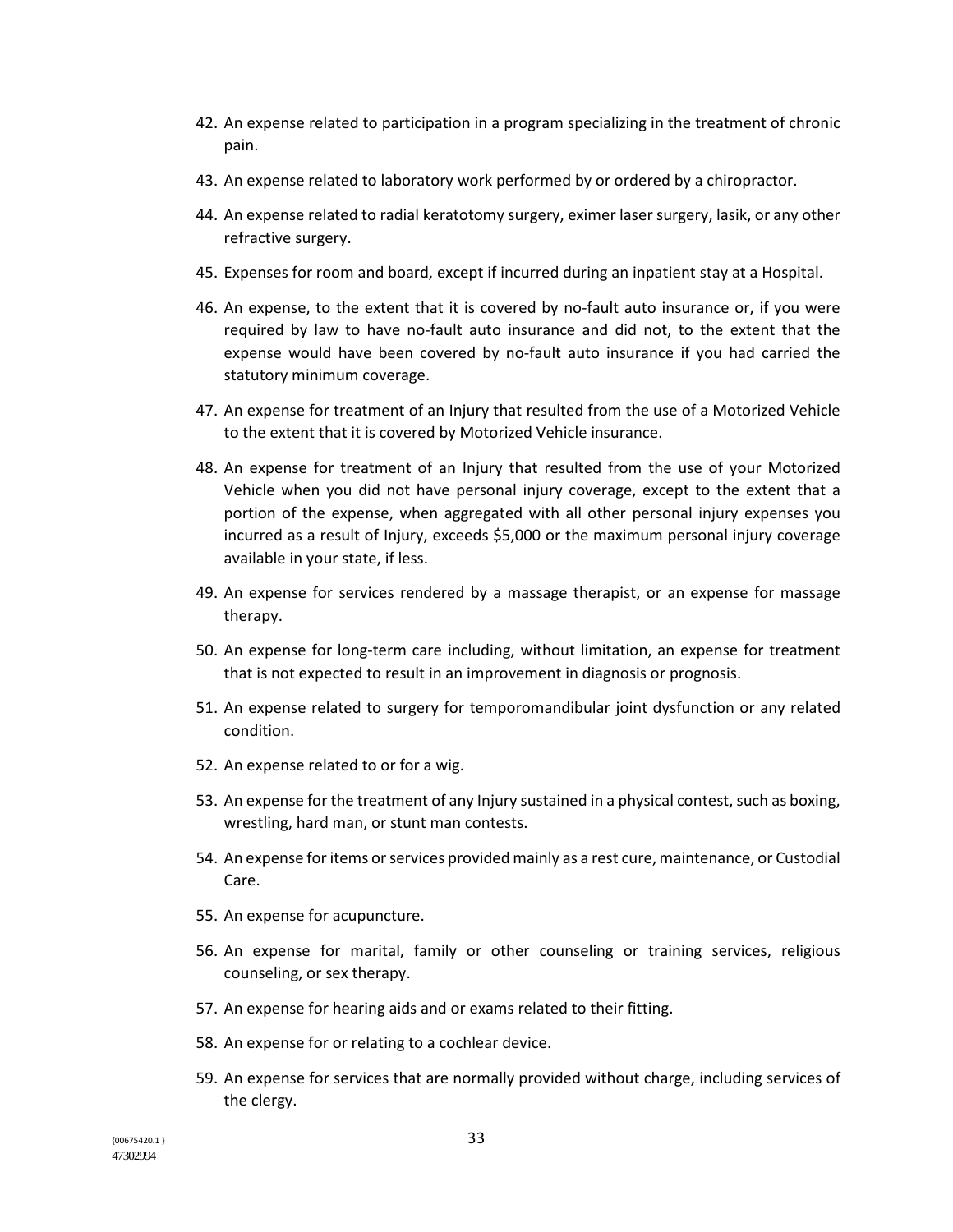- 60. An expense for an autopsy.
- 61. An expense for vitamins or vitamin therapy.
- 62. An expense for the donor for major organ and bone marrow transplants when the recipient is not covered under the Plan; including all transplant-related follow-up treatment, exams, drugs and drug therapies, and complications from transplants.
- 63. An expense for dental or oral care, including dental x-rays, except as specified in the payment schedule of this Plan.
- 64. An expense for Hospital room and board that exceeds the semiprivate room rate.
- 65. An expense for ambulance service except transportation by ground ambulance in an Emergency to the nearest medical facility equipped to treat the Illness or Injury.
- 66. An expense for transport by air ambulance.
- 67. An expense for or related to transportation by any means other than ambulance.
- 68. An expense for travel, transportation, or living expenses, whether or not recommended by a Healthcare Provider.
- 69. An expense for medical care out of the United States if travel is for the sole purpose of obtaining medical care.
- 70. An expense for growth hormones.
- 71. An expense for orthotics, shoes or shoes inserts for the treatment of feet, unless prescribed by a physician and custom-fitted for the patient at a maximum of \$300.00 per year for orthotics only.
- 72. An expense for private-duty nursing.
- 73. An expense for therapy submitted under procedure codes 97535, 97537 and 97545. Therapies including but not limited to self-care, home management training (activities of daily living) and compensatory training, meal preparation, safety procedures, and instructions in the use of adaptive equipment; community/work reintegration training (shopping, transportation, money management, vocation activities and/or work environment/modification analysis, work task analysis) and work hardening/conditions.
- 74. An expense for inpatient admission to the Hospital for diagnostic tests that can be performed on an outpatient basis.
- 75. An expense for inpatient surgery that is generally performed on an outpatient basis, unless such admission is Medically Necessary.
- 76. An expense for reversal of sterilization.
- 77. An expense for long-term storage of ova or sperm.
- 78. An expense for artificial insemination, in vitro fertilization or in vivo fertilization.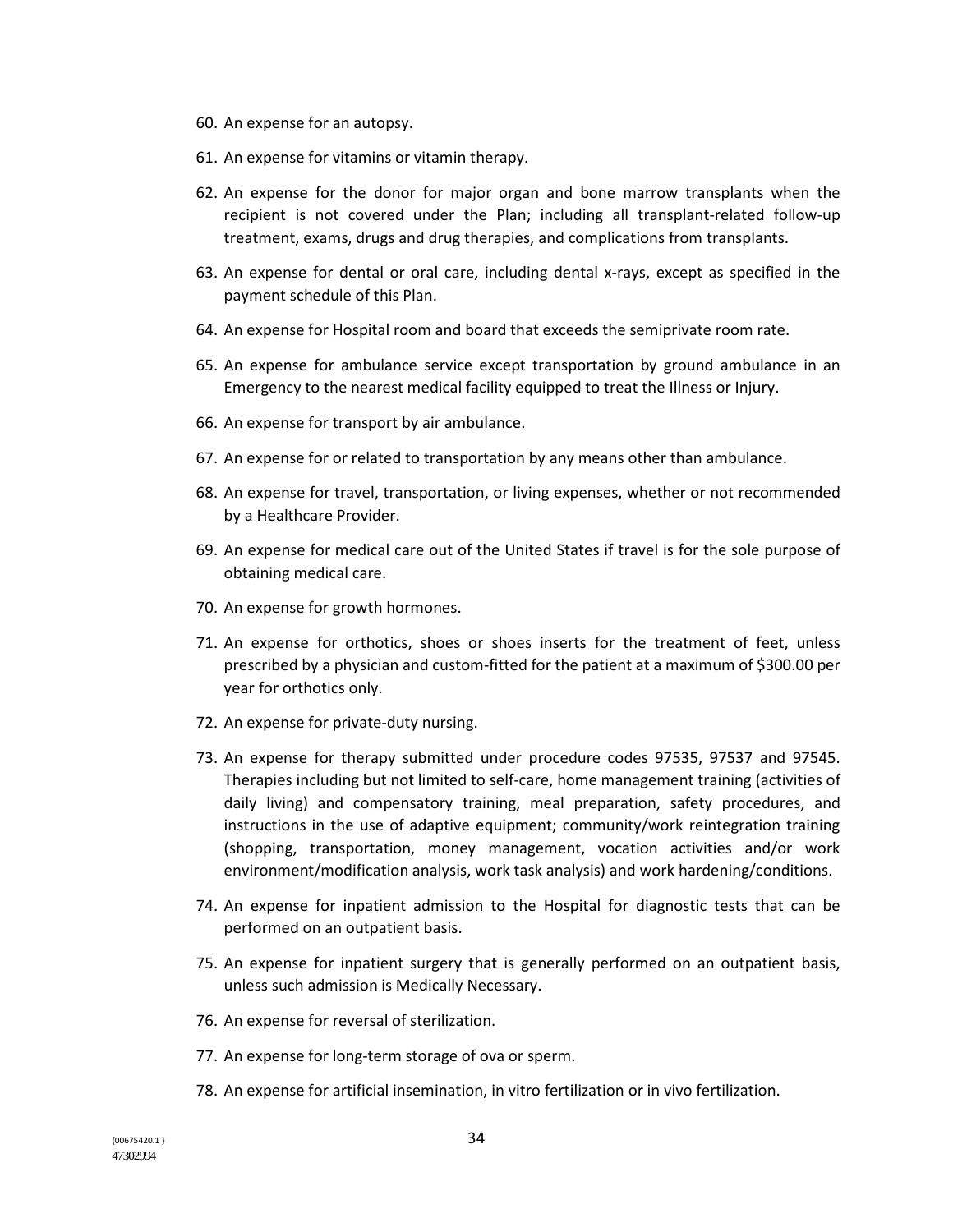- 79. An expense for an elective abortion or related to an abortion except for expenses incurred, (a) which result directly from complications of an abortion, (b) for an abortion when the covered female's life would be endangered, if the fetus were to be carried to term, or (c) when the pregnancy is a result of an assault.
- 80. An expense for genetic screening, genetic counseling, services for genetic screening and testing, except (a) tests to check for mutations in genes BRCA1 and BRCA2 and (b) Cologuard colon cancer screening when such tests would constitute Preventive Care.
- 81. An expense for services for or related to functional capacity evaluations for vocational purposes and/or determination of disability or pension benefits.
- 82. An expense for a physical exam for purpose of obtaining employment, licensure, or insurance.
- 83. An expense for services and supplies related to court-ordered examinations.
- 84. An expense for services to hold or confine a person under chemical influence when no medical services are required regardless of where the services are received.
- 85. An expense that is due to war or any act of war, whether declared or undeclared, or any act of international armed conflict involving the armed forces of an international body.
- 86. An expense for the completing of claim forms (or any forms required by the Plan for the processing of claims) by a physician or other provider of medical services or supplies.
- 87. An expense for rental or purchase of any durable medical equipment or other equipment that is not used solely for the therapeutic or medical treatment of a single Participant's Injury or Illness.
- 88. An expense for replacement of durable medical equipment more frequently than once each 60 months.
- 89. An expense for items or services furnished or provided due to past or present service in the armed forces of a government.
- 90. An expense incurred in connection with any Injury or Illness for which you are not under the regular care of a Physician.
- 91. An expense incurred in connection with special home construction to accommodate a disabled person.
- 92. An expense for an Injury sustained in connection with air travel while racing, doing aerobatics or stunt flying, or while flying for testing or experimental purposes.
- 93. An expense for education, training, or room and board while you are confined in an institution which is primarily a school or institution of learning or training.
- 94. An expense incurred while confined in an institution which is primarily a place of rest, a place for the aged, or a nursing home unless the home is a Skilled Nursing Facility.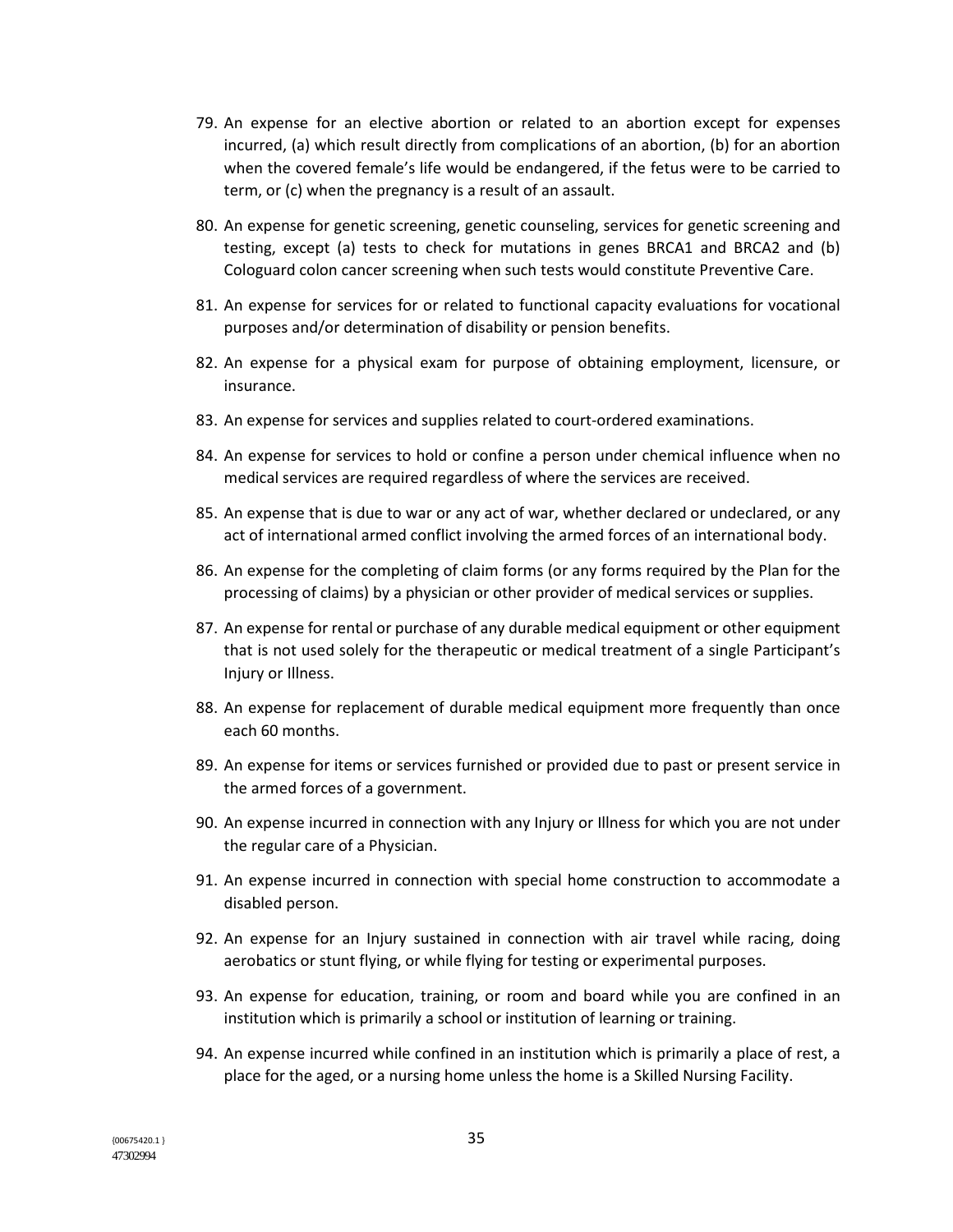- 95. An expense for chiropractic care, treatment, or services.
- 96. An expense for or related to cellular or gene therapy, including, without limitation, an expense for a prescription drug, laboratory test, or physician visit for or related to cellular therapy or gene therapy.
- 97. An expense for Aducanumab (marketed as Aduhelm or otherwise)(this drug is a treatment for Alzheimers).
- 98. An expense that the Trustees determine to be the result of a billing error, billing designed to substantially inflate the cost of the services provided beyond the intrinsic value, or fraudulent billing.

#### **Additional Plan Terms**

The provisions of the section of this Booklet entitled "Uniform Terms For Plans And Programs Maintained By The U.A. Local 125 Health and Welfare Fund" are incorporated into this Plan in their entirety. There you will find definitions of capitalized terms, information regarding how to file a claim or appeal a denial of benefits, and other important information about the Plan.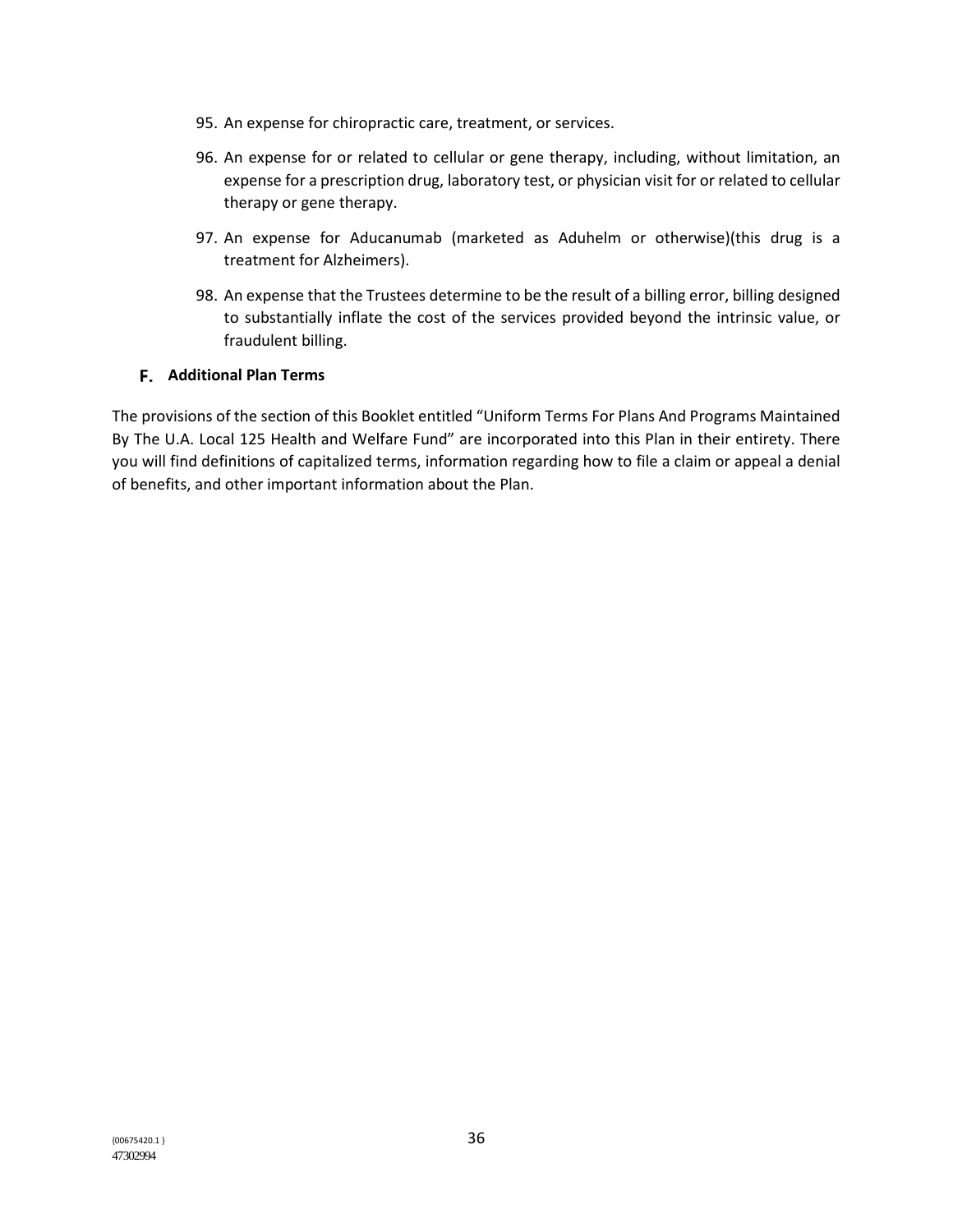# 7. PLAN DOCUMENT AND SUMMARY PLAN DESCRIPTION OF THE U.A. LOCAL 125 DENTAL PLAN

# **Introduction**

This Plan provides certain benefits for dental care. It is not designed to cover every dental expense, nor is it designed to make dental care decisions for you. The decisions about how and when you receive care are up to you, not the Plan. The Plan merely determines whether and how much it will pay. You must decide what care is best for you.

## **Participation**

Except if you decline to participate, you become a Participant in this Plan when you become eligible for benefits from the Fund (see the section of this Benefits Booklet entitled "Eligibility For Benefits" for information on when you become Eligible for benefits from the Fund). You cease to be a Participant in this Plan when your eligibility for benefits is terminated unless you extend your participation under COBRA. The participation rules apply separately to each of you and your Dependents. You may decline to participate in this Plan at any time by notifying the Fund Office in writing.<sup>14</sup>

# **C.** Covered Expenses, Your Costs For Covered Expenses

This Plan will reimburse you for Allowed Amount of expenses you incur for necessary dental care. The maximum amount that this Plan will reimburse you for dental care expenses you incur within any calendar year is \$300. This maximum reimbursement amount applies separately to each of you and your Dependents. Coverage for Preventive Services provided to Dependent Children under the age of 18 are not subject to the calendar year maximum benefit amount.

A dental expense is generally considered incurred on the date the item or service giving rise to the expense was performed or furnished. However, when one overall charge is submitted for all or part of a course of treatment, the expense is considered incurred on the date the dental care provider: took the impression and prepared the abutment for a prosthetic device (such as a full or partial denture); or prepared the tooth for a crown, inlay or onlay; or opened the tooth for root canal therapy.

## **Expenses That Are Excluded From Coverage**

Notwithstanding anything to the contrary, this Plan will not pay benefits for:

- 1. Expenses that would be excluded from coverage under the U.A. Local 125 Health Plan (regardless of whether the expenses would qualify as Covered Expenses under the U.A. Local 125 Health Plan).
- 2. Expenses for services or supplies which are not necessary according to accepted standards of dental practice.

<sup>&</sup>lt;sup>14</sup> The U.A. Local 125 Dental Plan provides only "excepted benefits" as described in 29 U.S.C. § 1191a.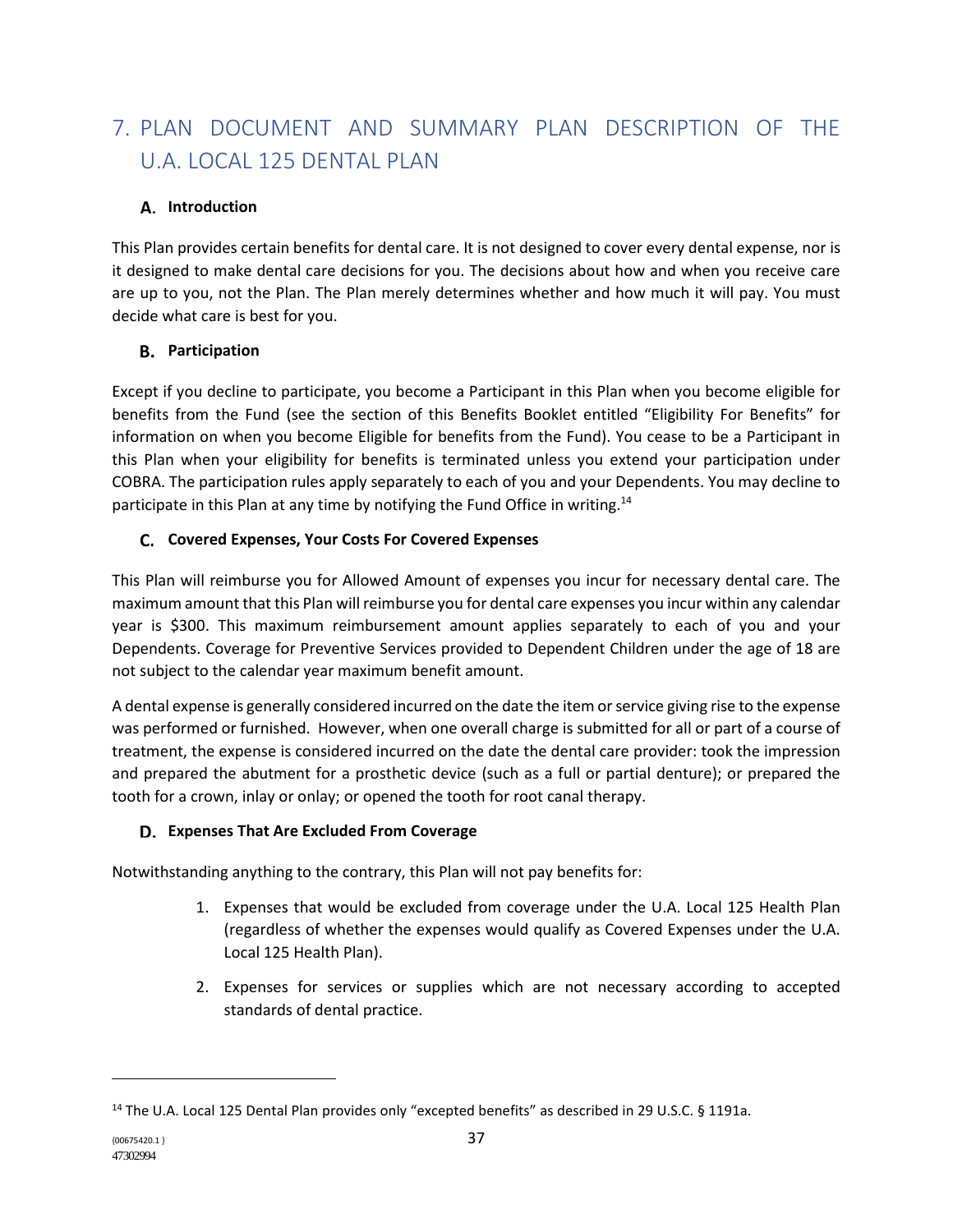- 3. Expenses for any duplicate appliance or prosthetic device.
- 4. Expenses for new denture or bridgework, if the existing denture or bridgework can be made serviceable.
- 5. Expenses for oral hygiene, plaque control programs or dietary instructions.
- 6. Expenses for implants, including any appliances and/or crowns and the surgical insertion or removal of implants.
- 7. Expenses associated with the initial installation of dentures for bridgework replacing a tooth or a group of teeth which were lost when not eligible to participate in the Plan.
- 8. Expenses for myofunction therapy.
- 9. Expenses for treatment other than by a licensed Dentist or licensed physician, except that scaling or cleaning of teeth and topical application of fluoride may be performed by a licensed dental hygienist if the treatment is rendered under the supervision and guidance of and billed for by the Dentist.
- 10. Expenses for orthodontic care, treatment, services and supplies.
- 11. Expenses for procedures, restorations, and appliances to change vertical dimension or to restore occlusion (proper contact between opposing teeth). Occlusal guards and space maintainers are covered subject to dental necessity.
- 12. Expenses for replacement of lost, missing or stolen appliances, including both prosthetic devices and orthodontic appliances.
- 13. Expenses for crowns, fillings, or appliances that are used to connect (splint) teeth, or change or alter the way the teeth meet, including altering the vertical dimension, restoring the bite (occlusion) or are cosmetic.
- 14. Expenses for non-surgical treatment, procedures or appliances for TMJ.

## **Additional Plan Terms**

The provisions of the section of this Booklet entitled "Uniform Terms For Plans Maintained By The U.A. Local 125 Health and Welfare Fund" are incorporated into this Plan in their entirety. There you will find definitions of capitalized terms, information regarding how to file a claim or appeal a denial of benefits, and other important information about the Plan.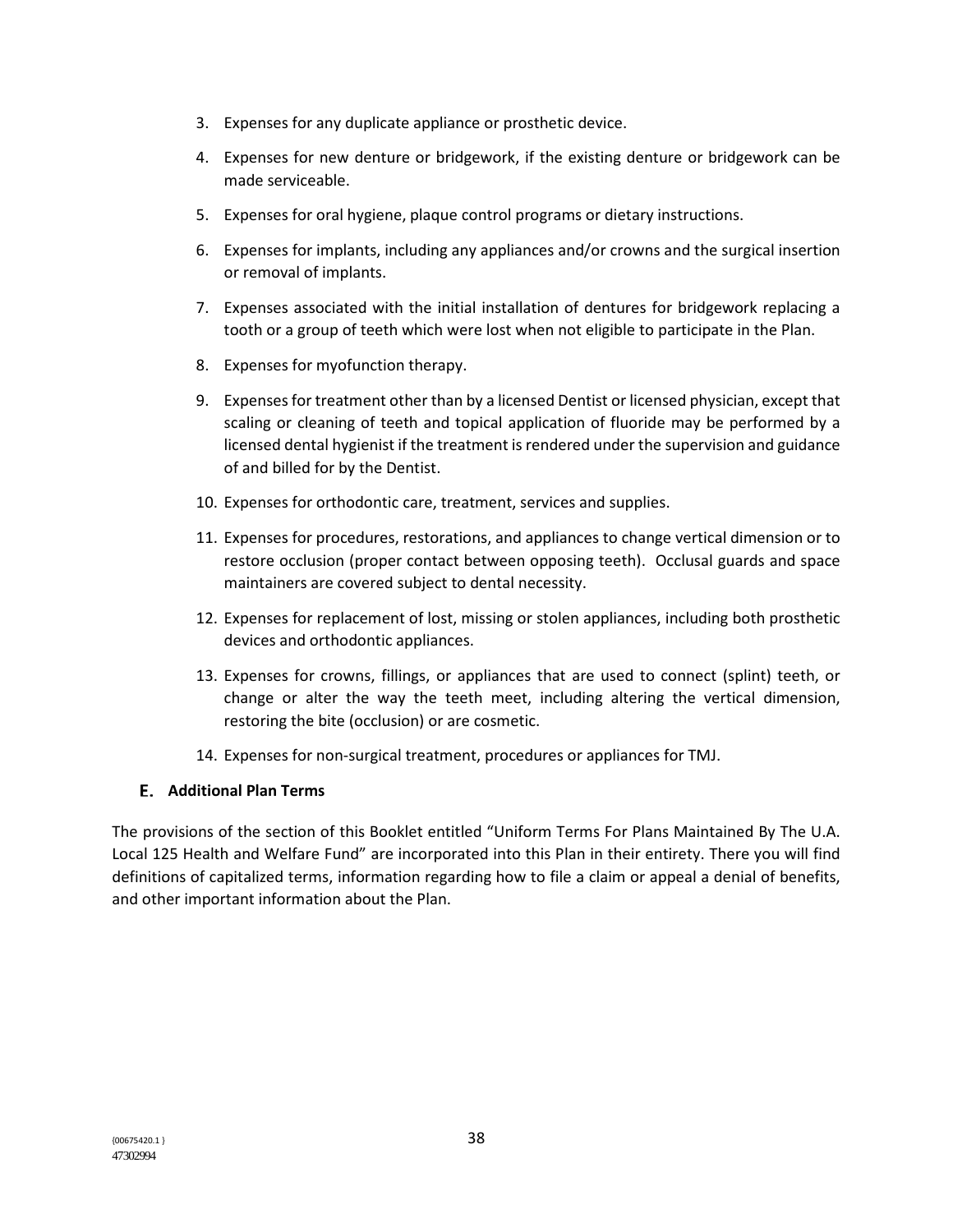# 8. PLAN DOCUMENT AND SUMMARY PLAN DESCRIPTION OF THE U.A. LOCAL 125 VISION PLAN

# **Introduction**

This Plan provides certain benefits for vision care. It is not designed to cover every vision expense, nor is it designed to make vision care decisions for you. The decisions about how and when you receive care are up to you, not the Plan. The Plan merely determines whether and how much it will pay. You must decide what care is best for you.

## **Participation**

Except if you decline to participate, you become a Participant in this Plan when you become eligible for benefits from the Fund (see the section of this Benefits Booklet entitled "Eligibility For Benefits" for information on when you become eligible for benefits from the Fund). You cease to be a Participant in this Plan when your eligibility for benefits is terminated unless you extend your participation under COBRA. The participation rules apply separately to each of you and your Dependents. You may decline to participate in this Plan at any time by notifying the Fund Office in writing.<sup>15</sup>

# **C.** Covered Expenses, Your Costs For Covered Expenses

This Plan will reimburse you for the Allowed Amount of expenses you incur for necessary vision care. The maximum amount that this Plan will reimburse you for vision care expenses you incur within any two-year period is \$200. This maximum reimbursement amount applies separately to each of you and your Dependents. Coverage for Preventive Services provided to Dependent Children under the age of 18 are not subject to the calendar year maximum benefit amount.

# **Expenses That Are Excluded From Coverage**

Notwithstanding anything to the contrary, this Plan will not pay benefits for:

- 1. Expenses that would be excluded from coverage under the U.A. Local 125 Health Plan (regardless of whether the expenses would qualify as Covered Expenses under the U.A. Charges incurred for services, treatment or supplies related to medical or surgical treatment of the eyes.
- 2. Expenses for lenses ordered without a prescription.
- 3. Expenses for special procedures, such as orthoptics, vision training, subnormal vision aids or aniseikonia.

## **Additional Plan Terms**

The provisions of the section of this Booklet entitled "Uniform Terms For Plans Maintained By The U.A. Local 125 Health and Welfare Fund" are incorporated into this Plan in their entirety. There you will find

<sup>&</sup>lt;sup>15</sup> The U.A. Local 125 Vision Plan provides only "excepted benefits" as described in 29 U.S.C. § 1191a.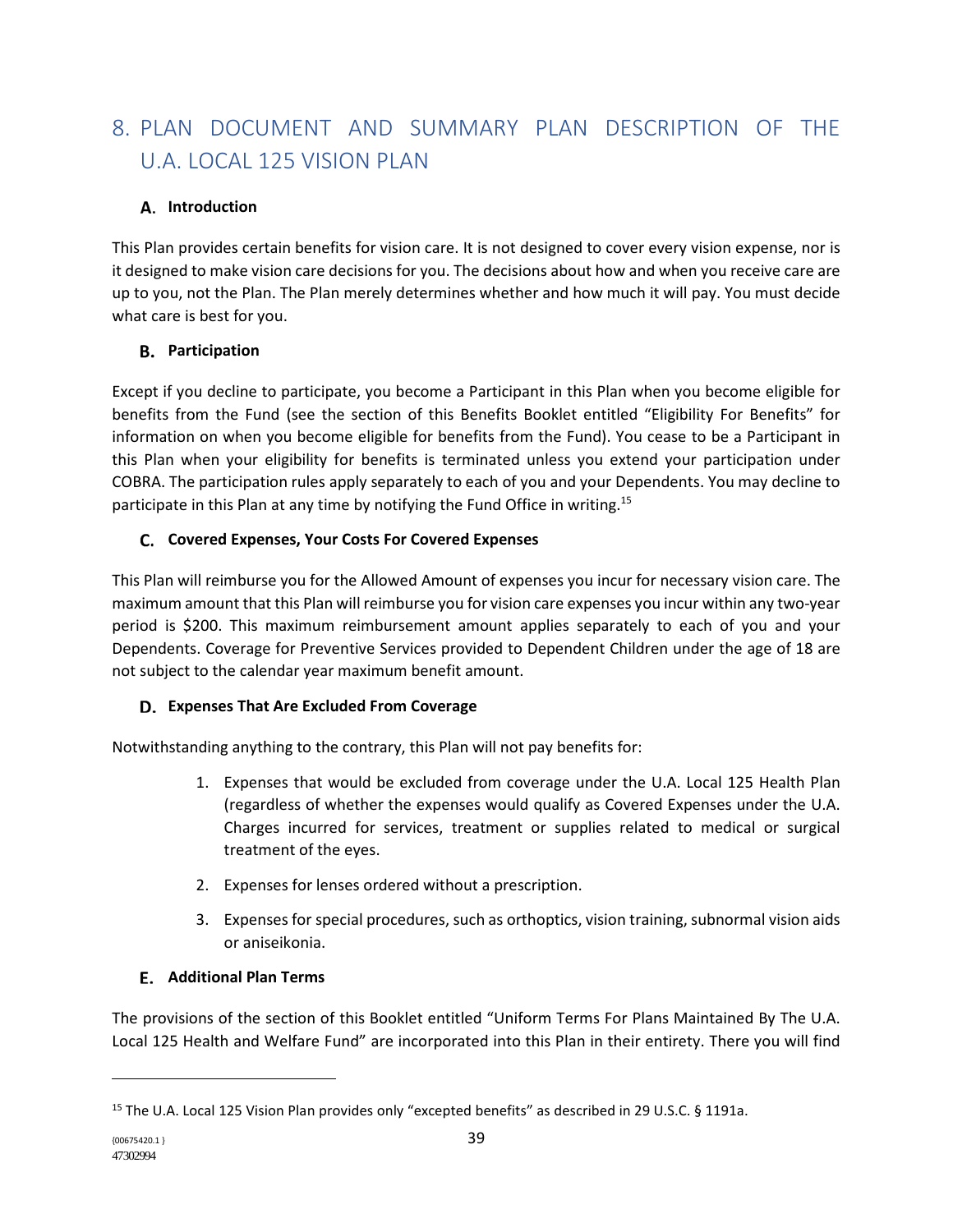definitions of capitalized terms, information regarding how to file a claim or appeal a denial of benefits, and other important information about the Plan.

# 9. U.A. LOCAL 125 ACTIVE HEALTH REIMBURSEMENT ARRANGEMENT

# **Introduction**

This Plan provides benefits to reimburse you for Medical Care Expenses you or your Dependents incur that are not reimbursable by another source. Examples of expenses that may be reimbursed under this Plan include amounts you pay toward a Deductible or Coinsurance under the Health Plan and amounts you are required to pay to maintain your Eligibility for benefits from the Fund.

# **Participation**

Only individuals who are Eligible for benefits from the Fund by virtue of employment may participate in this Plan. Individuals who are Eligible for benefits from the Fund by virtue of being a Dependent may not participate in this Plan.

Except if you decline to participate, you become a Participant in this Plan when you are Eligible for benefits from the Fund and the Fund has received a contribution to this Plan on your behalf (see the section of this Benefits Booklet entitled "Eligibility For Benefits" for information on when you become Eligible for benefits from the Fund). You may decline to participate in this Plan at any time by notifying the Fund Office in writing. Once you become a Participant, you remain a Participant until your participation is terminated.

Your participation in this Plan is terminated upon the earliest of the following:

- 1. The date this Plan is terminated;
- 2. The date you notify the Fund Office in writing that you wish to cease participating in this Plan;
- 3. The date on which you meet all of the following criteria: you are not a Participant in the Health Plan; and the Fund has not received contributions on your behalf (or selfpayments) during the preceding 180 days;
- 4. The date you become a Retiree.

If you Retire and then return to work on a later date, you will immediately become a participant in this Plan again.

# **C.** Contributions

Only your employer may contribute to this Plan on your behalf, and only in the amount required by a Collective Bargaining Agreement or Participation Agreement. You may not contribute to this Plan. Your employer may not make salary reduction contributions or contributions over which you exercise control.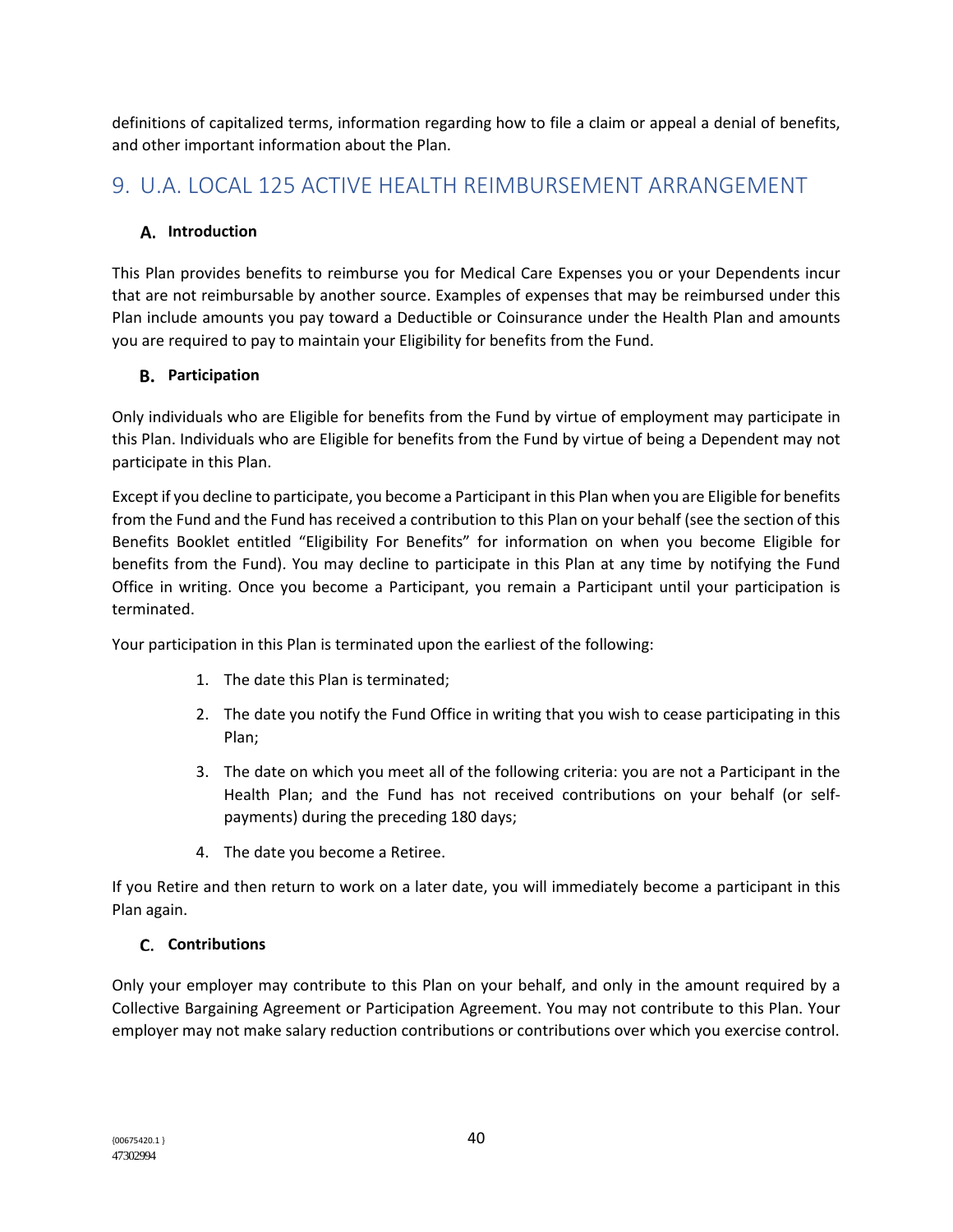# **HRA Account**

When you become a Participant in this Plan, a notional account ("HRA Account") will be established for you. The HRA Account is merely a record-keeping account – it is not a separate fund and no assets are segregated for any individual Participant.

The balance of your HRA Account on any date will equal the sum of all contributions received by the Plan on your behalf and any earnings allocated to you, less the sum of all benefits that have been paid to you and any Plan expenses that have been allocated to you.

The Board of Trustees will determine if and when Plan earnings or Plan expenses will be allocated among Participant accounts. If earnings are allocated among Participant accounts, they will be allocated pro-rata. If plan-level expenses are allocated among Participant accounts, they will be allocated per capita. Expenses that are directly attributable to a specific Participant, such as check fees, will be allocated to the specific Participant. Upon termination of your Participation in this Plan, you forfeit the balance of your HRA Account.

If you Retire and then return to work on a later date, the balance of your account on the date that you become a participant in this Plan again will be equal to the balance of your account under the U.A. Local 125 Retiree Health Reimbursement Arrangement on the date you ceased to be a Retiree.

# **Benefits**

This Plan will reimburse you for Medical Care Expenses you incur for yourself or your Dependents while you are a Participant in this Plan so long as the Medical Care Expenses are not reimbursable from another source. The maximum reimbursable amount with respect to any Medical Care Expense is either the full amount of the Medical Care Expense or the balance of your HRA Account when you submit a Claim for reimbursement, whichever is less.

Benefits will not be paid unless you submit a Claim to the Fund Office providing all information the Fund Office deems necessary to determine that you are entitled to payment. You must submit a Claim for reimbursement to the Fund Office within one year of the date you incur a Medical Care Expense. Benefits will not be paid until you have incurred at least \$25 in reimbursable Medical Care Expenses. For additional information on submitting Claims, see the "Payment, Claims, and Appeals" section of the Uniform Terms For Plans Maintained By The U.A. Local 125 Health and Welfare Fund.

"Medical Care Expenses" generally are expenses described under Code § 213 (d). Examples of Medical Care Expenses include amounts you pay toward a Deductible or Coinsurance under the Health Plan, amounts you are required to pay to maintain your eligibility for benefits from the Fund, and expenses for medically necessary healthcare that is not covered under the health plan. Any expenses you (or your Dependents) incur when not covered by a Minimum Value health plan (such as the U.A. Local 125 Health Plan) are not Medical Care Expenses. This Plan will not reimburse you for any expenses you or your Dependents incur while you or your Dependents, as applicable, are not covered by a Minimum Value health plan. A Medical Care Expense is incurred at the time the item or service giving rise to the expense is furnished, and not when you are formally billed for the item or services. Medical Care Expenses incurred before you become a Participant or after your participation is terminated are not reimbursable. A Medical Care Expense is only reimbursable to the extent the expense is not reimbursable from any other source.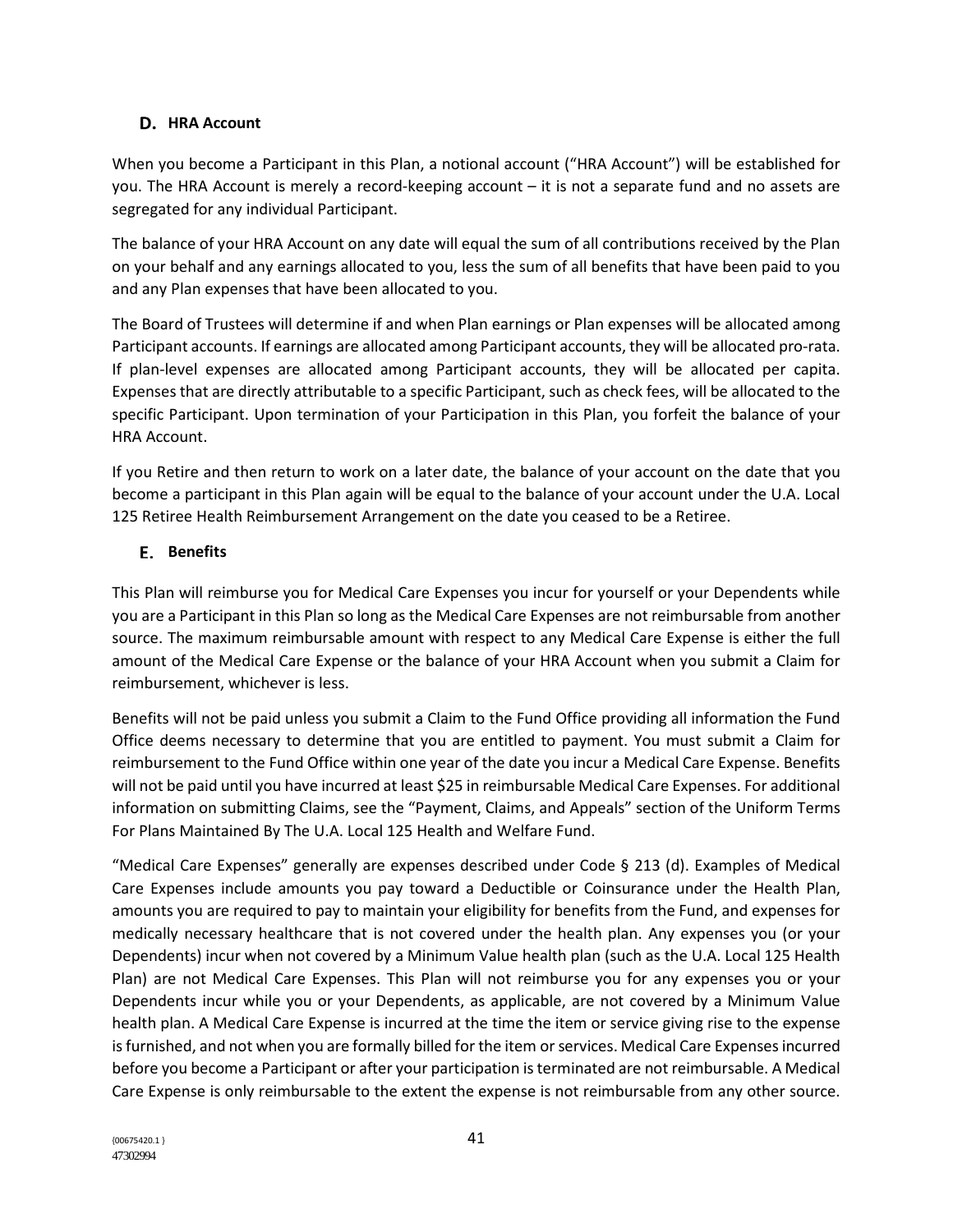If only a portion of a Medical Care Expense is reimbursable from another source, the remaining portion is reimbursable under this Plan.

## **Reimbursement of Dependent Medical Care Expenses**

Upon your death, the Plan will continue to reimburse Medical Care Expenses for your Dependents until the earliest of the following:

- There is no balance remaining in your HRA Account; or
- Your Dependents cease to be eligible for benefits from the Fund.

# **Additional Plan Terms**

This Plan is intended to qualify as an employer-provided medical reimbursement arrangement under Code §§ 105 and 106 and regulations issued thereunder, and as a Health Reimbursement Arrangement as defined under IRS Notice 2002-45, and will be interpreted to accomplish that objective. The Medical Care Expenses reimbursed under the Plan are intended to be eligible for exclusion from Participants' gross income under Code § 105(b). This Plan is intended to be "integrated" as described in Technical Release 2013-3. Reimbursements to highly compensated individuals may be limited or treated as taxable compensation to comply with Code §105(h), as may be determined by the Board of Trustees in its sole discretion. All of the amounts payable under this Plan shall be paid from the general assets of the Fund. Nothing herein will be construed to require the Board of Trustees to maintain any fund or to segregate any amount for the benefit of any Participant, and no Participant or other person shall have any claim against, right to, or security or other interest in any fund, account or asset of the Fund from which any payment under this Plan may be made. The provisions of the section of this Booklet entitled "Uniform Terms For Plans Maintained By The U.A. Local 125 Health and Welfare Fund" are incorporated into this Plan in their entirety.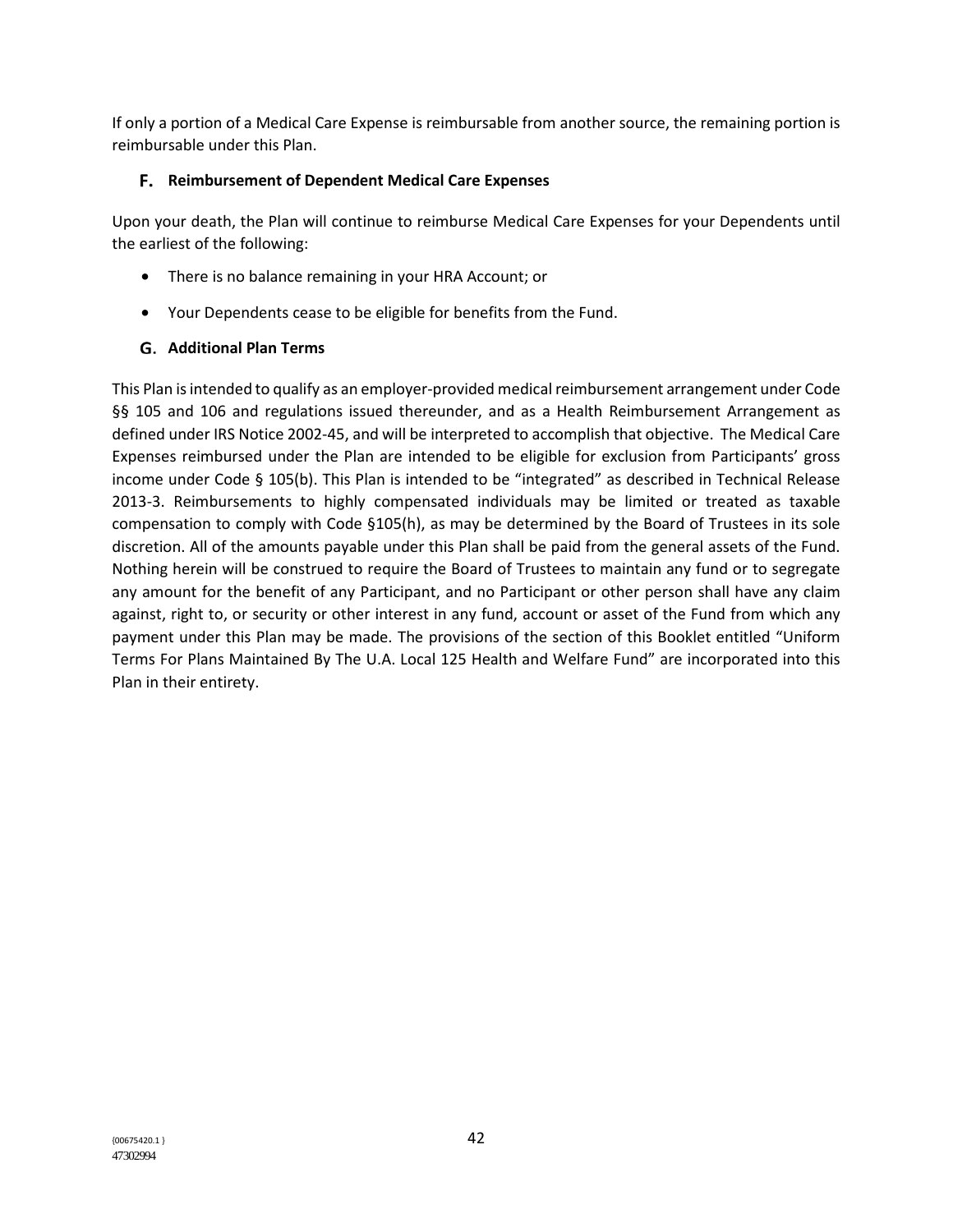# 10. U.A. LOCAL 125 RETIREE HEALTH REIMBURSEMENT ARRANGEMENT

This Plan provides benefits to reimburse you for Medical Care Expenses you or your Dependents incur that are not reimbursable by another source. The terms of this Plan are the same as those of the U.A. Local 125 Active Health Reimbursement Arrangement except as expressly stated in this Plan.

You become a Participant in this Plan when you become a Retiree. You cease to be a participant in this Plan on the earliest of the following: the date you cease to be a Retiree; the date that the balance of your account is \$0; the date this Plan is terminated; the date you notify the Fund Office in writing that you wish to cease participating in this Plan.

No contributions may be made to this Plan by any person. Refunds of erroneously made payments and similar payments related to the administration of this Plan are not contributions.

The initial balance of your account is the amount that was in your account under the U.A. Local 125 Active Health Reimbursement Arrangement on the date you became a Retiree.

You (and your Dependents) do not need to be covered by a Minimum Value health plan to qualify for reimbursement under this Plan. The term Medical Care Expenses, as defined in the U.A. Local 125 Active Health Reimbursement Arrangement, will be construed accordingly for purposes of this Plan.

This Plan does not need to be integrated.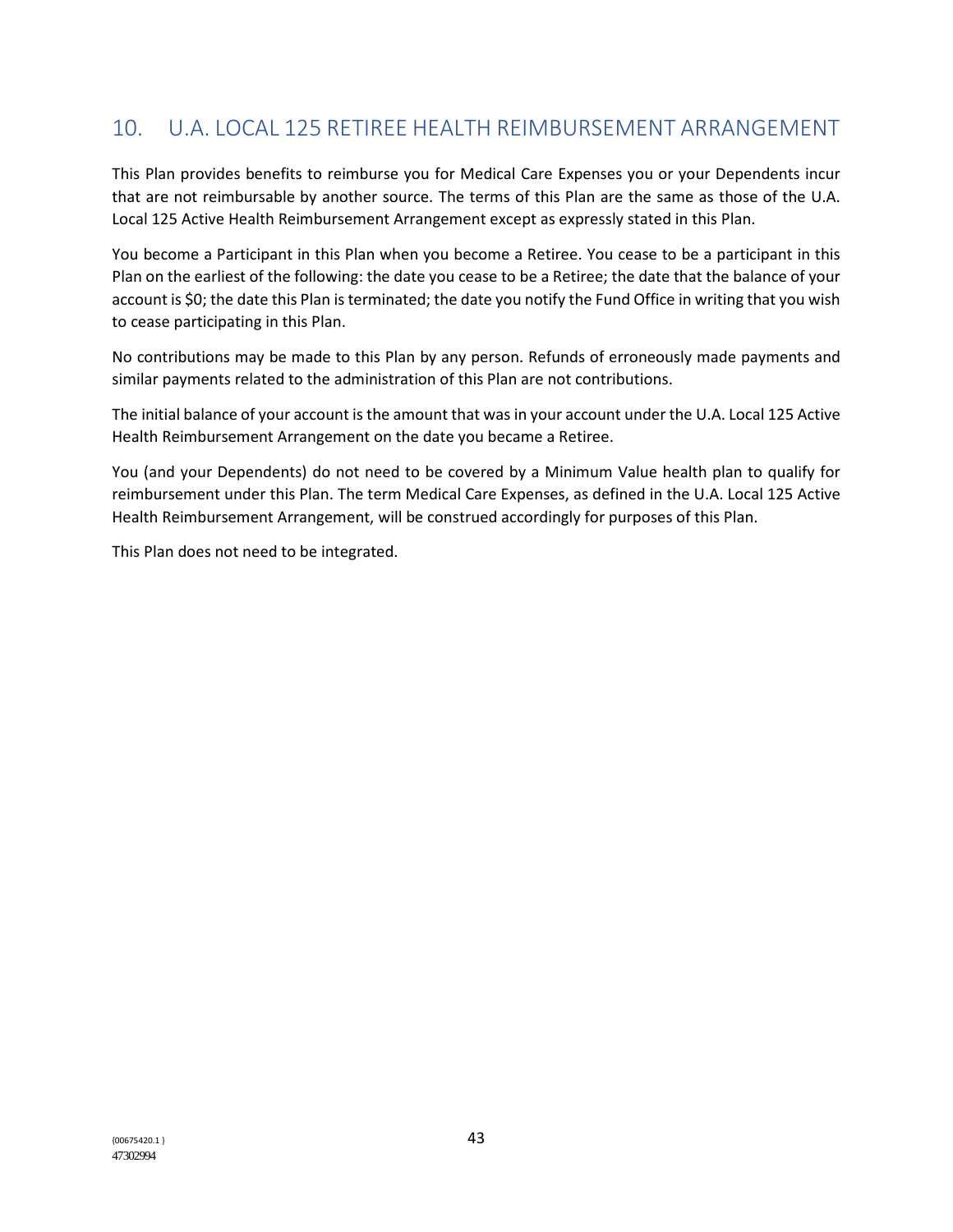# 11. PLAN DOCUMENT AND SUMMARY PLAN DESCRIPTION OF THE U.A. LOCAL 125 DEATH BENEFITS PLAN

The Fund will pay a death benefit of \$6,000 to your Beneficiary if you die while you are a Participant in this Plan. If you do not designate a Beneficiary, or if your designated Beneficiary does not survive you, benefits will be paid: to your surviving spouse; or if none, then to your surviving natural and adopted children; or if none, then to your surviving parent(s); or if none, then to your estate. Benefits will be paid equally among surviving children or surviving parents. Contact the Fund Office for a Beneficiary designation form if you wish to change your Beneficiary designation. Payment will be promptly made in a lump sum after the Fund Office receives a satisfactory application for benefits from your Beneficiary.

Only individuals who are Eligible for benefits from the Fund by virtue of collectively-bargained employment and not eligible for Medicare benefits may participate in this Plan. Individuals who are retired or who are eligible for benefits from the Fund by virtue of being a Dependent or by virtue of noncollectively-bargained employment may not participate in this Plan. Except if you decline to participate, you become a Participant in this Plan when you become eligible for benefits from the Fund (see the section of this Benefits Booklet entitled "Eligibility For Benefits" for information on when you become eligible for benefits from the Fund). Once you become a Participant, you remain a Participant until your participation is terminated. Your participation in this Plan is terminated when you cease to be Eligible for benefits from the Fund.

The provisions of the section of this Booklet entitled "Uniform Terms For Plans Maintained By The U.A. Local 125 Health and Welfare Fund" are incorporated into this Plan in their entirety.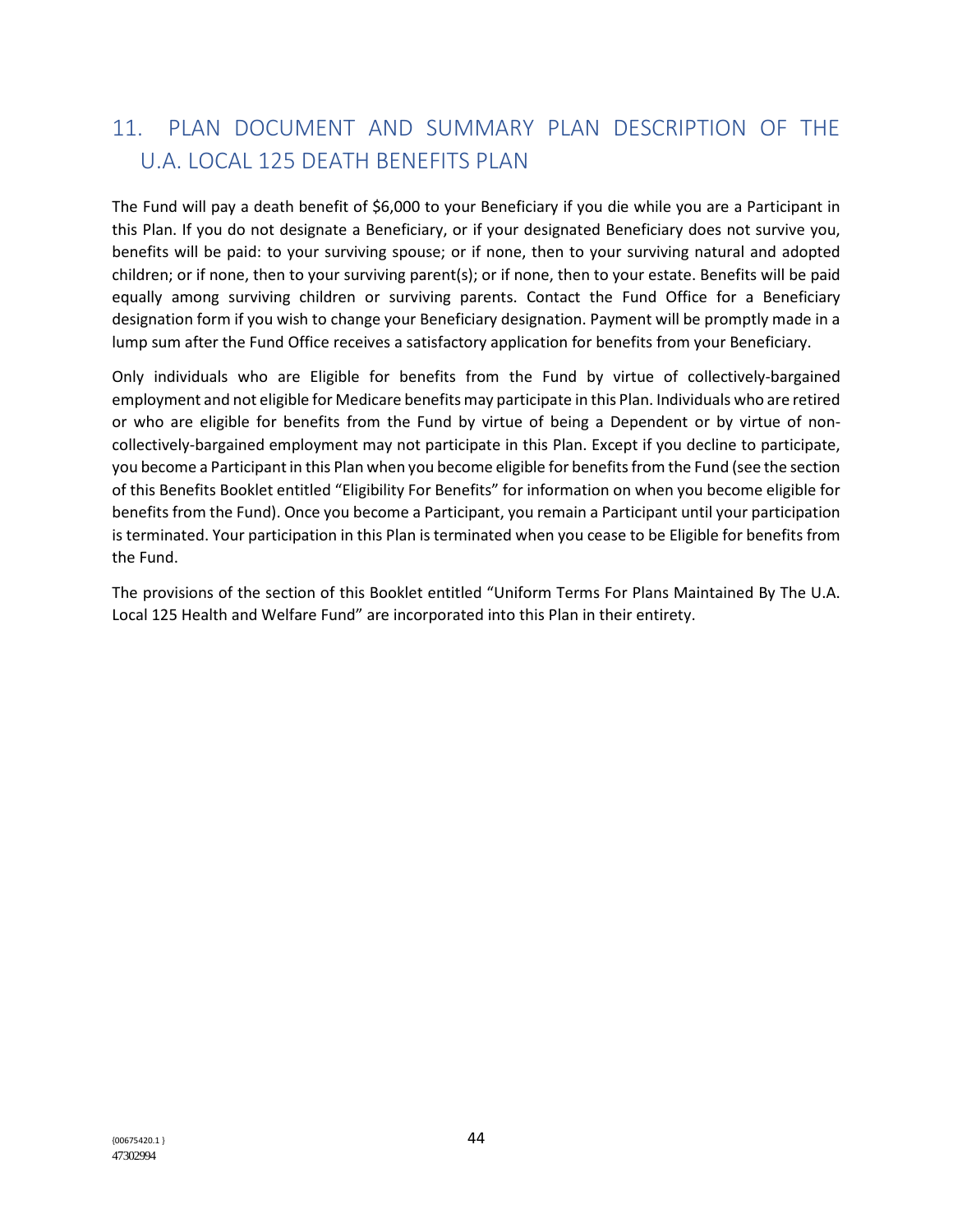# 12. UNIFORM TERMS FOR PLANS MAINTAINED BY THE U.A. LOCAL 125 HEALTH AND WELFARE FUND

## **Payment, Claims, and Appeals**

# 1. Claims and Appeals Procedures, In General

Below is the standard claims and appeal procedure for all the Plans. The purposes of these procedures are to ensure that benefits are distributed promptly and in accordance with the Plans, and, to assist the Trustees in determining the Fund's financial state, to provide finality with respect to Fund liabilities for benefits within a reasonable period (generally, one year). If the Fund contracts with a PPO to provide claims or appeal adjudication services, that PPO's claims and appeals procedures will supplement the standard claims and appeal procedures. To the extent that a PPO's claims and appeals procedures are inconsistent with the standard claims and appeal procedures, the standard claims and appeals procedures will apply. A PPO appeal procedure that calls for two levels of appeal will not be considered inconsistent with the Plans' standard procedures. See the Important Contact Information section of this Booklet for information on filing claims and appeals. Notwithstanding anything to the contrary, the Plans' Claims and appeals will be administered in accordance with 29 C.F.R. § 2560.503-1.

## 2. What is a Claim?

A Claim is a request that satisfies all of the following:

- The request is from you or on your behalf for payment by the Fund of an expense you incurred, or for Prior Authorization, or for payment of a benefit to which you believe you are entitled;
- The request is in writing to the Fund Office and on the appropriate form provided by the Fund Office, or the request is formatted and submitted in the manner required by the claims procedures of the applicable PPO<sup>16</sup>;
- The request provides the information necessary to determine whether the expense is payable under the applicable Plan, or whether Prior Authorization can be granted, or whether you are entitled to payment; and,
- The request is received by the Fund within one year of the date you incurred the expense or became entitled to the benefit and the request does not pertain to an expense or benefit for which you have previously filed a Claim.

Each year you must submit a completed family information form to the Fund Office. If you do not provide a complete and accurate family information form by the deadline stated on the form, any request for payment the Fund or a PPO receives will not be considered a Claim until you submit a satisfactory form. If the Fund or a PPO receives a request for payment of expenses you incurred as a result of an accident, the request will not be considered a Claim until you have submitted a completed subrogation form to the Fund Office. If the Fund receives a request for payment of expenses and there is reason to believe that that a person or entity other than you or the Fund may be liable for those expenses, the request will not

<sup>&</sup>lt;sup>16</sup> If you are unsure which PPO is appropriate for your Claim, contact the Fund Office. See the Important Contact Information section of this Booklet for PPO appeal information.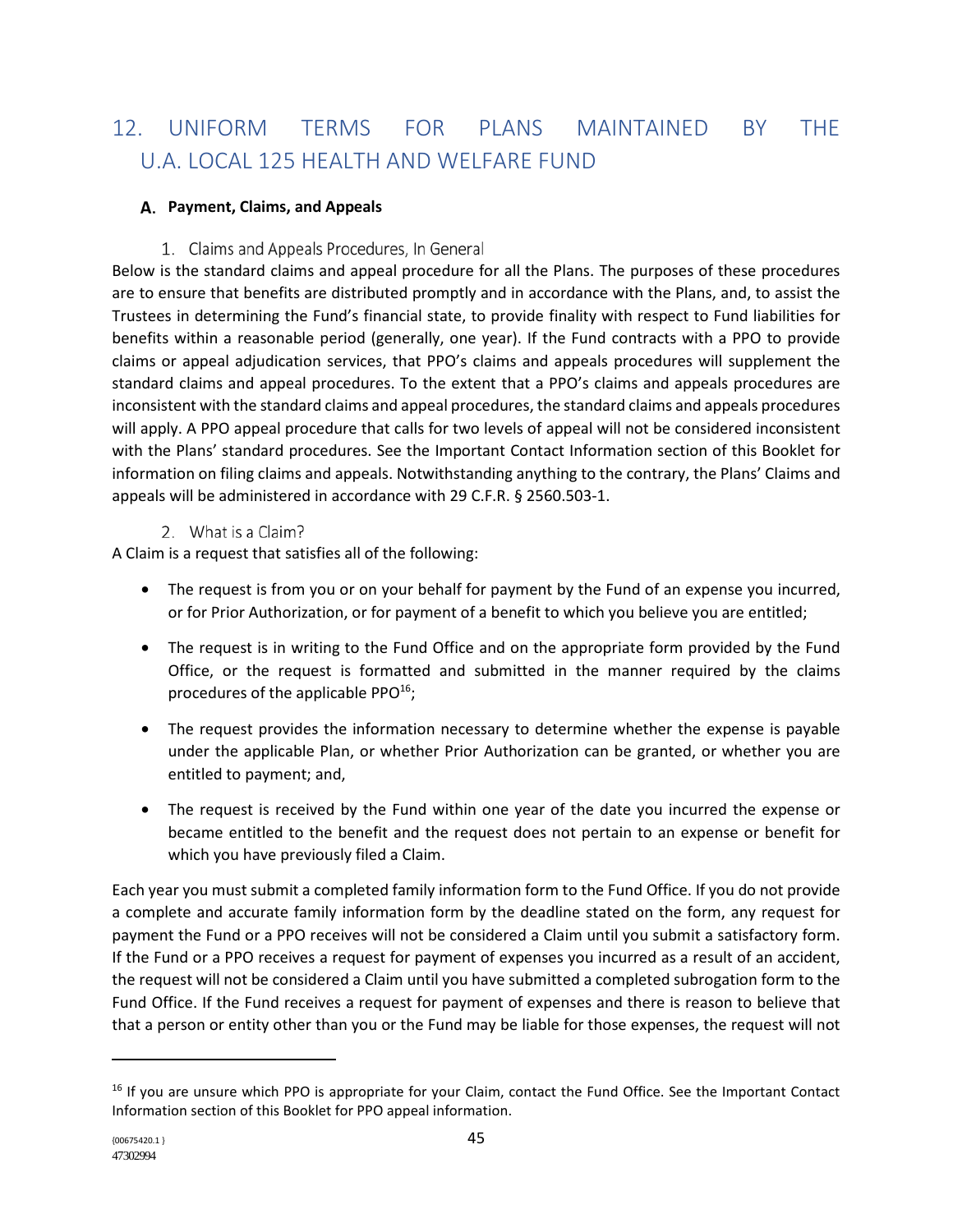be considered a Claim until you have submitted a completed subrogation agreement to the Fund Office. If you submit a request for payment but do not provide all of the required information, your request will not be considered a Claim until you provide all required information. If you do not perfect your Claim until after the timely filing period has elapsed, your Claim will be untimely even though you may have submitted a timely but imperfect request.

A Claim must be truthful and not misleading. If the Fund makes a payment to you or on your behalf based on a Claim and it is later determined that the Fund would have paid less or paid nothing had the Claim been truthful and not misleading, you will be liable to the Fund for the amount of the payments that should not have been made to you or on your behalf plus interest and all collection expenses the Fund incurs. The Fund may take any legal action necessary to collect, including, without limitation, offsetting any benefits that are owed to you and filing a lawsuit.

# 3. How to Obtain Prior Authorization

Prior Authorization is a condition of coverage for certain healthcare items and services under which the items and services are excluded from coverage unless you obtain approval from the Fund Office or the applicable PPO before you incur charges for the items or services. If you do not obtain Prior Authorization when it is required, the Fund will not pay benefits for the items and services you received without Prior Authorization. You only need Prior Authorization when it is expressly stated in a Plan's SPD or in the applicable PPO's coverage criteria. Prior Authorization is not available for any item or service for which Prior Authorization is not required. You may not appeal a denial of your request for Prior Authorization when the reason for denial is that Prior Authorization is not required. See the section of this Booklet entitled Important Contact Information for information about who to contact for Prior Authorization.

# 4. How Benefits are Paid and How to File a Claim.

When you incur Covered Expenses and you file a Claim, the Fund will reimburse you for those Covered Expenses to extent provided by the applicable Plan. In many cases, your Healthcare Provider will file a Claim on your behalf using the information on your ID card.17 In such cases, you will not need to personally file a Claim.<sup>18</sup> If you wish, you may notify the Fund Office in writing that all reimbursements should be disbursed directly to you. If you have not elected to receive reimbursements directly and a Healthcare Provider submits a Claim that is determined to be payable, you be will presumed to have directed the Fund to pay your reimbursement directly to the Healthcare Provider on your behalf. The Fund will then pay your reimbursement to the Healthcare Provider in full satisfaction of the Fund's obligation to reimburse you. If you incur Covered Expenses and another person or entity does not file a Claim on your behalf, you must file the Claim. Obtain the appropriate form by contacting the Fund Office.<sup>19</sup>

You may appoint a representative to act on your behalf with respect to one or more Claims by filing a written form with the Fund Office. Contact the Fund Office to obtain the appropriate form. The terms of the form constitute a part of this Benefits Booklet. For most Claims, you may appoint any person or entity to represent you except the person or entity with which you incurred the expenses that are at issue in

<sup>&</sup>lt;sup>17</sup> Note that, although a Healthcare Provider may file a Claim on your behalf, you cannot assign your right to receive payment from a Plan (or any rights associated with your right to payment) to any person or entity.<br><sup>18</sup> You are, however, still responsible for ensuring that the Healthcare Provider files a timely, complete, and accurate

Claim.

<sup>&</sup>lt;sup>19</sup> Contact information for the Fund Office is in the "Important Contact Information" section of this Booklet.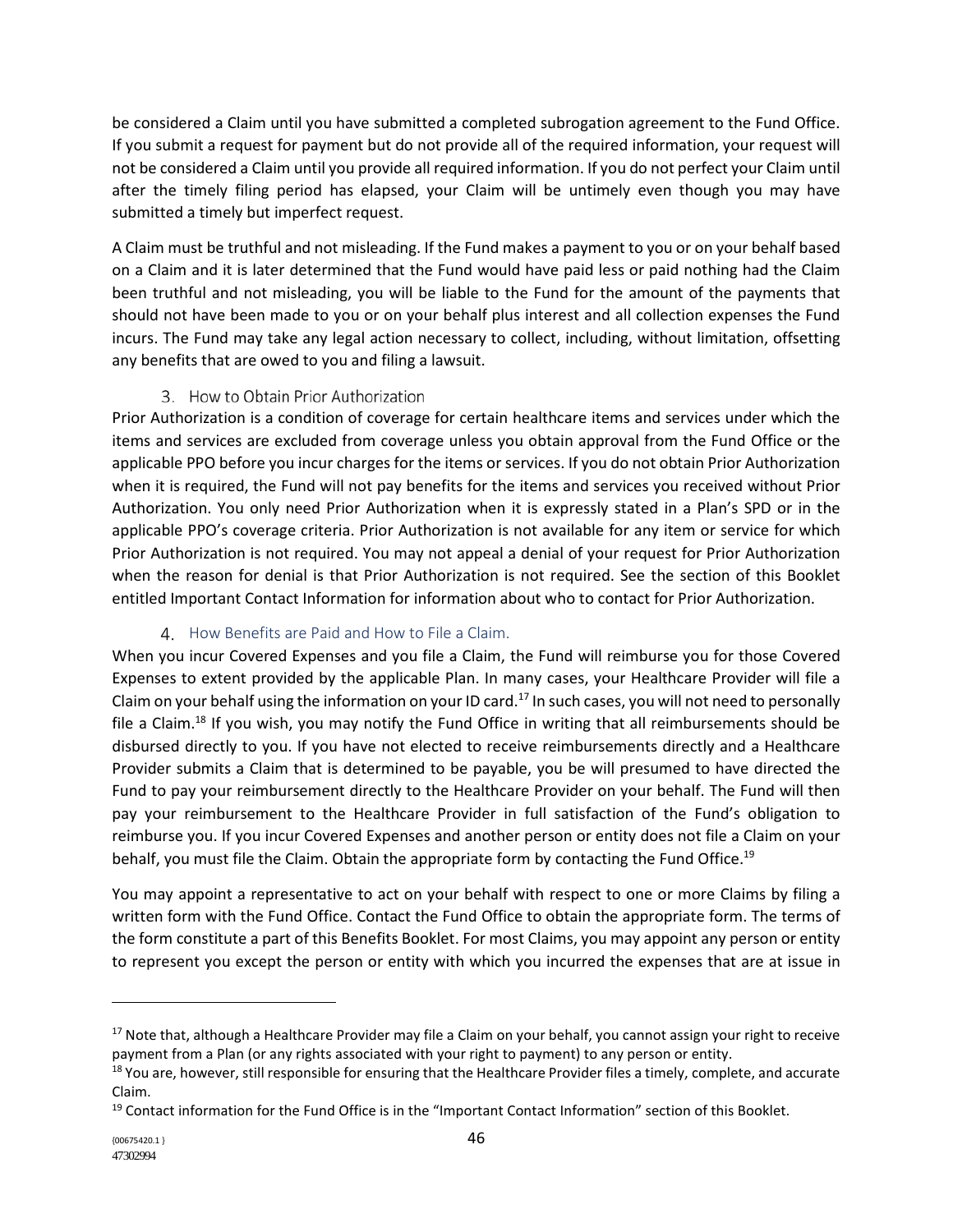your Claim (e.g., your healthcare provider or your healthcare provider's company).<sup>20</sup> Solely in the case of an appeal of an Urgent Care Claim, as defined by 29 C.F.R. 2560.503-1(m)(1), you may appoint your healthcare professional (the actual person, not the professional's employer or company) as your representative.

If a Healthcare Provider does not file a Claim on your behalf and you believe you are entitled to benefits, you, your Beneficiary, or your representative must file a written Claim for benefits with the Fund Office using the appropriate form. Contact the Fund Office for the appropriate form.

If the Fund attempts to pay you or a Healthcare Provider on your behalf and the payment is not accepted (e.g., by failure to cash the check) within 180 days, the Fund will void the payment. If you or the Healthcare provider does not contact the Fund to request a re-issue of payment within one year of the date that the Fund first attempted payment, the payment is forfeited to the Fund. The Fund may waive forfeiture upon satisfactory evidence that the failures to accept payment and to request re-issue of payment were due exclusively to administrative error on the Fund's behalf.

If you, or another person on your behalf, attempts to file a Claim but does not provide all information required to process your Claim, you will be notified. If your attempt to make a Claim relates to Prior Authorization, you will be notified within five days (or 24 hours, if the Prior-Authorization is for Urgent Care). If you (or another person on your behalf) do not file a Claim for benefits within one year of the date of the date you became entitled to benefits, you forfeit any right to benefits that would have been payable had a timely Claim been filed. For purposes of the preceding sentence, the date you become entitled to benefits is the date you incur an expense that is reimbursable under a Plan or, for death benefits, the date of your death.

# **5.** How The Fund Decides Whether To Pay Your Claim, and How You Can Appeal

When the Fund (or the applicable PPO) receives a Claim, a decision will be made regarding whether or to what extent the Claim is payable under the terms of the applicable Plan. You will be notified of that decision in writing. With respect to a claim for health benefits, you will generally be notified via a form called an "Explanation of Benefits". This form may be from the Fund Office or a PPO. If the decision is to deny your Claim in whole or in part, the notice will be provided in a culturally and linguistically appropriate manner and will provide the following (to the extent applicable):

- If the denied Claim is for health benefits, information sufficient to identify the Claim involved (including the date of service, the Healthcare Provider, the Claim amount (if applicable), and a statement describing the availability, upon request, of the diagnosis code and its corresponding meaning, and the treatment code and its corresponding meaning);
- The specific reason or reasons for the denial;

 $20$  If a dispute arises regarding coverage, your healthcare provider has a conflict of interest with you on the key issue of the extent of your liability to the provider. Your representative should exclusively represent your interests both with respect to the Fund's obligations to reimburse you and your obligation to pay your healthcare provider. Accordingly, to the maximum extent permitted by law, if you choose to appoint a representative, the Fund will not accept the appointment of your healthcare provider as your representative.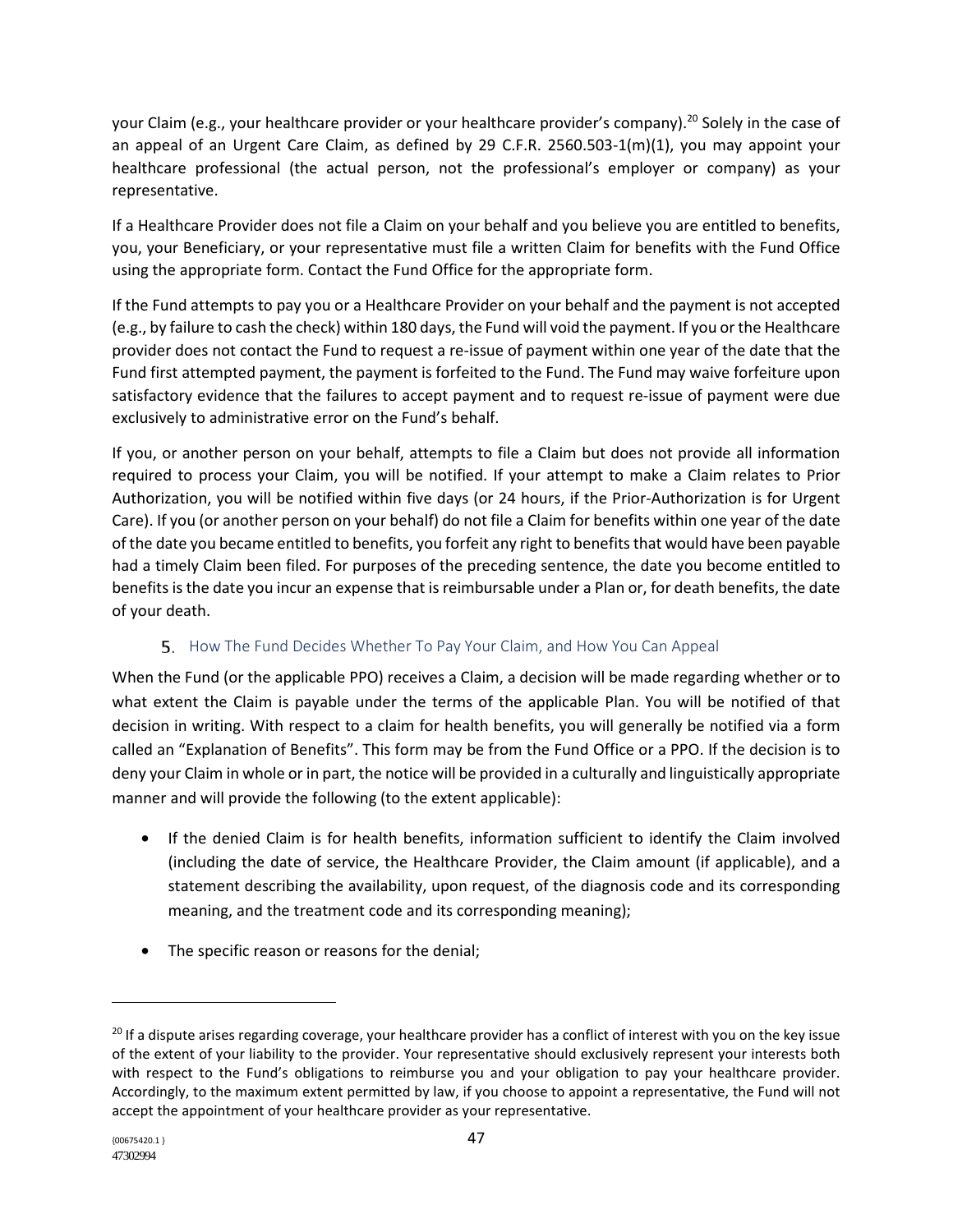- Reference to the specific Plan provisions on which the denial was based;
- If your Claim was denied because more information was needed to process your Claim, the notice will describe the information needed and the reasons it is needed;
- A description of the appeal procedures, including, if the denied claim was for Urgent Care, a description of the expedited appeal procedure for Urgent Care claims;
- A statement that you have a right to bring a civil action under ERISA Section 502(a) after you have exhausted your appeal rights; and,
- If the denied Claim is for health benefits, contact information for any applicable office of health insurance consumer assistance or ombudsman established under PHS Act section 2793 to assist individuals with the internal claims and appeals and external review processes.

If you disagree with the decision to deny your Claim, you have 180 days to appeal in writing.<sup>21</sup> For all appeals, your request for appeal must include the specific reasons you feel the determination or the Claim denial was improper. You may submit any documents, materials and information you feel appropriate or would like to be considered as part of the decision. You may request copies of documents relevant to your Claim from the Fund Office or the applicable PPO (there is no charge for copies). The Fund will provide you free of charge any new or additional rationale or evidence considered, relied upon, or generated by or on behalf of the Fund in the appeal process as soon as possible. If you receive notice of such new or additional evidence or rationale, you will be provided a reasonable opportunity to respond before a final decision is made on your appeal. If the new evidence or rationale arises with insufficient time to give you a reasonable opportunity to respond before a decision on your appeal is due, the deadline for the decision will be will be tolled while you are given an opportunity to respond. You may not file a lawsuit or take other action until you have appealed and either the appeal has been decided or you have not received a decision within the required time-frame.

Generally, the Board of Trustees will decide appeals, but the Board may delegate the authority to decide appeals to another person or entity. Decisions regarding hiring, compensation, termination, promotion, or other similar matters with respect to any individual (such as a claims adjudicator or medical or vocational expert) will not be made based upon the likelihood that the individual will support the denial of benefits. If the Trustees decide your appeal, their decision will generally be made at the next regularly scheduled Board meeting that is more than 30 days from the receipt of the appeal request. You may not appear in person before the Board. Appeal decisions will be based solely on documentary evidence.

On appeal, the initial decision to deny your Claim or to determine your eligibility will not be afforded deference. Everything you submitted relating to your Claim will be taken into account regardless of whether anything you submitted was considered or submitted in the initial decision to deny your Claim

 $21$  For an Urgent Care Claim, your request for appeal need not be in writing. In addition to a denial of a Claim, you may also appeal a rescission of coverage under the same rules that apply to a Claim.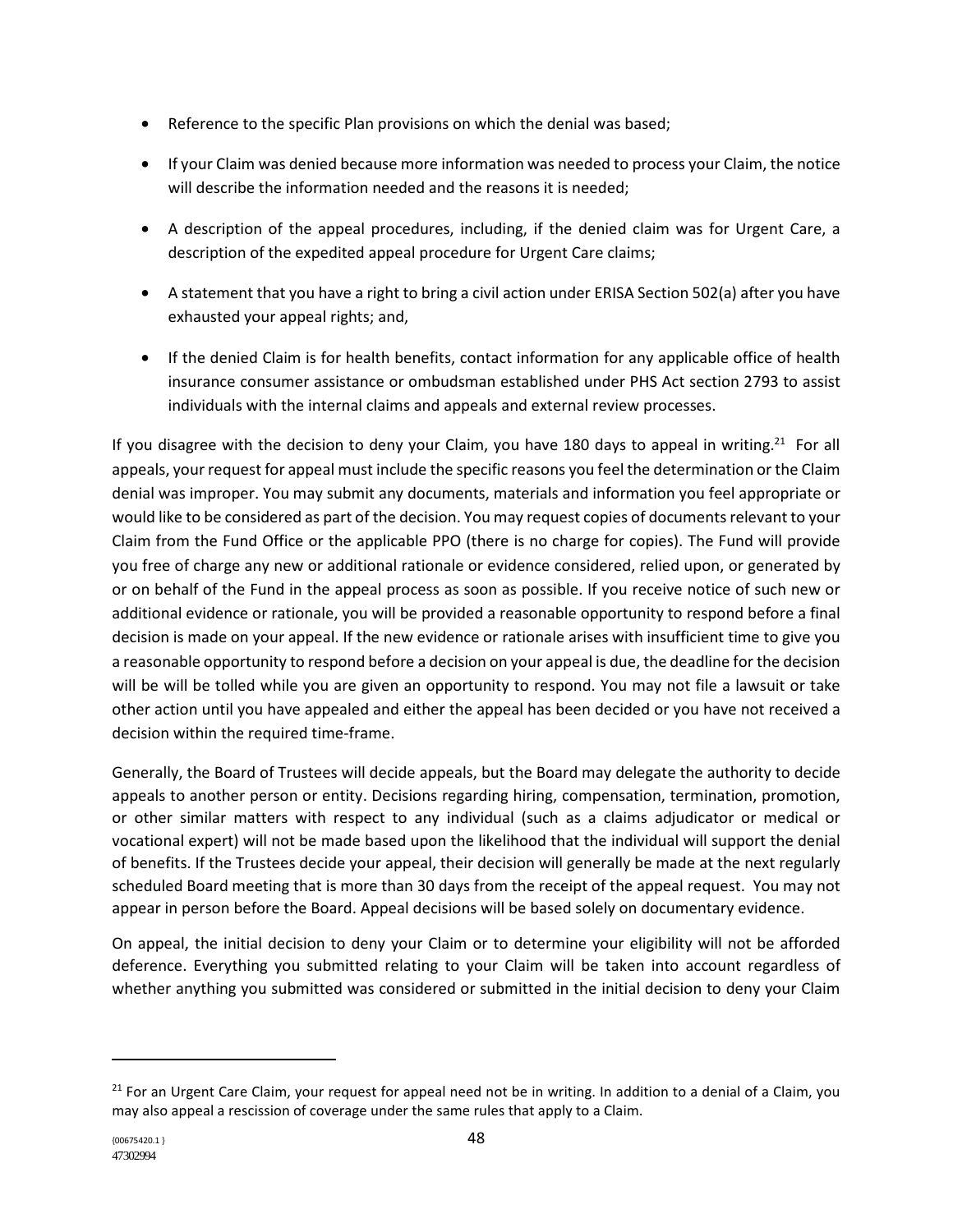or to determine your eligibility. You will be provided notice of the decision within five days after your appeal was considered.

If your appeal is denied (in whole or in part) the notice of decision on appeal will (to the extent applicable):

- If the appeal relates to a health benefit, provide information sufficient to identify the Claim involved (including the date of service, the Healthcare Provider, the Claim amount (if applicable), and a statement describing the availability, upon request, of the diagnosis code and its corresponding meaning, and the treatment code and its corresponding meaning);
- State the specific reason(s) for the decision;
- Refer to the specific Fund provision(s) on which the decision is based;
- State that you are entitled to receive reasonable access to and copies of all documents relevant to your Claim, upon request and free of charge;
- State that you have a right to bring a civil action under ERISA Section 502(a) and that you have one year to bring such an action;
- Provide contact information for any applicable office of health insurance consumer assistance or ombudsman established under PHS Act section 2793 to assist individuals with the internal claims and appeals and external review processes; and,
- State that "You and your plan may have other voluntary alternative dispute resolution options, such as mediation. One way to find out what may be available is to contact your local U.S. Department of Labor Office and your state insurance regulatory agency."

If applicable PPO procedures call for two levels of appeal, the first-level of appeal will be decided by the applicable PPO and the second level of appeal will be decided by the Board of Trustees. You have 180 days from the date you receive notice of the first-level decision to file a second-level appeal with the Fund Office. You will be notified of the decision on a first-level appeal of a Post-Service Claim for health benefits within 15 days of the date the applicable PPO receives your Claim. If you disagree with the Trustees' decision<sup>22</sup> and wish to file a lawsuit in federal court under ERISA section 502, you may do so within one year of the date you receive notice of the Trustees' decision. You may not initiate a lawsuit until you have exhausted your administrative remedies under the applicable plan. You may not initiate a lawsuit on or after the first anniversary of the date you received notice of the Trustees' decision on appeal.

The time-frames for each step in the Claim and appeal process depend on the type of Claim at issue. The time-frames are as described below.

## 6. External Appeals

If the Board of Trustees denies your appeal, you may further elect to have the adverse appeal determination reviewed by an independent review organization ("IRO") if an IRO determines that the claim involved a medical judgment, a rescission of coverage, or a determination that the No Surprises Act does not apply to a specific

 $22$  A decision on a first-level appeal that is not made by the Trustees is not final. The Trustees must deny your appeal before you may file a lawsuit.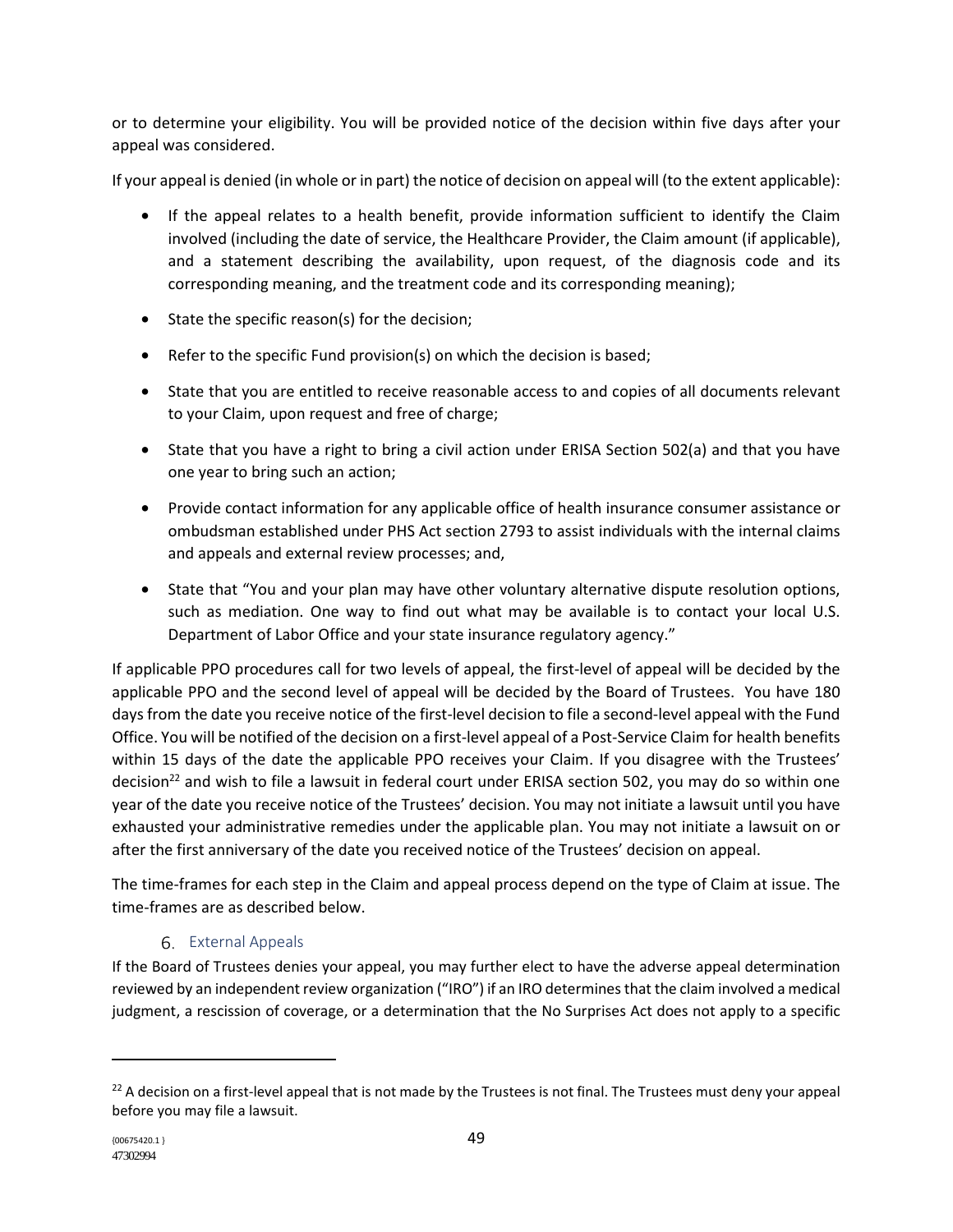item or service you received. <sup>23</sup>

To initiate external review, you must file a written request for an external review of an adverse internal appeal decision with the Fund Office within four months after the date of receipt of a notice of an adverse benefit determination on internal appeal. Contact the Fund Office to obtain the appropriate forms.

Within six business days after receipt of your request, the Fund will issue a notification in writing to you regarding whether your claim is eligible for external review. If the request is complete but not eligible for external review, such notification will include the reasons for its ineligibility and contact information for the Employee Benefits Security Administration (toll-free number 866-444-EBSA (3272)). If the request is not complete, such notification shall describe the information or materials needed to make the request complete and the Fund will allow you to perfect the request for external review within the four-month filing period or within the 48-hour period following the receipt of the notification, whichever is later. If the request is complete and eligible for review, the Fund will assign the matter for external review as described below.

The Fund will assign an IRO to conduct the external review. The IRO will notify you in writing of the request's eligibility and acceptance for external review. You may submit additional information in writing to the IRO within 10 business days that the IRO must consider when conducting the external review. The Fund Office will provide documents and any information considered in making the adverse benefit determination or final internal adverse benefit determination to the IRO. The IRO will review all of the information and documents timely received and is not bound by the Fund's prior determination.

The IRO will provide written notice of the final external review decision within 45 days after the IRO receives the request for external review. The notice will contain a general description of the reason for the request for external review and a discussion of the principal reason or reasons for its decision, including the rationale for its decision and any evidence-based standards that were relied on in making its decision.

If there is a reversal of the Fund's decision, upon receipt of the notice of final external review decision reversing the adverse benefit determination, the Fund will immediately provide coverage or payment (including immediately authorizing or immediately paying benefits) for the claim. If the Fund disagrees with the IRO's determination, it may sue you or your representative to recover the benefits paid after the IRO's determination.

|                                | Post-Service | <b>Prior Authorization</b> | <b>Urgent Care Claim</b>                                                                                  |
|--------------------------------|--------------|----------------------------|-----------------------------------------------------------------------------------------------------------|
| Initial Decision <sup>24</sup> | receipt      | receipt                    | Within 30 days of Claim   Within 15 days of Claim   Within 72 hours of Claim<br>receipt (24 hours if more |

<sup>&</sup>lt;sup>23</sup> An IRO's authority is confined to deciding disputes on these subjects on these subjects only. An IRO does not have authority, for instance, to overturn a determination that you were not eligible for benefits or that your claim was untimely. An IRO is bound by the terms of the Plan. To the extent that an IRO's decision exceeds its authority, the Fund will disregard the IRO's decision.

<sup>&</sup>lt;sup>24</sup> This is when you will receive notice of the decision.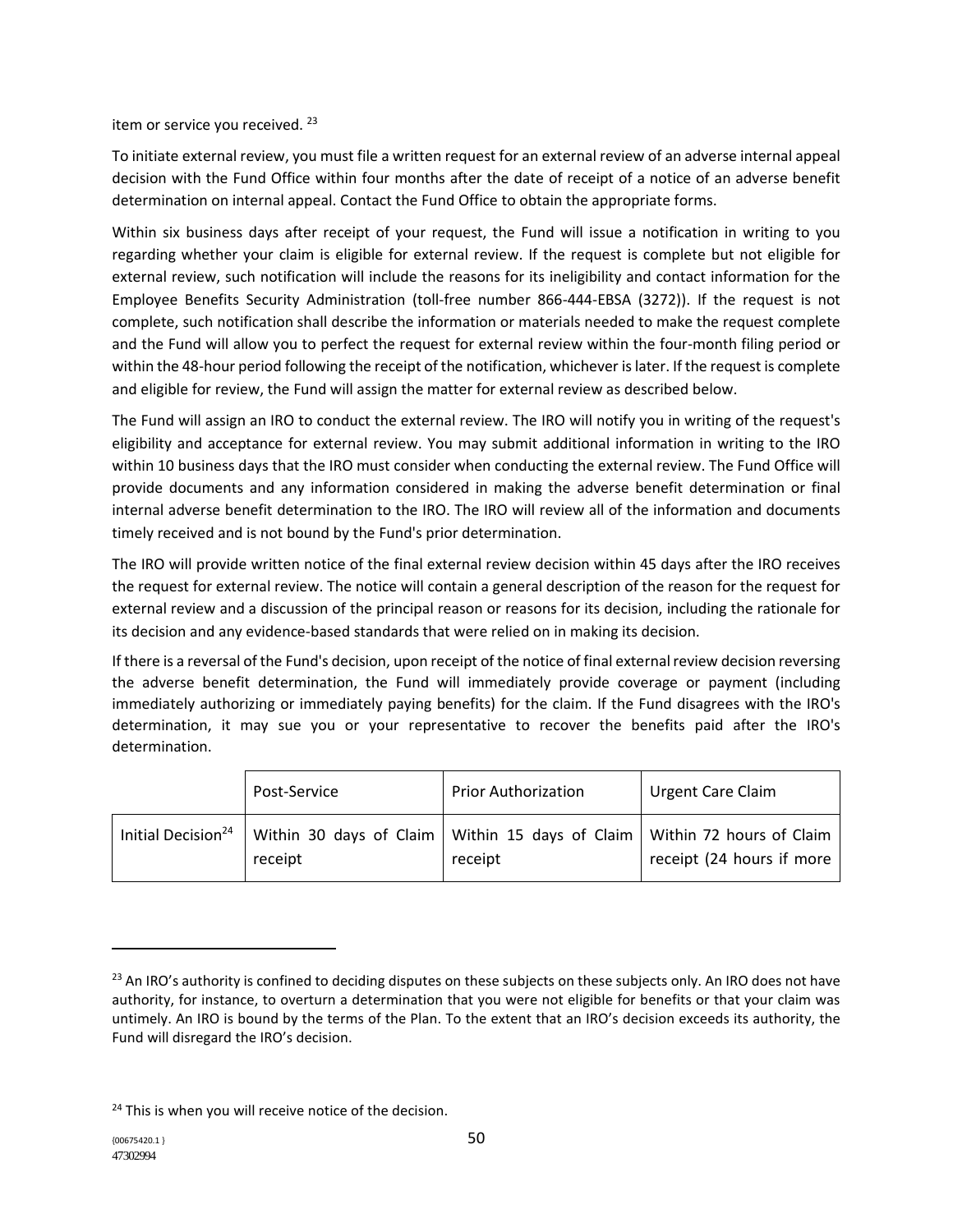|                                                 | Post-Service                                                                                                                                                  | <b>Prior Authorization</b>                                                                                             | <b>Urgent Care Claim</b>                                                                                                                                    |
|-------------------------------------------------|---------------------------------------------------------------------------------------------------------------------------------------------------------------|------------------------------------------------------------------------------------------------------------------------|-------------------------------------------------------------------------------------------------------------------------------------------------------------|
|                                                 |                                                                                                                                                               |                                                                                                                        | information needed<br>to<br>process claim) <sup>25</sup>                                                                                                    |
| Extension<br>Period <sup>26</sup>               | 15 days                                                                                                                                                       | 15 days                                                                                                                | None                                                                                                                                                        |
| <b>Appeal Request</b>                           | Within 180 days                                                                                                                                               | Within 180 days                                                                                                        | Within 180 days                                                                                                                                             |
| Appeal<br>Decision <sup>27</sup>                | 5 days after the first Board<br>meeting that is more than<br>30 days from receipt of<br>appeal request (or within<br>30 days for a first level of<br>appeal). | Within 30 days (or 15 days<br>if there are two levels of<br>appeal)                                                    | Within 72 hours                                                                                                                                             |
| Extension<br>Period <sup>28</sup>               | 2 extensions, each till the<br>next Board meeting                                                                                                             | None                                                                                                                   | None                                                                                                                                                        |
| External Appeal<br>Request<br>$(Optional)^{29}$ | Within four months after<br>the date of receipt of a<br>notice of a final internal<br>adverse benefit<br>determination                                        | Within four months after<br>the date of receipt of a<br>notice of a final internal<br>adverse benefit<br>determination | Within four months after<br>the date of receipt of a<br>notice of an adverse<br>benefit determination or<br>final internal adverse<br>benefit determination |
| External Appeal<br>Decision                     | Within 45 days after the<br>IRO receives the request<br>for external review                                                                                   | Within 45 days after the<br>IRO receives the request<br>for external review                                            | No later than 72 hours<br>after the IRO receives the<br>request for external<br>review                                                                      |
| File Lawsuit                                    | Within one year of<br>receipt of the internal<br>appeal decision                                                                                              | Within one year of<br>receipt of the internal<br>appeal decision                                                       | Within one year of receipt<br>of appeal decision                                                                                                            |

<sup>&</sup>lt;sup>25</sup> 24 hours if the Claim pertains to a cessation of coverage of an ongoing course of treatment.<br><sup>26</sup> You will be advised in writing in advance if an extension will be necessary.

<sup>&</sup>lt;sup>27</sup> This is when you will receive notice of the decision.<br><sup>28</sup> You will be advised in writing in advance if an extension will be necessary.

<sup>&</sup>lt;sup>29</sup> External appeal is optional. You may also file a lawsuit after receiving final internal adverse benefit determination.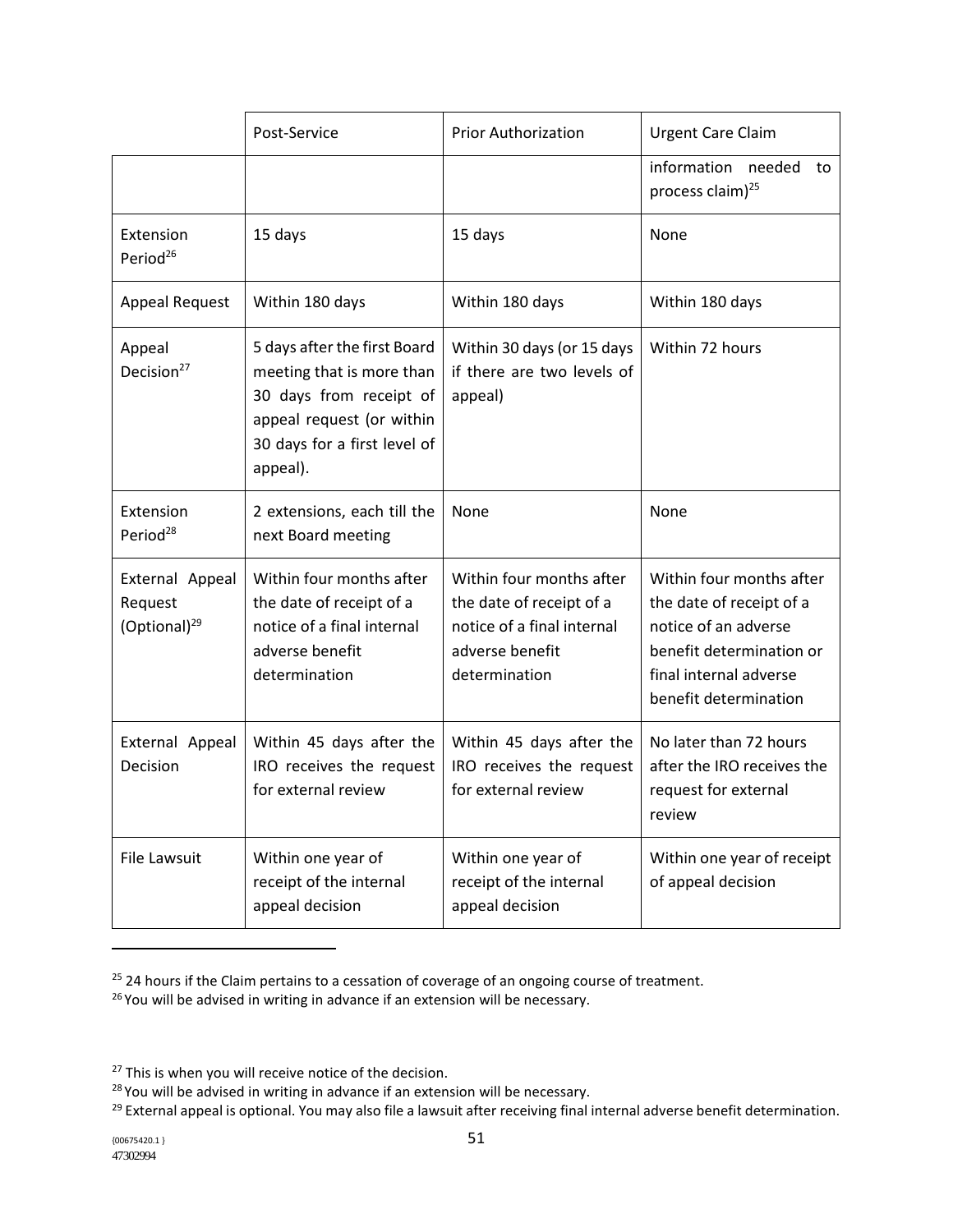# 7. Tips For A Successful Appeal

Appealing a benefit determination can be complex. Significant sums may be at stake. You may wish to retain an attorney to assist you. You may appoint any person or entity to represent you in an appeal except the person or entity with which you incurred the expenses that are at issue in your Claim. Contact the Fund Office for the appropriate forms to appoint a representative for your appeal.

As a participant in the Plan, you are entitled to receive benefits in accordance with the terms of the Plan, applicable law, and the prevailing circumstances (all as determined by the Trustees). If the initial determination on your Claim was consistent with the Plan, the law, and the prevailing circumstances, the Trustees must rule against your appeal. A successful appeal will therefore assert that the initial determination on your Claim was contrary to the Plan, the law, the prevailing circumstances, or some combination thereof. If your written request for appeal does not articulate any cognizable reason for your appeal, it will not be treated as an appeal. If you do not perfect your appeal by the deadline for appeal, your request will be disregarded as untimely.

The Trustees cannot make your argument on appeal for you. The Trustees will only consider the arguments you make. State the specific circumstances, terms of the Plan, or terms of the law you believe were violated. The explanation of benefits ("EOB") you received on your Claim will assist you. The EOB tells you why your Claim was denied. It cites to a specific term (or terms) of the Plan that limit or exclude coverage of the Claim. If you have questions about what your EOB means, contact the Fund Office. Your appeal should explain why the determination in your EOB was incorrect. Along with your written appeal, provide documentation supporting your assertions. Your healthcare provider or your attorney may help you find relevant documentation. If you do not successfully argue that the basis for denial conveyed in your EOB was contrary to the Plan, the law, or the prevailing circumstances, your appeal is unlikely to succeed.

Example 1: A participant's EOB states that coverage is excluded; the drug obtained was experimental or investigational because it was not FDA-approved for the intended use. The appeal asserts that the basis for denial in the EOB is factually incorrect. The participant provides documentation demonstrating that the drug obtained is FDA-approved for the intended use. It is likely that the Trustees will rule that there was error in the initial determination on this Claim. This appeal will probably succeed.

Example 2: A participant's EOB states that coverage is excluded; the drug obtained was experimental or investigational because it was not FDA-approved for the intended use. The appeal asserts that the drug was medically necessary. It does not attempt to demonstrate that the drug is not experimental or investigational. It is likely that the Trustees will rule that there was no error in the initial determination on this Claim. This appeal will probably fail.

Example 3: A participant's EOB states that coverage is excluded; the drug obtained was experimental or investigational because it was not FDA-approved for the intended use. The appeal asserts that the participant's doctor recommended the drug and it should therefore be covered. The appeal does not attempt to demonstrate that the drug is not experimental or investigational. It is likely that the Trustees will rule that there was no error in the initial determination on this Claim. This appeal will probably fail.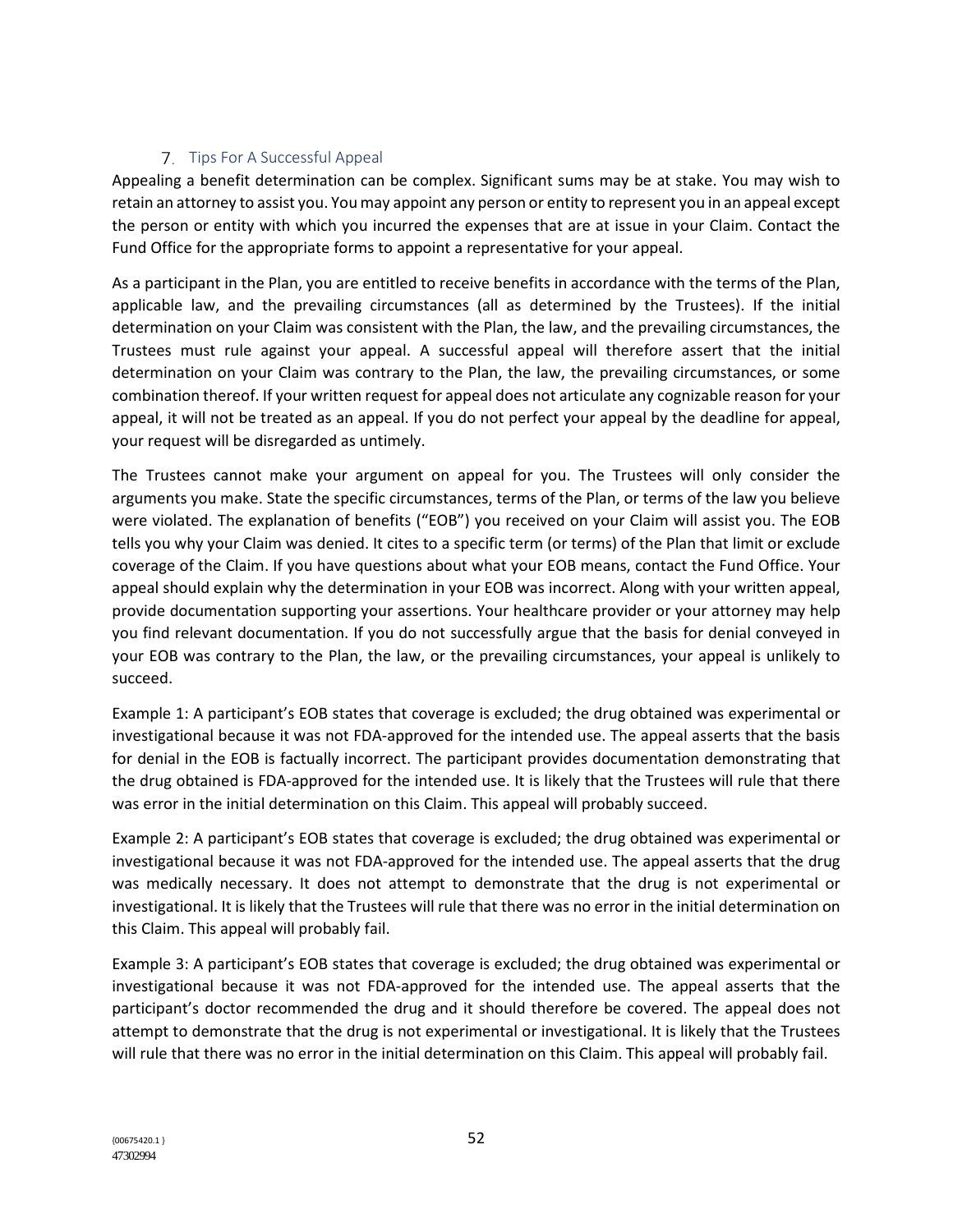If you initiated your appeal by notifying the Trustees that the payment offered for your Claim was insufficient, your EOB will not state a reason for denial of your Claim. Because the Plan did not deny your Claim, it will be your responsibility to identify the circumstances, the terms of the Plan, or the terms of the law at issue in your appeal. Your notice (which also serves as your written appeal) should explain specifically why the payment was contrary to the specific circumstances, the terms of the Plan, or the terms of the law.

When the Trustees consider your appeal, they will review the initial benefit determination de novo. This means the Trustees will evaluate your appeal without deference to the initial benefit determination. Even if the Trustees find that the initial determination on your Claim was in error, they may find that there are other reasons to limit or exclude coverage. Regardless of the initial determination with respect to payment your Claim (partial, full, or none), the Trustees may find your Claim payable in full, or in part, or not payable at all. If the Trustees find that there is a reason to rule against your appeal not articulated in your EOB, they will notify you in writing, citing specific provisions of the Plan, and provide you opportunity to respond. Treat this correspondence as new EOB; if possible, explain why there is an error in the specific reason for denial given in the correspondence.

If the Trustees rule against your appeal, you may challenge the Trustees' decision in Federal Court (by filing a timely lawsuit). The Trustees have total discretion in connection with administering the Plan. Your challenge will therefore be limited to the assertion that the Trustees' decision on appeal was arbitrary or capricious based on the information and documents that the Trustees had at the time of the decision. As a result, you should not hold anything back in your appeal to the Trustees. Present every argument, document, or other piece of information you can. A Federal Court will disregard anything that was not before the Trustees on appeal because it is not relevant to whether the Trustees' decision on appeal was arbitrary or capricious based on the information and documents that the Trustees had at the time of the decision.

If you believe the Plan should cover your Claim even though it is unambiguously excluded from coverage, you have the option to request that the Trustees amend the Plan. Such requests will not be treated as appeals. They will, however, be considered at the first regularly-schedule Trustee meeting that is at least 30 days after receipt of your request. If you submit such a request, explain in detail why you believe the Trustees should amend the Plan. In all other respects, the Trustees will decide how to handle requests to amend the Plan on a case-by-case basis. Note, however, that the Trustees have sole and final discretion to amend the Plan – they retain the authority to reject any requested amendment for any reason or no reason at all.

For the avoidance of doubt, the provisions of this section "Tips for a Successful Appeal" are (like all other text in this Booklet) a part of the Plans. In this section, all references to "you" include a Healthcare Provider with which you or your Dependent incurred expenses at issue in the applicable Claim and your duly appointed representative, if any, with respect to the Claim; an act by any one of the foregoing with respect to a Claim is imputed to all. A reference to the "Trustees" includes, to the extent consistent with context, any person or entity to which the Trustees delegated the power to decide benefit appeals.

# 8. Paid Claims Are Final, Effect of Acceptance of Payment

When the Fund directly or indirectly tenders payment to you or on your behalf in response to a Claim, this constitutes an initial determination on the Claim. Acceptance of the payment fully and permanently extinguishes the Plan's liability with respect to the subject of the Claim and all connected matters. Once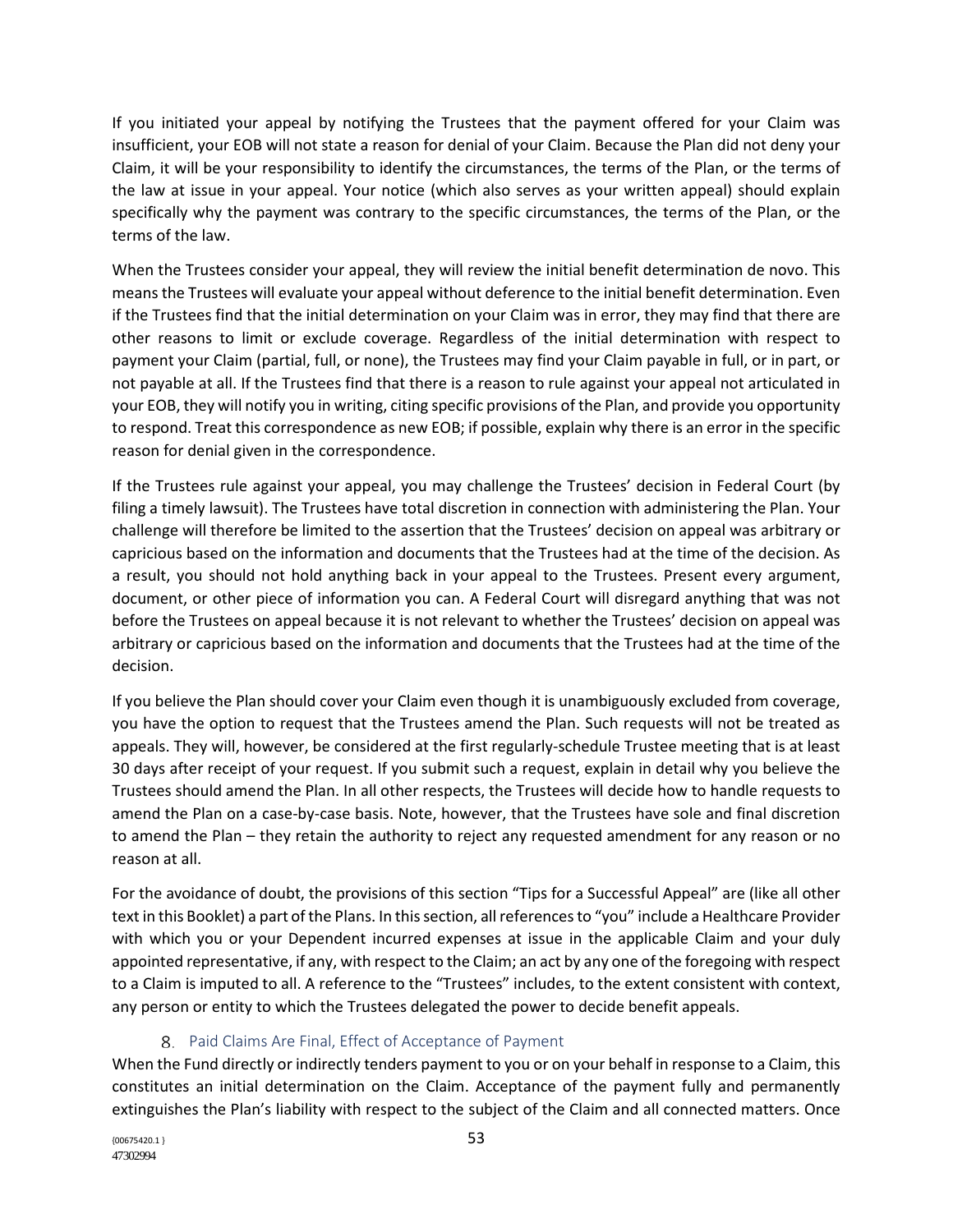payment has been accepted with respect to a Claim, further requests for payment based on the same event(s) will be disregarded. If payment is tendered in an amount you believe is less than the amount payable under the terms of the Plan, or you otherwise object to the payment, you must treat the tender of payment as a denial of your Claim. You must not accept the tendered payment and you must appeal the initial determination in accordance with the Plan's appeal procedures. In such cases, the date payment is tendered is the date of the Plan's initial determination on your Claim for purposes of the deadline to appeal. By accepting payment tendered in response to a Claim:

- 1. You irrevocably agree that your Claim was adjudicated fully in compliance with the terms of the Plan and the law;
- 2. You irrevocably agree that the payment is in full and final satisfaction of the Fund's (and Plan's) obligations with respect to the event(s) underlying the Claim;
- 3. You irrevocably waive all rights against the Fund, the Plan (and their Trustees, fiduciaries, vendors, agents, advisers, and similar) in connection with the event(s) (including, without limitation, expenses, losses, etc.) underlying the Claim; and
- 4. You irrevocably agree to indemnify the Fund (and Plan) against any expense, cost, damage, penalty, or other loss that the Fund (and Plan) subsequently suffers in connection with your Claim including, without limitation, the costs (including attorney's fees, expert fees, court costs, and related) of defending against any allegation that you are entitled to further payment in connection with your Claim.

For purposes of this section, all references to "you" include a Healthcare Provider with which you or your Dependent incurred expenses at issue in the applicable Claim and your duly appointed representative, if any, with respect to the Claim; an act by any one of the foregoing with respect to a Claim is imputed to all.

# **Coordination Of Benefits With Other Plans**

The Fund does not provide benefits for items and services to a greater extent than you are responsible for the cost of those items and services. If you are covered by another plan or plans then benefits under this Fund will be coordinated with other sources of compensation so that the combined payments do not total more than the amount you actually incurred. The Fund will coordinate benefits in accordance with the model rules established by the National Association of Insurance Commissioners in effect at the time you incur Covered Expenses.<sup>30</sup> The Fund may: release to or obtain from any other plan any necessary claim information; recover any overpayment from any other person or plan; and pay any other plan any amount the Fund should have paid.

<sup>&</sup>lt;sup>30</sup> Contact the Fund Office for a copy of the NAIC model rules.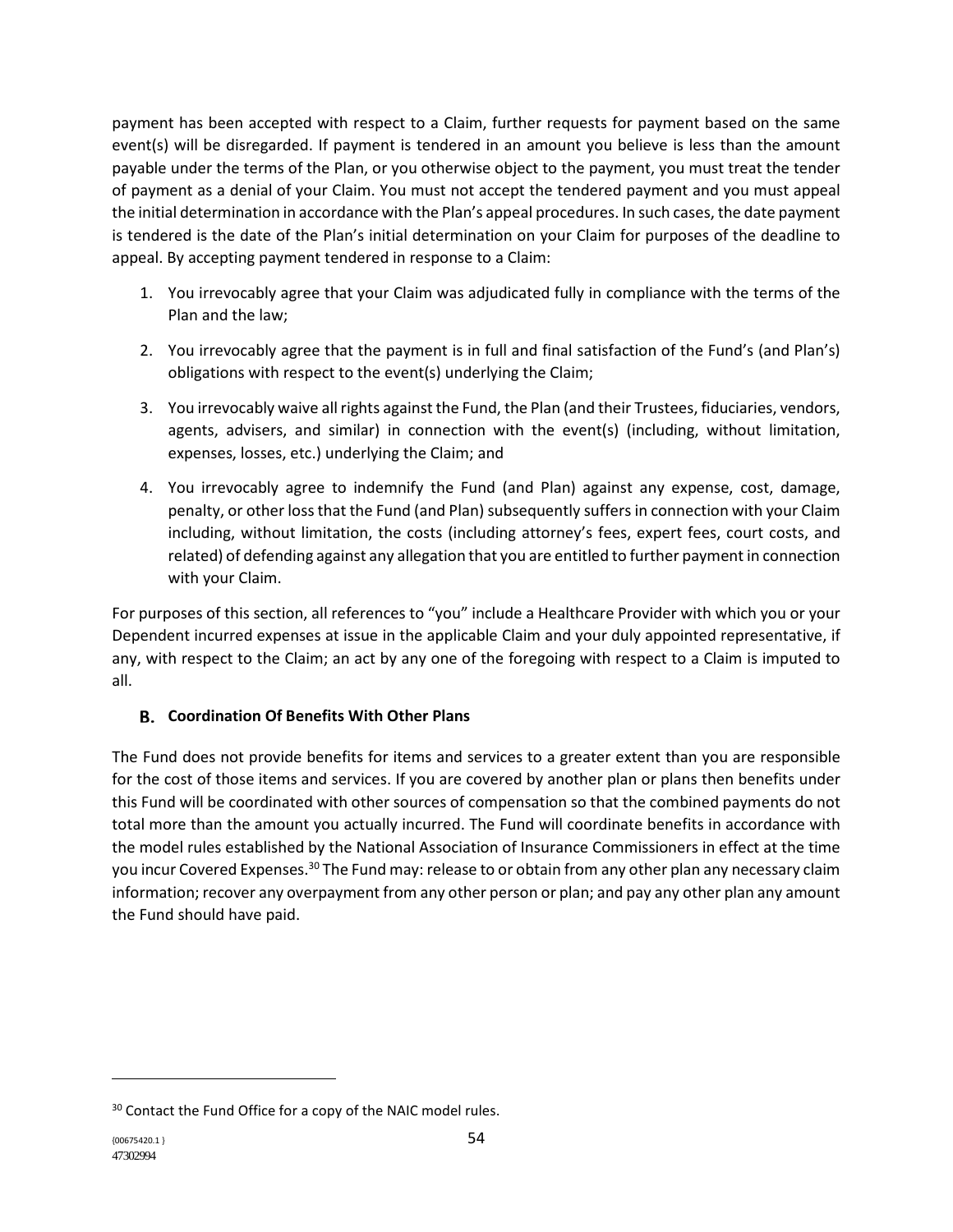## **C.** First Priority Right of Subrogation and Reimbursement<sup>31</sup>

# 1. First Priority Right of Subrogation

The Fund has a first priority subrogation right for all benefits paid on your behalf and all benefits paid to you arising out of or relating to an Injury or Illness for which any individual or entity may be responsible. This first priority right of subrogation includes claims you may have against any individual, entity, or employer, and claims against any insurance policy including but not limited to all first-party insurance coverage (e.g. no-fault, underinsured, uninsured), third-party insurance coverage, general liability, employment practices, premises insurance coverage, etc.<sup>32</sup> The first priority right of subrogation includes all work-related claims you may have arising out of or relating to employment and employment related activities. The first priority right of subrogation includes all claims against any responsible or potentially responsible individual, entity, employer or insurer whether arising out of statute, regulation, contract or common law. The Fund may pursue a claim or cause of action in its own name or in your name against the liable or potentially liable individual, entity, employer or insurer. The Fund's subrogation claim will be paid in full before any amounts are paid to you, your attorney, or any other party. The subrogation right will be paid in full before any amounts are paid to a trust on your behalf.

## 2. First Priority Right of Reimbursement

The Fund also has a first priority right of reimbursement. The first priority right of reimbursement includes all amounts paid by the Fund to you or paid on your behalf as determined by the Trustees as set forth below. The reimbursement right extends to all amounts you receive or have the right to receive relating to or arising out of any Injury or Illness no matter how the recovery is characterized and regardless of whether the amount represents reimbursement for medical claims, lost wages, loss of consortium, future losses, pain and suffering, property loss, etc. You are required to reimburse the Fund in full before any amounts are paid to you, to your attorney or to any other individual, entity, including any trust. Any state law requiring you to be made whole before the Fund are fully reimbursed is preempted by ERISA. The amount of the right to subrogation and reimbursement includes all amounts the Fund paid to you and all amounts paid on your behalf. The amount of the right also includes all amounts the Fund incurs for attorneys' fees and costs enforcing subrogation or reimbursement rights. The first priority right of subrogation and first priority right of reimbursement will not be reduced by any attorneys' fees or costs that you incur. The Fund will not pay any portion of your attorneys' fees or costs. The Trustees have the sole discretion to determine which benefits the Fund has paid relate to or arise out of the Injury or Illness for which you are receiving or are entitled to receive a recovery.

# 3. Establishment of a Constructive Trust

A constructive trust is automatically established for the benefit of the Fund and the Participants in all amounts you receive or become entitled to receive in connection with an Injury or Illness, including all amounts whether the amount represents reimbursement for medical claims, lost wages, loss of consortium, future losses, pain and suffering, property loss, etc.

 $31$  Throughout this section, the term "you" means you or your Dependent jointly and severally, including you on behalf of your minor Dependent.

 $32$  Any entity responsible for paying claims against any insurance policy including but not limited to all first-party insurance coverage (e.g. no-fault, underinsured, uninsured), third-party insurance coverage, general liability, employment practices, premises insurance coverage, etc. is hereinafter referred to as an "insurer."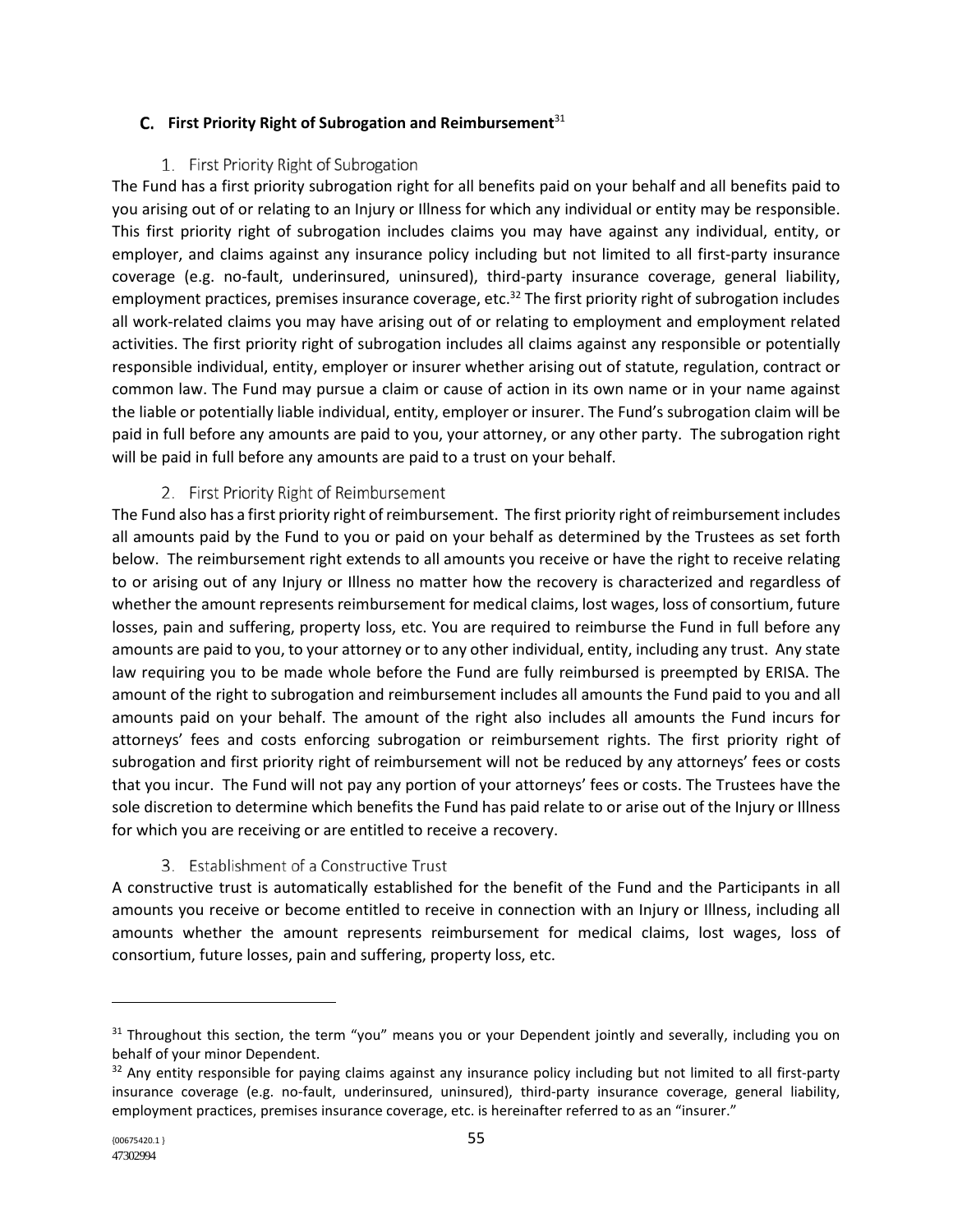# 4. Duty to Cooperate and Assist the Fund

You will assist the Fund in protecting its rights to recovery, and you will assist the Fund in any action it brings. You will do nothing to prejudice the rights of the Fund with respect to the Fund's subrogation and reimbursement rights and are required to do everything necessary to secure such rights to the Fund. If the Fund believes that you have suffered an Injury or Illness for which there is potentially another individual, entity, employer, or insurer responsible, the Fund will forward forms to you to complete. The Fund may withhold benefits otherwise payable until you execute all documents required by the Fund.

With regard to any Injury or Illness that any individual, entity, employer, or insurer may be liable for or required to make payments with regard to (whether or not the individual, entity, employer, or insurer actually caused such Injury or Illness), you must:

- Do whatever is needed to secure the Fund's recovery rights, including signing all necessary forms (if any) and documents and an agreement to reimburse the Fund to the extent of benefits paid by the Fund (plus reasonable costs of collection, including reasonable attorneys' fees) and providing the Fund with a lien to the extent of benefits provided to you by the Fund (plus reasonable costs of collection, including reasonable attorneys' fees);
- Promptly inform the Fund Administrator of all potential or actual claims, actions, lawsuits, demands, rights to payment, or benefits, that you have or may have against any individual entity, employer, or insurer and to inform the Fund Office before you agree to any settlement or compromise; and
- Identify to the Fund Office any and all individuals, entities, employers, or insurers against whom you may have a claim for damages, benefits, or payments and the date on which the Injury or Illness occurred or arose.

Your failure to sign any form, acknowledgment of the Fund's rights or an agreement to reimburse the Fund, shall be grounds for the Fund's refusal to pay any benefits on your behalf. In addition, the Fund will be entitled to enforce all of these rights regardless of whether you sign any form, acknowledgment or agreement. The Fund's subrogation and reimbursement rights are not waived if benefits were paid prior to obtaining your signature on any required form, acknowledgment or agreement. If you have retained an attorney, such attorney is required to sign an acknowledgment, stating his or her willingness to comply with the Fund's subrogation and reimbursement rights.

The Fund may exercise its subrogation and reimbursement rights against any potentially responsible individual, entity, employer, or insurer to recover all of the benefits it has paid or may pay in the future to you, whether or not you have recovered all damages and regardless of the nature of the benefit, damages, or payments received by you from any potentially responsible individual, entity, employer, or insurer.

In furtherance of its subrogation and reimbursement rights, the Fund may recover an amount equal to all benefits of any type that it has paid or may pay in the future with regard to any Injury or Illness. If you fail to cooperate or assist the Fund or otherwise take action which prejudices the Fund's rights, the Fund will offset all claims for you until such time as the Fund has recovered the full amount of its subrogation and reimbursement interest. The Fund Trustees, at their sole discretion, have the right to waive part or all of the Fund's subrogation or reimbursement interest.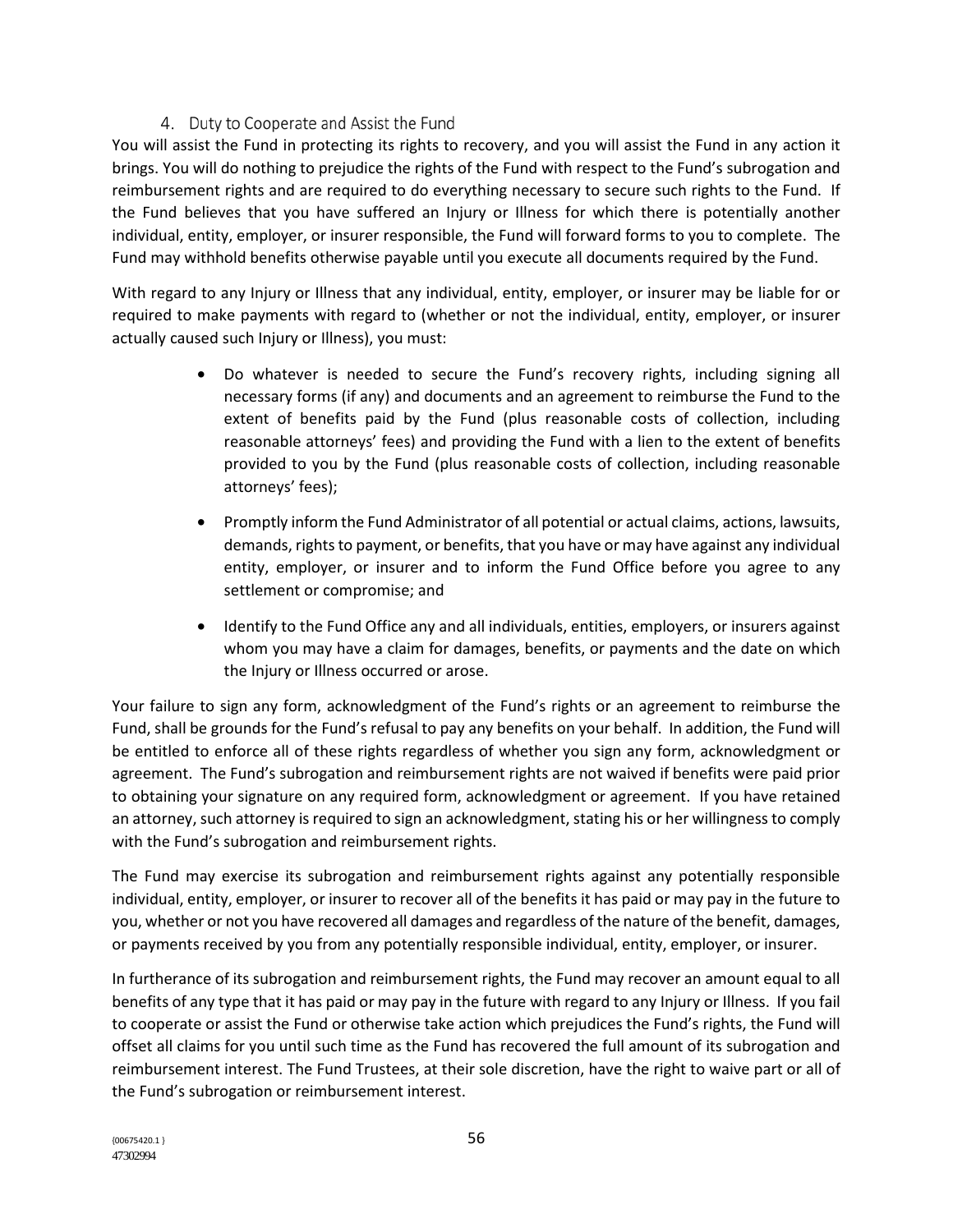By accepting benefits from the Plan, you agree that if you or your Dependent does not reimburse the Fund from a third party or insurer recovery then the Fund may offset any future claims otherwise payable with interest at the rate of 10% per annum. If the Fund prevails in a lawsuit to enforce its rights, the Fund will be entitled to recover benefits paid on your behalf or your Dependent's behalf, together with interest at 10% per annum, plus reasonable attorney's fees and costs incurred by the Fund.

# **Continuation of Coverage, Family and Medical Leave, Military Leave33**

COBRA, USERRA, and FMLA do not apply to all Fund benefits. COBRA, USERRA, and FMLA apply only to the U.A. Local 125 Health Plan, the U.A. Local 125 Dental Plan, the U.A. Local 125 Vision Plan, and the U.A. Local 125 Health Reimbursement Arrangement.

If your participation in an applicable Plan is terminated, you may qualify to continue your participation under the Consolidated Omnibus Budget Reconciliation Act of 1985 ("COBRA"). COBRA Coverage will begin on the day that coverage under the Plan would otherwise have been lost. Under COBRA Coverage, your benefits will be the same as those of a similarly situated Participant who does not have COBRA Coverage. However, you must pay a monthly premium for COBRA Coverage. For more information about COBRA Coverage, contact the Fund Office.

Notwithstanding any provision to the contrary in an applicable Plan, if you go on a qualifying leave under the Family and Medical Leave Act ("FMLA"), the Families First Coronavirus Relief Act ("FFCRA"), or the Uniformed Services Employment and Reemployment Rights Act ("USERRA"), then to the extent necessary to permit your employer to comply with FMLA or USERRA, as applicable, the Fund will continue to maintain your benefits on the same terms and conditions that would apply if you were still an employee.

For each workday that a collectively-bargained employee takes leave under the FMLA or FFCRA, the employer must report 6.825 hours to the Fund and pay to the Fund an amount equal to 6.825 multiplied by the then-applicable hourly contribution rate for health coverage. No HRA contributions are required with respect to any hours reported for FMLA/FFCRA leave. FMLA/FFCRA contributions must be reported separately from regular working hours on the remittance report. Accordingly, if an employee has both FFCRA hours and regular working hours in a month, the employee should appear twice on the remittance report. The 6.825 hour per workday contribution results in a total contribution that is the minimum amount needed to maintain health coverage as required by the FMLA/FFCRA. The 6.825 hour contribution is based on the assumption that there are five workdays per week. For any period of FMLA/FFCRA leave, "workdays" are Monday through Friday – regardless of the days that the employee was actually scheduled to work.

# **Privacy of Your Health Information**

HIPAA requires the Fund to protect the confidentiality and security of your private health information. A description of your rights under HIPAA can be found in the Fund's Notice of Privacy Practices, which you can find with your Benefits Booklet.

The Fund will not use or disclose your protected health information except as necessary for treatment, payment, and health plan operations, or as permitted or required by law. The Fund will implement

<sup>&</sup>lt;sup>33</sup> Throughout this section, the term "you" means a Member and not a Dependent.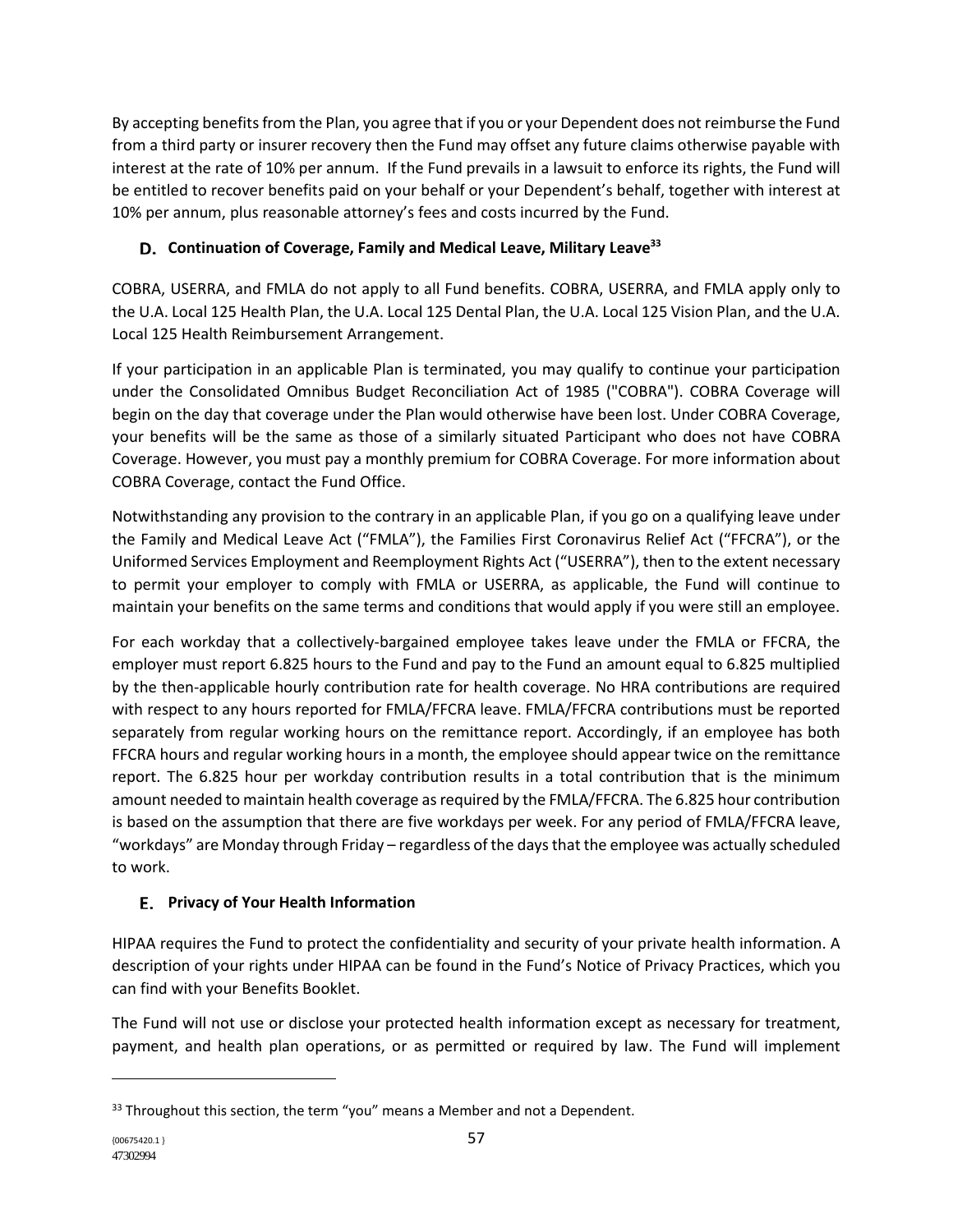administrative, physical, and technical safeguards that reasonably and appropriately protect the confidentiality, integrity, and availability of your protected health information. The Fund requires all of its business associates to enter written contracts with the Fund requiring them to protect the confidentiality and security of your private health information to the same degree as the Fund. The Fund will not, without your written authorization, use or disclose your protected health information for employment-related actions and decisions.

The Fund will generally de-identify your protected health information (that is, the Fund will strip away all the information that could be used to identify you) before providing it to the Board of Trustees for health plan operations purposes, such as appeals. The Fund will disclose your protected health information without de-identification to the Board of Trustees only after receiving a certification from the Board of Trustees in accordance with 45 C.F.R. § 164.504(f)(2)(ii). If the Fund provides your protected health information to the Board of Trustees, the Board of Trustees will adhere to the same policies and procedures as the Fund regarding the use, disclosure, confidentiality, and security of your protected health information. The Board of Trustees will not disclose your protected health information to any person or entity other than the Fund, and the Board of Trustees will report to the Fund any security incident of which it becomes aware.

You have the right to see and copy your protected health information, to receive an accounting of certain disclosures of the information and, under certain circumstances, amend the information. You also have the right to file a complaint with the Fund or with the Secretary of the U.S. Department of Health and Human Services if you believe your rights under HIPAA have been violated. Contact the Fund Office for a copy of the Notice of Privacy Practice, for answers to your questions about the privacy of your health information; or if you wish to file a complaint under HIPAA.

# **Genetic Information Nondiscrimination Act**

Generally, the Plans will not require you or your family members to provide genetic information or undergo genetic testing. However, a Plan may condition coverage of certain items or services on whether you have the appropriate genetic makeup. If you request coverage of such items or services, the applicable Plan will request the relevant genetic information. Any genetic information the Plan receives will be used or disclosed by the Plan only as permitted by the Plan's Privacy Practices. If you decline to provide the information, the Plan will deny coverage.

# **Newborns Act**

Under federal law, the U.A. Local 125 Health Plan may not restrict a hospital stay for childbirth to less than 48 hours following a normal vaginal delivery, or less than 96 hours following a cesarean section delivery. However, federal law allows the mother's or newborn's attending provider, after consulting with the mother, to discharge the mother or newborn earlier than 48 hours (or 96 hours for a cesarean section). The Plan may not require that a provider obtain authorization from the Plan for prescribing a length of stay not in excess of 48 hours (or 96 hours for a cesarean section).

# **Women's Health and Cancer Rights Act**

The Plans comply with the Women's Health and Cancer Rights Act of 1998 (WHCRA). For individuals receiving mastectomy-related benefits, coverage is provided in a manner determined in consultation with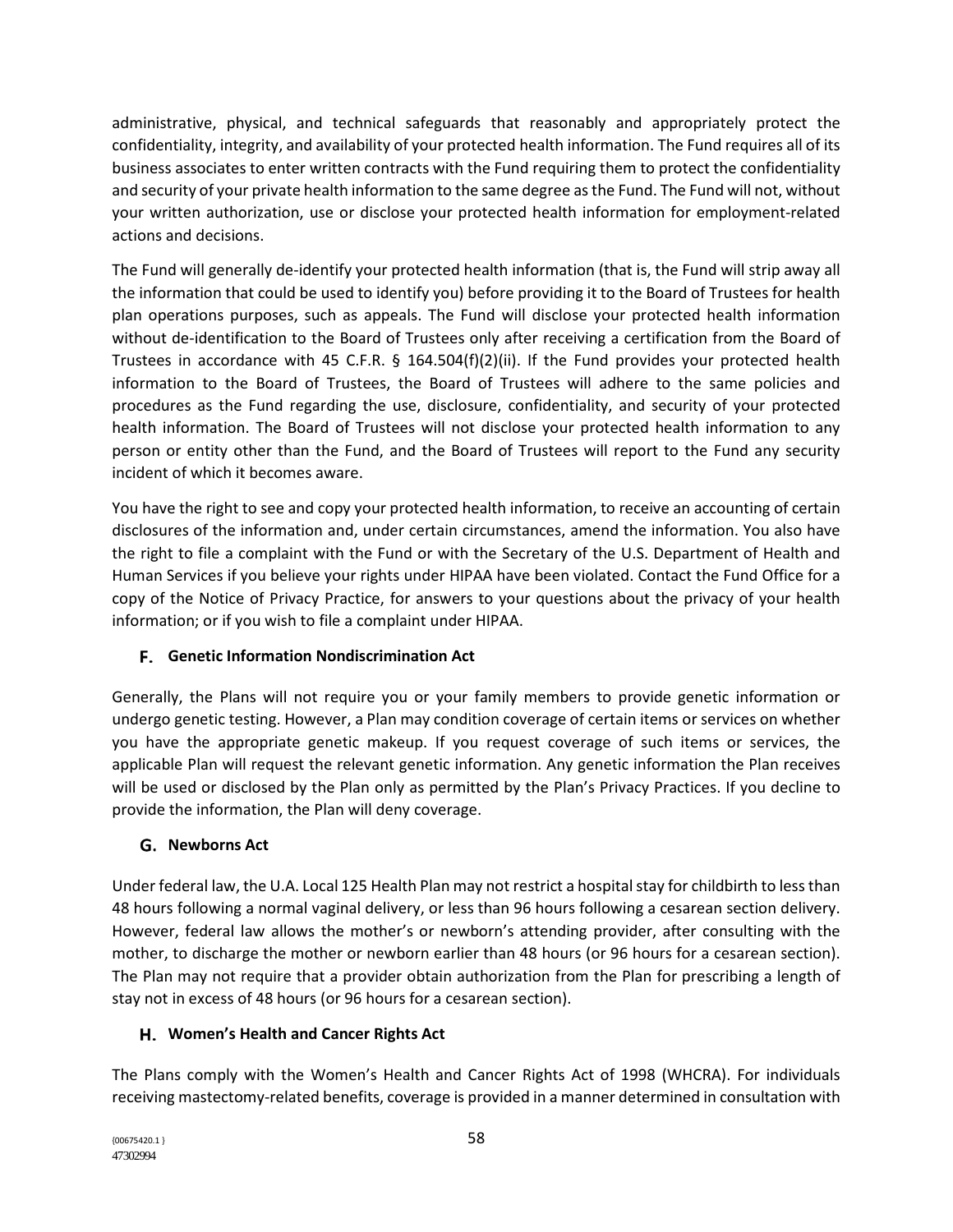the attending physician and the patient for: all stages of reconstruction of the breast on which the mastectomy is performed; surgery and reconstruction of the other breast to produce a symmetrical appearance; prostheses; treatment of physical complications of the mastectomy, including lymphedema. Plan limits, deductibles, copayments, and coinsurance apply to these benefits.

# **Section 1557 of the Affordable Care Act**

Section 1557 of the Affordable Care Act prohibits certain discrimination. However, health plans that do not receive Federal financial assistance are not required to comply with Section 1557. None of the Fund's Plans receive or intend to begin accepting federal financial assistance as defined in 45 C.F.R. § 92.4. Therefore, the Plans are not subject to Section 1557.

# **Section 2706 of the Affordable Care Act**

To the extent required to comply with 42 U.S.C. § 300gg–5, the Plans will not discriminate against any Healthcare Provider who is acting within the scope of that provider's license or certification under applicable State law.

# **Mental Health Parity and Addiction Equity Act**

The Trustees have made efforts with the care, skill, prudence, and diligence under the prevailing circumstances that a prudent person acting in a like capacity and familiar with such matters would use to ensure that the terms of the Plan comply with the Mental Health Parity and Addiction Equity Act, as amended, and the regulations promulgated thereunder (together, the "MHPAEA"). Due to the extreme complexity and automation of the processes for adjudicating Claims, the almost infinite circumstances under which benefits may be payable under the Plan, the rapid pace at which the healthcare system and related medical consensus develops, and the significant ambiguities in the requirements under the MHPAEA, the Trustees cannot be absolutely certain that the Plan complies with MHPAEA with respect to every possible Claim. Notwithstanding anything to the contrary, this Plan in intended to comply with the MHPAEA. With respect to any one Claim, any term of the Plan that would, if applied at the time the Claim is adjudicated, cause the Plan to violate the MHPAEA does not apply to that Claim.

# **No Surprises Act**

To the extent required by law, the Health Plan will comply with the No Surprises Act and the regulations promulgated thereunder (together, the "NSA"). "Balance bills" are what Out-of-Network providers or facilities charge you even after both you and the Plan have paid the amounts due under the Plan. Providers balance bill when the prices they charge exceed the Allowed Amounts under the Plan. Balance billing never occurs when you visit In-Network providers. The No Surprises Act prohibits Out-of-Network providers and facilities from balance billing you in limited circumstances. You are protected from balance billing for Protected Services (Out-of-Network Emergency Services and Hidden Out-Of-Network Services). The Health Plan does not cover air ambulance services. The NSA therefore does not protect you from balance billing for air ambulance services. When balance billing Is not allowed under the NSA, you will pay only In-Network cost-sharing amounts, your cost-sharing will be based on the amount the Plan would pay in-network, and your cost-sharing will count toward your in-network deductible and out-of-pocket limit.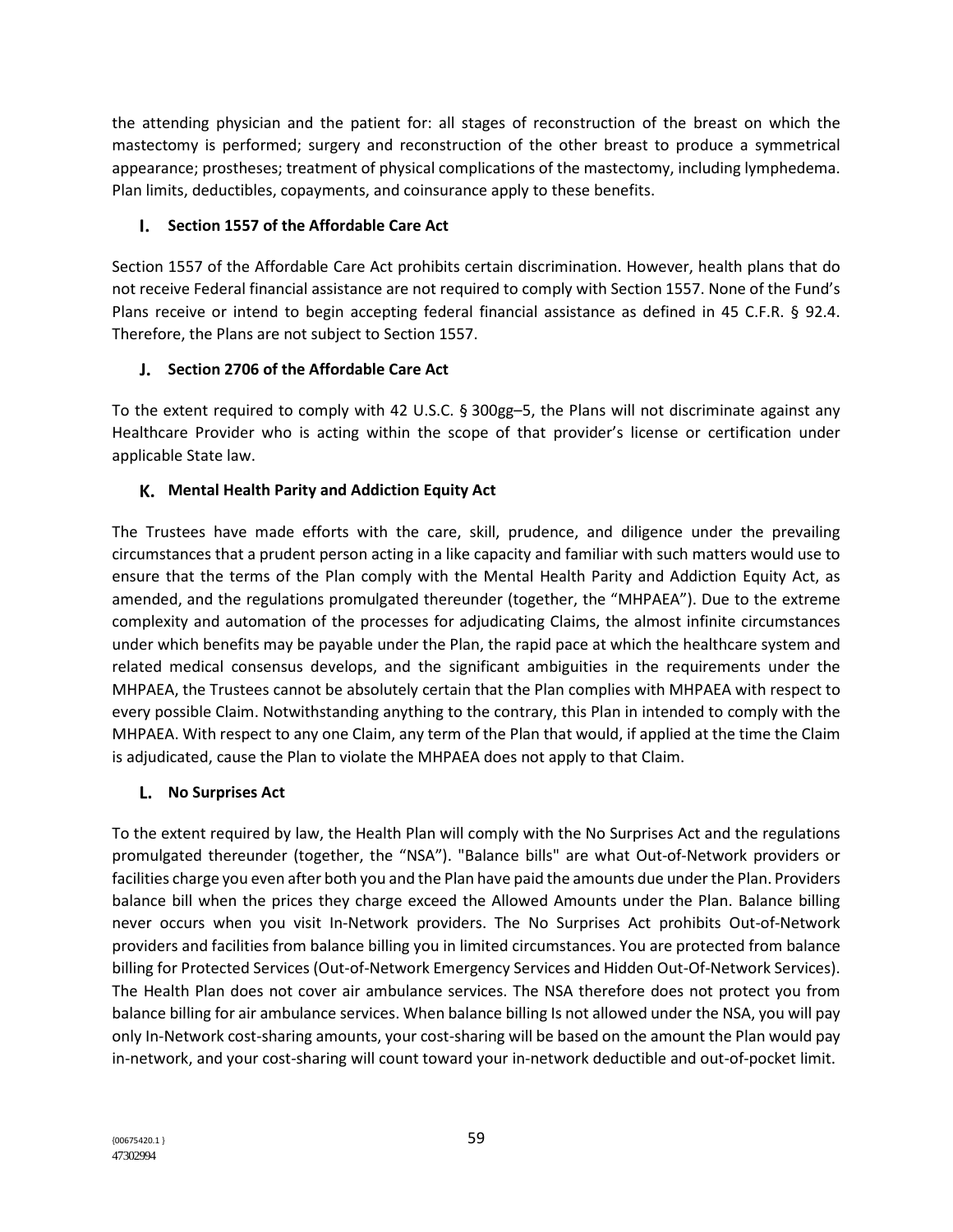If an in-network provider or facility leaves the PPO network, you may be able to receive care as if the provider or facility was still In-Network for up to 90 days so that you have time to transition to an innetwork provider. You will have this option if you are inpatient, scheduled for nonelective surgery, or receiving care for a pregnancy, serious and complex condition, or terminal illness when your provider or facility becomes out-of-network. If you can show that you received inaccurate information from the Health Plan's medical or prescription drug PPO that a provider was In-Network on a particular claim, then you will pay In-Network cost-sharing for that claim. The Out-of-Network provider may still balance bill you for that claim.

You may appeal a determination that the NSA does not protect you from balance billing with respect to a specific item or service you received. If the Board denies your appeal, you may request external review of that decision. All terms of the Health Plan will be interpreted so as to give effect to this Section of the Benefits Booklet. To the extent of any conflict of terms, this Section will prevail.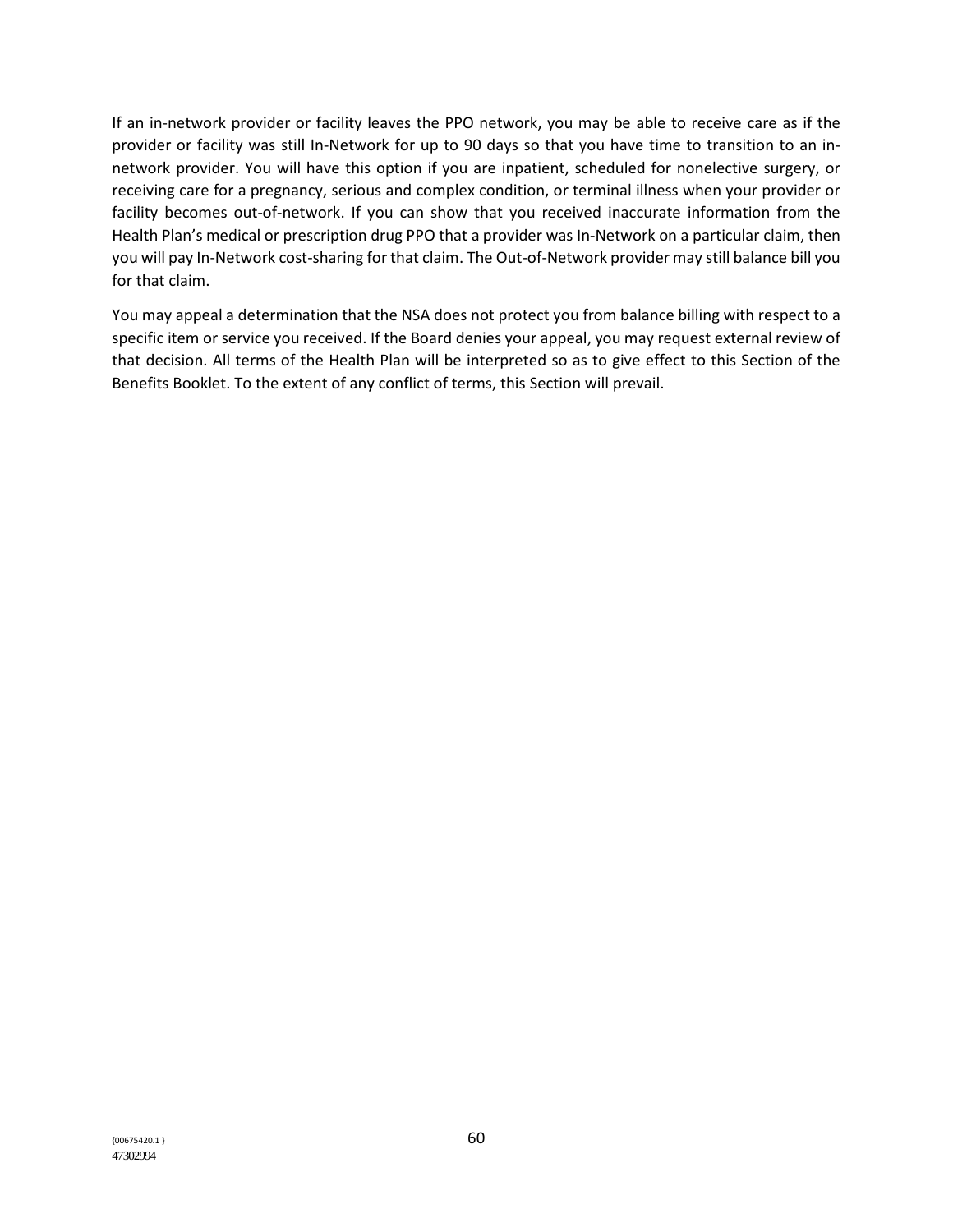#### **Information About The Plans**

#### 1. Resolution of Restatement

Exercising the authority granted by section 6(a)(9) of the Agreement and Declaration of Trust of the U.A. Local 125 Health and Welfare Fund (the "Fund"), the Fund's Trustees resolved to amend and restate the Plan Document And Summary Plan Description Of The U.A. Local 125 Health Plan, the Plan Document And Summary Plan Description Of The U.A. Local 125 Dental Plan, the Plan Document And Summary Plan Description Of The U.A. Local 125 Vision Plan, the Plan Document And Summary Plan Description Of The U.A. Local 125 Active Health Reimbursement Arrangement, Plan Document And Summary Plan Description Of The U.A. Local 125 Retiree Health Reimbursement Arrangement; and the Plan Document And Summary Plan Description Of The U.A. Local 125 Death Benefits Plan (the "Plans") as follows:

Each Plan is restated in its entirety. Each restated Plan, as provided in the 2022 Edition of the Benefits Booklet of the U.A. Local 125 Health and Welfare Fund, supersedes all plan documents and summary plan descriptions that were previously issued with respect to any and all matters pending final determination on or arising after the date of restatement.

In connection with the Plan restatement(s) described above, the Trustees approved the 2022 Edition of the Benefits Booklet of the U.A. Local 125 Health and Welfare Fund.

| Effective date of action: | May 1, 2022 |  |
|---------------------------|-------------|--|
| Resolved on:              |             |  |
|                           |             |  |
| Resolution executed on:   |             |  |
|                           |             |  |
|                           |             |  |
|                           |             |  |
|                           |             |  |
|                           |             |  |
|                           |             |  |
|                           |             |  |
|                           |             |  |
|                           |             |  |
|                           |             |  |
|                           |             |  |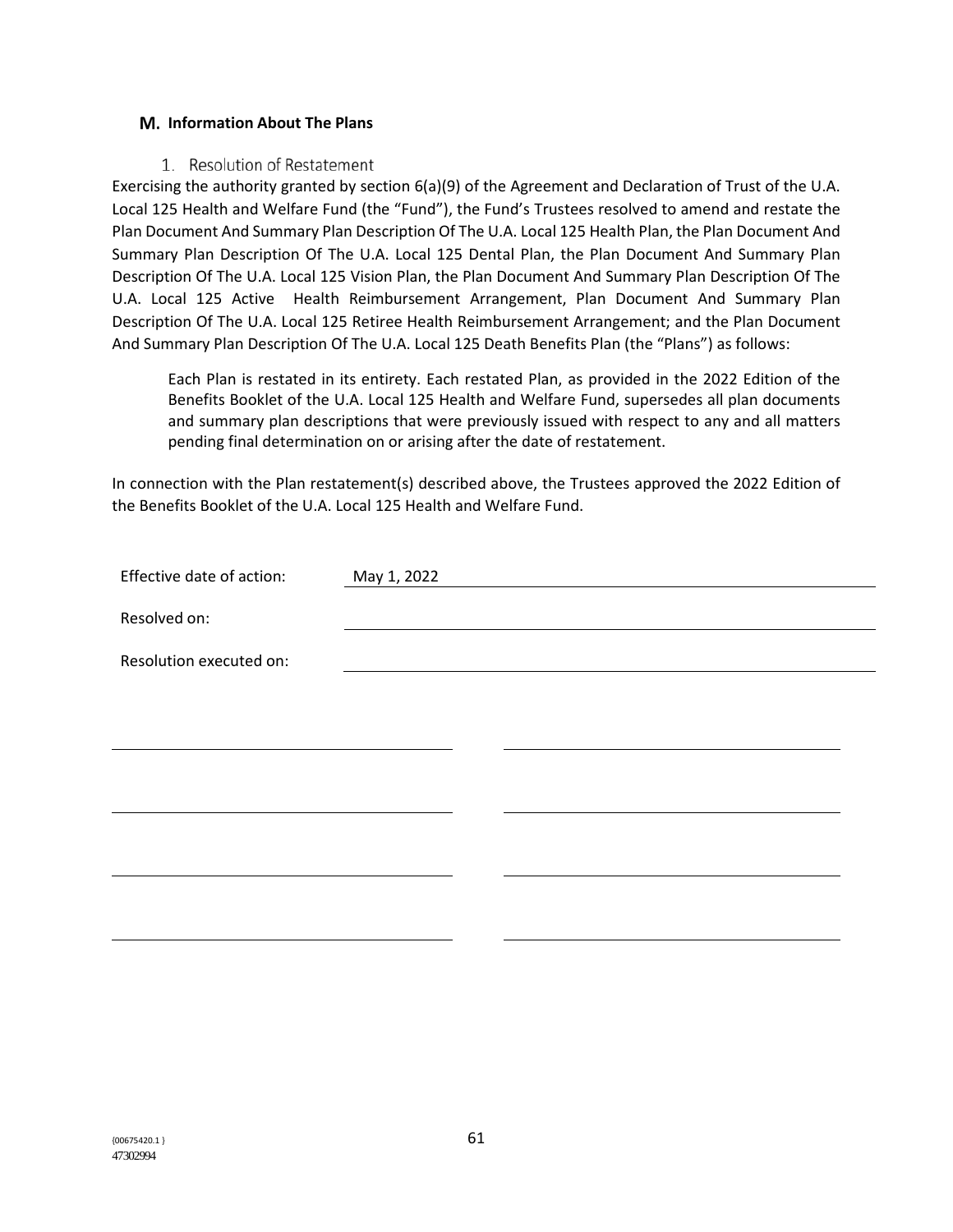#### 2. Name Of Fund And Plans

The Fund is known as the U.A. Local 125 Health and Welfare Fund. The Fund has established and maintains: the U.A. Local 125 Health Plan; the U.A. Local 125 Dental Plan; the U.A. Local 125 Vision Plan; the U.A. Local 125 Health Reimbursement Arrangement; and the U.A. Local 125 Death Benefits Plan.

#### 3. Agent For Service Of Legal Process

The Fund Office is the Fund's agent for service of legal process. Any legal documents pertaining to the Fund or the Plans must be served at:

#### 1831 16th Avenue SW Cedar Rapids, Iowa 52404

#### 4. Plan Sponsor And Plan Administrator

The Board of Trustees is both the plan sponsor and plan administrator, as those terms are defined by ERISA, of each Plan.

#### 5. Identification Numbers

The number assigned to this Fund by the Internal Revenue Service is 42-6247352. The number assigned by the Trustees is 501.

#### 6. Type Of Plans

The Plans are maintained to provide: benefits for treatment of accidental injury and illness; limited scope dental benefits; limited scope vision benefits; health reimbursement benefits; and death benefits.

#### 7. Fiscal Year

The fiscal year of the Fund and each Plan begins on May 1 and ends on April 30.

## 8. Trust Fund

All assets are held in trust by the Board of Trustees for the purpose of providing benefits to Plan Participants and their Dependents and defraying reasonable administrative expenses. The Fund's assets and reserves are invested by the Board of Trustees in certificates of deposit, government securities, corporate bonds, corporate stocks, and other investment vehicles. All benefits of all Plans are paid directly from the assets of the Fund. The Fund is exempt from tax under  $\S 501(c)(9)$  of the Internal Revenue Code.

## 9. Source Of Contributions

Contributions to the Fund are made by Contributing Employers in accordance with their Collective Bargaining Agreements or by written agreement with the Board of Trustees. The Fund Office will provide, upon written request, information as to whether a Contributing Employer is actually contributing to this Fund. The Collective Bargaining Agreements require fixed contributions to the Fund at fixed rates per hour worked. Participation agreements establish the basis upon which contributions are made to the Fund for Participants who are not covered by a Collective Bargaining Agreement.

## 10. Board Of Trustees

The Board of Trustees is responsible for the operation of this Fund. The Board of Trustees consists of an equal number of employer and union representatives, selected by the Contributing Employers and the Union who have entered into Collective Bargaining Agreements or participation agreements. You may contact the Board of Trustees at the address and phone number listed in your Benefits Booklet. The Board of Trustees has the responsibility of determining rules for participation in the Fund's Plans and for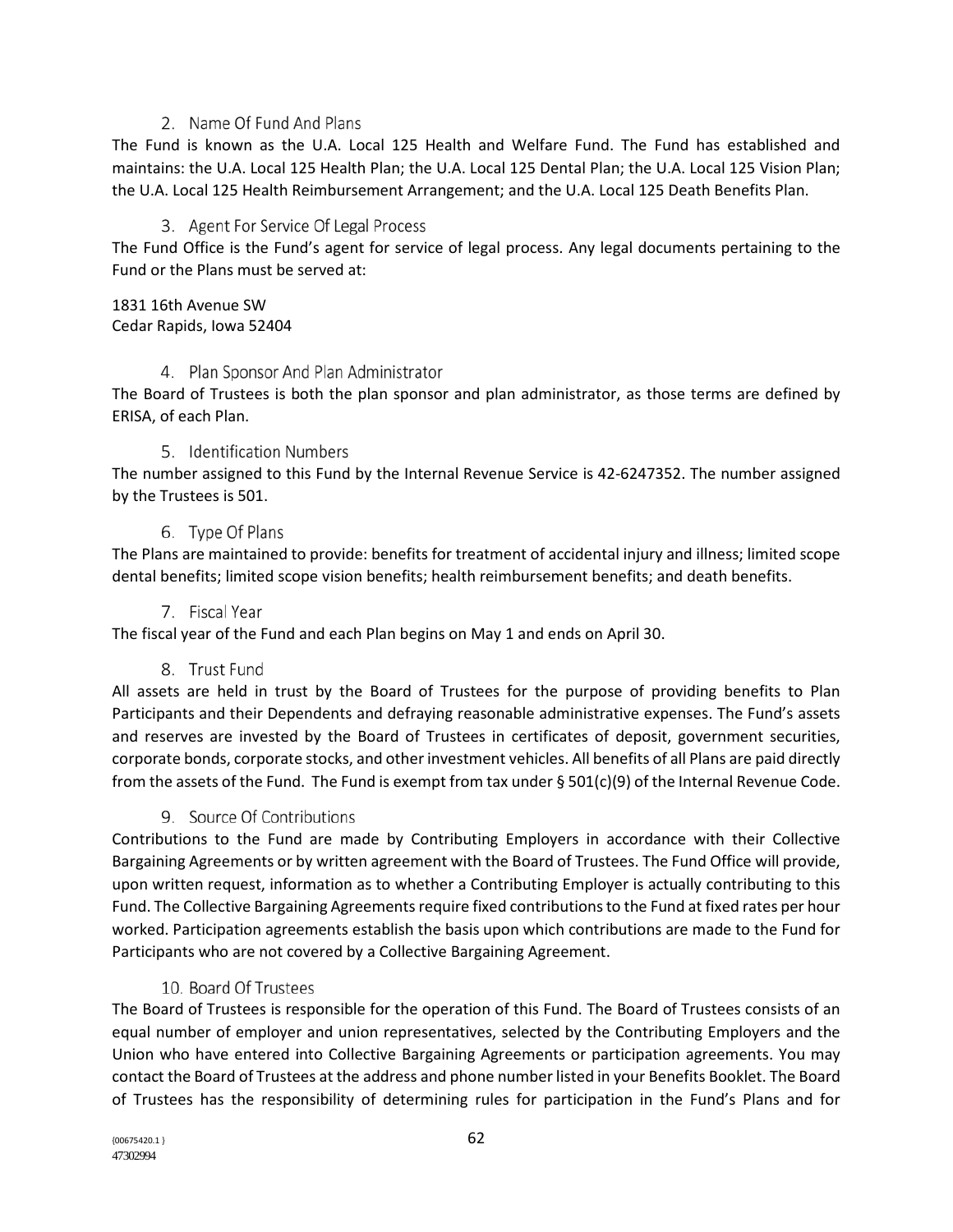determining the benefits to be offered. The Board of Trustees will exercise complete and sole discretionary authority to interpret and apply all of the terms of the Plan Document and Summary Plan Description of each of the Plans. The Board of Trustees will exercise complete and sole discretionary authority to determine all facts relevant to interpreting and applying the terms of the Plans. All acts by the Board of Trustees with respect to or in connection with the Plans will be final and binding on all persons and, if reviewed, will be afforded the maximum deference permitted by law. The Fund Office has non-discretionary authority to process claims, determine eligibility, and perform other ministerial functions on behalf of the Fund and its Plans. Certain PPOs may be delegated authority to adjudicate certain Claims and appeals. If at any time, the Fund Office or a PPO is in doubt as to the proper interpretation of a Plan, the Fund Office or PPO will notify the Board of Trustees, which will determine the proper interpretation. The Board of Trustees will exercise complete and sole discretionary authority to review all appealed Claim denials except to the extent that the Board expressly delegates this authority. A decision on appeal by a person or entity acting under delegated authority of the Board of Trustees will have the same effect as a decision by the Board of Trustees. The current Trustees are:

Bill Hudson 1839 16<sup>th</sup> Ave. SW Cedar Rapids, IA 52404

Mike Sadler II 1839 16<sup>th</sup> Ave. SW Cedar Rapids, IA 52404

Bruce Beckman 1839 16<sup>th</sup> Ave. SW Cedar Rapids, IA 52404

Matt Kranzler, Alternate 1839 16<sup>th</sup> Ave. SW Cedar Rapids, IA 52404

Dustin Ashmore 1839 16<sup>th</sup> Ave. SW Cedar Rapids, IA 52404

Larry Husemann, Alternate 1839 16th Ave. SW Cedar Rapids, IA 52404

Bret Brecke 3066 104th Street Urbandale, IA 50322

Tammy Musser 3066 104th Street Urbandale, IA 50322

Ken Burns 3066 104th Street Urbandale, IA 50322

Mike Machula 3066 104th Street Urbandale, IA 50322

Scott Stoltenberg, Alternate 3066 104<sup>th</sup> Street Urbandale, IA 50322

Mike Smith, Alternate 3066 104th Street Urbandale, IA 50322

#### 11. Amendment Of The Plans, Termination Of The Fund

The Board of Trustees intends to continue the Fund indefinitely. The Trustees retain the right to amend the Plans at any time, prospectively or retrospectively to the extent permitted by law. Any amendment to a Plan will be binding on all covered persons on the effective date of the amendment. The Trustees also retain the right to terminate a Plan or the Fund. In this event, the assets of the Plan or Fund will be applied to all existing benefit obligations. Any balance that cannot be so applied will be applied to other uses as,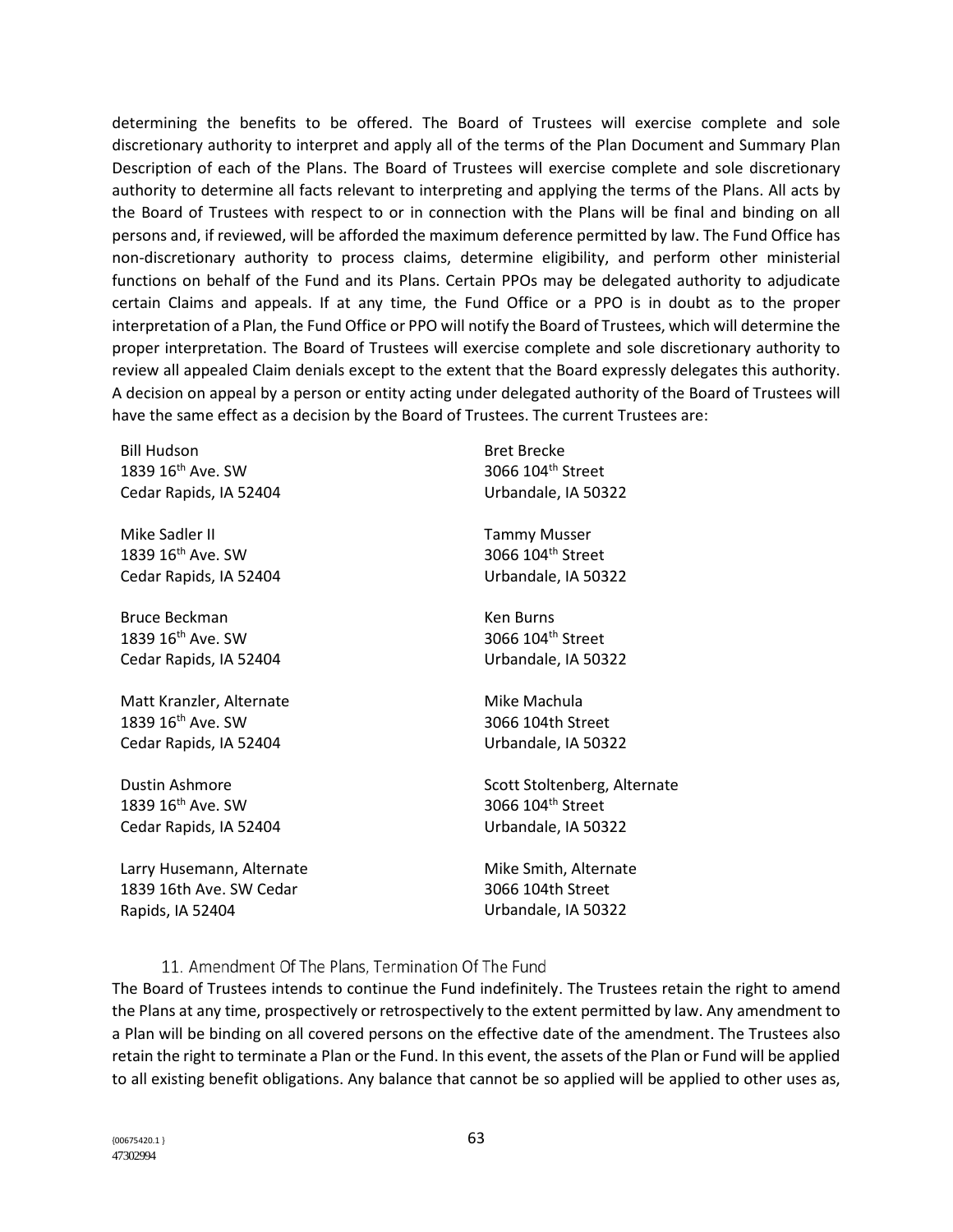in the opinion of the Trustees, will best service the intentions of the Fund. Upon the disbursement of the entire Fund, the Fund will then terminate.

## 12. Benefits Are Not Vested

You are not vested in any benefits under any of the Fund's Plans. The Fund's Plans may be amended at any time to modify or eliminate benefits. Any benefit payments that are unclaimed (e.g., uncashed benefit checks) by the close of the Plan Year following the year in which the benefit became payable will be forfeited to the Fund.

# 13. Reliance On Information

The Board of Trustees may rely upon the information submitted by you as being accurate and not misleading, and will not be responsible for any act or failure to act due to inaccurate or misleading information you provided or due to your direction or lack of direction. The Board of Trustees will also be entitled, to the extent permitted by law, to rely conclusively on all tables, valuations, certificates, opinions and reports that are furnished by accountants, attorneys, or other experts employed or engaged by the Fund or the Board of Trustees. No person dealing with the Fund or a Plan may rely on an oral statement made by any person in connection with the Fund or the Plans. Any person seeking to rely on a determination with respect to the Fund or the Plans must obtain such a determination in writing from the Fund Office or the Board of Trustees.

# 14. Effect Of Mistake

In the event of a mistake by the Fund as to your Eligibility or benefits, the Fund will endeavor to correct the mistake by placing persons and entities affected by the mistake in the positions they would have held had the mistake not been made to the extent that it deems administratively possible and legally permissible. If a mistake resulted in an overpayment by the Fund, the Fund may take any appropriate action to collect the overpayment, including, without limitation, adjusting your account, offsetting your benefits, or filing suit.

# 15. Fraud, Intentional Misrepresentation

If, as a result of your fraud or intentional misrepresentation of a material fact, the Fund makes payments to you or on your behalf that would not otherwise have been made, you will be liable to the Fund in the amount of the payments plus interest and all collection expenses the Fund incurs including, without limitation, attorney's fees. The Fund may take any legal action necessary to collect, including, without limitation, offsetting any benefits that are owed to you and filing a lawsuit.

# 16. Provider Billing Errors, Excesses, and Fraud

Healthcare Providers, like any business, may make errors in billing. Common errors include incorrect charges, duplicate charges, and duplicate invoices. Some Out-of-Network Providers may intentionally bill in a manner designed to substantially inflate the cost of the services provided beyond the intrinsic value. They may also fraudulently bill for services that were not provided. Read the explanations of benefits you receive from the Fund. If you identify errors, excesses, or fraud, contact the Fund Office.

# 17. No Guarantee Of Tax Consequences

The Fund does not guarantee that any amounts paid to or for your benefit by the Fund will be excludable from your gross income for federal state or local income tax purposes. You must determine when each payment from the Fund is excludable from your gross income for federal, state and local income tax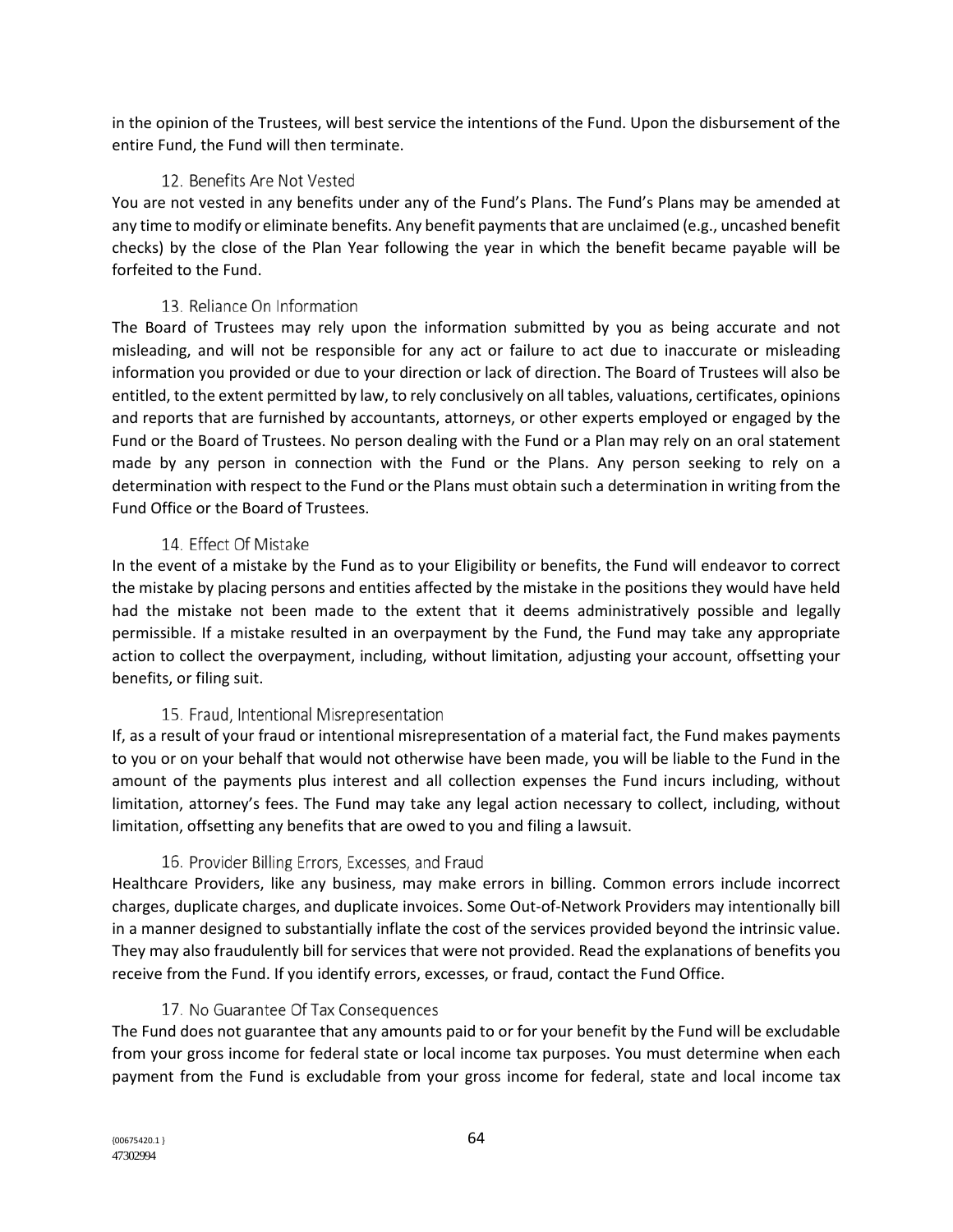purposes, and notify the Board of Trustees if you have any reason to believe that the payment is not excludable.

# 18. Indemnification Of Fund And Plan(s)

If you receive one or more payments or reimbursements from this Fund and the payments do not qualify for tax-exempt treatment under the Code, you will indemnify and reimburse the Fund for any liability it may incur for failure to withhold federal income taxes, social security taxes, or any other taxes.

# 19. No Third-Party Beneficiaries

The Plans are agreements between you and the Fund. They are not for the benefit of any third party, and no third party may make any claims against the Fund in connection with the Plans.

# 20. Non-Assignability Of Rights

You may not assign your right to benefits under a Plan or your right to payment from the Fund. You may not assign any right associated with your right to benefits under a Plan or your right to payment from the Fund. Except as required by law, the Fund will not recognize any assignment of your benefits or right to payment, or any attempt by another person to assert rights pertaining to your benefits or right to payment, or any claims by your creditors. Only you may bring an action against the Fund or the Trustees that involves a Plan or the Fund.

# 21. Incompetence, Disappearance, or Death

If any benefit cannot be paid to you due to your incompetence, disappearance, or death, the Fund may make payment of the benefits due in accordance with your Beneficiary designation. Payments made under this section will constitute full and final discharge of all obligations of this Fund to the extent of such payments.

## 22. Incorporation of Vendor Policies and Procedures

To the extent not inconsistent with the applicable Plan, each Plan incorporates the policies (and procedures, manuals, handbooks, etc.; all "policies" for purposes of this section) of its vendors that pertain to or affect the adjudication and payment of Claims, including, without limitation; clinical policies (policies containing exclusions or limitations on coverage based on medical or related factors); claims, payment, banking and similar policies; and policies regarding the development, implementation, and maintenance of incorporated policies. Incorporation of vendor policies into a Plan may limit or exclude reimbursement of an expense that would be reimbursable without reference to vendor policies. For information regarding policies affecting your Claim, contact the Fund Office. You may access clinical policies directly at the website(s) of the applicable vendor(s) listed in the Important Contact Information section at the beginning of this Booklet. For purposes of this section, "vendor" means any person or entity providing services to a Plan.

# 23. Miscellaneous

You may not file a lawsuit against the Fund, a Plan, or the Trustees after the earlier of the following: the first anniversary of the date on which your cause of action accrues; the first date on which an applicable statute of limitations bars your action. In the case of an action based on a denial of benefits, your cause of action does not accrue until you receive notice of a final denial of benefits on appeal. In any other case, your cause of action accrues on the date you become aware, or, by reasonable diligence, should have become aware, of the facts forming the basis of your claim. To the extent not preempted by federal law, Iowa law will govern all disputes under the Plans and all such disputes will be heard in the United States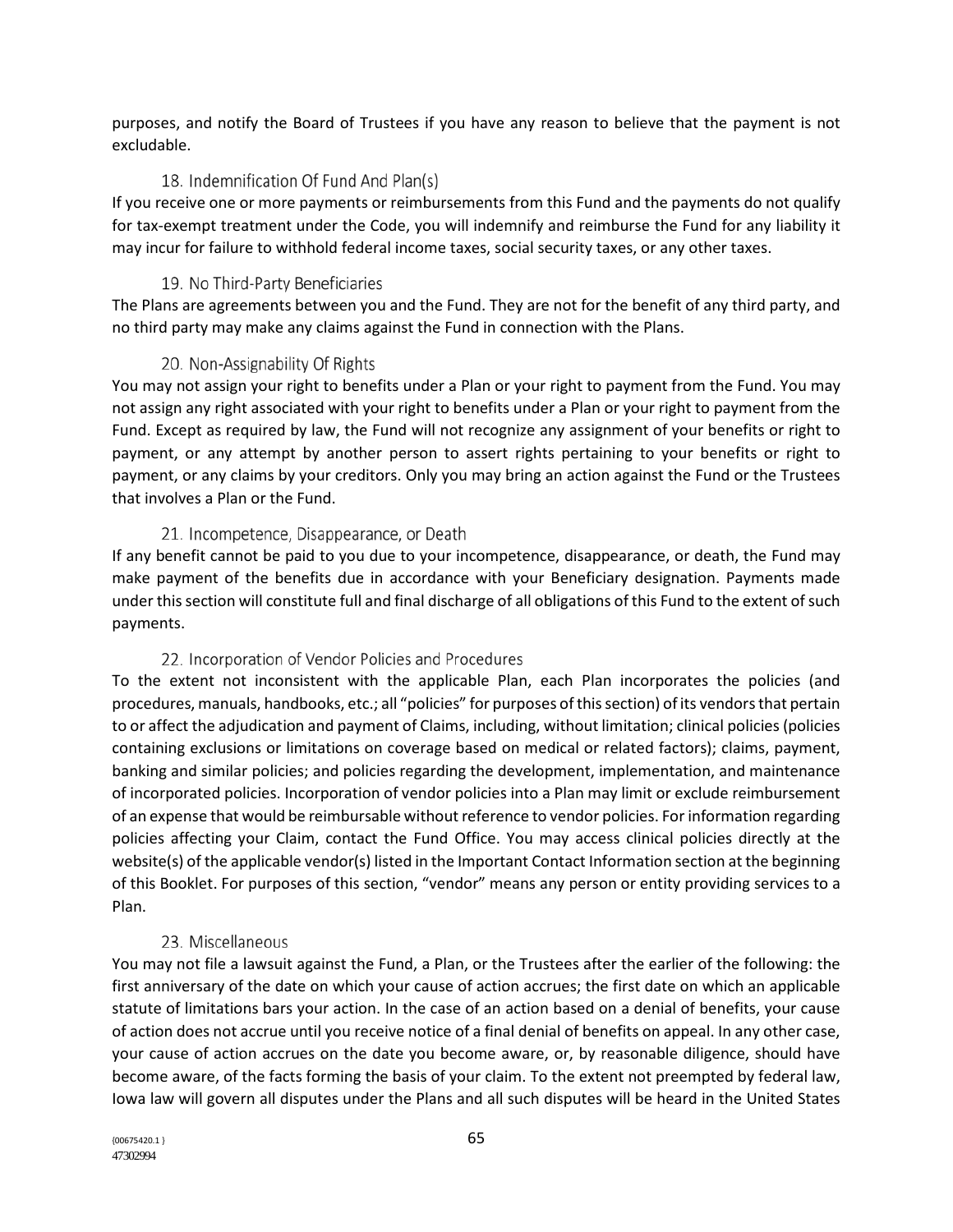District Court for the Southern District of Iowa, which will have exclusive personal and subject matter jurisdiction. The Trustees' delay in enforcement of any term of a Plan for any period will not operate as a waiver of the right to enforce every term of every Plan. If any term of a Plan is determined to be void or invalid, that term will be severed from the Plan and the remaining terms will remain in effect. Headings in this Benefits Booklet are for convenience only and do not form part of the Plans.

# **Your Rights Under ERISA**

As a Participant in the Plans, you are entitled to certain rights and protections under the Employee Retirement Income Security Act of 1974 (ERISA). ERISA provides that you will be entitled to:

- Examine, without charge, at the Fund Office and other specified locations, such as worksites and union halls all documents governing the Plan, including insurance contracts, Collective Bargaining Agreements and a copy of the latest annual report (Form 5500 Series) filed by the Plan with the U.S. Department of Labor, and available at the Public Disclosure Room of the Employee Benefits Security Administration.
- Obtain upon written request to the Fund Office copies of documents governing the operation of the Plan, including insurance contracts and Collective Bargaining Agreements, and copies of the latest annual report (Form 5500 series) and updated Summary Plan Description. The Fund Office may make a reasonable charge for the copies.

In addition to creating rights for Plan Participants, ERISA imposes duties upon the people who are responsible for the operation of an employee benefit Plan. The people who operate your Plan, called "fiduciaries" of the Plan, have a duty to do so prudently and in the interest of you and other Plan Participants and beneficiaries. No one, including your employer, the union, or any other person, may fire you or otherwise discriminate against you in any way to prevent you from obtaining a benefit or exercising your rights under ERISA.

If your claim for a benefit is denied in whole or in part, you have the right know why to this was done, to obtain copies of documents relating to the decision without charge, and to appeal any denial, all within certain time schedules. Under ERISA, there are steps you can take to enforce the above rights. For instance, if you request a copy of the Plan documents or the latest annual report from the Plan and do not receive them within 30 days, you may file suit in a federal court. In such a case, the court may require the Plan administrator to provide the materials and pay you up to \$110 a day until you receive the materials, unless the materials were not sent because of reasons beyond the control of the administrator. If you have a claim for benefits which is denied or ignored, in whole or in part, you may file suit in a state or federal court.

If it should happen that Plan fiduciaries misuse the Fund's money, or if you are discriminated against for asserting your rights, you may seek assistance from the U.S. Department of Labor, or you may file suit in a federal court. The court will decide who should pay court costs and legal fees. If you are successful, the court may order the person you have sued to pay these costs and fees. If you lose, the court may order you to pay these costs and fees, for example, if it finds your claim is frivolous.

If you have any questions about your Plan, you should contact the Fund Office. If you have any questions about this statement or about your rights under ERISA, you should contact the nearest office of the Employee Benefits Security Administration, listed in your telephone directory, or the Division of Technical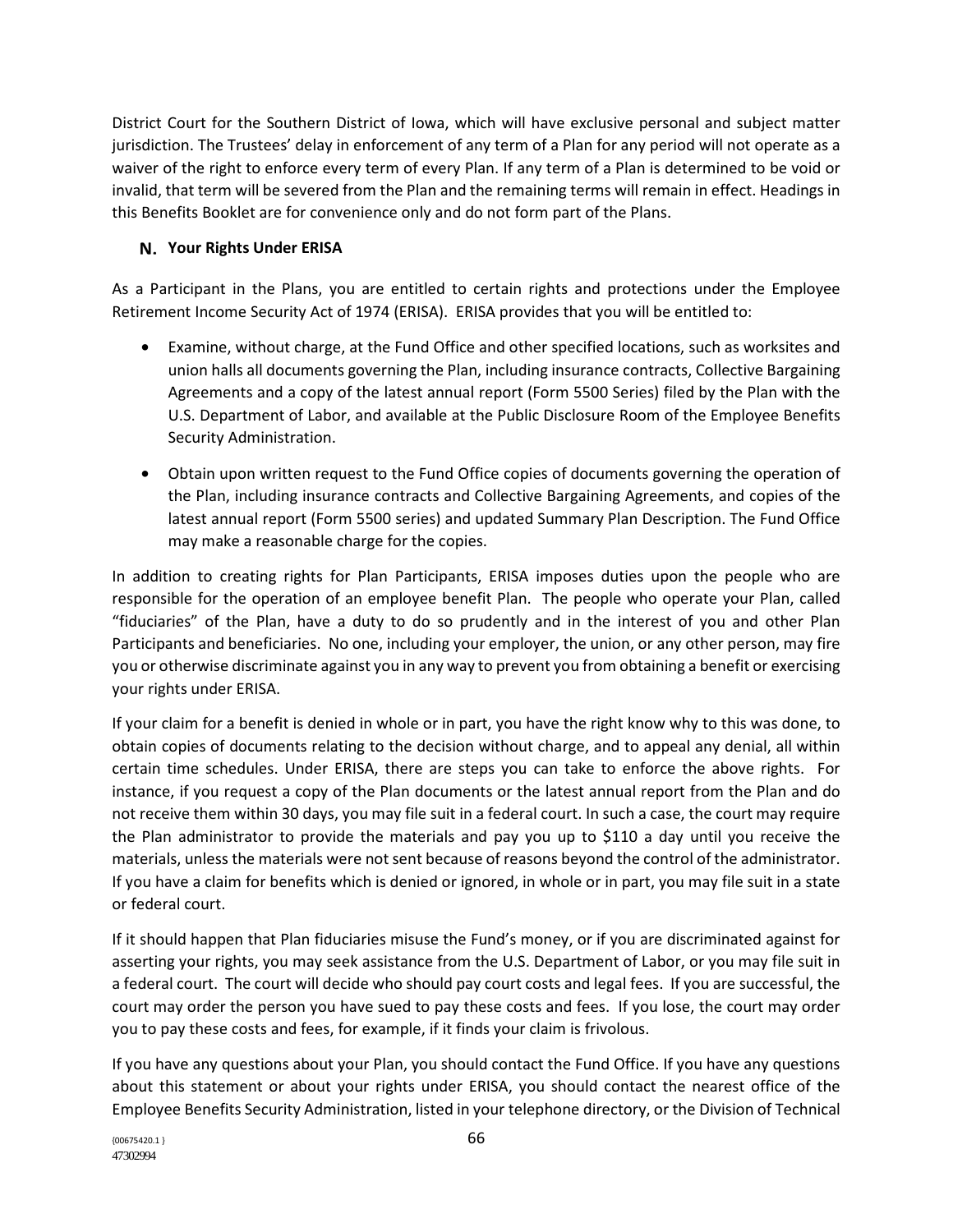Assistance and Inquiries, Employee Benefits Security Administration, U.S. Department of Labor, 200 Constitution Avenue, N.W., Washington, D.C. 20210. You may also obtain certain publications about your rights and responsibilities under ERISA by calling the publications hotline of the Employee Benefits Security Administration.

#### **Definitions**

#### 1. Allowed Amount

The Allowed Amount is a dollar amount applicable to a particular item or service rendered under specific circumstances that the Fund will use, in conjunction with other information, to determine the amount of benefits payable under a Plan with respect to the item or service. Benefits under a Plan will never exceed the Allowed Amount. The Allowed Amount is not determined by reference to, or intended to reflect, any usual, customary, or reasonable amount. For expenses incurred In-Network, the Allowed Amount is the negotiated amount under the Fund's network agreement that the provider agrees to accept as payment in full. The In-Network Allowed Amount is subject to the applicable policies and procedures of the applicable PPO. Cost-sharing with respect to an In-Network expense will be determined based on the Allowed Amount as of the date the claim is adjudicated – subsequent adjustments to the Allowed Amount will have no effect on cost-sharing. For expenses incurred Out-Of-Network, the Allowed Amount is 140% of the amount that Medicare would reimburse for the item or service. If Medicare generally provides coverage for an item or service but the circumstances of Medicare coverage differ from the circumstances of the relevant claim, the Fund will determine the Allowed Amount as 140% of the amount Medicare would pay under the most closely analogous circumstances. In the rare case that Medicare totally excludes coverage of an item or service for which the Plan provides coverage, the Out-of-Network Allowed Amount is the median charge determined by the Fair Health database for the applicable charge, setting, and geographic location. If Medicare excludes the item or service and the Fair Health Database does not provide price data, the Out-of-Network Allowed Amount is 50% of the invoiced amount.

For purposes of determining an Out-of-Network Allowed Amount, the Fund will determine what constitutes an item or service and how the invoiced and Allowed Amount should be calculated based on the totality of the facts and circumstances. The Fund is not bound in any way by a provider's choices regarding how to invoice an item or service. The Fund may bundle unbundled line items (i.e., disregard individual procedure codes or similar and determine the Allowed Amount based on a code that describes all the individual procedures together). The Fund may combine invoices, or portions of invoices, that were issued separately but relate to the same item, service, or encounter. The Fund may separate invoices that relate to different items, services, or encounters. In determining the appropriate manner to calculate an Allowed Amount when the Fund considers a provider's invoice to be inaccurate, duplicative, devised so as to inflate the value of the items or services provided beyond the intrinsic value, or subject to Medicare reference based pricing, the Fund may consider methods used by its PPO in calculating Allowed Amounts for In-Network providers, methods used by Medicare to calculate Allowed Amounts, constraints Medicare places on provider invoicing practices, other standards and practices used by like entities in like circumstances, and anything else the Trustees deem relevant to determining what an accurate invoice for the actually provided items and services should contain. The following is an example of these principles. A provider conducts a laboratory test and generates an invoice stating that two tests, A and B, were performed. The Fund determines that test A is a necessary and integral part of performing test B. Innetwork providers performing the same test invoice only test B. Medicare prohibits providers from billing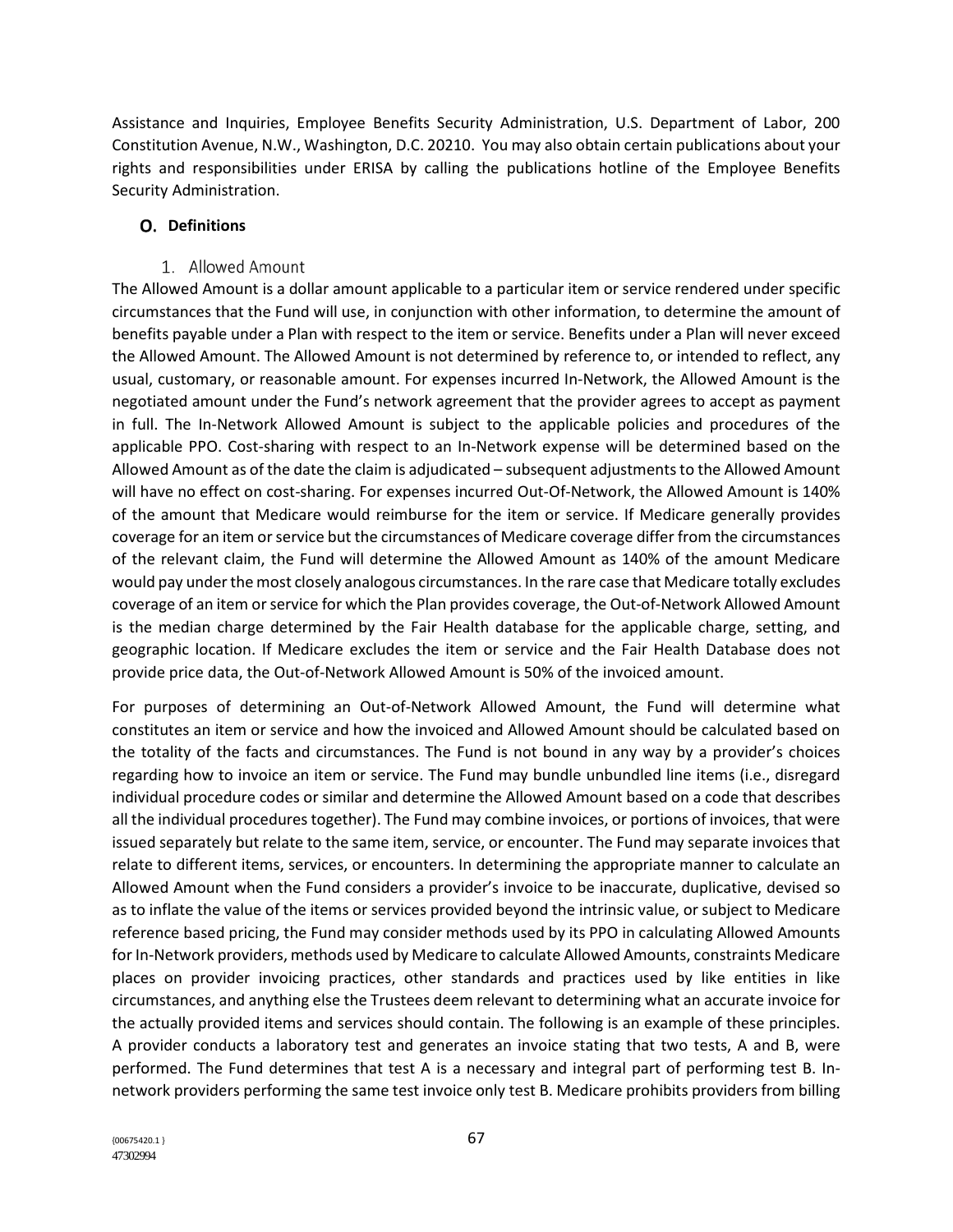for test A when test B is performed. The invoiced amount for test B is comparable to the amount that In-Network providers bill for test B, which encompasses both test A and B. The Fund determines that the provider has inappropriately unbundled test A and B. It therefore determines the Allowed Amount on the invoice by disregarding the test A line item.

# 2. Apprentice

An employee of a Contributing Employer with respect to whom the Contributing Employer is required by a Collective Bargaining Agreement to contribute to the Fund at the rate for apprentices. A person who is a member of the U.A. Local 125 and enrolled in the U.A. Local 125 Apprenticeship Training Program.

# 3. Beneficiary

A person (or persons) you designate to receive benefits payable on account of your death. If you do not designate a Beneficiary, or if your designated Beneficiary does not survive you, benefits will be paid: to your surviving spouse; or if none, then to your surviving natural and adopted children; or if none, then to your surviving parent(s); or if none, then to your estate. Benefits will be paid equally among surviving children or surviving parents.

# 4. Benefits Booklet (Booklet)

The set of documents that describes the Fund's benefits plans. The Fund Office will provide you these documents when you become Eligible for benefits and upon request.

# 5. Board Of Trustees (Trustees)

The trustees of the U.A. Local 125 Health and Welfare Fund.

# 6. Child

A person under the age of 26 who is: your natural child; your stepchild; your adopted child; a person who is placed with you in anticipation of adoption; or a person for whom you are a court-appointed guardian or conservator. A "natural child" is a biological child who lives with you or otherwise maintains a relationship with you; a biological child who has been adopted by another person and has no relationship with you is not a "natural child" for the purposes of this section. "Child" does not include a foster child.

# 7. Claim

See the section of this Benefits Booklet entitled "What is a Claim?" under "Payment, Claims, and Appeals".

# 8. Code

The Internal Revenue Code.

# 9. Coinsurance

See the section of the U.A. Local 125 Health Plan entitled "Coinsurance" under "Your Cost For Covered Expenses".

# 10. Collective Bargaining Agreement

An agreement between the Union and one or more Employers or an association representing Employers that requires contributions to the Fund.

# 11. Collectively Bargained Employee

An Employee on whose behalf a Contributing Employer is required to contribute to the U.A. Local 125 Health and Welfare Fund by a Collective Bargaining Agreement.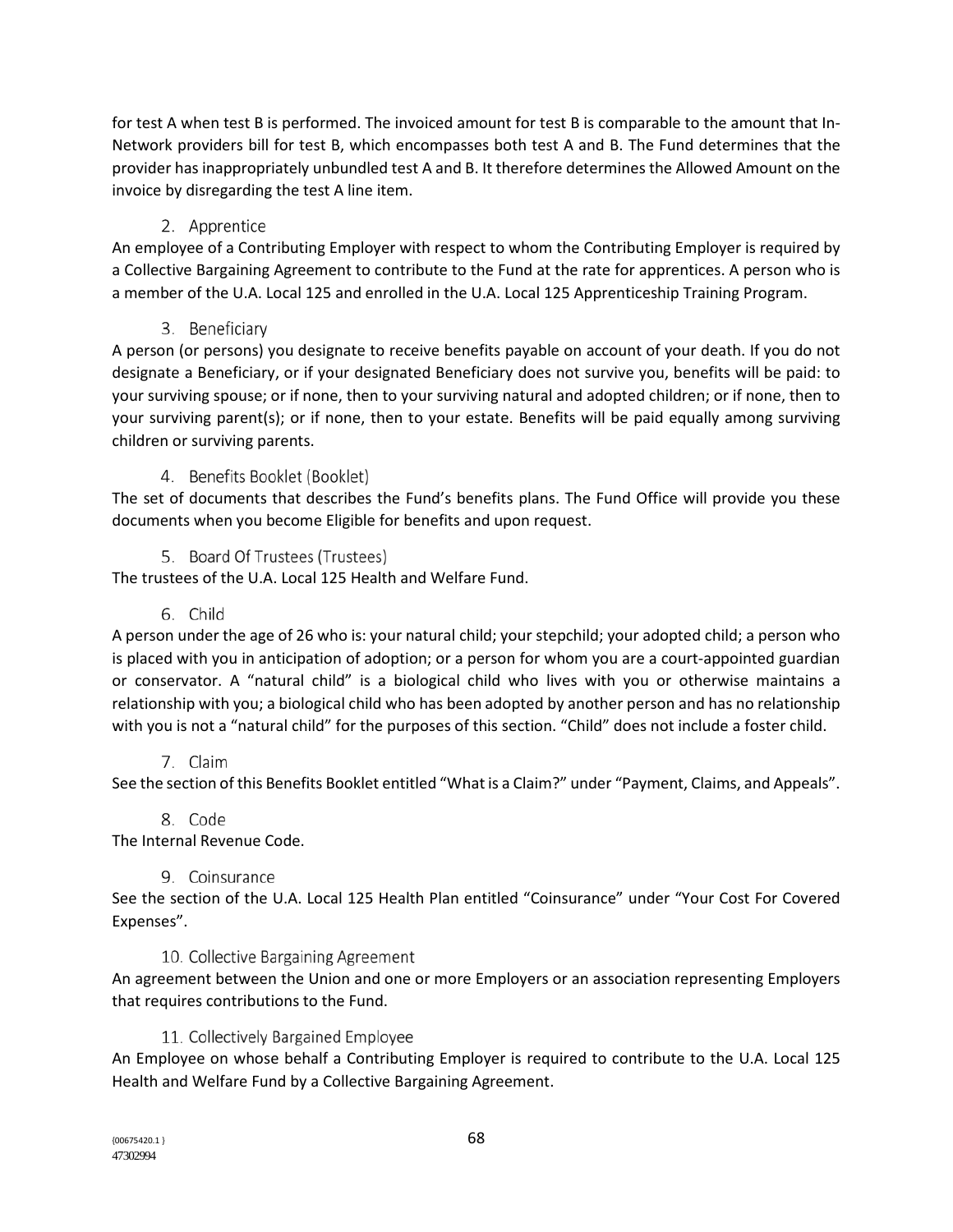#### 12. Copayment

See the section of the U.A. Local 125 Health Plan entitled "Copayment" under "Your Cost For Covered Expenses"..

#### 13. Contributing Employer

An employer obligated to contribute to the Fund for its employees pursuant to a Collective Bargaining Agreement or Participation Agreement.

#### 14. Contribution

A payment to the Fund by a Contributing Employer in accordance with a Collective Bargaining Agreement; a payment by a person or entity to the Fund under a Participation Agreement, a reciprocity agreement, an agreement of merger or transfer; or a payment by a Participant to the Fund in accordance with the Plan.

#### 15. Covered Expense

See the section of the U.A. Local 125 Health Plan entitled "Covered Expenses".

## 16. Custodial Care

Means treatment, services or confinement, regardless of who recommends, prescribes or performs them, or where they are provided, that could be rendered safely and reasonably by a person not medically skilled, and that are designed mainly to help the patient with daily living activities. Custodial Care includes (without limitation): personal care such as help in: walking, getting in and out of bed, bathing, eating (including tube gastrostomy), exercising, dressing, using the toilet or administration of an enema; homemaking such as preparing meals or special diets; moving the patient; acting as a companion or sitter; supervising medication that can usually be self-administered; chronic health care not anticipated to improve the medical condition such as respite care provided to assist regular care givers; and repetitive and duplicative care that does not require the assistance of a skilled medical professional. This care does not seek to cure, but to stabilize and assist with daily living activities.

#### 17. Dependent

A Member's Spouse, or Child, or a person the Member is required to provide with health care coverage under a Qualified Medical Child Support Order. The Fund Office may require written documentation demonstrating that a person is or remains a Dependent. If documentation is required to substantiate the existence of a Dependent, a person will not be considered a Dependent until the Fund Office receives satisfactory documentation. If documentation is required to demonstrate that a person remains a Dependent, the Fund Office may cease treating a person as a Dependent if the Member does not provide satisfactory documentation in a timely manner.

#### 18. Deductible

A Deductible is an aggregate amount you must pay toward Covered Expenses in a calendar year before a Plan will reimburse you. There is generally a Deductible per individual and per family. A Plan begins paying benefits with respect to an individual when the individual has incurred Covered Expenses equal to the individual Deductible. A Plan begins paying with respect to all individuals in a family when the aggregate Covered Expenses of all individuals in the family equal the family Deductible. There may also be Deductibles for specific benefits. The foregoing is a general description of Deductibles. For information on the Deductibles in a particular Plan, see the Plan's SPD.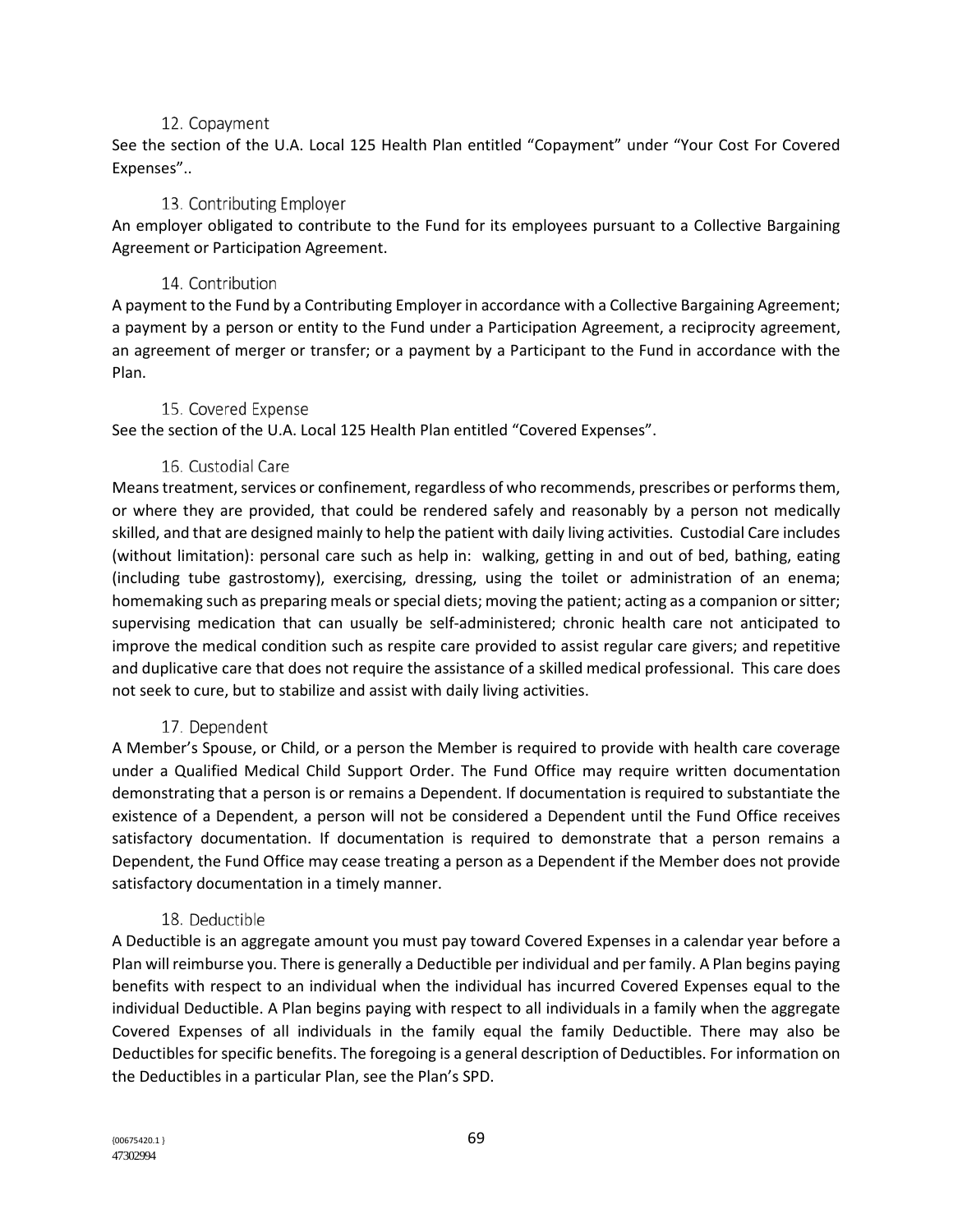#### 19. Eligible

The status of having met the applicable conditions to receive benefits from the Fund and having not met the conditions to cease receiving benefits from the Fund. The relevant conditions are described in the section of this Benefits Booklet entitled "Eligibility For Benefits".

## 20. Eligibility Quarter

The following three-month periods for Eligibility for benefits: February 1 through April 30; May 1 through July 31; August 1 through October 31; and November 1 through January 31.

#### 21. Emergency

You are experiencing an emergency if the absence of immediate medical attention would be reasonably expected to: seriously jeopardize your life, health, or ability to regain maximum function; or, subject you to severe and unmanageable pain.

#### 22. Emergency Services

Services as defined by 29 C.F.R. § 2590.715-2719A(b)(4)(ii). Generally, this means a medical screening examination for an emergency medical condition provided by an emergency department of a hospital and such further medical examination and treatment at the hospital that is necessary to stabilize the patient. Solely for purposes of applying the No Surprises Act, if a Participant is furnished Emergency Services by an out-of-network provider or facility, the term Emergency Services will also include post-stabilization services unless (or until) the treating provider or facility determines the Participant is able to travel using nonmedical transportation or nonemergency medical transportation to an available In-Network provider located within a reasonable travel distance, the Out-of-Network provider satisfies the notice and consent criteria of Public Health Service Act section 2799B–2(d), the Participant is in a condition to receive the notice and provide informed consent; and the Out-of-Network satisfies any additional requirements or prohibitions imposed under state or federal law.

## 23. Employee

An individual who is employed by a Contributing Employer that is classified as a common-law employee, not including the following: any leased employee including but not limited to those individuals defined as leased employees in Code §414(n); any individual who performs services for the employer but who is paid by a temporary or other employment or staffing agency for the period during which such individual is paid by such agency, whether or not such individual is determined by the IRS or others to be a common-law employee of the employer; any employee covered under a collective bargaining agreement that does not provide for contributions to this Plan; any self-employed individual; any partner in a partnership; and any more-than 2% shareholder in a Subchapter S corporation, including those deemed to be a more than 2% shareholder by virtue of the Code §318 ownership attribution rules.

## 24. ERISA

The Employee Retirement Income Security Act of 1974, as amended.

## 25. Experimental or Investigative

An item or service that: has not been approved by the appropriate governmental authority, or that has been approved for an intended use that differs from the manner in which it was used; that does not have reliable evidence to establish a consensus conclusion among relevant experts recognizing the safety and effectiveness of the item or service under the conditions in which it is used; that is the subject of on-going research or investigational studies regarding the relevant intended use; with respect to which there is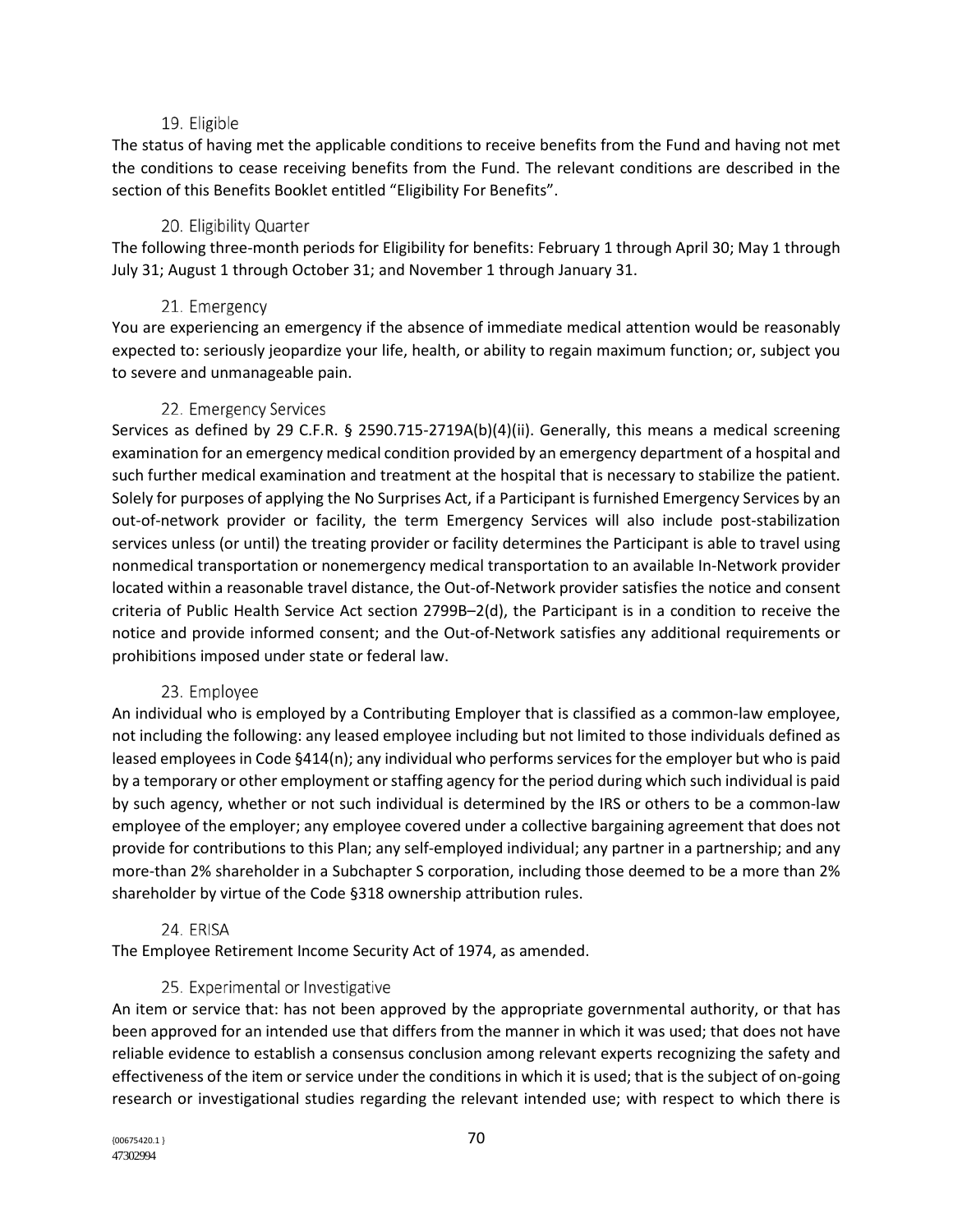scientific evidence that the item or service is not safe and effective for the relevant intended use; or that is considered Experimental and Investigative under the relevant PPO's coverage criteria (to the extent that such criteria are not inconsistent with the relevant Plan). The Trustees have the authority to determine, in their discretion, whether an item or service is Experimental or Investigative regardless of whether a Healthcare Provider has prescribed, ordered, recommended, or approved it. To the extent necessary to comply with 42 U.S.C. § 300gg–8, routine patient costs for a qualified individual to participate in an approved clinical trial with respect to the treatment of a cancer or other life-threatening disease or condition will not be considered "Experimental or Investigative".

## 26. Essential Health Benefits

The benefits described under 42 U.S.C. § 18022 (generally: ambulatory patient services; emergency services; hospitalization; maternity and newborn care; mental health and substance use disorder services, including behavioral health treatment; prescription drugs; rehabilitative and habilitative services and devices; laboratory services; preventive and wellness services and chronic disease management; pediatric services, including oral and vision care). The Trustees have exclusive authority to determine whether any particular item or service is, or is not, an Essential Health Benefit. Contact the Fund Office for information regarding particular items or services. Being self-insured, the Fund's Plans are not required to cover Essential Health Benefits.

## 27. Formulary

A list of FDA-approved prescription drugs adopted by the Board of Trustees. The Formulary may change at any time. Contact the Fund Office for the current Formulary.

#### 28. Fund Office

The person or entity to which the Board of Trustees delegates non-discretionary authority to process claims, determine eligibility, and perform other ministerial functions on behalf of the Fund and its Plans.

## 29. Fund

The U.A. Local 125 Health and Welfare Fund.

## 30. Healthcare Provider

A person or entity that is licensed under applicable law to treat Illnesses and Injuries.

## 31. Hidden Out-Of-Network Services

Items and services (other than Emergency Services) furnished by an Out-of-Network provider with respect to a visit at an In-Network Hospital, Hospital outpatient department, critical access Hospital, or ambulatory surgical center if such items and services would be covered by the Plan if furnished by an In-Network provider. For the purposes of this definition, in addition to items and services furnished by an Out-of-Network provider at the facility, a "visit" includes the furnishing of equipment and devices, telemedicine services, imaging services, laboratory services, and pre-operative and post-operative services, regardless of whether the Out-of-Network provider furnishing such items or services is physically at the facility.

## 32. HIPAA

The Health Insurance Portability and Accountability Act of 1996, as amended.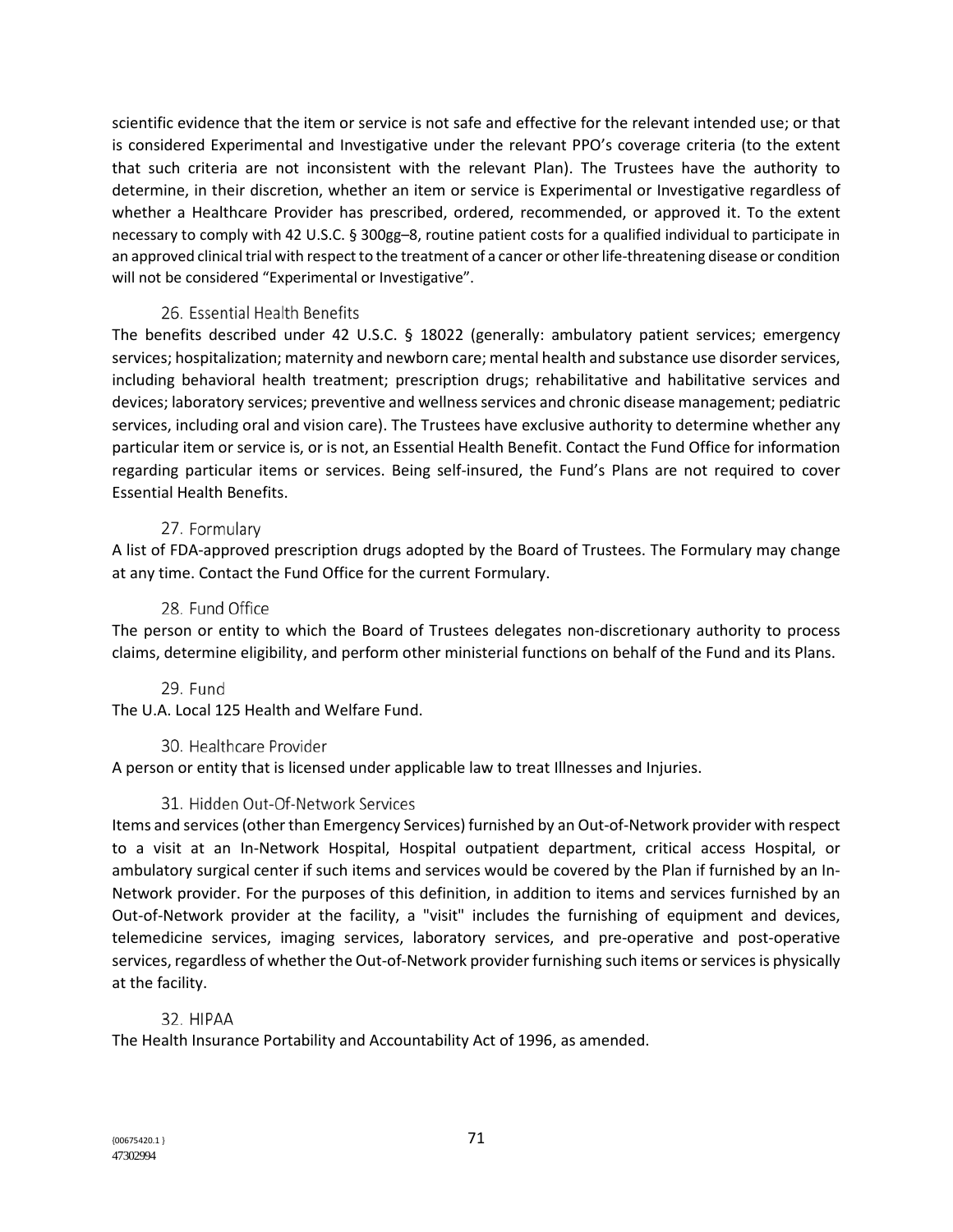## 33. Hospital

A facility that: is licensed (if required) as a hospital; and is open at all times; and is operated mainly to diagnose and treat illness on an inpatient basis; and has a staff of one or more doctors on call at all times; and has 24-hour nursing services by registered nurses; and is not mainly a Skilled Nursing Facility, clinic, nursing home, rest home, convalescence home or like place; and has organized facilities for major surgery or is an approved ambulatory surgical center.

## 34. Hour Bank

See the section of this Benefits Booklet entitled "Hour Bank".

# 35. Illness Or Injury

A condition of the body or mind that is recognized by a consensus of appropriate medical and scientific experts as being harmful to an individual's health or ability to function normally. The Trustees have the authority to determine, in their discretion, whether a condition constitutes an Illness or Injury regardless of your Healthcare Provider's conclusion. Notwithstanding anything to the contrary, pregnancy is considered an Illness or Injury.

# 36. Inpatient Stay

Means a stay in a Hospital, Skilled Nursing Facility or licensed residential treatment center that exceeds a period of 24 hours.

# 37. In-Network

A Healthcare Provider that is part of a PPO with which the Fund has a contract.

## 38. Journeymen

An employee of a Contributing Employer with respect to whom the Contributing Employer is required by a Collective Bargaining Agreement to contribute to the Fund at the rate for journeymen.

## 39. Maximum Out-Of-Pocket

The maximum amount you must pay toward Covered Expenses in a calendar year, determined on an individual and family basis. A Maximum Out-Of-Pocket resets each calendar year. The foregoing is a general description of a Maximum Out-of-Pocket. For information on the Maximum Out-of-Pocket in a particular Plan, see the Plan's SPD.

## 40. Medically Necessary

An item or service that is:

- Provided or prescribed by a Healthcare Provider exercising prudent clinical judgment, acting in accordance with generally accepted standards of medical practice<sup>34</sup>, and acting within the scope of his or her license to practice;
- Provided or prescribed for the purpose of diagnosing or treating an Illness or Injury;<sup>35</sup>

<sup>&</sup>lt;sup>34</sup> "Generally accepted standards of medical practice" means the standards relied upon by the applicable PPO clinical policy, if there is an applicable policy, or, if not, standards that are based on credible scientific evidence published in peer-reviewed, medical literature that is generally recognized by the relevant medical community.<br><sup>35</sup> An expense incurred for sterilization is deemed to satisfy this requirement.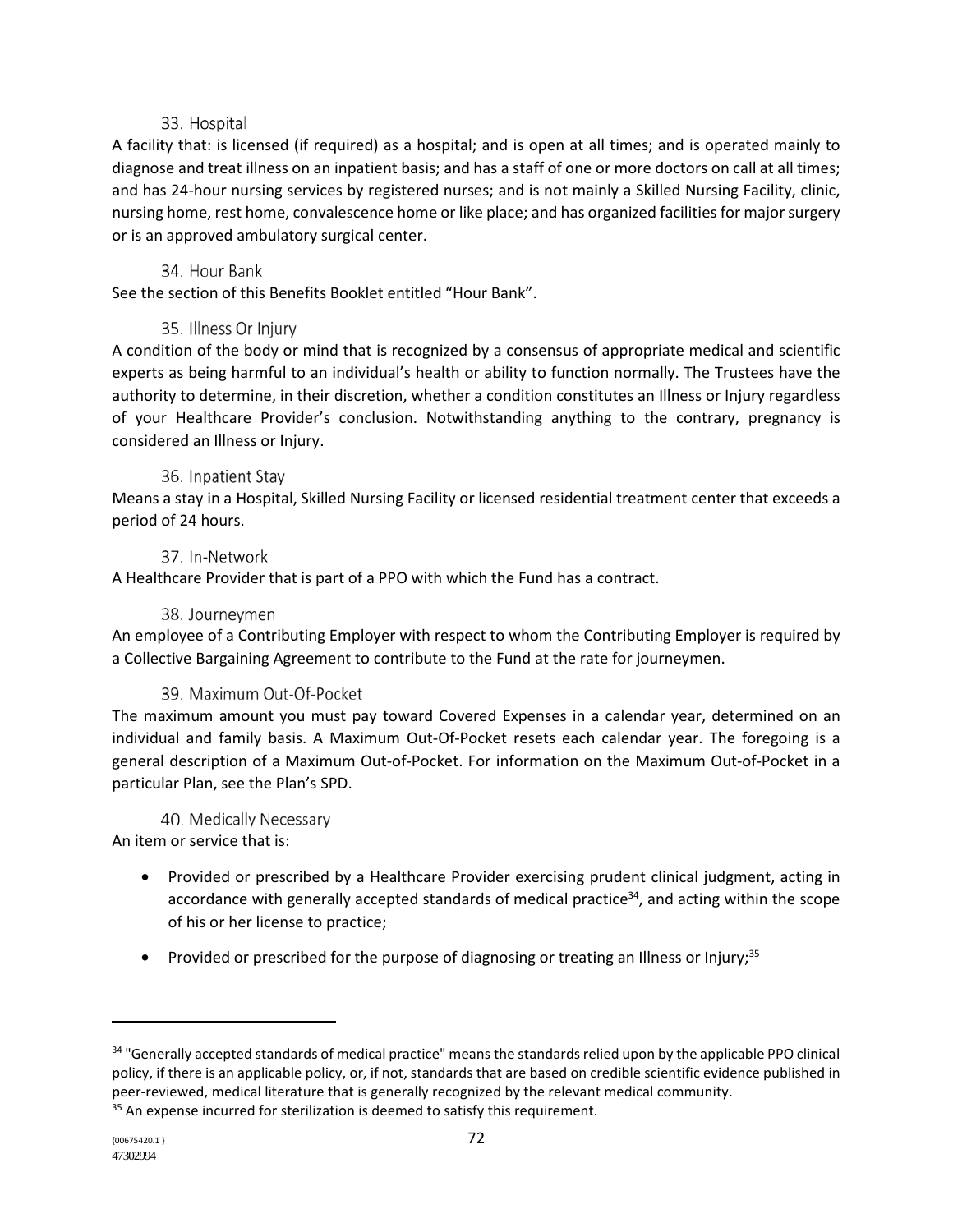- Clinically appropriate, in terms of type, frequency, extent, site, and duration;
- Considered safe and effective for diagnosis or treatment of the patient's Illness or Injury;
- Not primarily for the convenience of the patient or Healthcare Provider, or another Healthcare Provider<sup>36</sup>; and,
- Not more costly than an alternative that is likely to produce similar therapeutic or diagnostic results.

## 41. Medical Care Expenses

See the section entitled "Benefits" under the Plan Document and Summary Plan Description of the U.A. Local 125 Health Reimbursement Arrangement.

## 42. Member

An individual who is Eligible for benefits from the Fund by virtue of employment (rather than or in addition to being Eligible as a Dependent).

## 43. Misidentified Provider Service

An item or service furnished to a Participant by an Out-of-Network provider, if such item or service would be covered under the Plan if furnished by an In-Network provider and the Participant received through the PPO provider directory or a written response from the Plan information indicating that the provider was an In-Network provider for furnishing such item or service.

## 44. Mental Health Benefits and Substance Use Disorder Benefits

Items or services furnished for the diagnosis or treatment of an Illness or Injury most appropriately described by an International Classification of Diseases Tenth Revision Clinical Modification (ICD-10-CM) diagnosis code beginning with "F". Items or services furnished for the diagnosis or treatment of an Illness or Injury most appropriately described by ICD-10-CM diagnosis code beginning with any letter other than "F" are medical/surgical benefits. The Trustees have the authority to determine, in their discretion, whether an Illness or Injury is most appropriately described by an "F" code regardless of your Healthcare Provider's conclusion.

## 45. Minimum Value Coverage

Coverage under a group health plan or health insurance policy that satisfies the requirements of 26 U.S.C.  $§ 36B(c)(2)(C)(ii).$ 

## 46. Motorized Vehicle

A Motorized Vehicle refers to any vehicle which is a self-propelled road vehicle and off-road vehicle, wheeled or with treads, except an automobile.

## 47. Out-Of-Network

A Healthcare Provider that is not part of a PPO with which the Fund has a contract.

<sup>&</sup>lt;sup>36</sup> An expense incurred for sterilization is deemed to satisfy this requirement.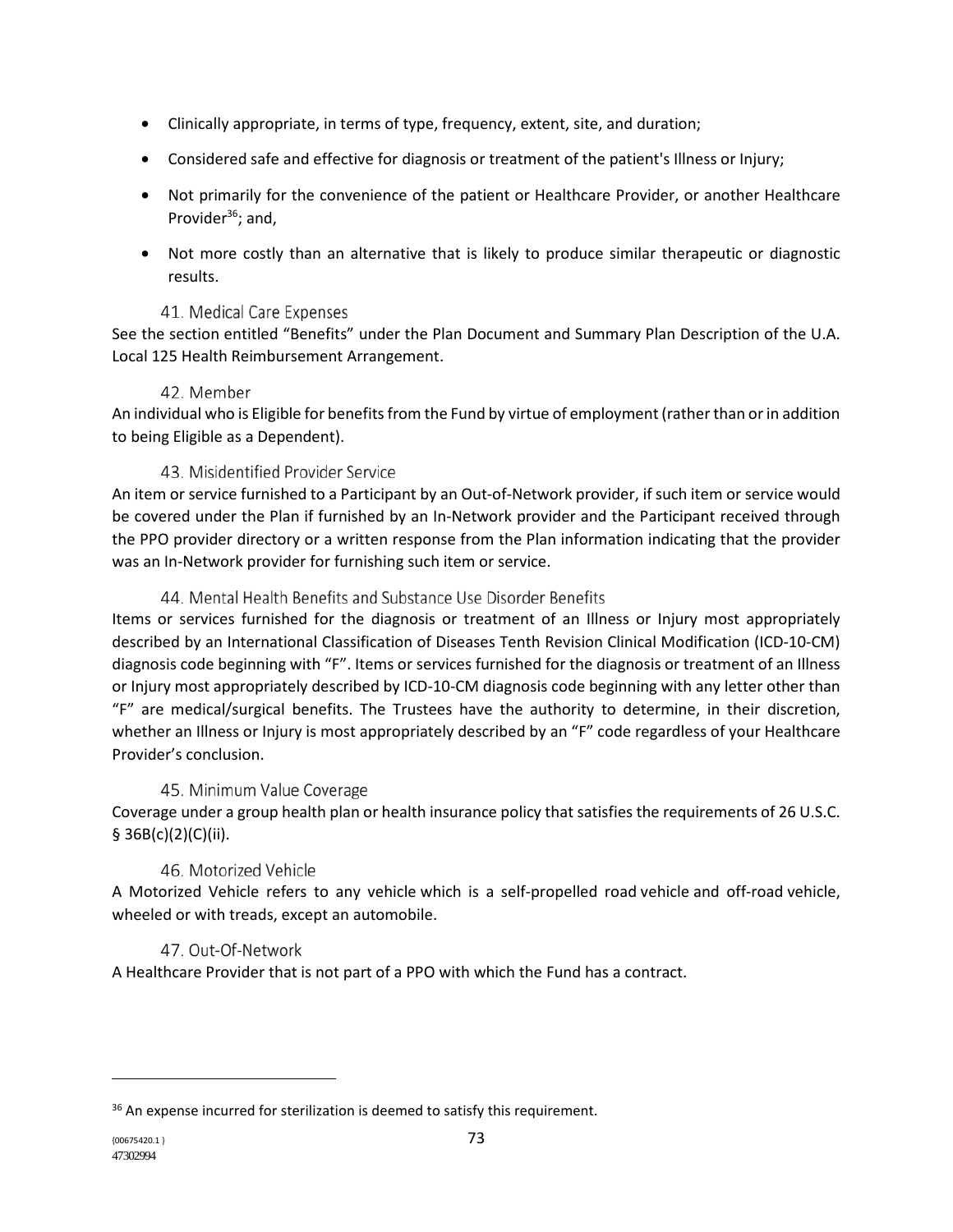#### 48. Participant

An individual: who is or was Eligible for benefits from the Fund; and, who is or was permitted to participate in the applicable Plan under the terms of the Plan; and whose participation in the applicable Plan has not been terminated under the terms of the applicable Plan.

#### 49. Plan (Plans)

The U.A. Local 125 Health Plan, the U.A. Local 125 Dental Plan, the U.A. Local 125 Vision Plan, the U.A. Local 125 Health Reimbursement Arrangement, or the U.A. Local 125 Death Benefit Plan, as indicated by context.

#### 50. Plan Year

The 12-month period commencing May 1 and ending on April 30.

#### 51. Post-Service Claim

A Claim for reimbursement of an expense that you have already incurred when you file the Claim.

## 52. Preferred Provider Organization (PPO)

An entity having a network of Healthcare Providers, through which a Plan contracts for services by HealthCare Providers within the network to be rendered to Participants at a discounted rate. A PPO may also adjudicate Claims and provide some customer service. See the Important Contact Information section of this Booklet for information about who to contact for Claims or customer service.

## 53. Prescription Drug

A drug that may not be legally sold in the United States to a person without a valid prescription from a Healthcare Provider who is licensed under applicable law to write the prescription.

54. Pre-Service Claim

A request for Prior Authorization.

## 55. Preventive Care

Healthcare items and services as described by 42 U.S.C. § 300gg-13. For a current list of items and services that are Preventive Care, see https://www.healthcare.gov/coverage/preventive-care-benefits/.

## 56. Prior Authorization

Prior Authorization is a condition of coverage for certain healthcare items and services under which the items and services are excluded from coverage unless you obtain approval from the Fund Office or the applicable PPO before you incur charges for the items or services. If you do not obtain Prior Authorization when it is required, the Fund will not pay benefits for the items and services you received without Prior Authorization. You only need Prior Authorization when it is expressly stated in a Plan's SPD or in the the PPO's coverage criteria. Prior Authorization is not available for any item or service for which Prior Authorization is not required. You or your Healthcare Provider may be required to obtain Prior Authorization for certain services. Your physician will coordinate the authorization process for any services which must first be authorized. See the section of this Booklet entitled Important Contact Information for information about who to contact for Prior Authorization. A PPO may have a procedure that is called "prior authorization" but that is not required as a condition of coverage under the applicable Plan. In such cases, this definition is not applicable and a Claim in such a case will not be considered a Pre-Service Claim.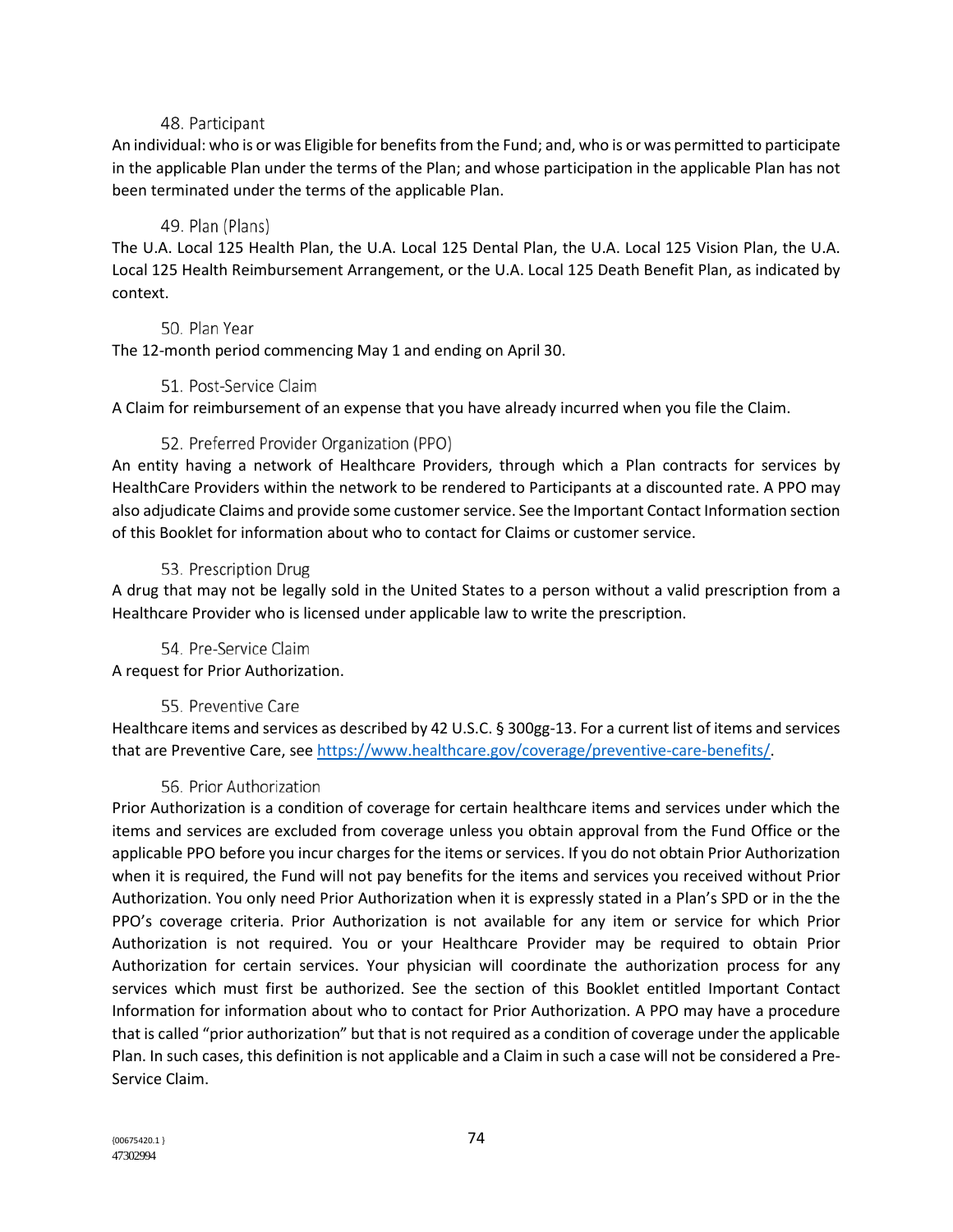#### 57. Protected Services

Emergency Services furnished by an Out-of-Network provider, Hidden Out-of-Network Services, and Misidentified Provider Services. However, the term "Protected Services" will not include items and services if the Out-of-Network provider satisfies the notice and consent criteria of Public Health Service Act section 2799B–2(d) and its implementing regulations with respect to such items and services, and the Participant consents to receive the items or services from the Out-of-Network provider.

## 58. Qualified Medical Child Support Order

A judgment, decree or order (including approval of a settlement agreement) issued by a court of competent jurisdiction requiring that the Fund recognize an Employee's or Spouse's Child as an alternate recipient as defined by ERISA Section 609(a). Such order must be approved in accordance with procedures adopted by the Board of Trustees.

#### 59. Retiree

A Member who has Retired.

#### 60. Retired

A Member who has ceased to engage in any employment or self-employment and has filed an affidavit with the Fund Office using the form provided by the Fund Office.

## 61. Specialty Drug

A prescription drug that is available through the Fund's designated specialty pharmacy (see "Important Contact Information" for pharmacy contact information).

#### 62. Spouse

An individual with whom you validly entered a formal legal relationship, denominated under the law of the state or foreign jurisdiction where the relationship was entered as a "marriage" (e.g., a marriage under Iowa Code § 595.1 et seq. and analogous statutes of other states), which has not been legally dissolved, annulled, subject to separation, or otherwise terminated by any governmental authority. For the avoidance of doubt, a common-law marriage is not a formal legal relationship and an individual to whom you are married by operation of common-law will not be considered your Spouse.

## 63. Summary Plan Description Or SPD

One or more sections of this Booklet whose titles begin with "Plan Document and Summary Plan Description", as indicated by context. Each Summary Plan Description and Plan Document is intended to satisfy both the requirement under ERISA to have a written plan document and the requirement under ERISA to have a written summary plan description.

## 64. Total Disability or Totally Disabled

A Member's inability to engage in the Member's occupation on account of an Injury or Illness within the two years following the Injury or Illness. Thereafter, a Member is Totally Disabled if the Member is unable to engage in any employment on account of the Injury or Illness.

## 65. Urgent Care Claim

A Claim under circumstances where application of the Fund's normal claims procedure would result in a delay in administering an item or service that could seriously jeopardize your life, health, or ability to regain maximum function, or where the delay would subject you to severe and unmanageable pain.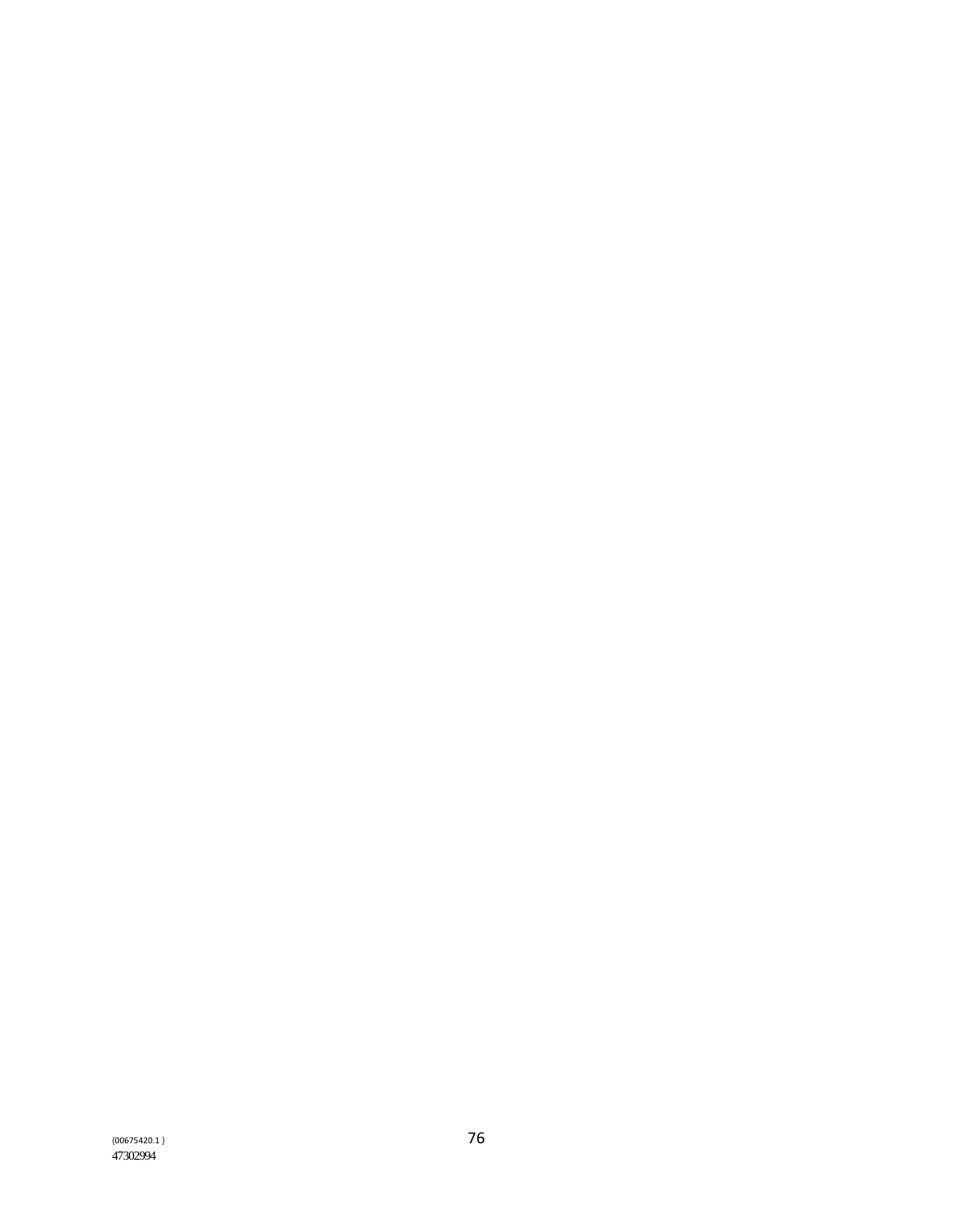# **SCHEDULE OF AMENDMENTS TO THE BENEFITS BOOKLET (2022 and later)**

- 1. Effective May 1, 2022, the Benefits Booklet was amended to ensure compliance with the No Surprises Act.
- 2. Effective May 1, 2022, the Benefits Booklet was amended to provide a definition of mental health and substance use disorder benefits for purposes of applying the Mental Health Parity and Addiction Equity Act.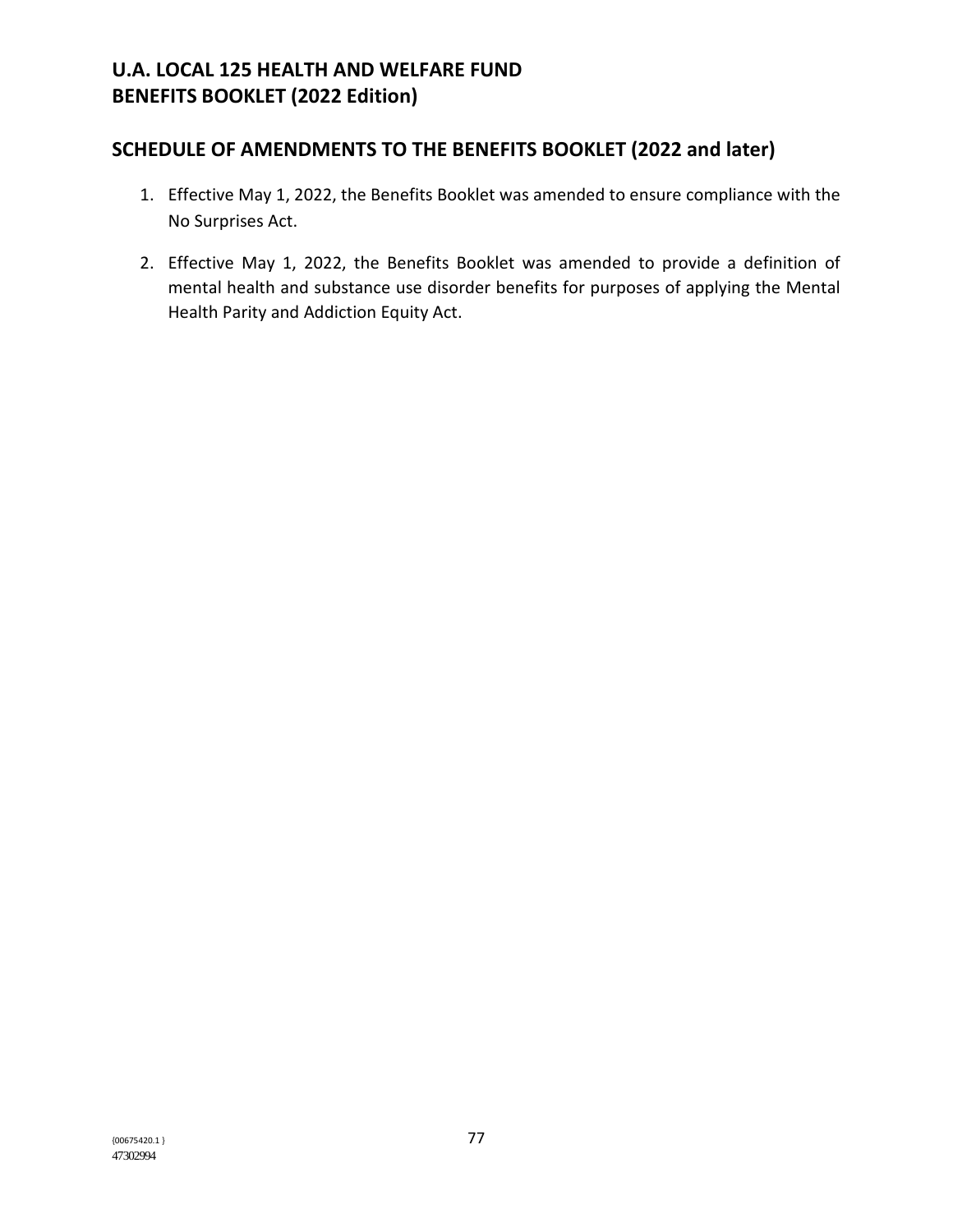# **U.A. LOCAL 125 HEALTH AND WELFARE FUND BENEFITS BOOKLET (2022 Edition)**

# **TEMPORARY OTC COVID-19 TESTING ADDENDUM**

This Temporary OTC COVID-19 Testing Addendum ("Addendum") temporarily modifies the terms of the U.A. Local 125 Health Plan ("Health Plan") as follows:

- 1. Definitions.
	- a. Capitalized terms used but not defined in this Addendum have the meaning given by the Health Plan.
	- b. The "Termination Date" of this Addendum is the date that the Department of Health and Human Services' declaration of public health emergency expires without renewal.
	- c. "Special Coverage COVID-19 Testing Expenses" means expenses for in vitro diagnostic COVID-19 tests obtained without the involvement of a health care provider where the FDA labelling for such tests permits administration of the tests without a healthcare provider's order, i) that have been approved, authorized, or cleared by the Food and Drug administration, ii) that otherwise meet the statutory criteria under section 6001(a)(1) of the Families First Coronavirus Relief Act, and iii) for which Plan participants incur expenses during the period beginning on January 15, 2022 and ending on the Termination Date. Special Coverage COVID-19 Testing Expenses does not include COVID-19 tests obtained with the involvement of a health care provider.
- 2. Purpose. This Addendum was adopted by the Board of Trustees for the purpose of complying with "FAQS ABOUT AFFORDABLE CARE ACT IMPLEMENTATION PART 51" (the "FAQ") issued by the Department of Labor et al on January 10, 2022. Nothing in this Addendum will require the Plan to provide coverage in any greater extent than that required by the FAQ.
- 3. Effective Period. This Addendum is effective solely with respect to COVID-19 testing expenses that Participants and Dependents incur during the period beginning on January 15, 2022 and ending on the Termination Date.
- 4. Temporary COVID-19 Testing Coverage. Subject to the limitations and exclusions under this Addendum, the Plan will cover Special Coverage COVID-19 Testing Expenses without imposing any cost-sharing requirements, prior authorization, or other medical management requirements.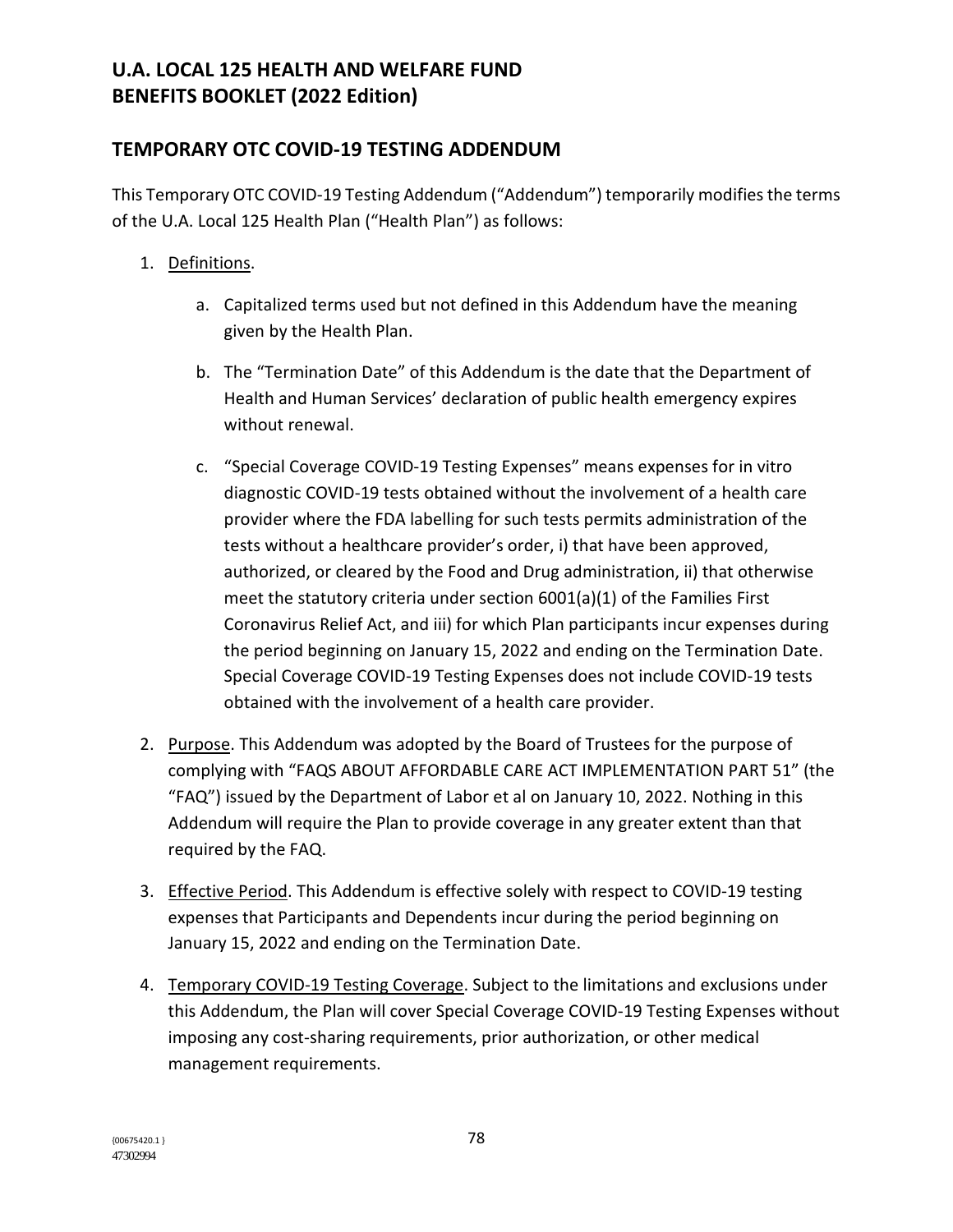# **U.A. LOCAL 125 HEALTH AND WELFARE FUND BENEFITS BOOKLET (2022 Edition)**

# **TEMPORARY OTC COVID-19 TESTING ADDENDUM**

- 5. Exclusions and Limitations.
	- a. The Plan excludes and will not cover expenses incurred for tests obtained without the involvement of a healthcare provider that do not qualify as Special Coverage COVID-19 Testing Expenses.
	- b. The Plan excludes and will not cover Special Coverage COVID-19 Test Expenses that are incurred for use by an individual other than a Participant or Dependent, that are incurred for purposes of resale, that are reimbursable by a party other than the Plan, or for which a Participant or Dependent will not be held liable in the absence of reimbursement by the Plan.
	- c. The Plan excludes and will not cover Special Coverage COVID-19 Test Expenses that are incurred for tests where the Participant or Dependent fails to provide adequate proof-of-purchase consisting of a receipt and the test packaging.
	- d. The Plan limits coverage of Special Coverage COVID-19 Test Expenses to the expenses for eight such tests per Participant (or Dependent) per calendar month (e.g., the monthly limit for a household consisting of a Participant and one Dependent is sixteen tests). Unused portions of the monthly limit do not accumulate (e.g., a Participant who purchases four tests in January can have eight, as opposed to twelve), tests covered in February. The limit cannot be used in advance (e.g., a Participant who purchases sixteen tests in January and no tests in February can only receive coverage for eight tests for the two-month period). The Plan excludes and will not cover Special Coverage COVID-19 Test Expenses that are incurred for tests in excess of the monthly limit.
	- e. Beginning on the date that the Plan arranges for direct coverage of OTC COVID-19 tests through both its pharmacy network and a direct-to-consumer shipping program in accordance with the requirements under Q2 of the FAQ, the Plan will limit reimbursement for Special Coverage COVID-19 Test Expenses incurred with out-of-network providers to the lesser of actual price or twelve dollars per test. Once effective, the limit under this subparagraph will remain in effect until the Termination Date or the date that the Plan can no longer provide direct coverage, if earlier.
- 6. Miscellaneous. To the extent that any provision of this Addendum directly conflicts with a pre-existing term or terms of the Health Plan, this Addendum will prevail. Except as